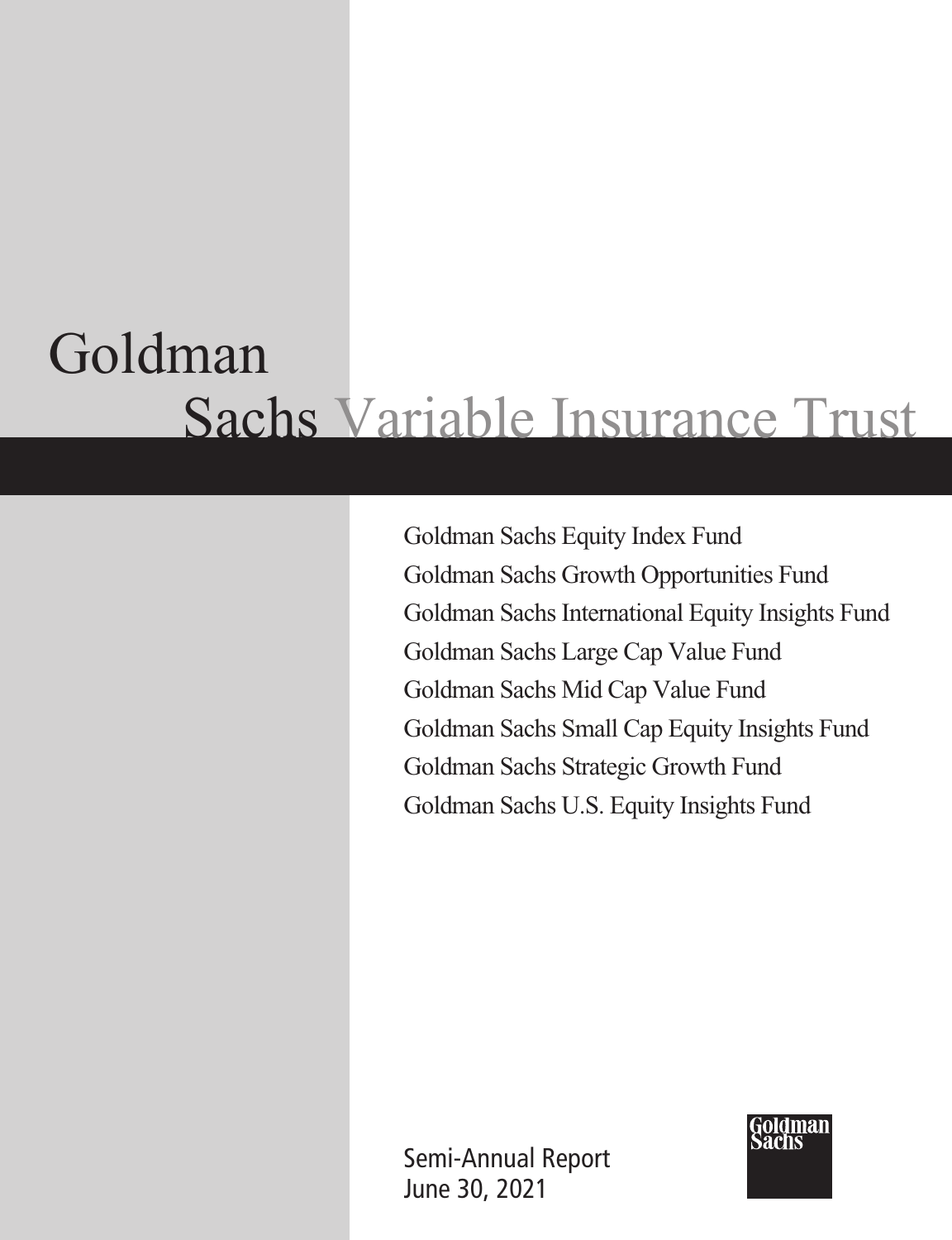# Goldman Sachs Variable Insurance Trust

- $\blacksquare$  **GOLDMAN SACHS EQUITY INDEX FUND**
- **GOLDMAN SACHS GROWTH OPPORTUNITIES FUND**
- **GOLDMAN SACHS INTERNATIONAL EQUITY INSIGHTS FUND**
- $\blacksquare$  **GOLDMAN SACHS LARGE CAP VALUE FUND**
- $\blacksquare$  **GOLDMAN SACHS MID CAP VALUE FUND**
- $\blacksquare$  GOLDMAN SACHS SMALL CAP EQUITY INSIGHTS FUND
- **GOLDMAN SACHS STRATEGIC GROWTH FUND**
- **GOLDMAN SACHS U.S. EQUITY INSIGHTS FUND**

#### **TABLE OF CONTENTS**

| <b>Fund Basics</b>                               | $\mathbf{1}$ |
|--------------------------------------------------|--------------|
| Schedules of Investments                         | 17           |
| <b>Financial Statements</b>                      | 47           |
| Financial Highlights                             |              |
| Goldman Sachs Equity Index Fund                  | 55           |
| Goldman Sachs Growth Opportunities Fund          | 56           |
| Goldman Sachs International Equity Insights Fund | 58           |
| Goldman Sachs Large Cap Value Fund               | 60           |
| Goldman Sachs Mid Cap Value Fund                 | 62           |
| Goldman Sachs Small Cap Equity Insights Fund     | 64           |
| Goldman Sachs Strategic Growth Fund              | 66           |
| Goldman Sachs U.S. Equity Insights Fund          | 68           |
| Notes to Financial Statements                    | 70           |
| Other Information                                | 92           |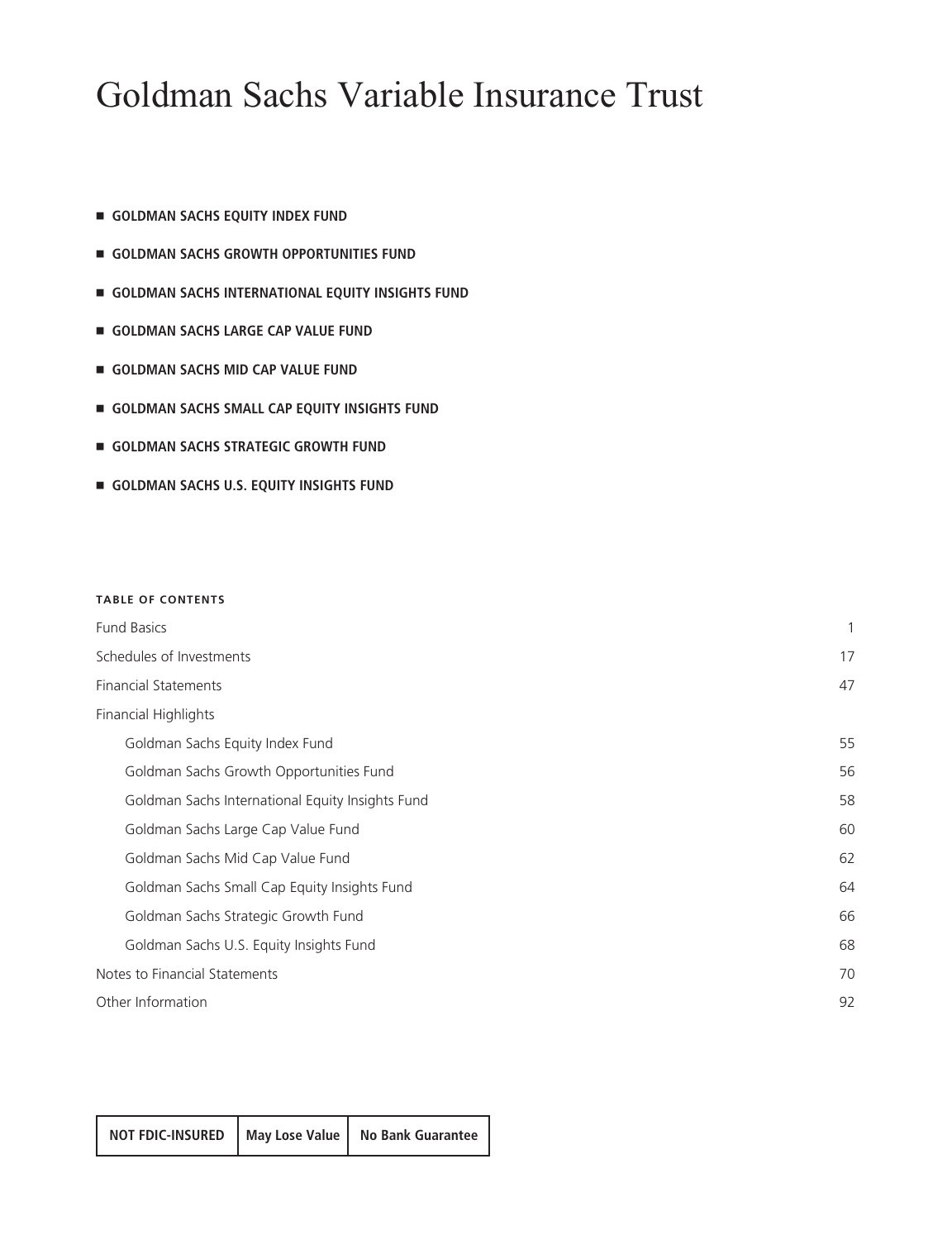# <span id="page-2-0"></span>Equity Index Fund

*as of June 30, 2021*

#### **PERFORMANCE REVIEW**

| January 1, 2021-June 30, 2021 | <b>Fund Total Return</b><br>(based on NAV) <sup>1</sup> | <b>S&amp;P 500</b><br>Index <sup>2</sup> |
|-------------------------------|---------------------------------------------------------|------------------------------------------|
| Service                       | $15.04\%$                                               | $15.25\%$                                |

<sup>1</sup> The net asset value ("NAV") represents the net assets of the class of the Fund (ex-dividend) divided by the total number of shares of the class outstanding. The Fund's performance assumes the reinvestment of dividends and other distributions. The Fund's performance does not reflect the deduction of any applicable sales charges.

<sup>2</sup> S&P 500<sup>®</sup> Index is a U.S. stock market index based on the market capitalizations of 500 large companies having common stock listed on the New York Stock Exchange or NASDAQ. The S&P 500® Index components and their weightings are determined by S&P Dow Jones Indices. It is not possible to invest directly in an unmanaged index.

**The returns set forth in the table above represent past performance. Past performance does not guarantee future results. The Fund's investment return and principal value will fluctuate so that an investor's shares, when redeemed, may be worth more or less than their original cost. Current performance may be lower or higher than the performance quoted above. Please visit our web site at www.GSAMFUNDS.com to obtain the most recent month-end returns.** Performance reflects applicable fee waivers and/or expense limitations in effect during the periods shown. In their absence, performance would be reduced. Returns do not reflect the deduction of taxes that a shareholder would pay on Fund distributions or the redemption of Fund shares.

| <b>Holding</b>                   | % of Net Assets | <b>Line of Business</b>                  |  |
|----------------------------------|-----------------|------------------------------------------|--|
| Apple, Inc.                      | $5.9\%$         | Technology Hardware & Equipment          |  |
| Microsoft Corp.                  | 5.6             | Software & Services                      |  |
| Amazon.com, Inc.                 | 4.0             | Retailing                                |  |
| Facebook, Inc. Class A           | 2.3             | Media & Entertainment                    |  |
| Alphabet, Inc. Class A           | 2.0             | Media & Entertainment                    |  |
| Alphabet, Inc. Class C           | 1.9             | Media & Entertainment                    |  |
| Berkshire Hathaway, Inc. Class B | 1.4             | Diversified Financials                   |  |
| Tesla, Inc.                      | 1.4             | Automobiles & Components                 |  |
| NVIDIA Corp.                     | 1.4             | Semiconductors & Semiconductor Equipment |  |
| JPMorgan Chase & Co.             | 1.3             | <b>Banks</b>                             |  |

### **TOP TEN HOLDINGS AS OF 6/30/21 <sup>3</sup>**

<sup>3</sup> The top 10 holdings may not be representative of the Fund's future investments.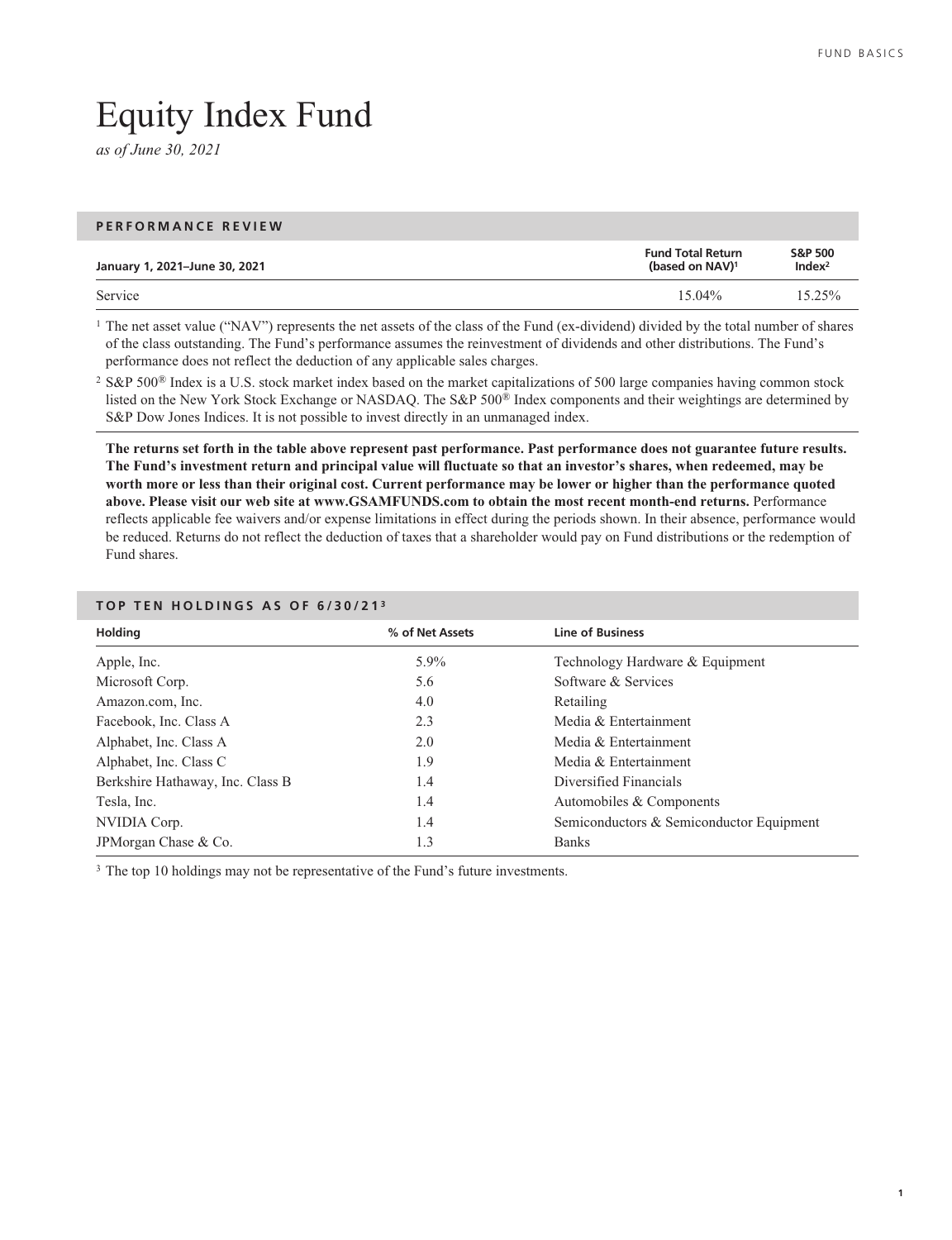

### **FUND VS. BENCHMARK SECTOR ALLOCATIONS <sup>4</sup>**

<sup>4</sup> The Fund's composition may differ over time. Consequently, the Fund's overall sector allocations may differ from percentages contained in the graph above. The graph categorizes investments using Global Industry Classification Standard ("GICS"); however, the sector classifications used by the portfolio management team may differ from GICS. The percentage shown for each investment category reflects the value of investments in that category as a percentage of market value (excluding investments in the securities lending reinvestment vehicle, if any). Investments in the securities lending reinvestment vehicle represented 0.0% of the Fund's net assets at June 30, 2021. The graph depicts the Fund's investments but may not represent the Fund's market exposure due to the exclusion of certain derivatives, if any, as listed in the Additional Investment Information section of the Schedule of Investments.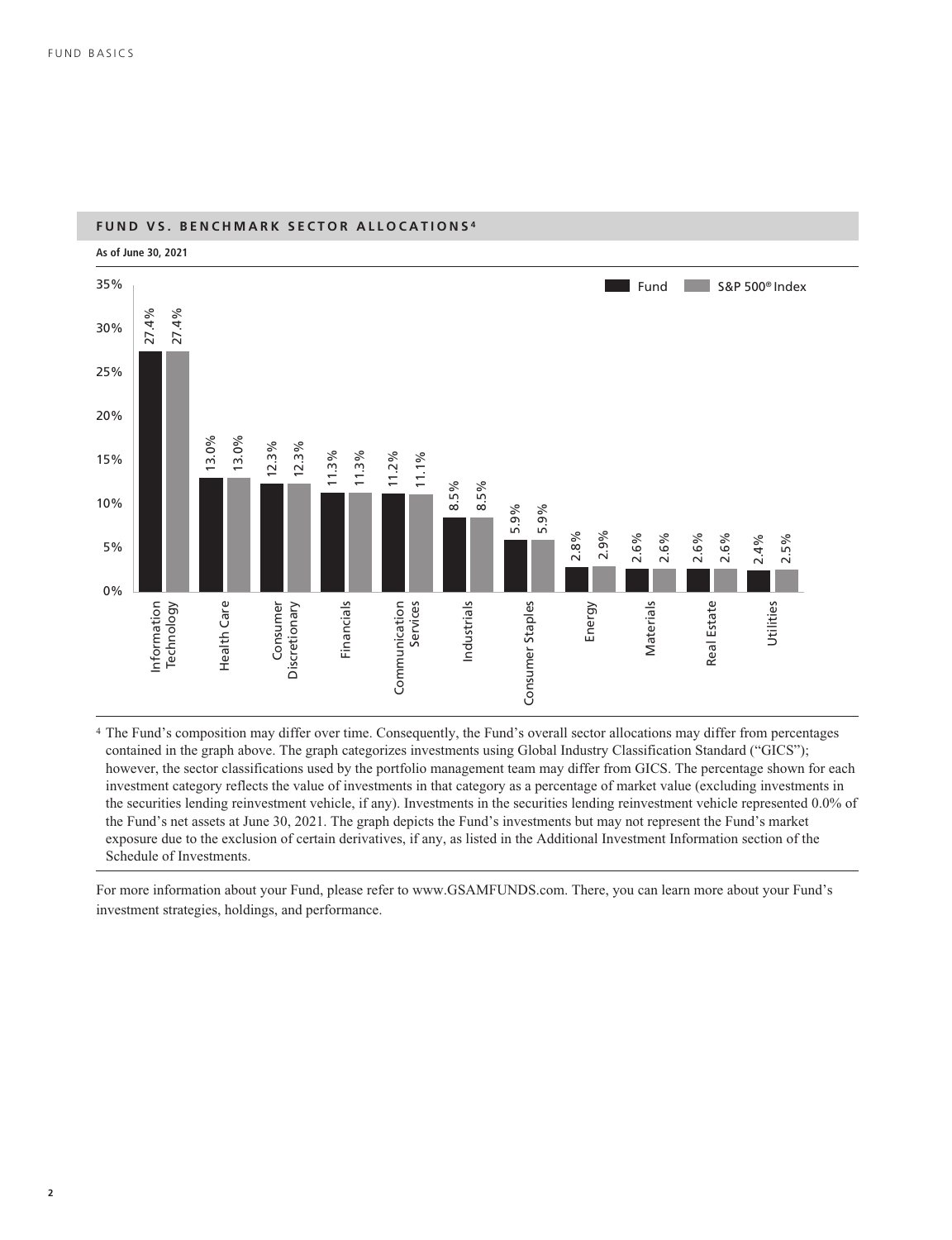# Growth Opportunities Fund

*as of June 30, 2021*

| PERFORMANCE REVIEW            |                                                         |                                                    |
|-------------------------------|---------------------------------------------------------|----------------------------------------------------|
| January 1, 2021-June 30, 2021 | <b>Fund Total Return</b><br>(based on NAV) <sup>1</sup> | <b>Russell Midcap</b><br>Growth Index <sup>2</sup> |
| Institutional                 | $6.25\%$                                                | $10.44\%$                                          |
| Service                       | 6.07                                                    | 10.44                                              |

<sup>1</sup> The net asset value ("NAV") represents the net assets of the class of the Fund (ex-dividend) divided by the total number of shares of the class outstanding. The Fund's performance assumes the reinvestment of dividends and other distributions. The Fund's performance does not reflect the deduction of any applicable sales charges.

<sup>2</sup> Russell Midcap® Growth Index is an unmanaged index that measures the performance of those companies in the Russell Midcap® Index with higher price-to-book ratios and higher forecasted growth values. It is not possible to invest directly in an unmanaged index.

**The returns set forth in the table above represent past performance. Past performance does not guarantee future results. The Fund's investment return and principal value will fluctuate so that an investor's shares, when redeemed, may be worth more or less than their original cost. Current performance may be lower or higher than the performance quoted above. Please visit our web site at www.GSAMFUNDS.com to obtain the most recent month-end returns.** Performance reflects applicable fee waivers and/or expense limitations in effect during the periods shown. In their absence, performance would be reduced. Returns do not reflect the deduction of taxes that a shareholder would pay on Fund distributions or the redemption of Fund shares.

| <b>Line of Business</b>          |
|----------------------------------|
| Software & Services              |
| Health Care Equipment & Services |
| Consumer Durables & Apparel      |
|                                  |
| Software & Services              |
| Software & Services              |
| Health Care Equipment & Services |
| Software & Services              |
| Media & Entertainment            |
|                                  |
|                                  |

### **TOP TEN HOLDINGS AS OF 6/30/21 <sup>3</sup>**

<sup>3</sup> The top 10 holdings may not be representative of the Fund's future investments.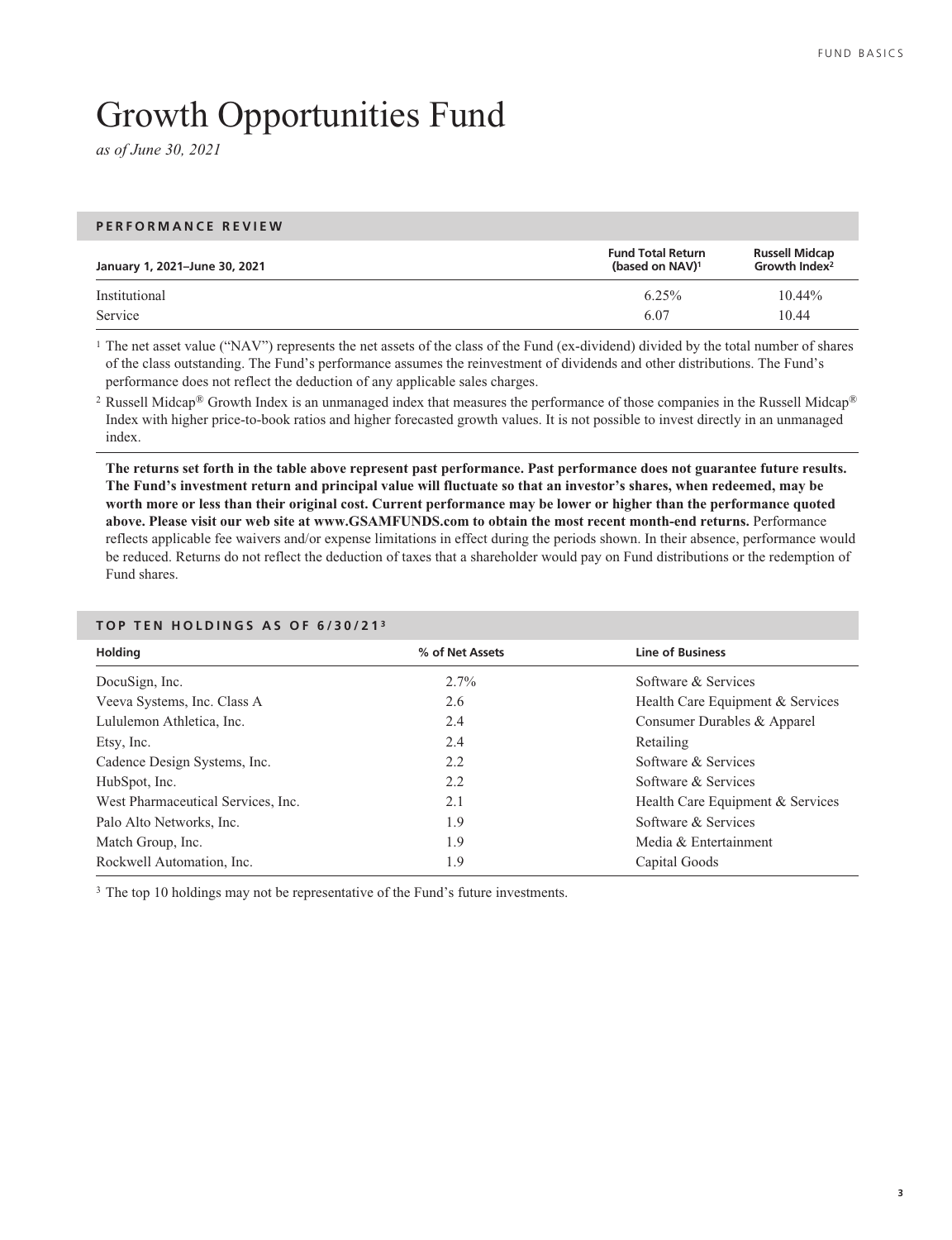

### **FUND VS. BENCHMARK SECTOR ALLOCATIONS <sup>4</sup>**

<sup>4</sup> The Fund is actively managed and, as such, its composition may differ over time. Consequently, the Fund's overall sector allocations may differ from percentages contained in the graph above. The graph categorizes investments using Global Industry Classification Standard ("GICS"); however, the sector classifications used by the portfolio management team may differ from GICS. The percentage shown for each investment category reflects the value of investments in that category as a percentage of market value (excluding investments in the securities lending reinvestment vehicle, if any). Investments in the securities lending reinvestment vehicle represented 1.6% of the Fund's net assets at June 30, 2021. Underlying sector allocations of exchange traded funds and investment companies held by the Fund are not reflected in the graph above.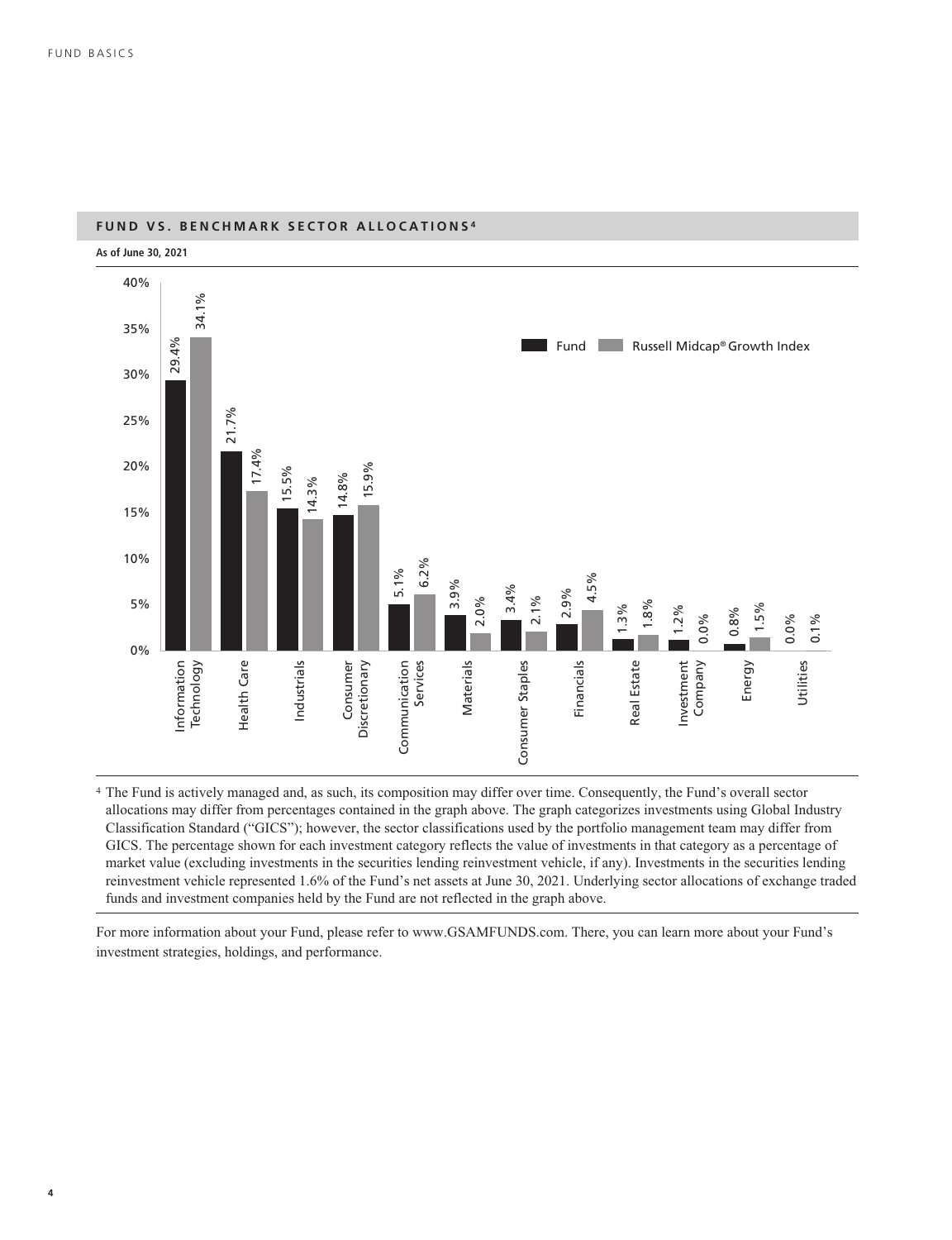# International Equity Insights Fund

*as of June 30, 2021*

### **PERFORMANCE REVIEW**

| January 1, 2021–June 30, 2021 | <b>Fund Total Return</b><br>(based on NAV) <sup>1</sup> | MSCI EAFE Standard Index <sup>2</sup> |
|-------------------------------|---------------------------------------------------------|---------------------------------------|
| Institutional                 | $10.90\%$                                               | 8.83%                                 |
| Service                       | 10.62                                                   | 8.83                                  |

<sup>1</sup> The net asset value ("NAV") represents the net assets of the class of the Fund (ex-dividend) divided by the total number of shares of the class outstanding. The Fund's performance assumes the reinvestment of dividends and other distributions. The Fund's performance does not reflect the deduction of any applicable sales charges.

<sup>2</sup> The MSCI EAFE Standard Index is a market capitalization-weighted composite of securities in 21 developed markets. The MSCI EAFE Standard Index approximates the minimum possible dividend reinvestment. The dividend is reinvested after deduction for withholding tax, applying the rate to non-resident individuals who do not benefit from double taxation treaties. MSCI uses withholding tax rates applicable to Luxembourg holding companies, as Luxembourg applies the highest rates. The MSCI EAFE Standard Index is unmanaged and the figures for the Index do not include any deduction for fees or expenses.

**The returns set forth in the table above represent past performance. Past performance does not guarantee future results. The Fund's investment return and principal value will fluctuate so that an investor's shares, when redeemed, may be worth more or less than their original cost. Current performance may be lower or higher than the performance quoted above. Please visit our web site at www.GSAMFUNDS.com to obtain the most recent month-end returns.** Performance reflects applicable fee waivers and/or expense limitations in effect during the periods shown. In their absence, performance would be reduced. Returns do not reflect the deduction of taxes that a shareholder would pay on Fund distributions or the redemption of Fund shares.

### **Holding % of Net Assets Line of Business Country** ASML Holding NV 2.4% Semiconductors & Semiconductor Equipment Netherlands LVMH Moet Hennessy Louis Vuitton SE 1.6 Consumer Durables & Apparel France AIA Group Ltd. 1.5 Insurance Hong Kong Allianz SE (Registered) 1.3 Insurance Germany Commonwealth Bank of Australia 1.2 Banks Australia Schneider Electric SE 1.2 Capital Goods United States Deutsche Post AG (Registered) 1.1 Transportation Germany British American Tobacco plc 1.1 Food, Beverage & Tobacco United Kingdom Rio Tinto plc ADR 1.1 Materials Australia adidas AG **1.0** Consumer Durables & Apparel Germany

#### **TOP TEN HOLDINGS AS OF 6/30/21 <sup>3</sup>**

<sup>3</sup> The top 10 holdings may not be representative of the Fund's future investments.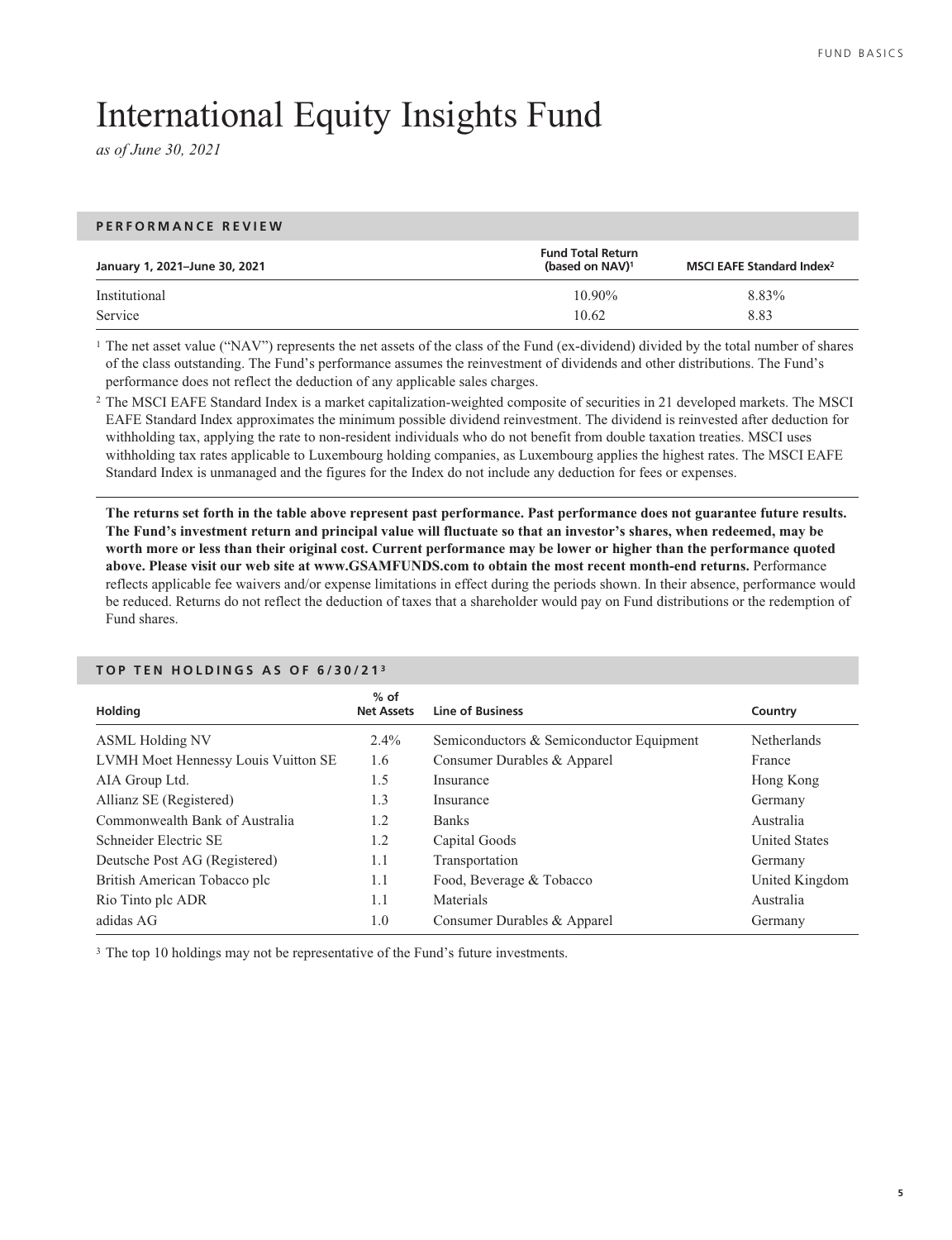

### **FUND VS. BENCHMARK SECTOR ALLOCATIONS <sup>4</sup>**

<sup>4</sup> The Fund is actively managed and, as such, its composition may differ over time. Consequently, the Fund's overall sector allocations may differ from percentages contained in the graph above. The graph categorizes investments using Global Industry Classification Standard ("GICS"); however, the sector classifications used by the portfolio management team may differ from GICS. The percentage shown for each investment category reflects the value of investments in that category as a percentage of market value (excluding investments in the securities lending reinvestment vehicle, if any). Investments in the securities lending reinvestment vehicle represented 0.9% of the Fund's net assets at June 30, 2021.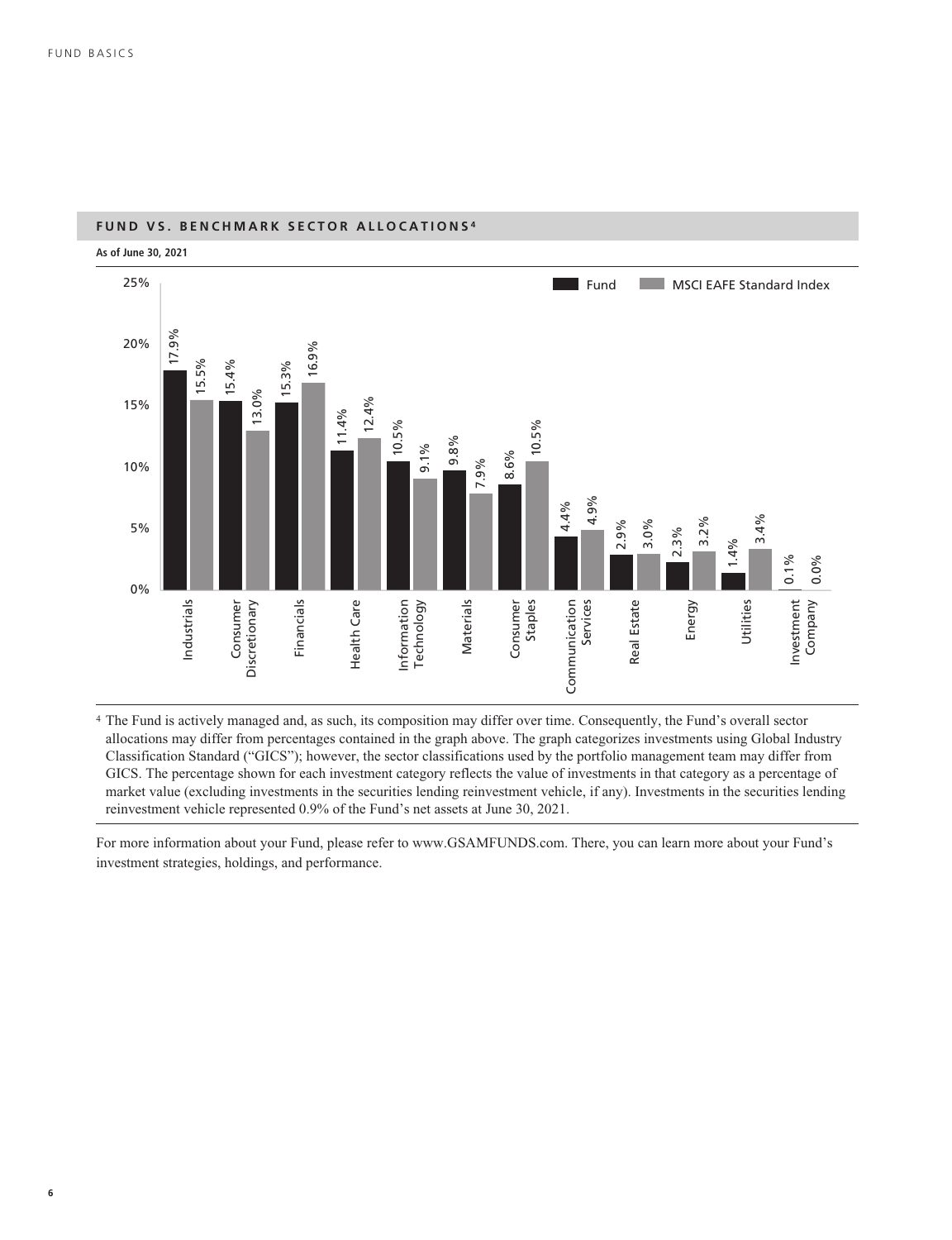# Large Cap Value Fund

*as of June 30, 2021*

### **PERFORMANCE REVIEW**

| January 1, 2021-June 30, 2021 | <b>Fund Total Return</b><br>(based on NAV) <sup>1</sup> | Russell 1000 Value Index <sup>2</sup> |
|-------------------------------|---------------------------------------------------------|---------------------------------------|
| Institutional                 | $14.24\%$                                               | $17.05\%$                             |
| Service                       | 14.13                                                   | 17.05                                 |

<sup>1</sup> The net asset value ("NAV") represents the net assets of the class of the Fund (ex-dividend) divided by the total number of shares of the class outstanding. The Fund's performance assumes the reinvestment of dividends and other distributions. The Fund's performance does not reflect the deduction of any applicable sales charges.

<sup>2</sup> The Russell 1000® Value Index (with dividends reinvested) is an unmanaged market capitalization weighted index of the 1000 largest U.S. companies with lower price-to-book ratios and lower forecasted growth values. The figures for the Russell 1000® Value Index do not include any deduction for fees, expenses or taxes. It is not possible to invest directly in an unmanaged index.

**The returns set forth in the table above represent past performance. Past performance does not guarantee future results. The Fund's investment return and principal value will fluctuate so that an investor's shares, when redeemed, may be worth more or less than their original cost. Current performance may be lower or higher than the performance quoted above. Please visit our web site at www.GSAMFUNDS.com to obtain the most recent month-end returns.** Performance reflects applicable fee waivers and/or expense limitations in effect during the periods shown. In their absence, performance would be reduced. Returns do not reflect the deduction of taxes that a shareholder would pay on Fund distributions or the redemption of Fund shares.

| <b>Holding</b>             | % of Net Assets | <b>Line of Business</b>                        |
|----------------------------|-----------------|------------------------------------------------|
| JPM organ Chase & Co.      | $3.9\%$         | <b>Banks</b>                                   |
| Johnson & Johnson          | 2.7             | Pharmaceuticals, Biotechnology & Life Sciences |
| Bank of America Corp.      | 2.6             | <b>Banks</b>                                   |
| Morgan Stanley             | 2.1             | Diversified Financials                         |
| Walt Disney Co. (The)      | 2.0             | Media & Entertainment                          |
| Chevron Corp.              | 2.0             | Energy                                         |
| Procter & Gamble Co. (The) | 2.0             | Household & Personal Products                  |
| Bristol-Myers Squibb Co.   | 2.0             | Pharmaceuticals, Biotechnology & Life Sciences |
| General Electric Co.       | 2.0             | Capital Goods                                  |
| Comcast Corp. Class A      | 2.0             | Media & Entertainment                          |

### **TOP TEN HOLDINGS AS OF 6/30/21 <sup>3</sup>**

<sup>3</sup> The top 10 holdings may not be representative of the Fund's future investments.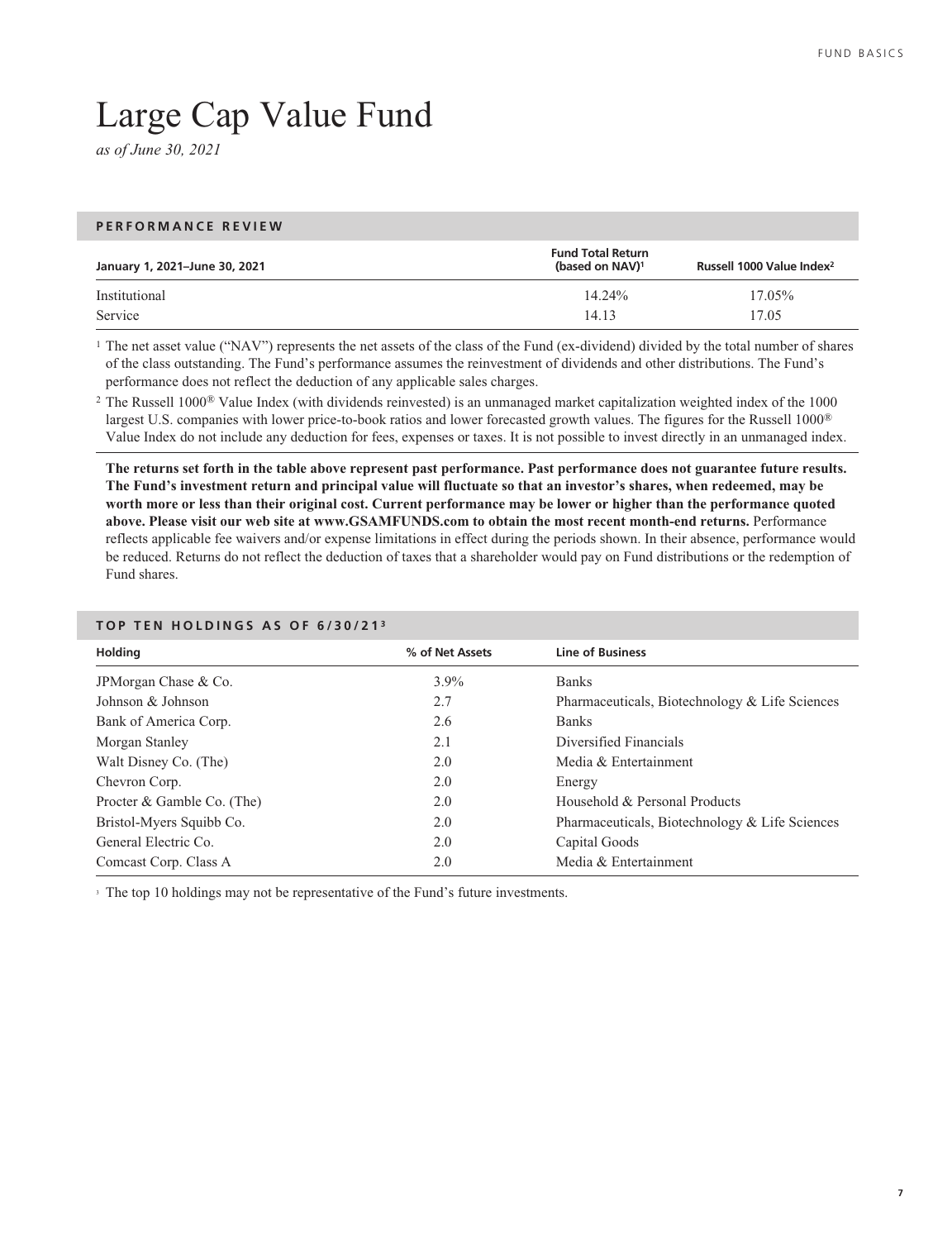

### **FUND VS. BENCHMARK SECTOR ALLOCATIONS <sup>4</sup>**

<sup>4</sup> The Fund is actively managed and, as such, its composition may differ over time. Consequently, the Fund's overall sector allocations may differ from percentages contained in the graph above. The graph categorizes investments using Global Industry Classification Standard ("GICS"); however, the sector classifications used by the portfolio management team may differ from GICS. The percentage shown for each investment category reflects the value of investments in that category as a percentage of market value. Underlying sector allocations of exchange traded funds and investment companies held by the Fund are not reflected in the graph above.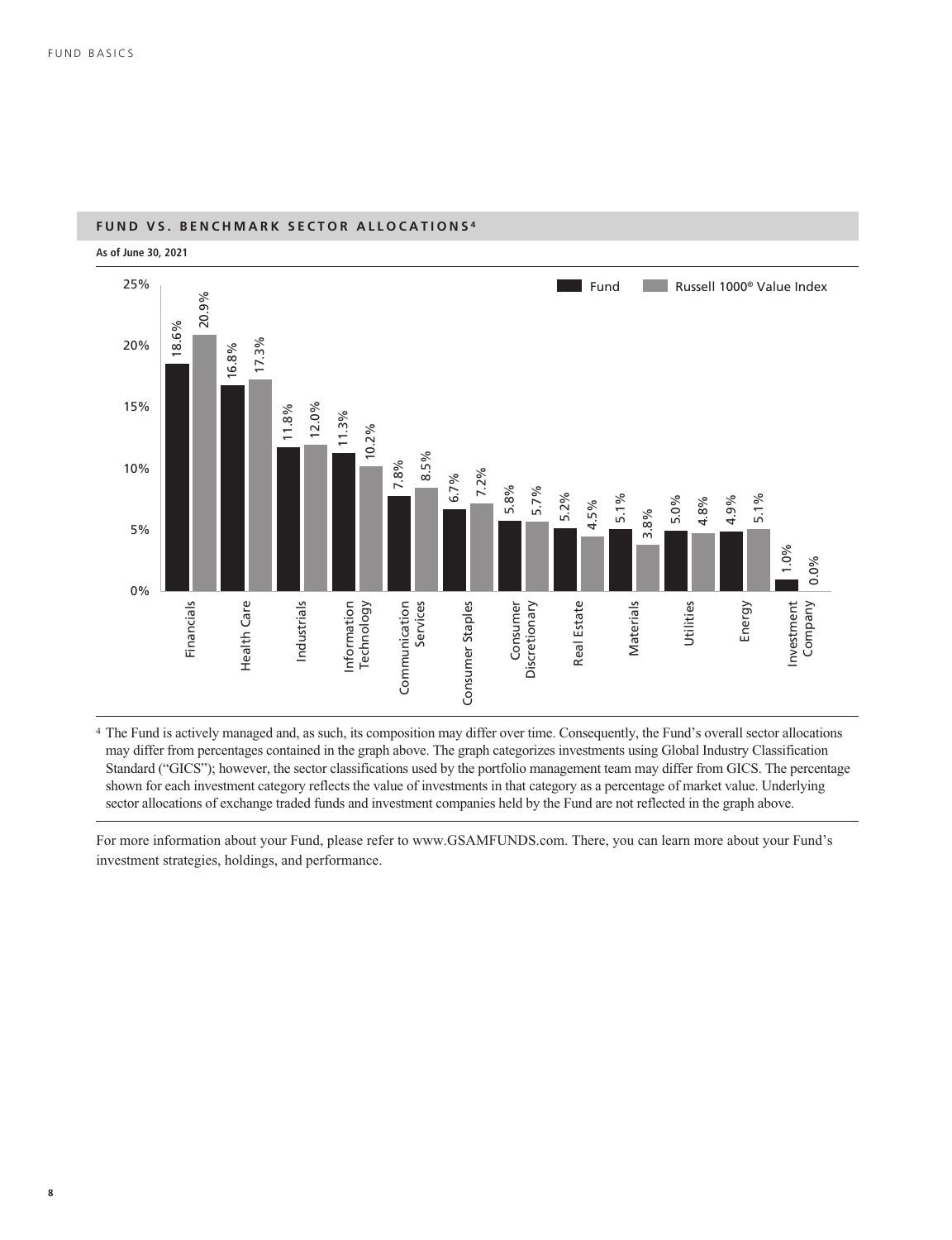**9**

# Mid Cap Value Fund

*as of June 30, 2021*

### **PERFORMANCE REVIEW**

| January 1, 2021-June 30, 2021 | <b>Fund Total Return</b><br>(based on NAV) <sup>1</sup> | Russell Midcap <sup>®</sup><br>Value Index <sup>2</sup> |
|-------------------------------|---------------------------------------------------------|---------------------------------------------------------|
| Institutional                 | $17.06\%$                                               | 19.45%                                                  |
| Service                       | 16.91                                                   | 19.45                                                   |

<sup>1</sup> The net asset value ("NAV") represents the net assets of the class of the Fund (ex-dividend) divided by the total number of shares of the class outstanding. The Fund's performance assumes the reinvestment of dividends and other distributions. The Fund's performance does not reflect the deduction of any applicable sales charges.

<sup>2</sup> The Russell Midcap Value**®** Index is an unmanaged index of common stock prices that measures the performance of those Russell Midcap companies with lower price-to-book ratios and lower forecasted growth values. The Russell Midcap Value Index figures do not reflect any deduction for fees, expenses or taxes. It is not possible to invest directly in an unmanaged index.

**The returns set forth in the table above represent past performance. Past performance does not guarantee future results. The Fund's investment return and principal value will fluctuate so that an investor's shares, when redeemed, may be worth more or less than their original cost. Current performance may be lower or higher than the performance quoted above. Please visit our web site at www.GSAMFUNDS.com to obtain the most recent month-end returns.** Performance reflects applicable fee waivers and/or expense limitations in effect during the periods shown. In their absence, performance would be reduced. Returns do not reflect the deduction of taxes that a shareholder would pay on Fund distributions or the redemption of Fund shares.

| <b>Holding</b>                 | % of Net Assets | <b>Line of Business</b>                  |
|--------------------------------|-----------------|------------------------------------------|
| Marvell Technology, Inc.       | $2.2\%$         | Semiconductors & Semiconductor Equipment |
| AMETEK, Inc.                   | 1.8             | Capital Goods                            |
| Zimmer Biomet Holdings, Inc.   | 1.8             | Health Care Equipment & Services         |
| M&T Bank Corp.                 | 1.7             | <b>Banks</b>                             |
| Advance Auto Parts, Inc.       | 1.6             | Retailing                                |
| Motorola Solutions, Inc.       | 1.5             | Technology Hardware & Equipment          |
| United Airlines Holdings, Inc. | 1.5             | Transportation                           |
| Devon Energy Corp.             | 1.5             | Energy                                   |
| Cummins, Inc.                  | 1.5             | Capital Goods                            |
| East West Bancorp, Inc.        | 1.5             | <b>Banks</b>                             |

### **TOP TEN HOLDINGS AS OF 6/30/21 <sup>3</sup>**

<sup>3</sup> The top 10 holdings may not be representative of the Fund's future investments.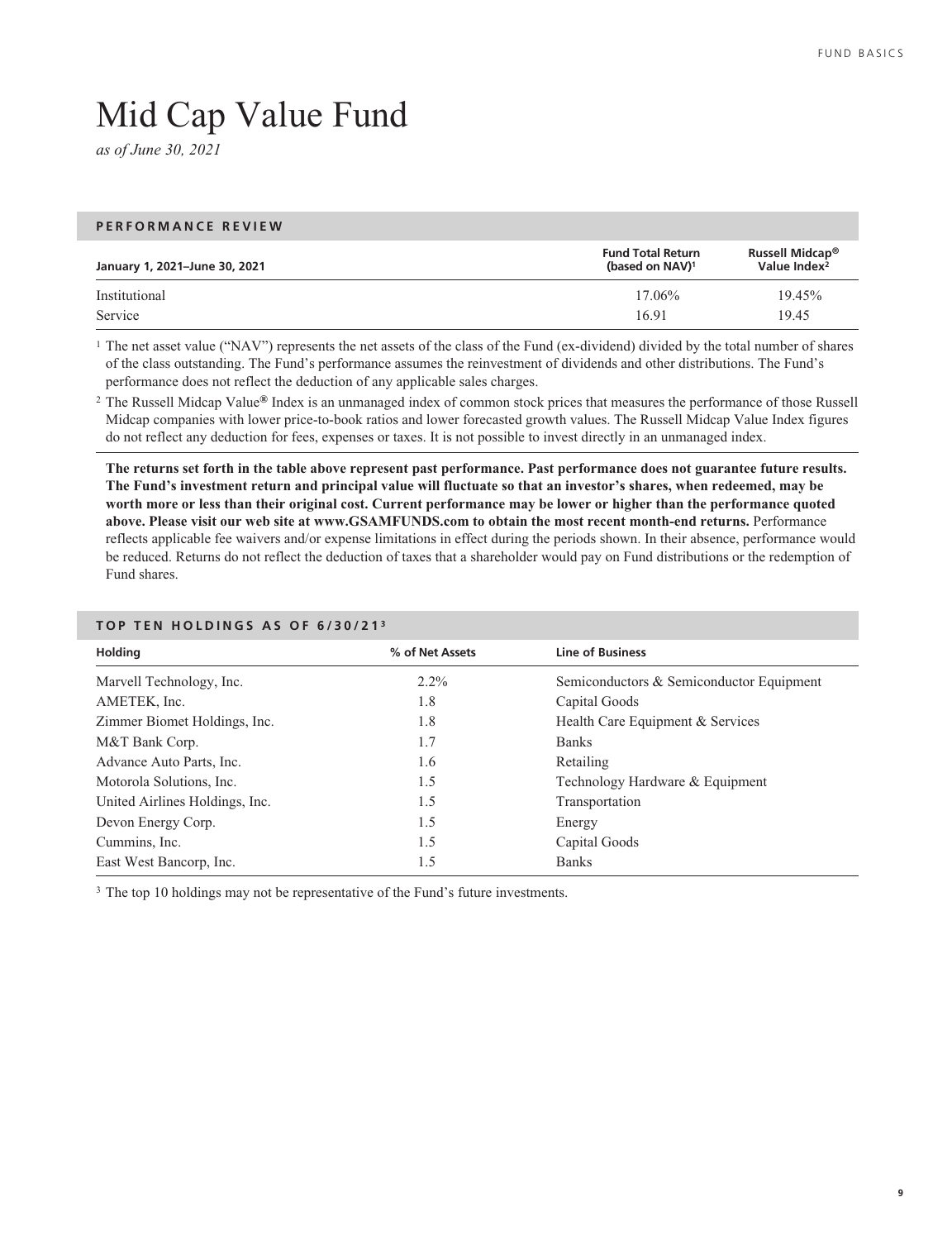

### **FUND vs. BENCHMARK SECTOR ALLOCATIONS <sup>4</sup>**

<sup>4</sup> The Fund is actively managed and, as such, its composition may differ over time. Consequently, the Fund's overall sector allocations may differ from percentages contained in the graph above. The graph categorizes investments using Global Industry Classification Standard ("GICS"); however, the sector classifications used by the portfolio management team may differ from GICS. The percentage shown for each investment category reflects the value of investments in that category as a percentage of market value (excluding investments in the securities lending reinvestment vehicle, if any). Underlying sector allocations of exchange traded funds and investment companies held by the Fund are not reflected in the graph above.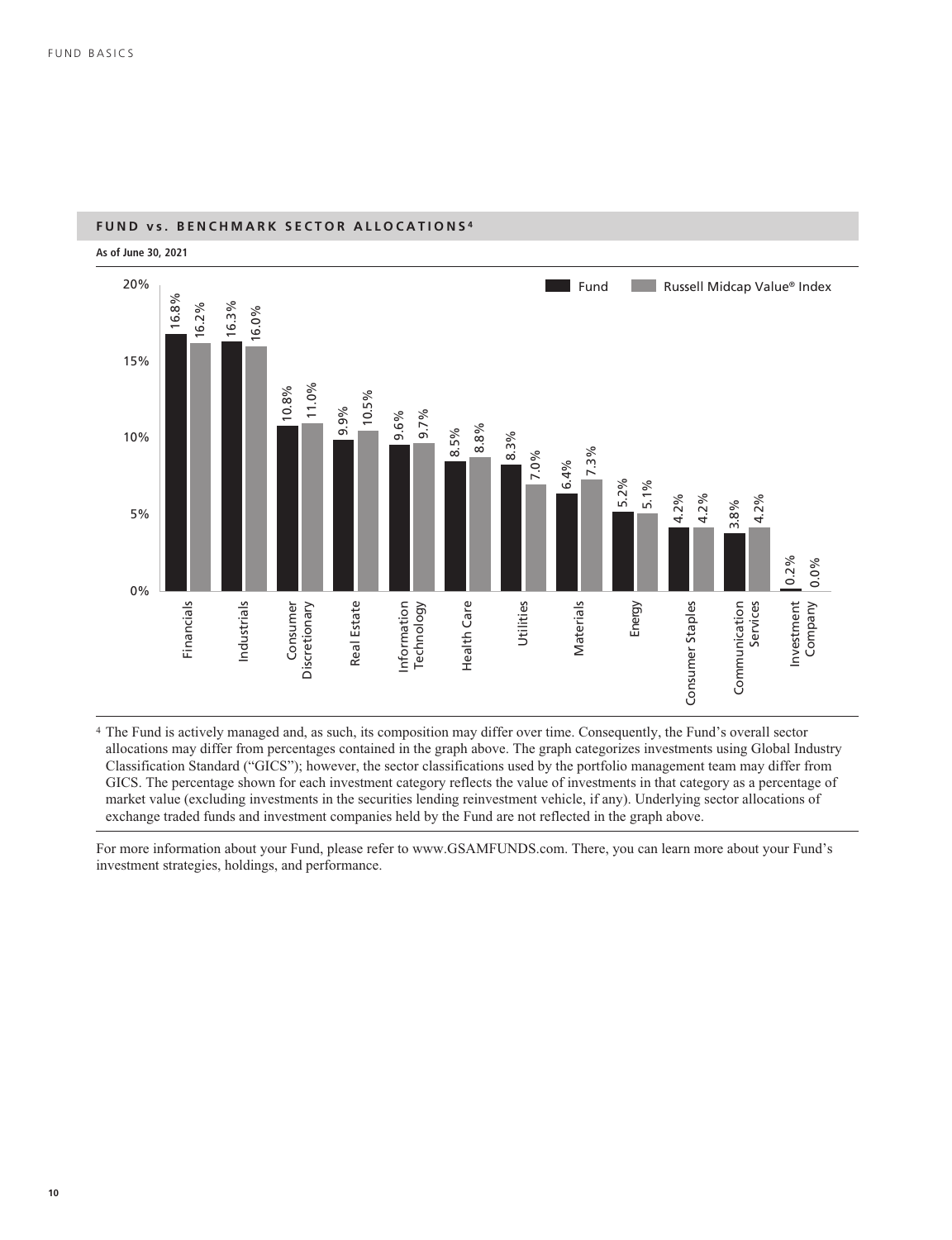# Small Cap Equity Insights Fund

*as of June 30, 2021*

#### **PERFORMANCE REVIEW**

| January 1, 2021–June 30, 2021 | <b>Fund Total Return</b><br>(based on NAV) <sup>1</sup> | Russell 2000 <sup>®</sup> Index <sup>2</sup> |
|-------------------------------|---------------------------------------------------------|----------------------------------------------|
| Institutional                 | 22.13%                                                  | $17.54\%$                                    |
| Service                       | 21.96                                                   | 17.54                                        |

<sup>1</sup> The net asset value ("NAV") represents the net assets of the class of the Fund (ex-dividend) divided by the total number of shares of the class outstanding. The Fund's performance assumes the reinvestment of dividends and other distributions. The Fund's performance does not reflect the deduction of any applicable sales charges.

<sup>2</sup> The Russell 2000® Index (with dividends reinvested) is an unmanaged index of common stock prices that measures the performance of the 2000 smallest companies in the Russell 3000® Index. The figures for the Russell 2000® Index do not include any deduction for fees, expenses or taxes. It is not possible to invest directly in an unmanaged index.

**The returns set forth in the table above represent past performance. Past performance does not guarantee future results. The Fund's investment return and principal value will fluctuate so that an investor's shares, when redeemed, may be worth more or less than their original cost. Current performance may be lower or higher than the performance quoted above. Please visit our web site at www.GSAMFUNDS.com to obtain the most recent month-end returns.** Performance reflects applicable fee waivers and/or expense limitations in effect during the periods shown. In their absence, performance would be reduced. Returns do not reflect the deduction of taxes that a shareholder would pay on Fund distributions or the redemption of Fund shares.

| % of Net Assets | <b>Line of Business</b>                        |
|-----------------|------------------------------------------------|
| $0.7\%$         | Health Care Equipment & Services               |
| 0.7             | Media & Entertainment                          |
| 0.7             | <b>Consumer Services</b>                       |
| 0.7             | Retailing                                      |
| 0.7             | Pharmaceuticals, Biotechnology & Life Sciences |
| 0.7             | Energy                                         |
| 0.7             | Pharmaceuticals, Biotechnology & Life Sciences |
| 0.7             | Automobiles & Components                       |
| 0.7             | Real Estate Investment Trusts                  |
| 0.7             | Pharmaceuticals, Biotechnology & Life Sciences |
|                 |                                                |

#### **TOP TEN HOLDINGS AS OF 6/30/21 3,4**

<sup>3</sup> The top 10 holdings may not be representative of the Fund's future investments.

<sup>4</sup> The Fund's overall top ten holdings differ from the table above due to the exclusion of the Goldman Sachs Financial Square Government Fund (a short-term investment fund) which represents 1.0% of the Fund's net assets as of June 30, 2021.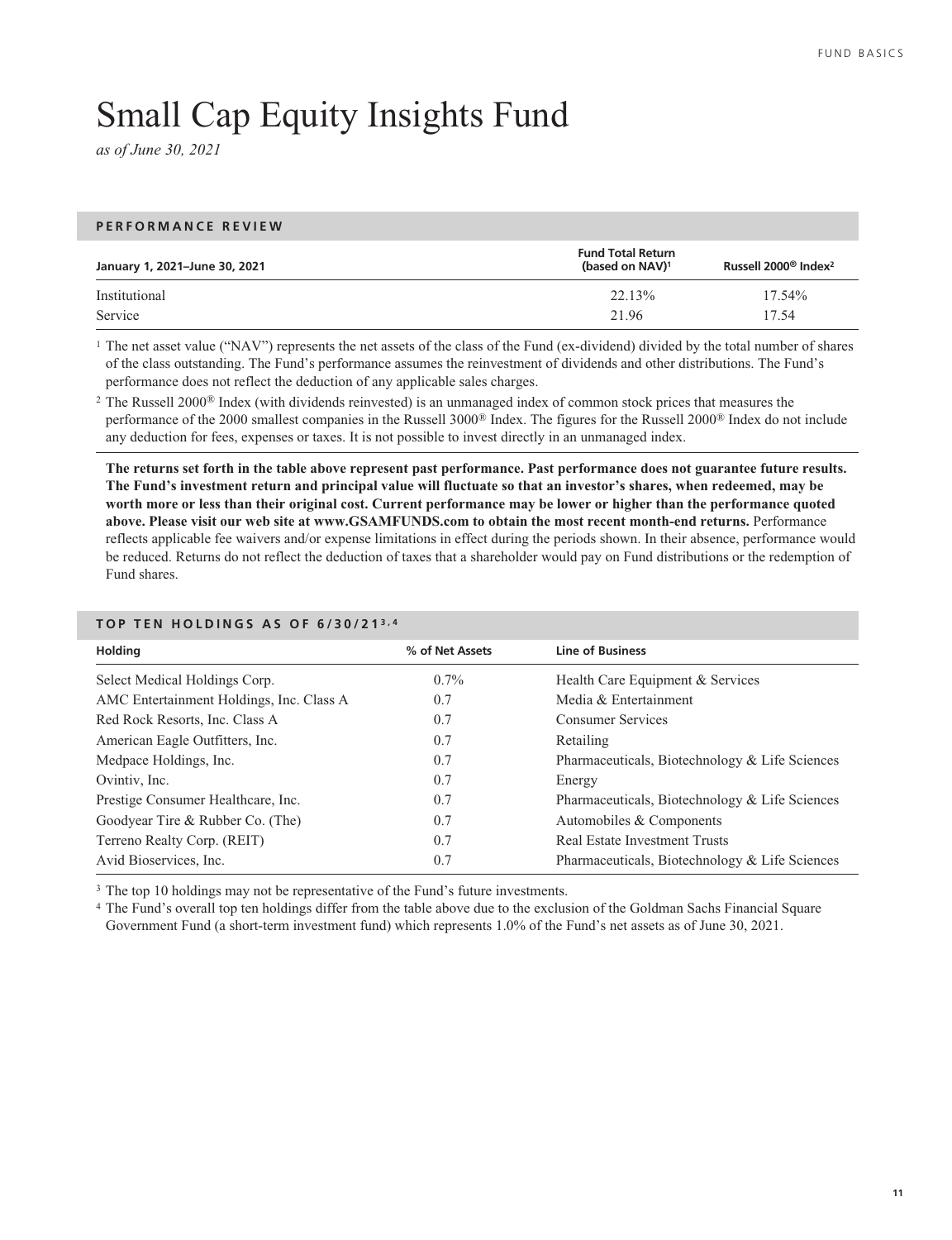

### **FUND VS. BENCHMARK SECTOR ALLOCATIONS <sup>5</sup>**

<sup>5</sup> The Fund is actively managed and, as such, its composition may differ over time. Consequently, the Fund's overall sector allocations may differ from percentages contained in the graph above. The graph categorizes investments using Global Industry Classification Standard ("GICS"); however, the sector classifications used by the portfolio management team may differ from GICS. The percentage shown for each investment category reflects the value of investments in that category as a percentage of market value (excluding investments in the securities lending reinvestment vehicle, if any). Underlying sector allocations of exchange traded funds and investment companies held by the Fund are not reflected in the graph above. Investments in the securities lending reinvestment vehicle represented 2.1% of the Fund's net assets at June 30, 2021. The graph depicts the Fund's investments but may not represent the Fund's market exposure due to the exclusion of certain derivatives, if any, as listed in the Additional Investment Information section of the Schedule of Investments.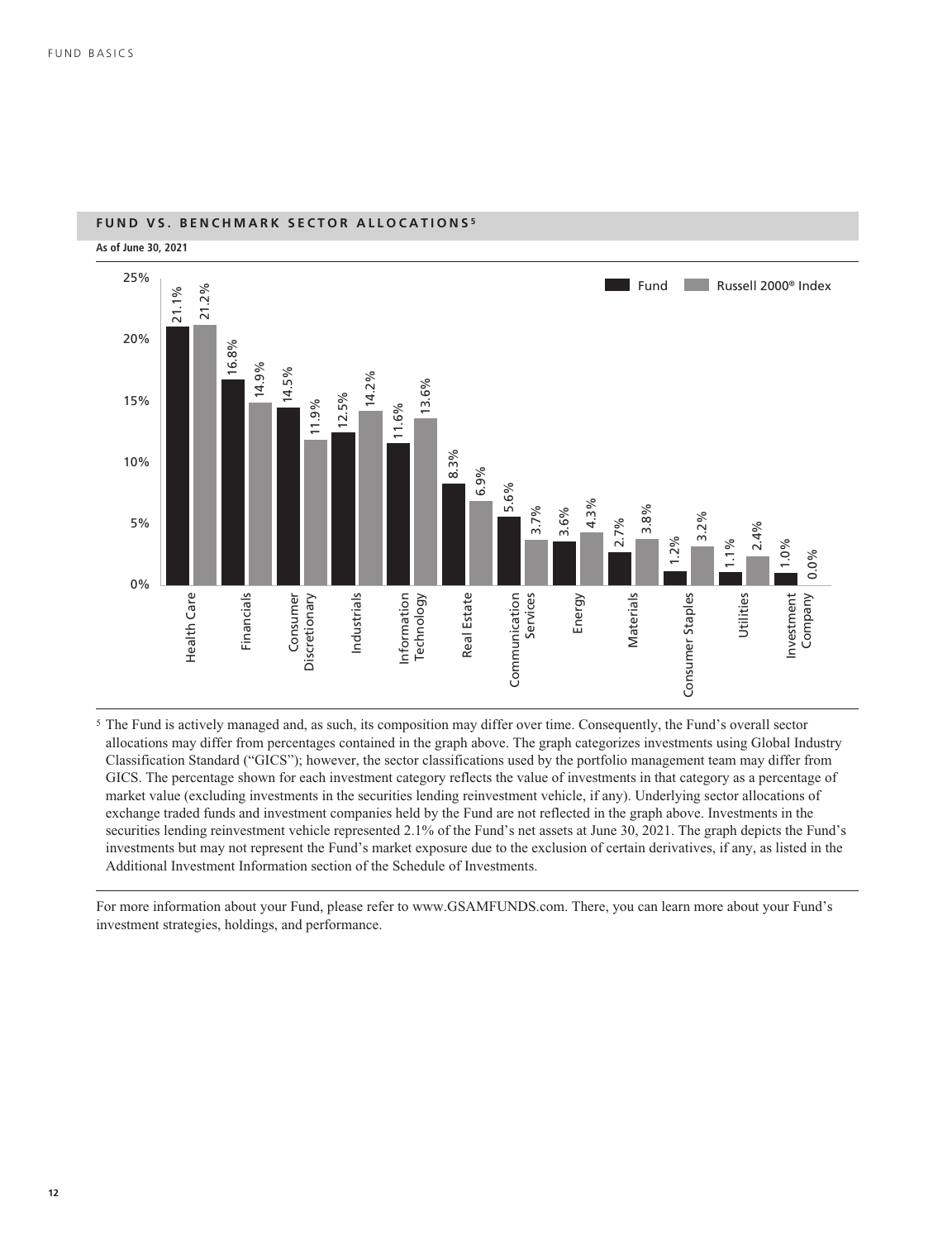# Strategic Growth Fund

*as of June 30, 2021*

### **PERFORMANCE REVIEW**

| January 1, 2021-June 30, 2021 | <b>Fund Total Return</b><br>(based on NAV) <sup>1</sup> | Russell 1000® Growth Index <sup>2</sup> |
|-------------------------------|---------------------------------------------------------|-----------------------------------------|
| Institutional                 | $11.67\%$                                               | 12.99%                                  |
| Service                       | 11.49                                                   | 12.99                                   |

<sup>1</sup> The net asset value ("NAV") represents the net assets of the class of the Fund (ex-dividend) divided by the total number of shares of the class outstanding. The Fund's performance assumes the reinvestment of dividends and other distributions. The Fund's performance does not reflect the deduction of any applicable sales charges.

<sup>2</sup> The Russell 1000<sup>®</sup> Growth Index (with dividends reinvested) is an unmanaged market capitalization weighted index of the 1000 largest U.S. companies with higher price-to-book ratios and higher forecasted growth values. The figures for the index do not include any deduction for fees, expenses or taxes. It is not possible to invest directly in an unmanaged index.

**The returns set forth in the table above represent past performance. Past performance does not guarantee future results. The Fund's investment return and principal value will fluctuate so that an investor's shares, when redeemed, may be worth more or less than their original cost. Current performance may be lower or higher than the performance quoted above. Please visit our web site at www.GSAMFUNDS.com to obtain the most recent month-end returns.** Performance reflects applicable fee waivers and/or expense limitations in effect during the periods shown. In their absence, performance would be reduced. Returns do not reflect the deduction of taxes that a shareholder would pay on Fund distributions or the redemption of Fund shares.

| Holding                  | % of Net Assets | <b>Line of Business</b>                  |
|--------------------------|-----------------|------------------------------------------|
| Apple, Inc.              | $7.7\%$         | Technology Hardware & Equipment          |
| Amazon.com, Inc.         | 7.4             | Retailing                                |
| Microsoft Corp.          | 6.9             | Software & Services                      |
| Alphabet, Inc. Class A   | 4.4             | Media & Entertainment                    |
| Facebook, Inc. Class A   | 4.2             | Media & Entertainment                    |
| NVIDIA Corp.             | 4.0             | Semiconductors & Semiconductor Equipment |
| Mastercard, Inc. Class A | 2.9             | Software & Services                      |
| Alphabet, Inc. Class C   | 2.8             | Media & Entertainment                    |
| PayPal Holdings, Inc.    | 2.7             | Software & Services                      |
| Visa, Inc. Class A       | 2.5             | Software & Services                      |

### **TOP TEN HOLDINGS AS OF 6/30/21 <sup>3</sup>**

<sup>3</sup> The top 10 holdings may not be representative of the Fund's future investments.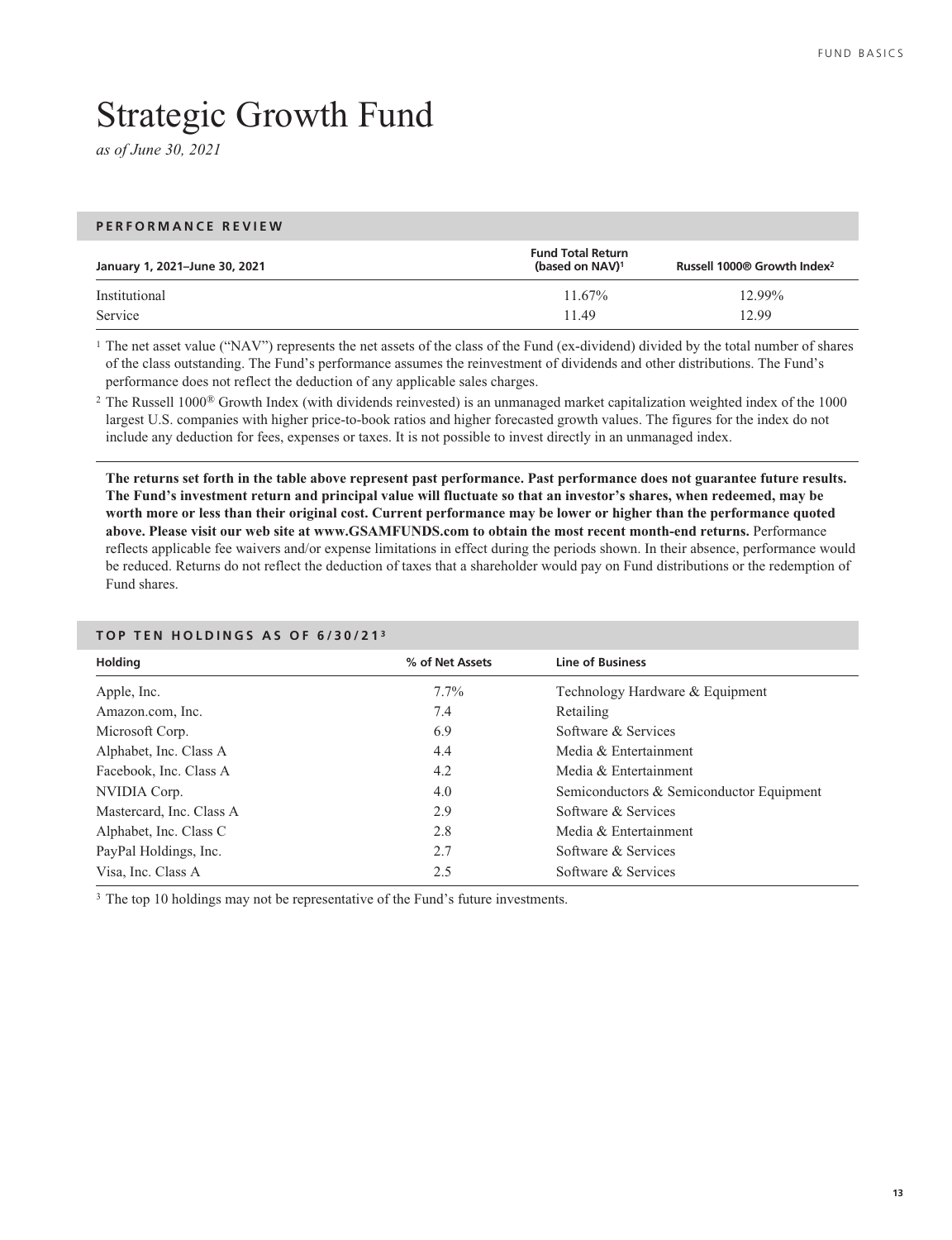

#### **FUND vs. BENCHMARK SECTOR ALLOCATIONS <sup>4</sup>**

<sup>4</sup> The Fund is actively managed and, as such, its composition may differ over time. Consequently, the Fund's overall sector allocations may differ from percentages contained in the graph above. The graph categorizes investments using Global Industry Classification Standard ("GICS"); however, the sector classifications used by the portfolio management team may differ from GICS. The percentage shown for each investment category reflects the value of investments in that category as a percentage of market value (excluding investments in the securities lending reinvestment vehicle, if any). Investments in the securities lending reinvestment vehicle represented 0.3% of the Fund's net assets at June 30, 2021. Underlying sector allocations of exchange traded funds and investment companies held by the Fund are not reflected in the graph above.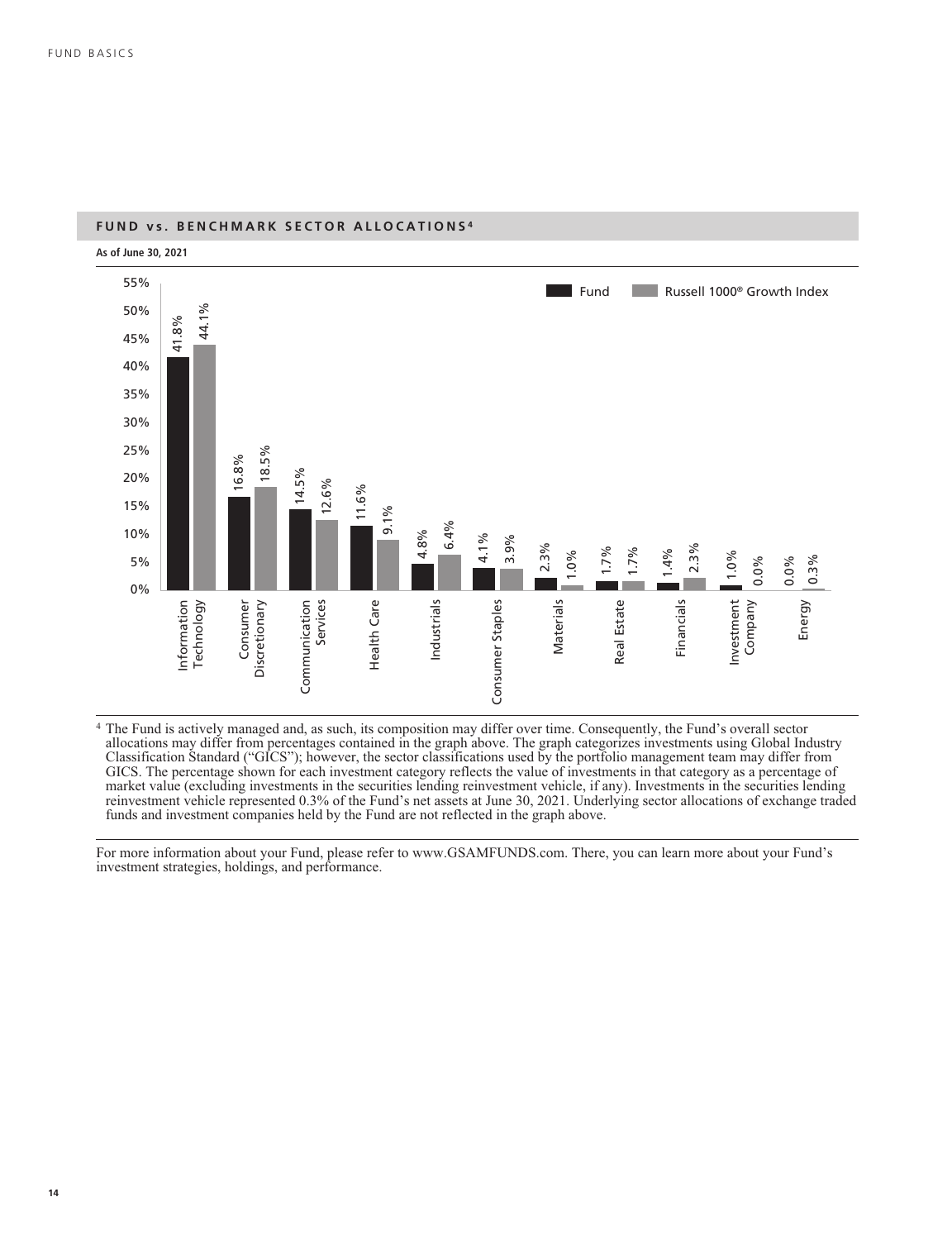# U.S. Equity Insights Fund

*as of June 30, 2021*

### **PERFORMANCE REVIEW January 1, 2021–June 30, 2021 Fund Total Return (based on NAV)1 S&P 500 Index2** Institutional 16.58% 15.25% Service 16.43 15.25

<sup>1</sup> The net asset value ("NAV") represents the net assets of the class of the Fund (ex-dividend) divided by the total number of shares of the class outstanding. The Fund's performance assumes the reinvestment of dividends and other distributions. The Fund's performance does not reflect the deduction of any applicable sales charges.

<sup>2</sup> The S&P 500® Index is the Standard & Poor's composite index of 500 stocks, an unmanaged index of common stock prices. The figures for the index do not include any deduction for fees, expenses or taxes. It is not possible to invest directly in an unmanaged index.

**The returns set forth in the table above represent past performance. Past performance does not guarantee future results. The Fund's investment return and principal value will fluctuate so that an investor's shares, when redeemed, may be worth more or less than their original cost. Current performance may be lower or higher than the performance quoted above. Please visit our web site at www.GSAMFUNDS.com to obtain the most recent month-end returns.** Performance reflects applicable fee waivers and/or expense limitations in effect during the periods shown. In their absence, performance would be reduced. Returns do not reflect the deduction of taxes that a shareholder would pay on Fund distributions or the redemption of Fund shares.

| <b>Holding</b>                   | % of Net Assets | <b>Line of Business</b>                        |
|----------------------------------|-----------------|------------------------------------------------|
| Apple, Inc.                      | $6.9\%$         | Technology Hardware & Equipment                |
| Microsoft Corp.                  | 5.3             | Software & Services                            |
| Amazon.com, Inc.                 | 3.9             | Retailing                                      |
| Alphabet, Inc. Class C           | 3.3             | Media & Entertainment                          |
| Facebook, Inc. Class A           | 3.3             | Media & Entertainment                          |
| Johnson & Johnson                | 2.2             | Pharmaceuticals, Biotechnology & Life Sciences |
| Visa, Inc. Class A               | 2.1             | Software & Services                            |
| Berkshire Hathaway, Inc. Class B | 1.9             | Diversified Financials                         |
| PayPal Holdings, Inc.            | 1.8             | Software & Services                            |
| Alphabet, Inc. Class A           | 1.8             | Media & Entertainment                          |

### **TOP TEN HOLDINGS AS OF 6/30/21 <sup>3</sup>**

<sup>3</sup> The top 10 holdings may not be representative of the Fund's future investments.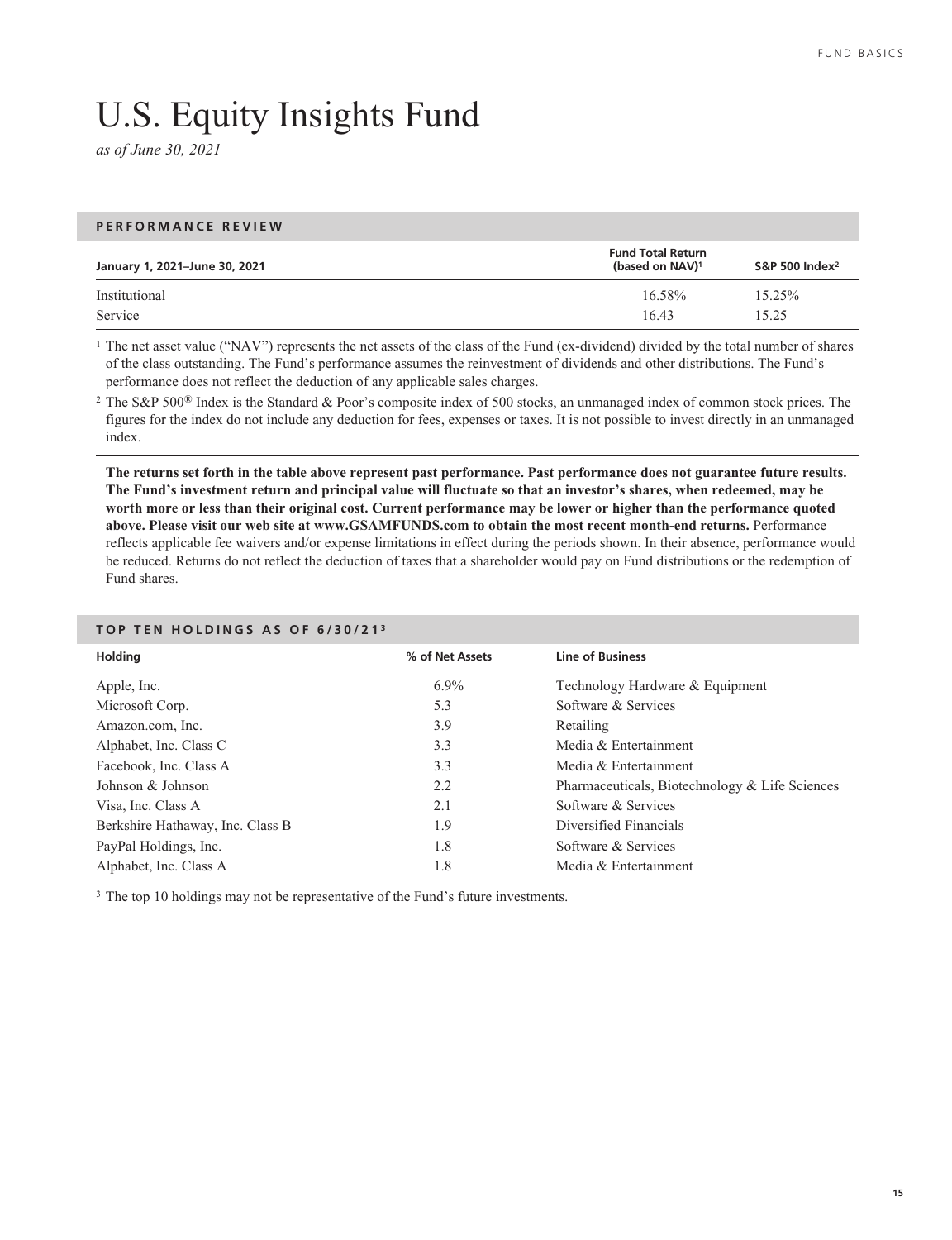

### **FUND vs. BENCHMARK SECTOR ALLOCATIONS <sup>4</sup>**

<sup>4</sup> The Fund is actively managed and, as such, its composition may differ over time. Consequently, the Fund's overall sector allocations may differ from percentages contained in the graph above. The graph categorizes investments using Global Industry Classification Standard ("GICS"); however, the sector classifications used by the portfolio management team may differ from GICS. The percentage shown for each investment category reflects the value of investments in that category as a percentage of market value (excluding investments in the securities lending reinvestment vehicle, if any). Investments in the securities lending reinvestment vehicle represented 0.1% of the Fund's net assets at June 30, 2021.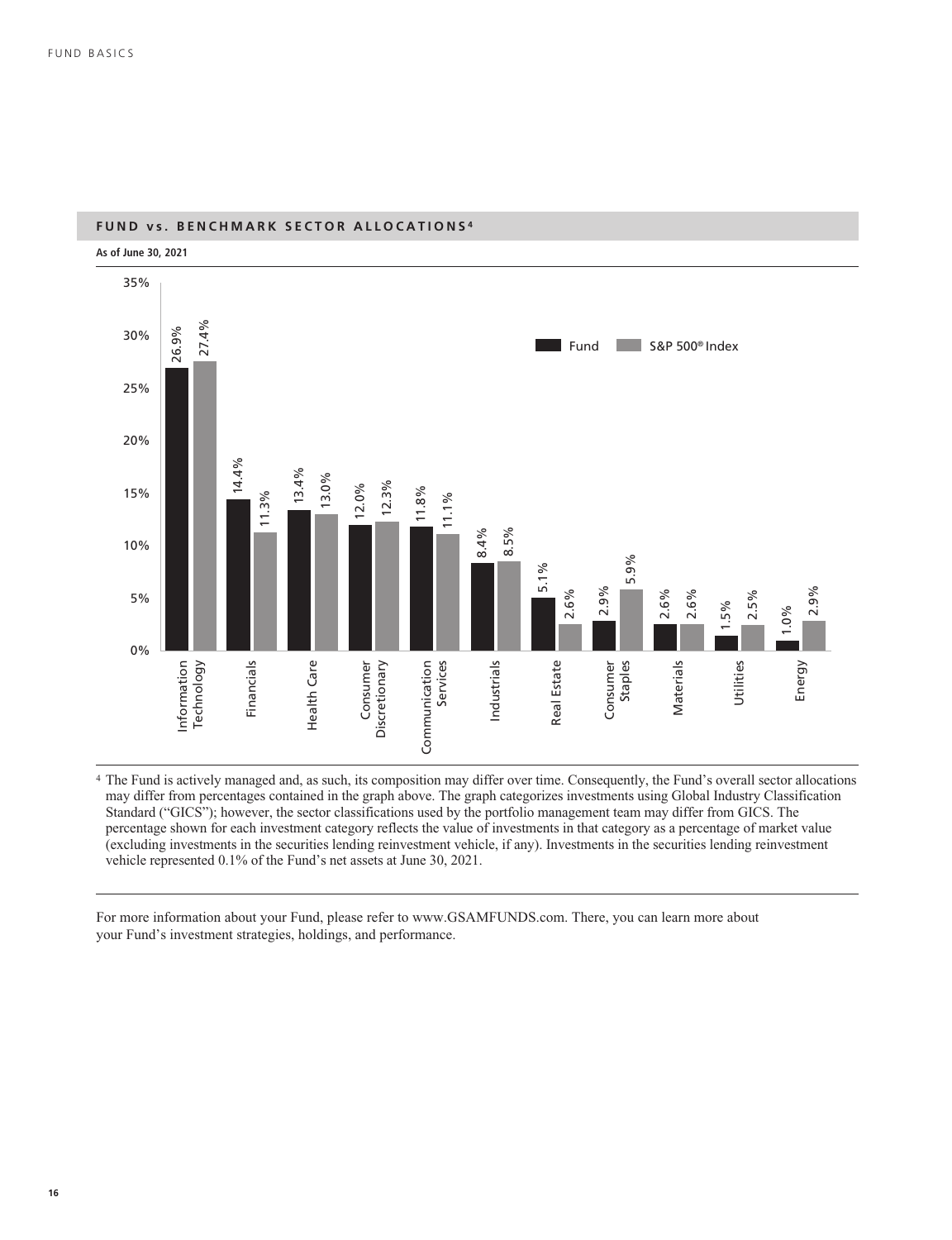# <span id="page-18-0"></span>Schedule of Investments

| Shares            | <b>Description</b>                   | Value                       |
|-------------------|--------------------------------------|-----------------------------|
|                   | Common Stocks - 99.2%                |                             |
|                   | Automobiles & Components - 1.9%      |                             |
| 1,498             | Aptiv plc*                           | \$<br>235,680               |
| 1,305             | BorgWarner, Inc.                     | 63,345                      |
| 21,682            | Ford Motor Co.*                      | 322,195                     |
| 7,152             | General Motors Co.*                  | 423,184                     |
| 4,299             | Tesla, Inc.*                         | 2,922,030                   |
|                   |                                      | 3,966,434                   |
| <b>Banks-4.3%</b> |                                      |                             |
| 42,063            | Bank of America Corp.                | 1,734,258                   |
| 11,508            | Citigroup, Inc.                      | 814,191                     |
| 2,382             | Citizens Financial Group, Inc.       | 109,262                     |
| 774               | Comerica, Inc.                       | 55,217                      |
| 4,059             | Fifth Third Bancorp                  | 155,176                     |
| 979               | First Republic Bank                  | 183,239                     |
| 8,072             | Huntington Bancshares, Inc.          | 115,187                     |
| 16,919            | JPMorgan Chase & Co.                 | 2,631,581                   |
| 5,526             | KeyCorp                              | 114,112                     |
| 700               | M&T Bank Corp.                       | 101,717                     |
| 2,216             | People's United Financial, Inc.      | 37,982                      |
| 2,373             | PNC Financial Services Group, Inc.   |                             |
|                   | (The)                                | 452,674                     |
| 5,308             | Regions Financial Corp.              | 107,115                     |
| 294               | SVB Financial Group*                 | 163,590                     |
| 7,555             | Truist Financial Corp.               | 419,303                     |
| 7,652             | <b>US Bancorp</b>                    | 435,935                     |
| 23,066            | Wells Fargo & Co.                    | 1,044,659                   |
| 945               | Zions Bancorp NA                     | 49,953                      |
|                   |                                      | 8,725,151                   |
|                   | Capital Goods - 5.8%                 |                             |
| 3,237             | 3M Co.                               | 642,965                     |
| 728               | A O Smith Corp.                      | 52,460                      |
| 503               | Allegion plc                         | 70,068                      |
| 1,268             | AMETEK, Inc.                         | 169,278                     |
| 3,068             | Boeing Co. (The)*                    | 734,970                     |
| 4,605             | Carrier Global Corp.                 | 223,803                     |
| 3,054             | Caterpillar, Inc.                    | 664,642                     |
| 816               | Cummins, Inc.                        | 198,949                     |
| 1,755             | Deere & Co.                          | 619,006                     |
| 820               | Dover Corp.                          | 123,492                     |
| 2,236             | Eaton Corp. plc                      | 331,331                     |
| 3,383             | Emerson Electric Co.                 | 325,580                     |
| 3,230             | Fastenal Co.                         | 167,960                     |
| 1,820             | Fortive Corp.                        | 126,927                     |
| 757               | Fortune Brands Home & Security, Inc. | 75,405                      |
| 359               | Generac Holdings, Inc.*              | 149,039                     |
| 1,293             | General Dynamics Corp.               | 243,420                     |
| 49,083            | General Electric Co.                 | 660,657                     |
| 3,884             | Honeywell International, Inc.        | 851,955                     |
|                   |                                      | 76,592                      |
| 2,222             | Howmet Aerospace, Inc.*              |                             |
| 219               | Huntington Ingalls Industries, Inc.  |                             |
| 415               | <b>IDEX</b> Corp.                    |                             |
| 1,602             | Illinois Tool Works, Inc.            | 46,154<br>91,321<br>358,143 |

| Shares | Description                               | Value         |
|--------|-------------------------------------------|---------------|
|        | Common Stocks - (continued)               |               |
|        | Capital Goods - (continued)               |               |
| 4,051  | Johnson Controls International plc        | \$<br>278,020 |
| 1,160  | L3Harris Technologies, Inc.               | 250,734       |
| 1,359  | Lockheed Martin Corp.                     | 514,178       |
| 1,464  | Masco Corp.                               | 86,244        |
| 830    | Northrop Grumman Corp.                    | 301,647       |
| 2,295  | Otis Worldwide Corp.                      | 187,662       |
| 1,979  | PACCAR, Inc.                              | 176,626       |
| 727    | Parker-Hannifin Corp.                     | 223,269       |
| 945    | Pentair plc                               | 63,778        |
| 770    | Quanta Services, Inc.                     | 69,739        |
| 8,527  | Raytheon Technologies Corp.               | 727,438       |
| 657    | Rockwell Automation, Inc.                 | 187,915       |
| 587    | Roper Technologies, Inc.                  | 276,007       |
| 297    | Snap-on, Inc.                             | 66,359        |
| 906    | Stanley Black & Decker, Inc.              | 185,721       |
| 269    | Teledyne Technologies, Inc.*              | 112,665       |
| 1,297  | Textron, Inc.                             | 89,195        |
| 1,339  | Trane Technologies plc                    | 246,564       |
| 307    | TransDigm Group, Inc.*                    | 198,718       |
| 403    | United Rentals, Inc.*                     | 128,561       |
| 1,007  | Westinghouse Air Brake Technologies       |               |
|        | Corp.                                     | 82,876        |
| 244    | WW Grainger, Inc.                         | 106,872       |
| 1,023  | Xylem, Inc.                               | 122,719       |
|        |                                           | 11,790,467    |
|        | Commercial & Professional Services - 0.8% |               |
| 498    | Cintas Corp.                              | 190,236       |
| 1,144  | Copart, Inc.*                             | 150,813       |
| 674    | Equifax, Inc.                             | 161,430       |
| 2,073  | <b>IHS Markit Ltd.</b>                    | 233,544       |
| 717    | Jacobs Engineering Group, Inc.            | 95,662        |
| 768    | Leidos Holdings, Inc.                     | 77,645        |
| 1,932  | Nielsen Holdings plc                      | 47,662        |
| 1,195  | Republic Services, Inc.                   | 131,462       |
| 604    | Robert Half International, Inc.           | 53,738        |
| 1,323  | Rollins, Inc.                             | 45,247        |
| 914    | Verisk Analytics, Inc.                    | 159,694       |
| 2,165  | Waste Management, Inc.                    | 303,338       |
|        |                                           | 1,650,471     |
|        |                                           |               |
|        | Consumer Durables & Apparel - 1.2%        |               |
| 1,829  | DR Horton, Inc.                           | 165,287       |
| 846    | Garmin Ltd.                               | 122,365       |
| 1,859  | Hanesbrands, Inc.                         | 34,707        |
| 739    | Hasbro, Inc.                              | 69,850        |
| 759    | Leggett & Platt, Inc.                     | 39,324        |
| 1,559  | Lennar Corp. Class A                      | 154,887       |
| 326    | Mohawk Industries, Inc.*                  | 62,654        |
| 2,039  | Newell Brands, Inc.                       | 56,011        |
| 7,128  | NIKE, Inc. Class B                        | 1,101,205     |
| 19     | NVR, Inc.*                                | 94,493        |
| 1,535  | PulteGroup, Inc.                          | 83,765        |
| 425    | PVH Corp.*                                | 45,726        |
|        |                                           |               |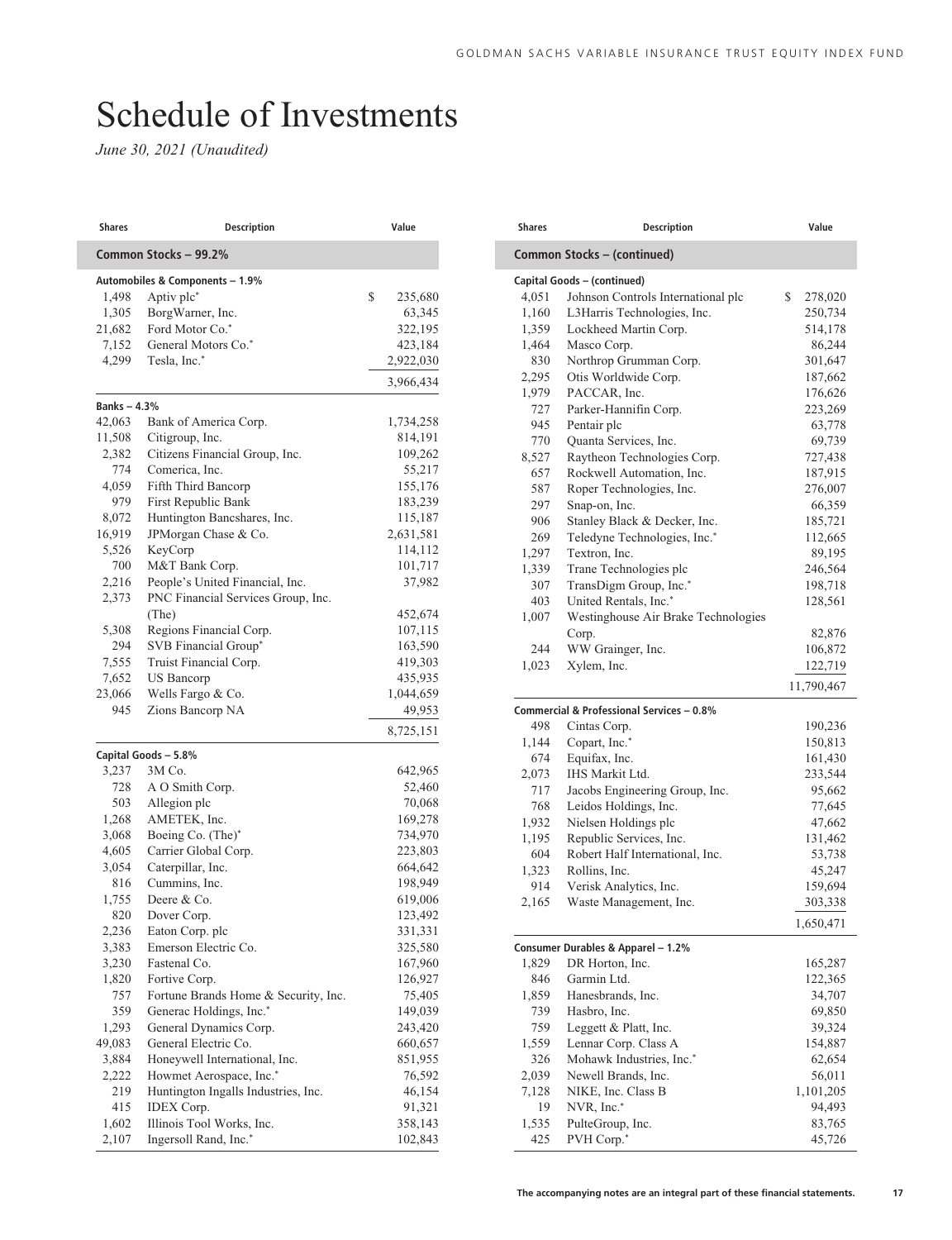| <b>Shares</b> | <b>Description</b>                                 | Value                                                                                                                                                                                                                                                               |
|---------------|----------------------------------------------------|---------------------------------------------------------------------------------------------------------------------------------------------------------------------------------------------------------------------------------------------------------------------|
|               | Common Stocks - (continued)                        |                                                                                                                                                                                                                                                                     |
|               | Consumer Durables & Apparel - (continued)          |                                                                                                                                                                                                                                                                     |
| 249           | Ralph Lauren Corp.                                 | \$<br>29,335                                                                                                                                                                                                                                                        |
| 1,605         | Tapestry, Inc.*                                    | 69,785                                                                                                                                                                                                                                                              |
| 933           | Under Armour, Inc. Class A*                        | 19,733                                                                                                                                                                                                                                                              |
| 1,232         | Under Armour, Inc. Class C*                        | 22,878                                                                                                                                                                                                                                                              |
| 1,836         | VF Corp.                                           | 150,625                                                                                                                                                                                                                                                             |
| 343           | Whirlpool Corp.                                    | 74,781                                                                                                                                                                                                                                                              |
|               |                                                    | 2,397,411                                                                                                                                                                                                                                                           |
|               | Consumer Services - 2.0%                           |                                                                                                                                                                                                                                                                     |
| 228           | Booking Holdings, Inc.*                            | 498,885                                                                                                                                                                                                                                                             |
| 1,188         | Caesars Entertainment, Inc.*                       | 123,255                                                                                                                                                                                                                                                             |
| 4,349         | Carnival Corp.*                                    | 114,640                                                                                                                                                                                                                                                             |
| 156           | Chipotle Mexican Grill, Inc.*                      | 241,853                                                                                                                                                                                                                                                             |
| 753           | Darden Restaurants, Inc.                           | 109,930                                                                                                                                                                                                                                                             |
| 211           | Domino's Pizza, Inc.                               | 98,429                                                                                                                                                                                                                                                              |
| 764           | Expedia Group, Inc.*                               | 125,074                                                                                                                                                                                                                                                             |
| 1,566         | Hilton Worldwide Holdings, Inc.*                   | 188,891                                                                                                                                                                                                                                                             |
| 1,811         | Las Vegas Sands Corp.*                             | 95,422                                                                                                                                                                                                                                                              |
| 1,508         | Marriott International, Inc. Class A*              | 205,872                                                                                                                                                                                                                                                             |
| 4,159         | McDonald's Corp.                                   | 960,687                                                                                                                                                                                                                                                             |
| 2,367         | <b>MGM Resorts International</b>                   | 100,953                                                                                                                                                                                                                                                             |
| 2,072         | Norwegian Cruise Line Holdings Ltd.*               | 60,937                                                                                                                                                                                                                                                              |
| 848           | Penn National Gaming, Inc.*                        | 64,864                                                                                                                                                                                                                                                              |
| 1,249         | Royal Caribbean Cruises Ltd.*                      | 106,515                                                                                                                                                                                                                                                             |
| 6,622         | Starbucks Corp.                                    | 740,406                                                                                                                                                                                                                                                             |
| 596           | Wynn Resorts Ltd.*                                 | 72,891                                                                                                                                                                                                                                                              |
|               |                                                    |                                                                                                                                                                                                                                                                     |
| 1,709         | Yum! Brands, Inc.                                  |                                                                                                                                                                                                                                                                     |
|               |                                                    |                                                                                                                                                                                                                                                                     |
|               | Diversified Financials - 5.1%                      |                                                                                                                                                                                                                                                                     |
| 3,633         |                                                    |                                                                                                                                                                                                                                                                     |
| 667           | American Express Co.<br>Ameriprise Financial, Inc. |                                                                                                                                                                                                                                                                     |
| 4,477         | Bank of New York Mellon Corp.                      |                                                                                                                                                                                                                                                                     |
|               | (The)                                              |                                                                                                                                                                                                                                                                     |
| 10,595        | Berkshire Hathaway, Inc. Class B*                  |                                                                                                                                                                                                                                                                     |
| 795           | BlackRock, Inc.                                    |                                                                                                                                                                                                                                                                     |
| 2,504         | Capital One Financial Corp.                        |                                                                                                                                                                                                                                                                     |
| 600           | Cboe Global Markets, Inc.                          |                                                                                                                                                                                                                                                                     |
| 8,404         | Charles Schwab Corp. (The)                         |                                                                                                                                                                                                                                                                     |
| 2,004         | CME Group, Inc.                                    |                                                                                                                                                                                                                                                                     |
| 1,731         | Discover Financial Services                        |                                                                                                                                                                                                                                                                     |
| 1,440         | Franklin Resources, Inc.                           |                                                                                                                                                                                                                                                                     |
| 1,893         | Goldman Sachs Group, Inc. (The) <sup>(a)</sup>     |                                                                                                                                                                                                                                                                     |
| 3,128         | Intercontinental Exchange, Inc.                    |                                                                                                                                                                                                                                                                     |
| 2,035         | Invesco Ltd.                                       |                                                                                                                                                                                                                                                                     |
| 209           | MarketAxess Holdings, Inc.                         |                                                                                                                                                                                                                                                                     |
| 908           | Moody's Corp.                                      |                                                                                                                                                                                                                                                                     |
| 8,282         | Morgan Stanley                                     |                                                                                                                                                                                                                                                                     |
| 461           | MSCI, Inc.                                         |                                                                                                                                                                                                                                                                     |
| 638           | Nasdaq, Inc.                                       |                                                                                                                                                                                                                                                                     |
| 1,173         | Northern Trust Corp.                               |                                                                                                                                                                                                                                                                     |
| 701<br>1,354  | Raymond James Financial, Inc.<br>S&P Global, Inc.  | 196,586<br>4,106,090<br>600,281<br>166,003<br>229,357<br>2,944,562<br>695,601<br>387,344<br>71,430<br>611,895<br>426,211<br>204,760<br>46,066<br>718,450<br>371,294<br>54,396<br>96,890<br>329,032<br>759,377<br>245,750<br>112,160<br>135,622<br>91,060<br>555,749 |

| Shares         | <b>Description</b>                                        | Value              |
|----------------|-----------------------------------------------------------|--------------------|
|                | Common Stocks - (continued)                               |                    |
|                | Diversified Financials - (continued)                      |                    |
| 3,047          | Synchrony Financial                                       | \$<br>147,840      |
| 1,260          | T. Rowe Price Group, Inc.                                 | 249,442            |
|                |                                                           | 10,412,828         |
| Energy $-2.8%$ |                                                           |                    |
| 2,202          | APA Corp.                                                 | 47,629             |
| 3,974          | Baker Hughes Co.                                          | 90,885             |
| 2,134          | Cabot Oil & Gas Corp.                                     | 37,260             |
| 10,788         | Chevron Corp.                                             | 1,129,935          |
| 7,491          | ConocoPhillips                                            | 456,202            |
| 3,389          | Devon Energy Corp.                                        | 98,925             |
| 915            | Diamondback Energy, Inc.                                  | 85,909             |
| 3,230          | EOG Resources, Inc.                                       | 269,511            |
| 23,640         | Exxon Mobil Corp.                                         | 1,491,211          |
| 4,950          | Halliburton Co.                                           | 114,444            |
| 1,496          | Hess Corp.                                                | 130,631            |
| 10,736         | Kinder Morgan, Inc.                                       | 195,717            |
| 4,228          | Marathon Oil Corp.                                        | 57,585             |
| 3,609          | Marathon Petroleum Corp.                                  | 218,056            |
| 2,058          | NOV, Inc.*                                                | 31,528             |
| 4,592          | Occidental Petroleum Corp.                                | 143,592            |
| 2,537          | ONEOK, Inc.                                               | 141,159            |
| 2,467          | Phillips 66                                               | 211,718            |
| 1,158          | Pioneer Natural Resources Co.                             | 188,198            |
| 7,876          | Schlumberger NV                                           | 252,111            |
| 2,270          | Valero Energy Corp.                                       | 177,242            |
| 6,694          | Williams Cos., Inc. (The)                                 | 177,726            |
|                |                                                           | 5,747,174          |
| 2,481          | Food & Staples Retailing - 1.3%<br>Costco Wholesale Corp. |                    |
| 4,200          |                                                           | 981,657<br>160,902 |
| 2,818          | Kroger Co. (The)<br>Sysco Corp.                           | 219,100            |
| 3,972          | Walgreens Boots Alliance, Inc.                            | 208,967            |
| 7,650          | Walmart, Inc.                                             | 1,078,803          |
|                |                                                           |                    |
|                |                                                           | 2,649,429          |
| 10,340         | Food, Beverage & Tobacco - 3.0%<br>Altria Group, Inc.     | 493,011            |
| 3,090          | Archer-Daniels-Midland Co.                                | 187,254            |
| 1,055          | Brown-Forman Corp. Class B                                | 79,062             |
| 1,039          | Campbell Soup Co.                                         | 47,368             |
| 21,756         | Coca-Cola Co. (The)                                       | 1,177,217          |
| 2,664          | Conagra Brands, Inc.                                      | 96,916             |
| 965            | Constellation Brands, Inc. Class A                        | 225,704            |
| 3,397          | General Mills, Inc.                                       | 206,979            |
| 803            | Hershey Co. (The)                                         | 139,867            |
| 1,579          | Hormel Foods Corp.                                        | 75,397             |
| 642            | J M Smucker Co. (The)                                     | 83,184             |
| 1,408          | Kellogg Co.                                               | 90,577             |
| 3,667          | Kraft Heinz Co. (The)                                     | 149,540            |
| 809            | Lamb Weston Holdings, Inc.                                | 65,254             |
|                |                                                           |                    |
| 1,383          | McCormick & Co., Inc. (Non-Voting)                        | 122,147            |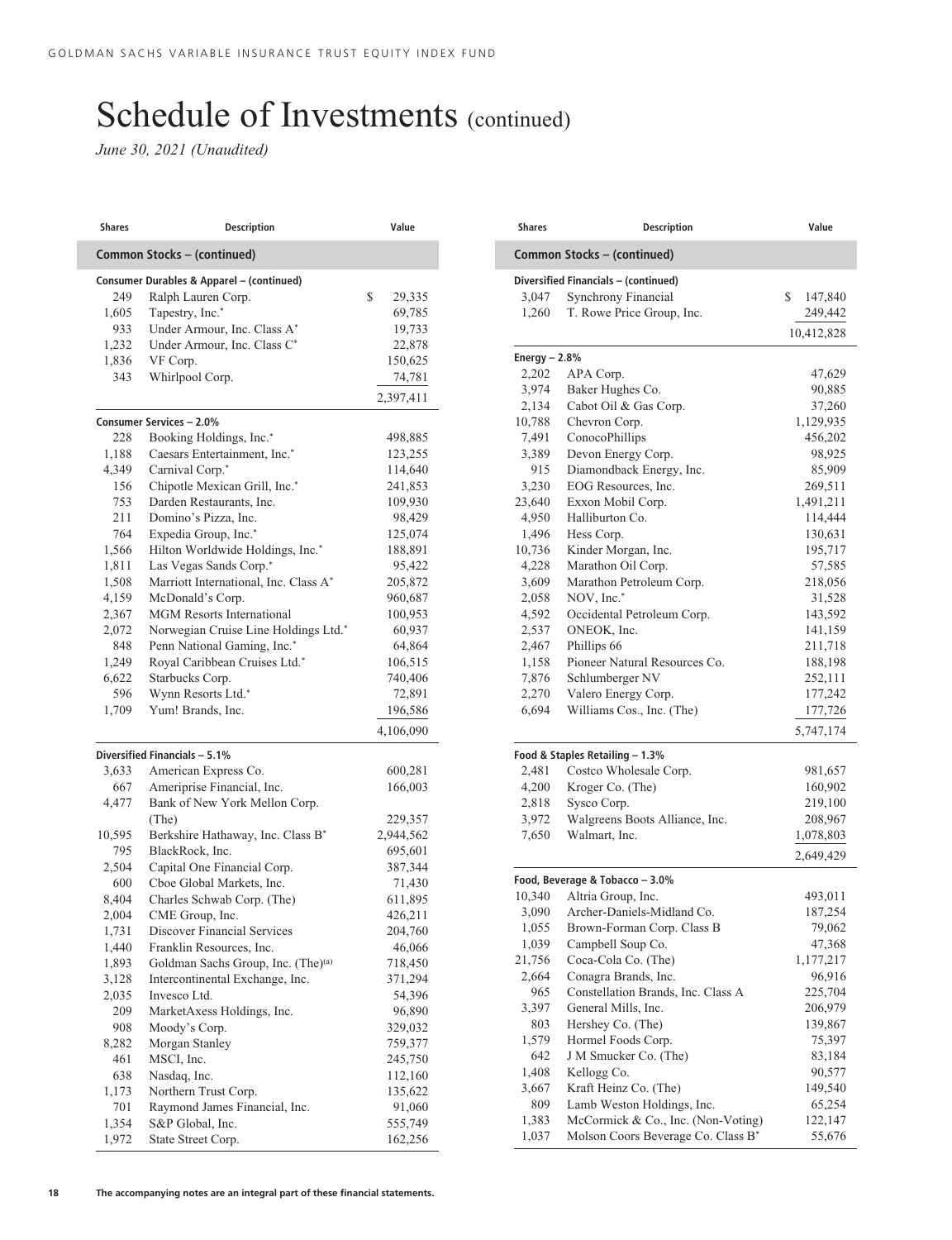| <b>Shares</b> | <b>Description</b>                            | Value              |
|---------------|-----------------------------------------------|--------------------|
|               | Common Stocks - (continued)                   |                    |
|               | Food, Beverage & Tobacco - (continued)        |                    |
| 7,880         | Mondelez International, Inc. Class A          | \$<br>492,027      |
| 2,045         | Monster Beverage Corp.*                       | 186,811            |
| 7,711         | PepsiCo, Inc.                                 | 1,142,539          |
| 8,713         | Philip Morris International, Inc.             | 863,545            |
| 1,668         | Tyson Foods, Inc. Class A                     | 123,032            |
|               |                                               | 6,103,107          |
|               | Health Care Equipment & Services - 6.3%       |                    |
| 9,901         | <b>Abbott Laboratories</b>                    | 1,147,823          |
| 261           | ABIOMED, Inc.*                                | 81,461             |
| 402           | Align Technology, Inc.*                       | 245,622            |
| 825           | AmerisourceBergen Corp.                       | 94,454             |
| 1,369         | Anthem, Inc.                                  | 522,684            |
| 2,845         | Baxter International, Inc.                    | 229,023            |
| 1,626         | Becton Dickinson and Co.                      | 395,427            |
| 8,020         | Boston Scientific Corp.*                      | 342,935            |
| 1,627         | Cardinal Health, Inc.                         | 92,885             |
| 3,220         | Centene Corp.*                                | 234,835            |
| 1,645         | Cerner Corp.                                  | 128,573            |
| 1,905         | Cigna Corp.                                   | 451,618            |
| 269           | Cooper Cos., Inc. (The)                       | 106,597            |
| 7,326         | CVS Health Corp.                              | 611,282            |
| 3,540         | Danaher Corp.                                 | 949,994            |
| 424           | DaVita, Inc.*                                 | 51,062             |
| 1,188         | Dentsply Sirona, Inc.                         | 75,153             |
| 547           | DexCom, Inc.*                                 | 233,569            |
| 3,519         | Edwards Lifesciences Corp.*                   | 364,463            |
| 1,482         | HCA Healthcare, Inc.                          | 306,389            |
| 846           | Henry Schein, Inc.*                           | 62,765             |
| 1,464         | Hologic, Inc.*                                | 97,678             |
| 729           | Humana, Inc.                                  | 322,743            |
| 473           | IDEXX Laboratories, Inc.*                     | 298,723            |
| 661           | Intuitive Surgical, Inc.*                     | 607,882            |
| 544           | Laboratory Corp. of America                   |                    |
|               | Holdings*                                     | 150,062            |
| 877           | McKesson Corp.                                | 167,718            |
| 7,519         | Medtronic plc                                 | 933,334            |
| 729           | Quest Diagnostics, Inc.                       | 96,206             |
| 820           | ResMed, Inc.                                  | 202,146            |
| 498           | STERIS plc                                    | 102,737            |
| 1,836         | Stryker Corp.                                 | 476,864            |
| 265           | Teleflex, Inc.                                | 106,474            |
| 5,282         | UnitedHealth Group, Inc.                      | 2,115,124          |
| 458           | Universal Health Services, Inc.               |                    |
|               | Class B                                       | 67,065             |
| 419           | West Pharmaceutical Services, Inc.            | 150,463            |
| 1,183         | Zimmer Biomet Holdings, Inc.                  | 190,250            |
|               |                                               | 12,814,083         |
|               |                                               |                    |
|               | Household & Personal Products - 1.5%          |                    |
| 1,363         | Church & Dwight Co., Inc.<br>Clorox Co. (The) | 116,155<br>129,895 |
|               |                                               |                    |
| 722<br>4,793  | Colgate-Palmolive Co.                         | 389,910            |

| <b>Shares</b>    | Description                                 | Value            |
|------------------|---------------------------------------------|------------------|
|                  | Common Stocks - (continued)                 |                  |
|                  | Household & Personal Products - (continued) |                  |
| 1,906            | Kimberly-Clark Corp.                        | \$<br>254,985    |
| 13,677           | Procter & Gamble Co. (The)                  | 1,845,438        |
|                  |                                             | 3,146,070        |
| Insurance - 1.8% |                                             |                  |
| 3,596            | Aflac, Inc.                                 | 192,961          |
| 1,689            | Allstate Corp. (The)                        | 220,313          |
| 4,899            | American International Group, Inc.          | 233,192          |
| 1,278            | Aon plc Class A                             | 305,135          |
| 1,095            | Arthur J Gallagher & Co.                    | 153,388          |
| 310              | Assurant, Inc.                              | 48,416           |
| 2,529            | Chubb Ltd.                                  | 401,959          |
| 871              | Cincinnati Financial Corp.                  | 101,576          |
| 227              | Everest Re Group Ltd.                       | 57,206           |
| 531              | Globe Life, Inc.                            | 50,578           |
| 1,984            | Hartford Financial Services Group,          |                  |
| 991              | Inc. (The)                                  | 122,949          |
| 1,305            | Lincoln National Corp.<br>Loews Corp.       | 62,275<br>71,318 |
| 2,858            | Marsh & McLennan Cos., Inc.                 | 402,063          |
| 4,248            | MetLife, Inc.                               | 254,243          |
| 1,435            | Principal Financial Group, Inc.             | 90,678           |
| 3,318            | Progressive Corp. (The)                     | 325,861          |
| 2,242            | Prudential Financial, Inc.                  | 229,738          |
| 1,397            | Travelers Cos., Inc. (The)                  | 209,145          |
| 1,041            | Unum Group                                  | 29,564           |
| 768              | W R Berkley Corp.                           | 57,162           |
| 713              | Willis Towers Watson plc                    | 164,004          |
|                  |                                             | 3,783,724        |
| Materials - 2.6% |                                             |                  |
| 1,249            | Air Products and Chemicals, Inc.            | 359,312          |
| 613              | Albemarle Corp.                             | 103,266          |
| 8,922            | Amcor plc                                   | 102,246          |
| 481              | Avery Dennison Corp.                        | 101,125          |
| 1,883            | Ball Corp.                                  | 152,561          |
| 652              | Celanese Corp.                              | 98,843           |
| 1,167            | CF Industries Holdings, Inc.                | 60,042           |
| 4,132            | Corteva, Inc.                               | 183,254          |
| 4,152            | Dow, Inc.                                   | 262,739          |
| 3,031            | DuPont de Nemours, Inc.                     | 234,630          |
| 756              | Eastman Chemical Co.                        | 88,263           |
| 1,407            | Ecolab, Inc.                                | 289,800          |
| 721              | FMC Corp.                                   | 78,012           |
| 8,155            | Freeport-McMoRan, Inc.                      | 302,632          |
| 1,396            | International Flavors & Fragrances,<br>Inc. | 208,562          |
| 2,167            | International Paper Co.                     | 132,859          |
| 2,896            | Linde plc                                   | 837,234          |
| 1,425            | LyondellBasell Industries NV Class A        | 146,590          |
| 353              | Martin Marietta Materials, Inc.             | 124,189          |
| 1,883            | Mosaic Co. (The)                            | 60,086           |
| 4,518            | Newmont Corp.                               | 286,351          |
|                  | Nucor Corp.                                 | 158,956          |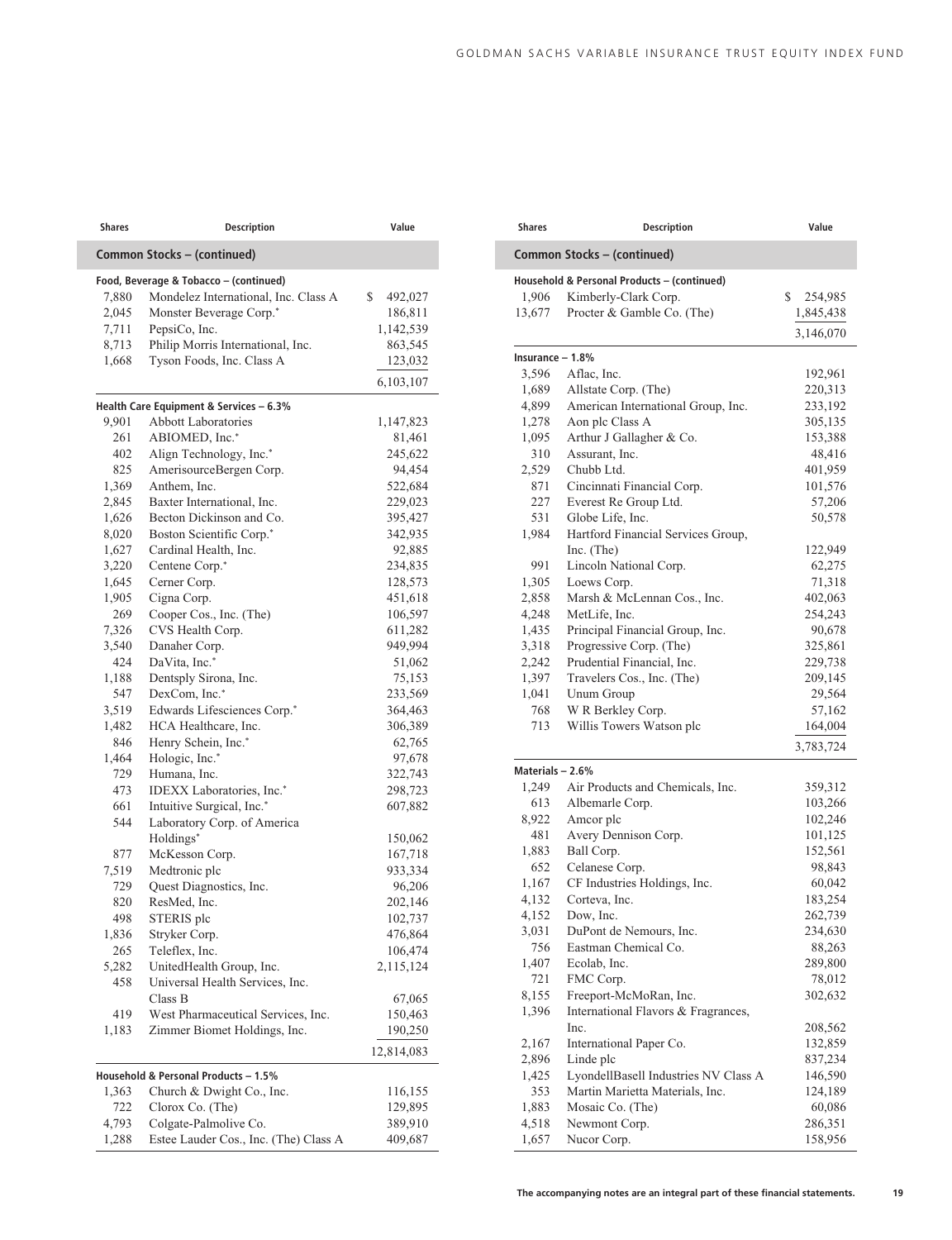| <b>Shares</b> | <b>Description</b>                                    | Value                                                                                                                                                                                         |
|---------------|-------------------------------------------------------|-----------------------------------------------------------------------------------------------------------------------------------------------------------------------------------------------|
|               | Common Stocks - (continued)                           |                                                                                                                                                                                               |
|               | Materials - (continued)                               |                                                                                                                                                                                               |
| 542           | Packaging Corp. of America                            | \$<br>73,398                                                                                                                                                                                  |
| 1,314         | PPG Industries, Inc.                                  | 223,078                                                                                                                                                                                       |
| 908           | Sealed Air Corp.                                      | 53,799                                                                                                                                                                                        |
| 1,358         | Sherwin-Williams Co. (The)                            | 369,987                                                                                                                                                                                       |
| 743           | Vulcan Materials Co.                                  | 129,334                                                                                                                                                                                       |
| 1,495         | Westrock Co.                                          | 79,564                                                                                                                                                                                        |
|               |                                                       | 5,300,712                                                                                                                                                                                     |
|               | Media & Entertainment - 9.6%                          |                                                                                                                                                                                               |
| 4,311         | Activision Blizzard, Inc.                             | 411,442                                                                                                                                                                                       |
| 1,679         | Alphabet, Inc. Class A*                               | 4,099,765                                                                                                                                                                                     |
| 1,592         | Alphabet, Inc. Class C*                               | 3,990,061                                                                                                                                                                                     |
| 766           | Charter Communications, Inc.                          |                                                                                                                                                                                               |
|               | Class $A^*$                                           | 552,631                                                                                                                                                                                       |
| 25,525        | Comcast Corp. Class A                                 | 1,455,435                                                                                                                                                                                     |
| 876           | Discovery, Inc. Class A*(b)                           | 26,876                                                                                                                                                                                        |
| 1,617         | Discovery, Inc. Class C*                              | 46,861                                                                                                                                                                                        |
| 1,329         | DISH Network Corp. Class A*                           | 55,552                                                                                                                                                                                        |
| 1,607         | Electronic Arts, Inc.                                 | 231,135                                                                                                                                                                                       |
| 13,399        | Facebook, Inc. Class A*                               | 4,658,966                                                                                                                                                                                     |
| 1,841         | Fox Corp. Class A                                     | 68,356                                                                                                                                                                                        |
| 935           | Fox Corp. Class B                                     | 32,912                                                                                                                                                                                        |
| 2,116         | Interpublic Group of Cos., Inc. (The)                 | 68,749                                                                                                                                                                                        |
| 839           | Live Nation Entertainment, Inc.*                      | 73,488                                                                                                                                                                                        |
| 2,481         | Netflix, Inc.*                                        | 1,310,489                                                                                                                                                                                     |
| 2,320         | News Corp. Class A                                    | 59,786                                                                                                                                                                                        |
| 566           | News Corp. Class B                                    | 13,782                                                                                                                                                                                        |
| 1,207         | Omnicom Group, Inc.                                   | 96,548                                                                                                                                                                                        |
| 652           | Take-Two Interactive Software, Inc.*                  | 115,417                                                                                                                                                                                       |
| 4,423         | Twitter, Inc.*                                        | 304,347                                                                                                                                                                                       |
| 3,198         | ViacomCBS, Inc.                                       | 144,550                                                                                                                                                                                       |
| 10,176        | Walt Disney Co. (The)*                                | 1,788,636                                                                                                                                                                                     |
|               |                                                       | 19,605,784                                                                                                                                                                                    |
|               | Pharmaceuticals, Biotechnology & Life Sciences - 6.6% |                                                                                                                                                                                               |
| 9,904         |                                                       |                                                                                                                                                                                               |
| 1,705         | AbbVie, Inc.                                          |                                                                                                                                                                                               |
|               | Agilent Technologies, Inc.                            |                                                                                                                                                                                               |
| 1,216         | Alexion Pharmaceuticals, Inc.*                        |                                                                                                                                                                                               |
| 3,225         | Amgen, Inc.                                           |                                                                                                                                                                                               |
| 833           | Biogen, Inc.*                                         |                                                                                                                                                                                               |
| 124           | Bio-Rad Laboratories, Inc. Class A*                   |                                                                                                                                                                                               |
| 12,512        | Bristol-Myers Squibb Co.                              |                                                                                                                                                                                               |
| 930           | Catalent, Inc.*                                       |                                                                                                                                                                                               |
| 279           | <b>Charles River Laboratories</b>                     |                                                                                                                                                                                               |
|               | International, Inc.*                                  |                                                                                                                                                                                               |
| 4,457         | Eli Lilly & Co.                                       |                                                                                                                                                                                               |
| 7,050         | Gilead Sciences, Inc.                                 |                                                                                                                                                                                               |
| 811           | Illumina, Inc.*                                       |                                                                                                                                                                                               |
| 1,026         | Incyte Corp.*                                         |                                                                                                                                                                                               |
| 1,077         | IQVIA Holdings, Inc.*                                 |                                                                                                                                                                                               |
| 14,714        | Johnson & Johnson                                     |                                                                                                                                                                                               |
| 14,119        | Merck & Co., Inc.                                     |                                                                                                                                                                                               |
| 131           | Mettler-Toledo International, Inc.*                   | 1,115,586<br>252,016<br>223,391<br>786,094<br>288,443<br>79,892<br>836,052<br>100,552<br>103,208<br>1,022,971<br>485,463<br>383,773<br>86,317<br>260,979<br>2,423,984<br>1,098,035<br>181,479 |

| Shares                      | <b>Description</b>                                           | Value              |
|-----------------------------|--------------------------------------------------------------|--------------------|
| Common Stocks - (continued) |                                                              |                    |
|                             | Pharmaceuticals, Biotechnology & Life Sciences - (continued) |                    |
| 633                         | PerkinElmer, Inc.                                            | 97,741<br>\$       |
| 823                         | Perrigo Co. plc                                              | 37,734             |
| 31,291                      | Pfizer, Inc.                                                 | 1,225,356          |
| 590                         | Regeneron Pharmaceuticals, Inc.*                             | 329,539            |
| 2,190                       | Thermo Fisher Scientific, Inc.                               | 1,104,789          |
| 1,474                       | Vertex Pharmaceuticals, Inc.*                                | 297,203            |
| 6,562                       | Viatris, Inc.                                                | 93,771             |
| 348                         | Waters Corp.*                                                | 120,272            |
| 2,671                       | Zoetis, Inc.                                                 | 497,768            |
|                             |                                                              | 13,575,438         |
| Real Estate - 2.5%          |                                                              |                    |
| 696                         | Alexandria Real Estate Equities, Inc.                        |                    |
|                             | (REIT)                                                       | 126,630            |
| 2,487                       | American Tower Corp. (REIT)                                  | 671,838            |
| 795                         | AvalonBay Communities, Inc. (REIT)                           | 165,909            |
| 769                         | Boston Properties, Inc. (REIT)                               | 88,120             |
| 1,859                       | CBRE Group, Inc. Class A*                                    | 159,372            |
| 2,410                       | Crown Castle International Corp.                             |                    |
|                             | (REIT)                                                       | 470,191            |
| 1,597                       | Digital Realty Trust, Inc. (REIT)                            | 240,285            |
| 2,097                       | Duke Realty Corp. (REIT)                                     | 99,293             |
| 501                         | Equinix, Inc. (REIT)                                         | 402,103            |
| 1,931                       | Equity Residential (REIT)                                    | 148,687            |
| 365                         | Essex Property Trust, Inc. (REIT)                            | 109,504            |
| 729                         | Extra Space Storage, Inc. (REIT)                             | 119,425            |
| 378                         | Federal Realty Investment Trust                              |                    |
|                             | (REIT)                                                       | 44,290             |
| 3,015                       | Healthpeak Properties, Inc. (REIT)                           | 100,369            |
| 4,011                       | Host Hotels & Resorts, Inc. (REIT)*                          | 68,548             |
| 1,557                       | Iron Mountain, Inc. (REIT)                                   | 65,892             |
| 2,332                       | Kimco Realty Corp. (REIT)                                    | 48,622             |
| 646                         | Mid-America Apartment                                        |                    |
|                             | Communities, Inc. (REIT)                                     | 108,799            |
| 4,158                       | Prologis, Inc. (REIT)                                        | 497,006            |
| 848                         | Public Storage (REIT)                                        | 254,985            |
| 2,020                       | Realty Income Corp. (REIT)                                   | 134,815            |
| 891                         | Regency Centers Corp. (REIT)                                 | 57,086             |
| 611                         | SBA Communications Corp. (REIT)                              | 194,726            |
| 1,826                       | Simon Property Group, Inc. (REIT)                            | 238,256            |
| 1,629                       | UDR, Inc. (REIT)                                             | 79,788             |
| 2,162                       | Ventas, Inc. (REIT)                                          | 123,450            |
| 862                         | Vornado Realty Trust (REIT)                                  | 40,230             |
| 2,332                       | Welltower, Inc. (REIT)                                       | 193,789            |
| 4,285                       | Weyerhaeuser Co. (REIT)                                      | 147,490            |
|                             |                                                              | 5,199,498          |
| Retailing - 7.1%            |                                                              |                    |
| 380                         | Advance Auto Parts, Inc.                                     | 77,953             |
| 2,394                       | Amazon.com, Inc.*                                            | 8,235,743          |
|                             | AutoZone, Inc.*                                              | 177,574            |
| 119                         |                                                              | 140,046            |
|                             |                                                              |                    |
| 1,218                       | Best Buy Co., Inc.                                           |                    |
| 931<br>1,306                | CarMax, Inc.*<br>Dollar General Corp.                        | 120,239<br>282,605 |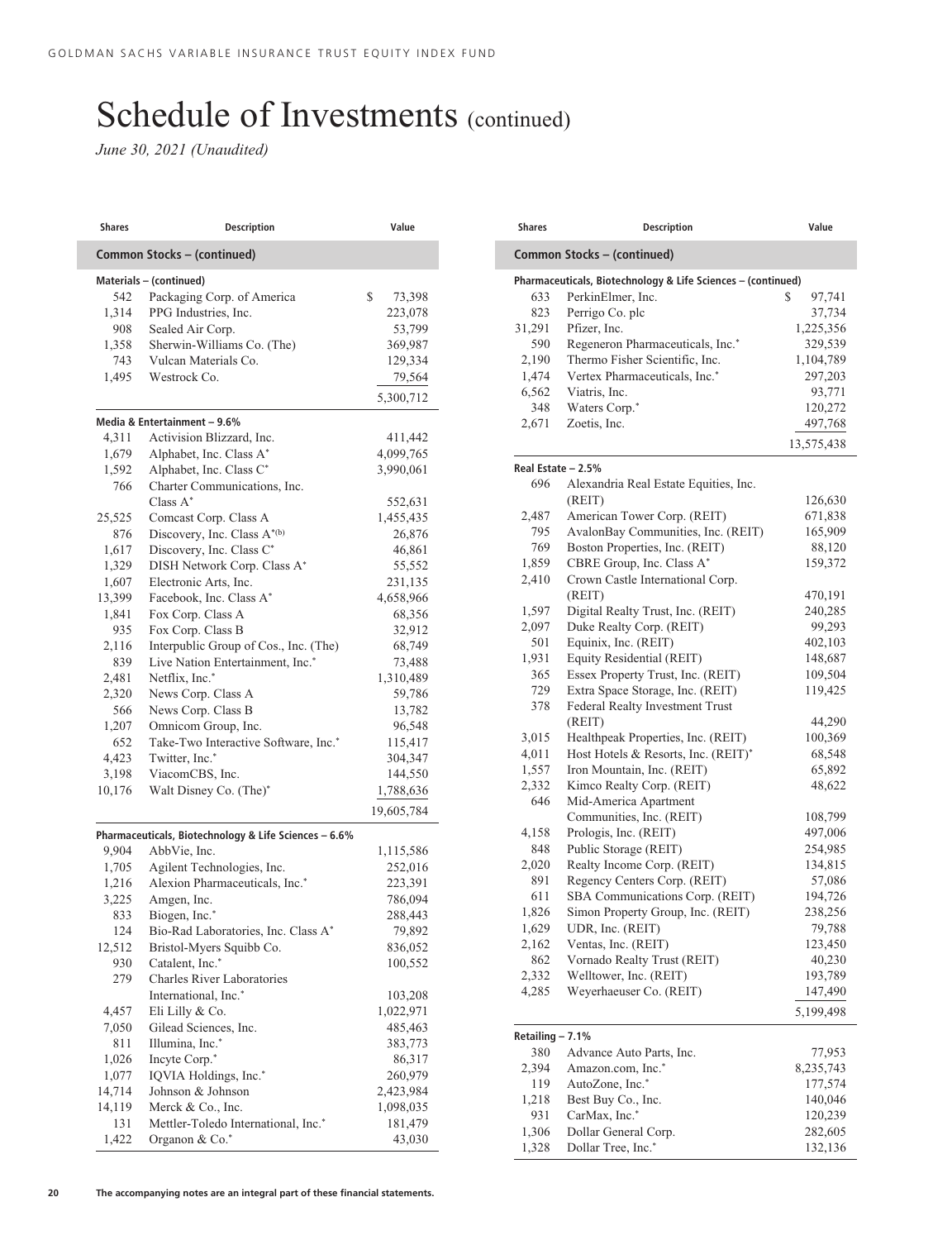| Shares | <b>Description</b>                              | Value         |
|--------|-------------------------------------------------|---------------|
|        | Common Stocks - (continued)                     |               |
|        | Retailing - (continued)                         |               |
| 3,625  | eBay, Inc.                                      | \$<br>254,511 |
| 725    | Etsy, Inc.*                                     | 149,234       |
| 1,099  | Gap, Inc. (The)                                 | 36,981        |
| 813    | Genuine Parts Co.                               | 102,820       |
| 5,940  | Home Depot, Inc. (The)                          | 1,894,207     |
| 1,338  | L Brands, Inc.                                  | 96,416        |
| 1,596  | LKQ Corp.*                                      | 78,555        |
| 3,940  | Lowe's Cos., Inc.                               | 764,242       |
| 395    | O'Reilly Automotive, Inc.*                      | 223,653       |
| 221    | Pool Corp.                                      | 101,364       |
| 1,987  | Ross Stores, Inc.                               | 246,388       |
| 2,752  | Target Corp.                                    | 665,269       |
| 6,736  | TJX Cos., Inc. (The)                            | 454,141       |
| 641    | Tractor Supply Co.                              | 119,265       |
| 307    | Ulta Beauty, Inc.*                              | 106,151       |
|        |                                                 | 14,459,493    |
|        | Semiconductors & Semiconductor Equipment - 5.7% |               |
| 6,794  | Advanced Micro Devices, Inc.*                   | 638,160       |
| 2,081  | Analog Devices, Inc.                            | 358,265       |
| 5,121  | Applied Materials, Inc.                         | 729,230       |
| 2,281  | Broadcom, Inc.                                  | 1,087,672     |
| 735    | Enphase Energy, Inc.*                           | 134,968       |
| 22,509 | Intel Corp.                                     | 1,263,655     |
| 867    | KLA Corp.                                       | 281,090       |
| 798    | Lam Research Corp.                              | 519,259       |
| 1,529  | Maxim Integrated Products, Inc.*                | 161,096       |
| 1,506  | Microchip Technology, Inc.                      | 225,508       |
| 6,299  | Micron Technology, Inc.*                        | 535,289       |
| 244    | Monolithic Power Systems, Inc.                  | 91,122        |
| 3,465  | NVIDIA Corp.                                    | 2,772,347     |
| 1,542  | NXP Semiconductors NV                           | 317,220       |
| 627    | Qorvo, Inc.*                                    | 122,673       |
| 6,281  | QUALCOMM, Inc.                                  | 897,743       |
| 914    | Skyworks Solutions, Inc.                        | 175,260       |
| 947    | Teradyne, Inc.                                  | 126,860       |
| 5,133  | Texas Instruments, Inc.                         | 987,076       |
| 1,375  | Xilinx, Inc.                                    | 198,880       |
|        |                                                 | 11,623,373    |
|        | Software & Services - 13.9%                     |               |
| 3,544  | Accenture plc Class A                           | 1,044,736     |
| 2,666  | Adobe, Inc.*                                    | 1,561,316     |
| 925    | Akamai Technologies, Inc.*                      | 107,855       |
| 494    | ANSYS, Inc.*                                    | 171,448       |
| 1,236  | Autodesk, Inc.*                                 | 360,788       |
| 2,362  | Automatic Data Processing, Inc.                 | 469,140       |
| 655    | Broadridge Financial Solutions, Inc.            | 105,802       |
| 1,579  | Cadence Design Systems, Inc.*                   | 216,039       |
| 675    | Citrix Systems, Inc.                            | 79,157        |
| 2,989  | Cognizant Technology Solutions Corp.            |               |
|        | Class A                                         | 207,018       |
| 1,390  | DXC Technology Co.*                             | 54,127        |

| <b>Shares</b> | <b>Description</b>                     | Value         |  |  |  |
|---------------|----------------------------------------|---------------|--|--|--|
|               | Common Stocks - (continued)            |               |  |  |  |
|               | Software & Services - (continued)      |               |  |  |  |
| 3,502         | Fidelity National Information          |               |  |  |  |
|               | Services, Inc.                         | \$<br>496,128 |  |  |  |
| 3,218         | Fiserv, Inc.*                          | 343,972       |  |  |  |
| 462           | FleetCor Technologies, Inc.*           | 118,300       |  |  |  |
| 766           | Fortinet, Inc.*                        | 182,453       |  |  |  |
| 485           | Gartner, Inc.*                         | 117,467       |  |  |  |
| 1,660         | Global Payments, Inc.                  | 311,316       |  |  |  |
| 5,015         | <b>International Business Machines</b> |               |  |  |  |
|               | Corp.                                  | 735,149       |  |  |  |
| 1,526         | Intuit, Inc.                           | 747,999       |  |  |  |
| 447           | Jack Henry & Associates, Inc.          | 73,089        |  |  |  |
| 4,880         | Mastercard, Inc. Class A               | 1,781,639     |  |  |  |
| 42,073        | Microsoft Corp.                        | 11,397,576    |  |  |  |
| 3,235         | NortonLifeLock, Inc.                   | 88,057        |  |  |  |
| 10,127        | Oracle Corp.                           | 788,286       |  |  |  |
| 1,810         | Paychex, Inc.                          | 194,213       |  |  |  |
| 286           | Paycom Software, Inc.*                 | 103,952       |  |  |  |
| 6,564         | PayPal Holdings, Inc.*                 | 1,913,275     |  |  |  |
| 595           | PTC, Inc.*                             | 84,050        |  |  |  |
| 5,148         | salesforce.com, Inc.*                  | 1,257,502     |  |  |  |
| 1,091         | ServiceNow, Inc.*                      | 599,559       |  |  |  |
| 842           | Synopsys, Inc.*                        | 232,215       |  |  |  |
| 234           | Tyler Technologies, Inc.*              | 105,855       |  |  |  |
| 553           | VeriSign, Inc.*                        | 125,912       |  |  |  |
| 9,440         | Visa, Inc. Class A                     | 2,207,261     |  |  |  |
| 2,214         | Western Union Co. (The)                | 50,856        |  |  |  |
|               |                                        | 28,433,507    |  |  |  |
|               | Technology Hardware & Equipment - 7.6% |               |  |  |  |
| 3,333         | Amphenol Corp. Class A                 | 228,011       |  |  |  |
| 87,628        | Apple, Inc.                            | 12,001,531    |  |  |  |
| 317           | Arista Networks, Inc.*                 | 114,852       |  |  |  |
| 786           | CDW Corp.                              | 137,275       |  |  |  |
| 23,606        | Cisco Systems, Inc.                    | 1,251,118     |  |  |  |
| 4,344         | Corning, Inc.                          | 177,670       |  |  |  |
| 333           | F5 Networks, Inc.*                     | 62,158        |  |  |  |
| 7,290         | Hewlett Packard Enterprise Co.         | 106,288       |  |  |  |
| 6,610         | HP, Inc.                               | 199,556       |  |  |  |
| 209           | IPG Photonics Corp.*                   | 44,051        |  |  |  |
| 1,798         | Juniper Networks, Inc.                 | 49,175        |  |  |  |
| 1,053         | Keysight Technologies, Inc.*           | 162,594       |  |  |  |
| 937           | Motorola Solutions, Inc.               | 203,188       |  |  |  |
| 1,216         | NetApp, Inc.                           | 99,493        |  |  |  |
| 1,109         | Seagate Technology Holdings plc        | 97,514        |  |  |  |
| 1,839         | TE Connectivity Ltd.                   | 248,651       |  |  |  |
| 1,452         | Trimble, Inc.*                         | 118,817       |  |  |  |
| 1,757         | Western Digital Corp.*                 | 125,046       |  |  |  |
| 305           | Zebra Technologies Corp. Class A*      | 161,494       |  |  |  |
|               |                                        | 15,588,482    |  |  |  |
|               | Telecommunication Services - 1.5%      |               |  |  |  |
| 39,866        | AT&T, Inc.                             | 1,147,344     |  |  |  |
| 5,649         | Lumen Technologies, Inc.               | 76,770        |  |  |  |
| 3,262         | T-Mobile US, Inc.*                     | 472,435       |  |  |  |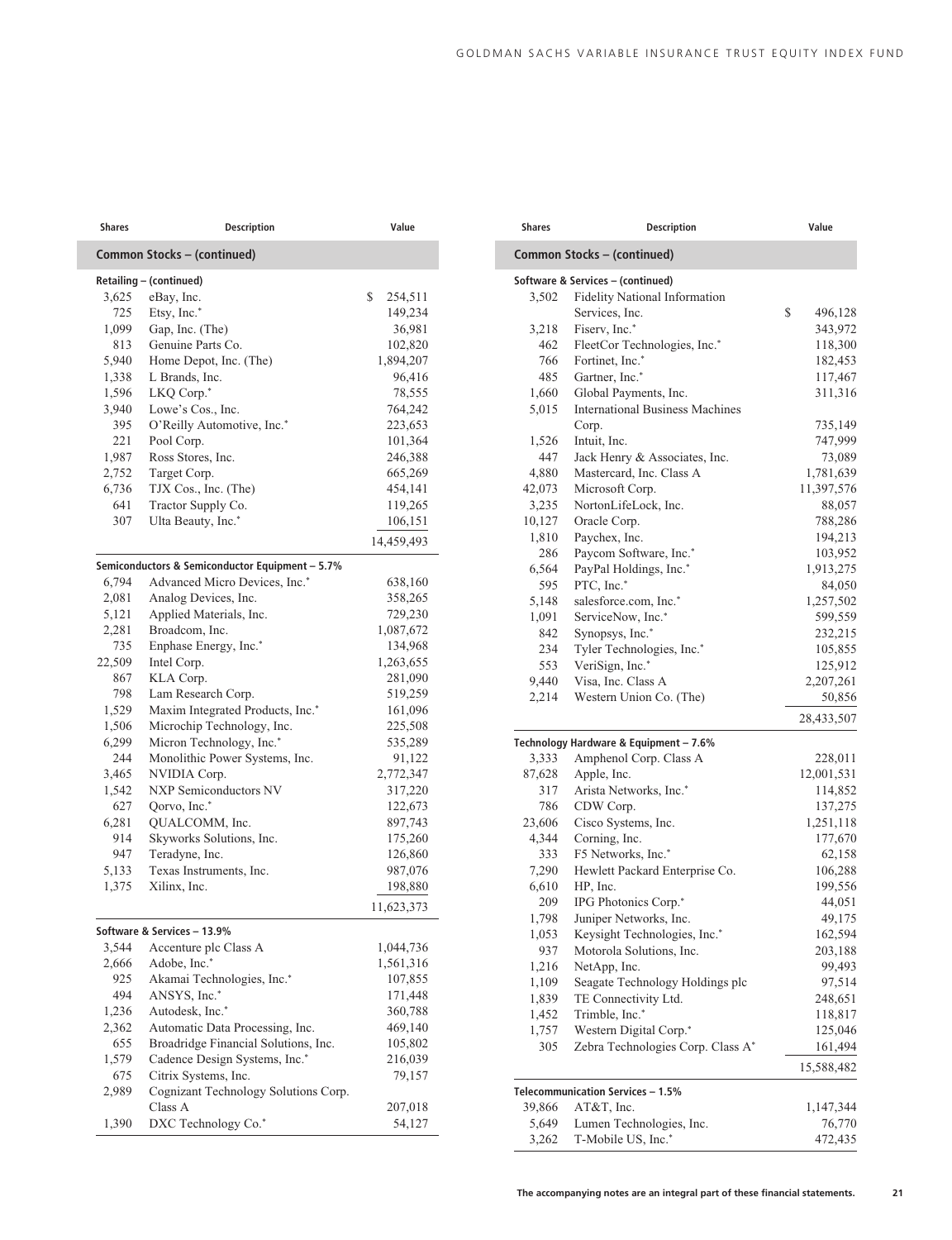*June 30, 2021 (Unaudited)*

| <b>Shares</b>                            | <b>Description</b>                               | Value            |  |  |
|------------------------------------------|--------------------------------------------------|------------------|--|--|
| Common Stocks - (continued)              |                                                  |                  |  |  |
| Telecommunication Services - (continued) |                                                  |                  |  |  |
| 23,139                                   | Verizon Communications, Inc.                     | \$<br>1,296,478  |  |  |
|                                          |                                                  | 2,993,027        |  |  |
|                                          |                                                  |                  |  |  |
|                                          | Transportation - 1.9%<br>Alaska Air Group, Inc.* |                  |  |  |
| 699<br>3,649                             | American Airlines Group, Inc.*                   | 42,157<br>77,395 |  |  |
| 782                                      | CH Robinson Worldwide, Inc.                      | 73,250           |  |  |
| 12,825                                   | CSX Corp.                                        | 411,426          |  |  |
| 3,380                                    | Delta Air Lines, Inc.*                           | 146,219          |  |  |
| 947                                      | Expeditors International of                      |                  |  |  |
|                                          | Washington, Inc.                                 | 119,890          |  |  |
| 1,366                                    | FedEx Corp.                                      | 407,519          |  |  |
| 467                                      | JB Hunt Transport Services, Inc.                 | 76,098           |  |  |
| 504                                      | Kansas City Southern                             | 142,818          |  |  |
| 1,415                                    | Norfolk Southern Corp.                           | 375,555          |  |  |
| 535                                      | Old Dominion Freight Line, Inc.                  | 135,783          |  |  |
| 3,313                                    | Southwest Airlines Co.*                          | 175,887          |  |  |
| 3,734                                    | Union Pacific Corp.                              | 821,219          |  |  |
| 1,817                                    | United Airlines Holdings, Inc.*                  | 95,011           |  |  |
| 4,039                                    | United Parcel Service, Inc. Class B              | 839,991          |  |  |
|                                          |                                                  |                  |  |  |
|                                          |                                                  | 3,940,218        |  |  |
| Utilities - 2.4%                         |                                                  |                  |  |  |
| 3,755                                    | AES Corp. (The)                                  | 97,893           |  |  |
| 1,446                                    | Alliant Energy Corp.                             | 80,629           |  |  |
| 1,445                                    | Ameren Corp.                                     | 115,658          |  |  |
| 2,782                                    | American Electric Power Co., Inc.                | 235,329          |  |  |
| 1,032                                    | American Water Works Co., Inc.                   | 159,062          |  |  |
| 741                                      | Atmos Energy Corp.                               | 71,218           |  |  |
| 3,042                                    | CenterPoint Energy, Inc.                         | 74,590           |  |  |
| 1,628                                    | CMS Energy Corp.                                 | 96,182           |  |  |
| 1,885                                    | Consolidated Edison, Inc.                        | 135,192          |  |  |
| 4,529                                    | Dominion Energy, Inc.                            | 333,199          |  |  |
| 1,108                                    | DTE Energy Co.                                   | 143,597          |  |  |
| 4,178                                    | Duke Energy Corp.                                | 412,452          |  |  |
| 2,087                                    | Edison International                             | 120,670          |  |  |
| 1,137                                    | Entergy Corp.                                    | 113,359          |  |  |
| 1,244                                    | Evergy, Inc.                                     | 75,175           |  |  |
| 1,954                                    | <b>Eversource Energy</b>                         | 156,789          |  |  |
| 5,447                                    | Exelon Corp.                                     | 241,357          |  |  |
| 3,078                                    | FirstEnergy Corp.                                | 114,532          |  |  |
| 11,008                                   | NextEra Energy, Inc.                             | 806,666          |  |  |
| 2,089                                    | NiSource, Inc.                                   | 51,180           |  |  |
| 1,439                                    | NRG Energy, Inc.                                 | 57,992           |  |  |
| 601                                      | Pinnacle West Capital Corp.                      | 49,264           |  |  |
| 4,377                                    | PPL Corp.                                        | 122,425          |  |  |
| 2,826                                    | Public Service Enterprise Group, Inc.            | 168,825          |  |  |
| 1,666                                    | Sempra Energy                                    | 220,712          |  |  |
| 5,865                                    | Southern Co. (The)                               | 354,891          |  |  |
| 1,773                                    | WEC Energy Group, Inc.                           | 157,708          |  |  |

| <b>Shares</b>                                            | <b>Description</b>                                         | Value                      |
|----------------------------------------------------------|------------------------------------------------------------|----------------------------|
| Common Stocks – (continued)                              |                                                            |                            |
| Utilities - (continued)<br>2,991 Xcel Energy, Inc.       |                                                            | \$<br>197,047<br>4,963,593 |
| <b>REINVESTMENT VEHICLE</b><br>(Cost \$50,498,172)       | TOTAL INVESTMENTS BEFORE SECURITIES LENDING                | \$202,975,564              |
| <b>Shares</b>                                            | Dividend<br>Rate                                           | Value                      |
|                                                          | Securities Lending Reinvestment Vehicle(a) - 0.0%          |                            |
| <b>Institutional Shares</b><br>24,800<br>(Cost \$24,800) | Goldman Sachs Financial Square Government Fund —<br>0.026% | S<br>24,800                |
| (Cost \$50,720,472)                                      | <b>TOTAL INVESTMENTS - 99.2%</b>                           | \$203,000,364              |
| LIABILITIES $-0.8\%$                                     | OTHER ASSETS IN EXCESS OF                                  | 1,656,701                  |
| <b>NET ASSETS - 100.0%</b>                               |                                                            | \$204,657,065              |

The percentage shown for each investment category reflects the value of investments in that category as a percentage of net assets.

Security is currently in default and/or non-income producing.

(a) Represents an Affiliated Issuer.

(b) All or a portion of security is on loan.

#### **Investment Abbreviation:**

REIT—Real Estate Investment Trust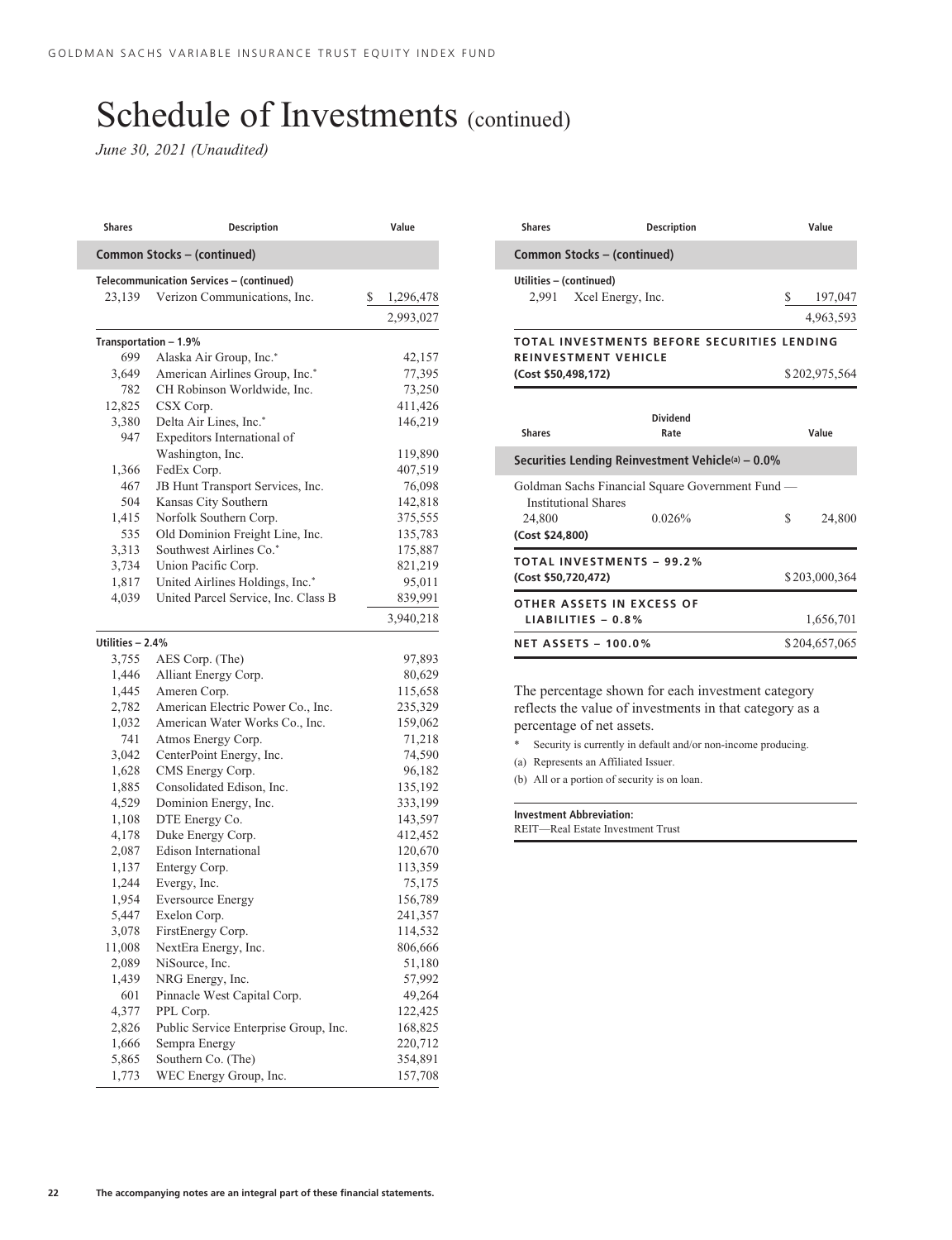### **ADDITIONAL INVESTMENT INFORMATION**

FUTURES CONTRACTS — At June 30, 2021, the Fund had the following futures contracts:

| <b>Description</b>                               | Number of<br>Contracts | <b>Expiration</b><br>Date | <b>Notional</b><br>Amount | <b>Unrealized</b><br>Appreciation/<br>(Depreciation) |
|--------------------------------------------------|------------------------|---------------------------|---------------------------|------------------------------------------------------|
| Long position contracts:<br>S&P 500 E-Mini Index |                        | 09/17/2021                | \$1,715,440               | \$21,889                                             |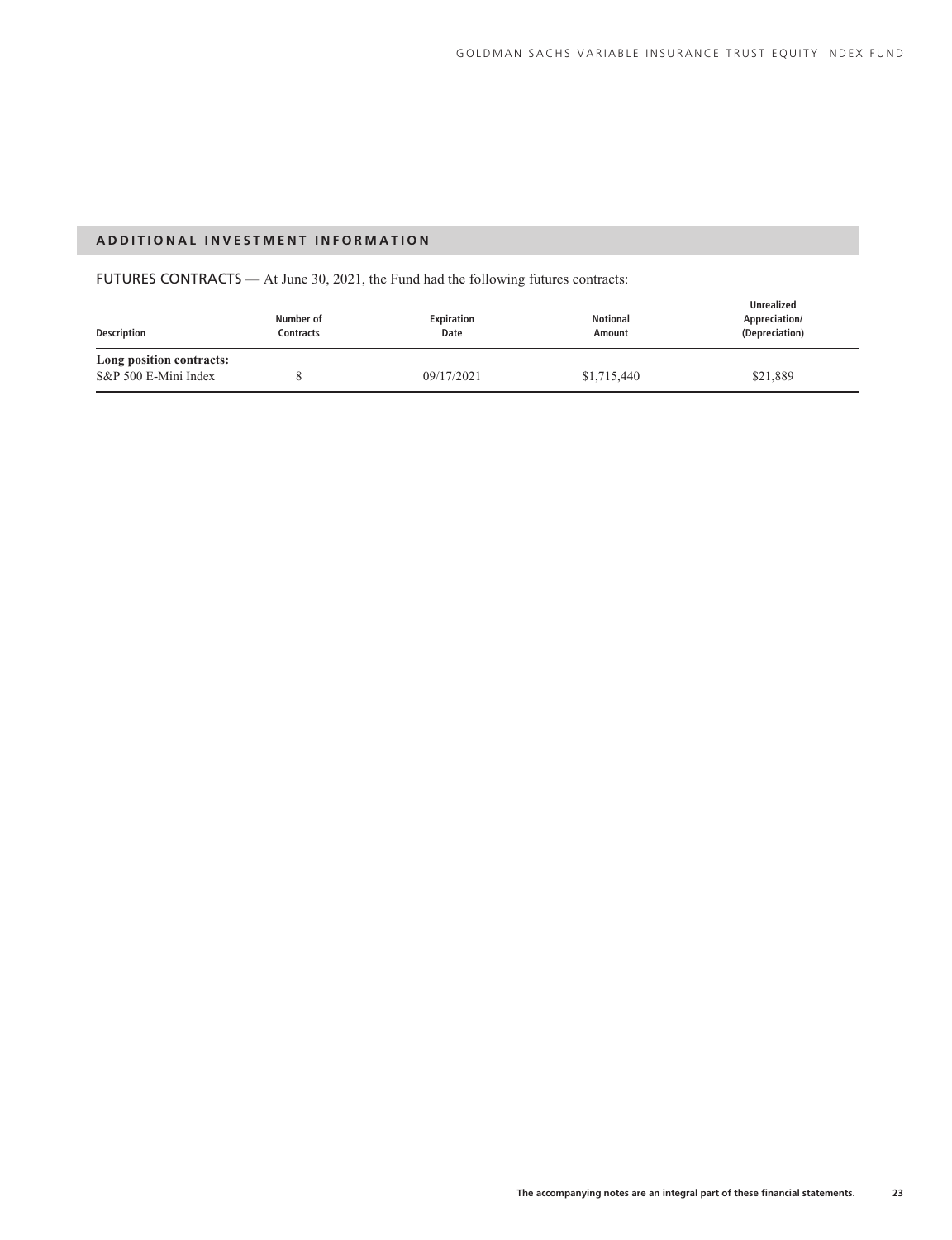# Schedule of Investments

*June 30, 2021 (Unaudited)*

| Common Stocks - 99.1%<br><b>Banks-0.4%</b><br>SVB Financial Group*<br>\$<br>573<br>318,834<br>Capital Goods - 9.3%<br>2,862<br>Allegion plc<br>398,677<br>6,197<br>AMETEK, Inc.<br>827,300<br>24,798<br>AZEK Co., Inc. (The)*<br>1,052,923<br>2,563<br>Cummins, Inc.<br>624,885<br>Fortive Corp.<br>5,564<br>388,033<br>7,411<br>ITT, Inc.<br>678,774<br>5,353<br>Rockwell Automation, Inc.<br>1,531,065<br>6,394<br>Trane Technologies plc<br>1,177,391<br>TransDigm Group, Inc.*<br>1,205<br>779,984<br>7,459,032<br>Commercial & Professional Services - 4.4%<br>17,930<br>CoStar Group, Inc.*<br>1,484,962<br>5,349<br>TransUnion<br>587,374<br>8,376<br>Verisk Analytics, Inc.<br>1,463,455<br>Consumer Durables & Apparel - 2.4%<br>5,254<br>Lululemon Athletica, Inc.*<br>1,917,552<br>Consumer Services - 5.1%<br>7,378<br>Chegg, Inc.*<br>613,185<br>Expedia Group, Inc.*<br>8,904<br>2,636<br>Wingstop, Inc.<br>Wynn Resorts Ltd.*<br>6,072<br>Yum! Brands, Inc.<br>7,519<br>Diversified Financials - 2.5%<br>8,348<br>Discover Financial Services<br>987,485<br>1,514<br>MarketAxess Holdings, Inc.<br>Tradeweb Markets, Inc. Class A<br>4,176<br>2,042,483<br>Energy $-0.8%$<br>Cheniere Energy, Inc.*<br>5,092<br>Pioneer Natural Resources Co.<br>1,239<br>Food, Beverage & Tobacco - 3.4%<br>Coca-Cola Europacific Partners plc<br>12,785<br>13,165<br>McCormick & Co., Inc. (Non-Voting)<br>36,251<br>Utz Brands, Inc.<br>Health Care Equipment & Services - 13.1%<br>1,943<br>Align Technology, Inc.*<br>1,187,173<br>Certara, Inc.*<br>12,693<br>359,593<br>Guardant Health, Inc.*<br>10,309<br>IDEXX Laboratories, Inc.*<br>2,352<br>Insulet Corp.*<br>5,560<br>6,699<br>Veeva Systems, Inc. Class A*<br>West Pharmaceutical Services, Inc.<br>4,624 | <b>Shares</b> | <b>Description</b> |  | Value     |  |  |
|-------------------------------------------------------------------------------------------------------------------------------------------------------------------------------------------------------------------------------------------------------------------------------------------------------------------------------------------------------------------------------------------------------------------------------------------------------------------------------------------------------------------------------------------------------------------------------------------------------------------------------------------------------------------------------------------------------------------------------------------------------------------------------------------------------------------------------------------------------------------------------------------------------------------------------------------------------------------------------------------------------------------------------------------------------------------------------------------------------------------------------------------------------------------------------------------------------------------------------------------------------------------------------------------------------------------------------------------------------------------------------------------------------------------------------------------------------------------------------------------------------------------------------------------------------------------------------------------------------------------------------------------------------------------------------------------------------------------------------------------------------------------------|---------------|--------------------|--|-----------|--|--|
|                                                                                                                                                                                                                                                                                                                                                                                                                                                                                                                                                                                                                                                                                                                                                                                                                                                                                                                                                                                                                                                                                                                                                                                                                                                                                                                                                                                                                                                                                                                                                                                                                                                                                                                                                                         |               |                    |  |           |  |  |
|                                                                                                                                                                                                                                                                                                                                                                                                                                                                                                                                                                                                                                                                                                                                                                                                                                                                                                                                                                                                                                                                                                                                                                                                                                                                                                                                                                                                                                                                                                                                                                                                                                                                                                                                                                         |               |                    |  |           |  |  |
|                                                                                                                                                                                                                                                                                                                                                                                                                                                                                                                                                                                                                                                                                                                                                                                                                                                                                                                                                                                                                                                                                                                                                                                                                                                                                                                                                                                                                                                                                                                                                                                                                                                                                                                                                                         |               |                    |  |           |  |  |
|                                                                                                                                                                                                                                                                                                                                                                                                                                                                                                                                                                                                                                                                                                                                                                                                                                                                                                                                                                                                                                                                                                                                                                                                                                                                                                                                                                                                                                                                                                                                                                                                                                                                                                                                                                         |               |                    |  |           |  |  |
|                                                                                                                                                                                                                                                                                                                                                                                                                                                                                                                                                                                                                                                                                                                                                                                                                                                                                                                                                                                                                                                                                                                                                                                                                                                                                                                                                                                                                                                                                                                                                                                                                                                                                                                                                                         |               |                    |  |           |  |  |
|                                                                                                                                                                                                                                                                                                                                                                                                                                                                                                                                                                                                                                                                                                                                                                                                                                                                                                                                                                                                                                                                                                                                                                                                                                                                                                                                                                                                                                                                                                                                                                                                                                                                                                                                                                         |               |                    |  |           |  |  |
|                                                                                                                                                                                                                                                                                                                                                                                                                                                                                                                                                                                                                                                                                                                                                                                                                                                                                                                                                                                                                                                                                                                                                                                                                                                                                                                                                                                                                                                                                                                                                                                                                                                                                                                                                                         |               |                    |  |           |  |  |
|                                                                                                                                                                                                                                                                                                                                                                                                                                                                                                                                                                                                                                                                                                                                                                                                                                                                                                                                                                                                                                                                                                                                                                                                                                                                                                                                                                                                                                                                                                                                                                                                                                                                                                                                                                         |               |                    |  |           |  |  |
|                                                                                                                                                                                                                                                                                                                                                                                                                                                                                                                                                                                                                                                                                                                                                                                                                                                                                                                                                                                                                                                                                                                                                                                                                                                                                                                                                                                                                                                                                                                                                                                                                                                                                                                                                                         |               |                    |  |           |  |  |
|                                                                                                                                                                                                                                                                                                                                                                                                                                                                                                                                                                                                                                                                                                                                                                                                                                                                                                                                                                                                                                                                                                                                                                                                                                                                                                                                                                                                                                                                                                                                                                                                                                                                                                                                                                         |               |                    |  |           |  |  |
|                                                                                                                                                                                                                                                                                                                                                                                                                                                                                                                                                                                                                                                                                                                                                                                                                                                                                                                                                                                                                                                                                                                                                                                                                                                                                                                                                                                                                                                                                                                                                                                                                                                                                                                                                                         |               |                    |  |           |  |  |
|                                                                                                                                                                                                                                                                                                                                                                                                                                                                                                                                                                                                                                                                                                                                                                                                                                                                                                                                                                                                                                                                                                                                                                                                                                                                                                                                                                                                                                                                                                                                                                                                                                                                                                                                                                         |               |                    |  |           |  |  |
|                                                                                                                                                                                                                                                                                                                                                                                                                                                                                                                                                                                                                                                                                                                                                                                                                                                                                                                                                                                                                                                                                                                                                                                                                                                                                                                                                                                                                                                                                                                                                                                                                                                                                                                                                                         |               |                    |  |           |  |  |
|                                                                                                                                                                                                                                                                                                                                                                                                                                                                                                                                                                                                                                                                                                                                                                                                                                                                                                                                                                                                                                                                                                                                                                                                                                                                                                                                                                                                                                                                                                                                                                                                                                                                                                                                                                         |               |                    |  |           |  |  |
|                                                                                                                                                                                                                                                                                                                                                                                                                                                                                                                                                                                                                                                                                                                                                                                                                                                                                                                                                                                                                                                                                                                                                                                                                                                                                                                                                                                                                                                                                                                                                                                                                                                                                                                                                                         |               |                    |  |           |  |  |
|                                                                                                                                                                                                                                                                                                                                                                                                                                                                                                                                                                                                                                                                                                                                                                                                                                                                                                                                                                                                                                                                                                                                                                                                                                                                                                                                                                                                                                                                                                                                                                                                                                                                                                                                                                         |               |                    |  |           |  |  |
|                                                                                                                                                                                                                                                                                                                                                                                                                                                                                                                                                                                                                                                                                                                                                                                                                                                                                                                                                                                                                                                                                                                                                                                                                                                                                                                                                                                                                                                                                                                                                                                                                                                                                                                                                                         |               |                    |  |           |  |  |
|                                                                                                                                                                                                                                                                                                                                                                                                                                                                                                                                                                                                                                                                                                                                                                                                                                                                                                                                                                                                                                                                                                                                                                                                                                                                                                                                                                                                                                                                                                                                                                                                                                                                                                                                                                         |               |                    |  |           |  |  |
| 1,457,674<br>415,513<br>742,606<br>864,910<br>4,093,888<br>701,875<br>353,123<br>441,680<br>201,362<br>643,042<br>758,406<br>1,162,733<br>789,909<br>2,711,048<br>1,280,275<br>1,485,405<br>1,526,276<br>2,083,054<br>1,660,478                                                                                                                                                                                                                                                                                                                                                                                                                                                                                                                                                                                                                                                                                                                                                                                                                                                                                                                                                                                                                                                                                                                                                                                                                                                                                                                                                                                                                                                                                                                                         |               |                    |  | 3,535,791 |  |  |
|                                                                                                                                                                                                                                                                                                                                                                                                                                                                                                                                                                                                                                                                                                                                                                                                                                                                                                                                                                                                                                                                                                                                                                                                                                                                                                                                                                                                                                                                                                                                                                                                                                                                                                                                                                         |               |                    |  |           |  |  |
|                                                                                                                                                                                                                                                                                                                                                                                                                                                                                                                                                                                                                                                                                                                                                                                                                                                                                                                                                                                                                                                                                                                                                                                                                                                                                                                                                                                                                                                                                                                                                                                                                                                                                                                                                                         |               |                    |  |           |  |  |
|                                                                                                                                                                                                                                                                                                                                                                                                                                                                                                                                                                                                                                                                                                                                                                                                                                                                                                                                                                                                                                                                                                                                                                                                                                                                                                                                                                                                                                                                                                                                                                                                                                                                                                                                                                         |               |                    |  |           |  |  |
|                                                                                                                                                                                                                                                                                                                                                                                                                                                                                                                                                                                                                                                                                                                                                                                                                                                                                                                                                                                                                                                                                                                                                                                                                                                                                                                                                                                                                                                                                                                                                                                                                                                                                                                                                                         |               |                    |  |           |  |  |
|                                                                                                                                                                                                                                                                                                                                                                                                                                                                                                                                                                                                                                                                                                                                                                                                                                                                                                                                                                                                                                                                                                                                                                                                                                                                                                                                                                                                                                                                                                                                                                                                                                                                                                                                                                         |               |                    |  |           |  |  |
|                                                                                                                                                                                                                                                                                                                                                                                                                                                                                                                                                                                                                                                                                                                                                                                                                                                                                                                                                                                                                                                                                                                                                                                                                                                                                                                                                                                                                                                                                                                                                                                                                                                                                                                                                                         |               |                    |  |           |  |  |
|                                                                                                                                                                                                                                                                                                                                                                                                                                                                                                                                                                                                                                                                                                                                                                                                                                                                                                                                                                                                                                                                                                                                                                                                                                                                                                                                                                                                                                                                                                                                                                                                                                                                                                                                                                         |               |                    |  |           |  |  |
|                                                                                                                                                                                                                                                                                                                                                                                                                                                                                                                                                                                                                                                                                                                                                                                                                                                                                                                                                                                                                                                                                                                                                                                                                                                                                                                                                                                                                                                                                                                                                                                                                                                                                                                                                                         |               |                    |  |           |  |  |
|                                                                                                                                                                                                                                                                                                                                                                                                                                                                                                                                                                                                                                                                                                                                                                                                                                                                                                                                                                                                                                                                                                                                                                                                                                                                                                                                                                                                                                                                                                                                                                                                                                                                                                                                                                         |               |                    |  |           |  |  |
|                                                                                                                                                                                                                                                                                                                                                                                                                                                                                                                                                                                                                                                                                                                                                                                                                                                                                                                                                                                                                                                                                                                                                                                                                                                                                                                                                                                                                                                                                                                                                                                                                                                                                                                                                                         |               |                    |  |           |  |  |
|                                                                                                                                                                                                                                                                                                                                                                                                                                                                                                                                                                                                                                                                                                                                                                                                                                                                                                                                                                                                                                                                                                                                                                                                                                                                                                                                                                                                                                                                                                                                                                                                                                                                                                                                                                         |               |                    |  |           |  |  |
|                                                                                                                                                                                                                                                                                                                                                                                                                                                                                                                                                                                                                                                                                                                                                                                                                                                                                                                                                                                                                                                                                                                                                                                                                                                                                                                                                                                                                                                                                                                                                                                                                                                                                                                                                                         |               |                    |  |           |  |  |
|                                                                                                                                                                                                                                                                                                                                                                                                                                                                                                                                                                                                                                                                                                                                                                                                                                                                                                                                                                                                                                                                                                                                                                                                                                                                                                                                                                                                                                                                                                                                                                                                                                                                                                                                                                         |               |                    |  |           |  |  |
|                                                                                                                                                                                                                                                                                                                                                                                                                                                                                                                                                                                                                                                                                                                                                                                                                                                                                                                                                                                                                                                                                                                                                                                                                                                                                                                                                                                                                                                                                                                                                                                                                                                                                                                                                                         |               |                    |  |           |  |  |
|                                                                                                                                                                                                                                                                                                                                                                                                                                                                                                                                                                                                                                                                                                                                                                                                                                                                                                                                                                                                                                                                                                                                                                                                                                                                                                                                                                                                                                                                                                                                                                                                                                                                                                                                                                         |               |                    |  |           |  |  |
|                                                                                                                                                                                                                                                                                                                                                                                                                                                                                                                                                                                                                                                                                                                                                                                                                                                                                                                                                                                                                                                                                                                                                                                                                                                                                                                                                                                                                                                                                                                                                                                                                                                                                                                                                                         |               |                    |  |           |  |  |
|                                                                                                                                                                                                                                                                                                                                                                                                                                                                                                                                                                                                                                                                                                                                                                                                                                                                                                                                                                                                                                                                                                                                                                                                                                                                                                                                                                                                                                                                                                                                                                                                                                                                                                                                                                         |               |                    |  |           |  |  |
|                                                                                                                                                                                                                                                                                                                                                                                                                                                                                                                                                                                                                                                                                                                                                                                                                                                                                                                                                                                                                                                                                                                                                                                                                                                                                                                                                                                                                                                                                                                                                                                                                                                                                                                                                                         |               |                    |  |           |  |  |
|                                                                                                                                                                                                                                                                                                                                                                                                                                                                                                                                                                                                                                                                                                                                                                                                                                                                                                                                                                                                                                                                                                                                                                                                                                                                                                                                                                                                                                                                                                                                                                                                                                                                                                                                                                         |               |                    |  |           |  |  |
|                                                                                                                                                                                                                                                                                                                                                                                                                                                                                                                                                                                                                                                                                                                                                                                                                                                                                                                                                                                                                                                                                                                                                                                                                                                                                                                                                                                                                                                                                                                                                                                                                                                                                                                                                                         |               |                    |  |           |  |  |
|                                                                                                                                                                                                                                                                                                                                                                                                                                                                                                                                                                                                                                                                                                                                                                                                                                                                                                                                                                                                                                                                                                                                                                                                                                                                                                                                                                                                                                                                                                                                                                                                                                                                                                                                                                         |               |                    |  |           |  |  |
|                                                                                                                                                                                                                                                                                                                                                                                                                                                                                                                                                                                                                                                                                                                                                                                                                                                                                                                                                                                                                                                                                                                                                                                                                                                                                                                                                                                                                                                                                                                                                                                                                                                                                                                                                                         |               |                    |  |           |  |  |
|                                                                                                                                                                                                                                                                                                                                                                                                                                                                                                                                                                                                                                                                                                                                                                                                                                                                                                                                                                                                                                                                                                                                                                                                                                                                                                                                                                                                                                                                                                                                                                                                                                                                                                                                                                         |               |                    |  |           |  |  |
|                                                                                                                                                                                                                                                                                                                                                                                                                                                                                                                                                                                                                                                                                                                                                                                                                                                                                                                                                                                                                                                                                                                                                                                                                                                                                                                                                                                                                                                                                                                                                                                                                                                                                                                                                                         |               |                    |  |           |  |  |
|                                                                                                                                                                                                                                                                                                                                                                                                                                                                                                                                                                                                                                                                                                                                                                                                                                                                                                                                                                                                                                                                                                                                                                                                                                                                                                                                                                                                                                                                                                                                                                                                                                                                                                                                                                         |               |                    |  |           |  |  |
|                                                                                                                                                                                                                                                                                                                                                                                                                                                                                                                                                                                                                                                                                                                                                                                                                                                                                                                                                                                                                                                                                                                                                                                                                                                                                                                                                                                                                                                                                                                                                                                                                                                                                                                                                                         |               |                    |  |           |  |  |
|                                                                                                                                                                                                                                                                                                                                                                                                                                                                                                                                                                                                                                                                                                                                                                                                                                                                                                                                                                                                                                                                                                                                                                                                                                                                                                                                                                                                                                                                                                                                                                                                                                                                                                                                                                         |               |                    |  |           |  |  |
|                                                                                                                                                                                                                                                                                                                                                                                                                                                                                                                                                                                                                                                                                                                                                                                                                                                                                                                                                                                                                                                                                                                                                                                                                                                                                                                                                                                                                                                                                                                                                                                                                                                                                                                                                                         |               |                    |  |           |  |  |
|                                                                                                                                                                                                                                                                                                                                                                                                                                                                                                                                                                                                                                                                                                                                                                                                                                                                                                                                                                                                                                                                                                                                                                                                                                                                                                                                                                                                                                                                                                                                                                                                                                                                                                                                                                         |               |                    |  |           |  |  |
|                                                                                                                                                                                                                                                                                                                                                                                                                                                                                                                                                                                                                                                                                                                                                                                                                                                                                                                                                                                                                                                                                                                                                                                                                                                                                                                                                                                                                                                                                                                                                                                                                                                                                                                                                                         |               |                    |  |           |  |  |
|                                                                                                                                                                                                                                                                                                                                                                                                                                                                                                                                                                                                                                                                                                                                                                                                                                                                                                                                                                                                                                                                                                                                                                                                                                                                                                                                                                                                                                                                                                                                                                                                                                                                                                                                                                         |               |                    |  |           |  |  |
|                                                                                                                                                                                                                                                                                                                                                                                                                                                                                                                                                                                                                                                                                                                                                                                                                                                                                                                                                                                                                                                                                                                                                                                                                                                                                                                                                                                                                                                                                                                                                                                                                                                                                                                                                                         |               |                    |  |           |  |  |

| <b>Shares</b>    | <b>Description</b>                                             | Value         |  |
|------------------|----------------------------------------------------------------|---------------|--|
|                  | Common Stocks - (continued)                                    |               |  |
|                  | Health Care Equipment & Services - (continued)                 |               |  |
| 5,990            | Zimmer Biomet Holdings, Inc.                                   | \$<br>963,312 |  |
|                  |                                                                | 10,545,566    |  |
| Materials - 3.9% |                                                                |               |  |
| 15,579           | Ball Corp.                                                     | 1,262,210     |  |
| 18,478           | Danimer Scientific, Inc.*(a)                                   | 462,874       |  |
| 2,807            | Martin Marietta Materials, Inc.                                | 987,531       |  |
| 2,427            | PPG Industries, Inc.                                           | 412,032       |  |
|                  |                                                                | 3,124,647     |  |
|                  | Media & Entertainment - 5.1%                                   |               |  |
| 7,769            | Bumble, Inc. Class A*(a)                                       | 447,494       |  |
| 8,470            | Live Nation Entertainment, Inc.*                               | 741,887       |  |
| 9,559            | Match Group, Inc.*                                             | 1,541,389     |  |
| 5,649            | Pinterest, Inc. Class A*                                       | 445,989       |  |
| 1,853            | Spotify Technology SA*                                         | 510,668       |  |
| 6,464            | Twitter, Inc.*                                                 | 444,788       |  |
|                  |                                                                | 4,132,215     |  |
|                  | Pharmaceuticals, Biotechnology & Life Sciences - 8.6%          |               |  |
| 2,678            | 10X Genomics, Inc. Class A*                                    | 524,406       |  |
| 8,922            | Adaptive Biotechnologies Corp.*                                | 364,553       |  |
| 7,683            | Agilent Technologies, Inc.                                     | 1,135,624     |  |
| 9,249            | Agios Pharmaceuticals, Inc.*                                   | 509,712       |  |
| 11,058           | Catalent, Inc.*                                                | 1,195,591     |  |
| 11,907           | Genmab A/S ADR*                                                | 486,163       |  |
| 8,144            | Neurocrine Biosciences, Inc.*                                  | 792,574       |  |
| 7,455            | PerkinElmer, Inc.                                              | 1,151,127     |  |
| 5,070            | Seagen, Inc.*                                                  | 800,452       |  |
|                  |                                                                | 6,960,202     |  |
|                  | Real Estate Investment Trusts - 1.3%                           |               |  |
| 7,673            | Equity LifeStyle Properties, Inc.                              | 570,181       |  |
| 3,430            | Simon Property Group, Inc.                                     | 447,546       |  |
|                  |                                                                | 1,017,727     |  |
| Retailing - 7.4% |                                                                |               |  |
| 3,775            | Burlington Stores, Inc.*                                       | 1,215,512     |  |
| 3,946            | Dollar Tree, Inc.*                                             | 392,627       |  |
| 9,214            | Etsy, Inc.*                                                    | 1,896,610     |  |
| 1,556            | O'Reilly Automotive, Inc.*                                     | 881,023       |  |
| 884              | $RH^*$                                                         | 600,236       |  |
| 2,726            | Ulta Beauty, Inc.*                                             | 942,569       |  |
|                  |                                                                | 5,928,577     |  |
| 5,399            | Semiconductors & Semiconductor Equipment - 5.7%<br>Cree, Inc.* | 528,724       |  |
| 6,877            | Entegris, Inc.                                                 | 845,665       |  |
| 14,598           | Marvell Technology, Inc.                                       | 851,501       |  |
| 5,906            | Microchip Technology, Inc.                                     | 884,365       |  |
| 4,996            | MKS Instruments, Inc.                                          | 889,038       |  |
| 16,374           | ON Semiconductor Corp.*                                        | 626,797       |  |
|                  |                                                                |               |  |
|                  |                                                                | 4,626,090     |  |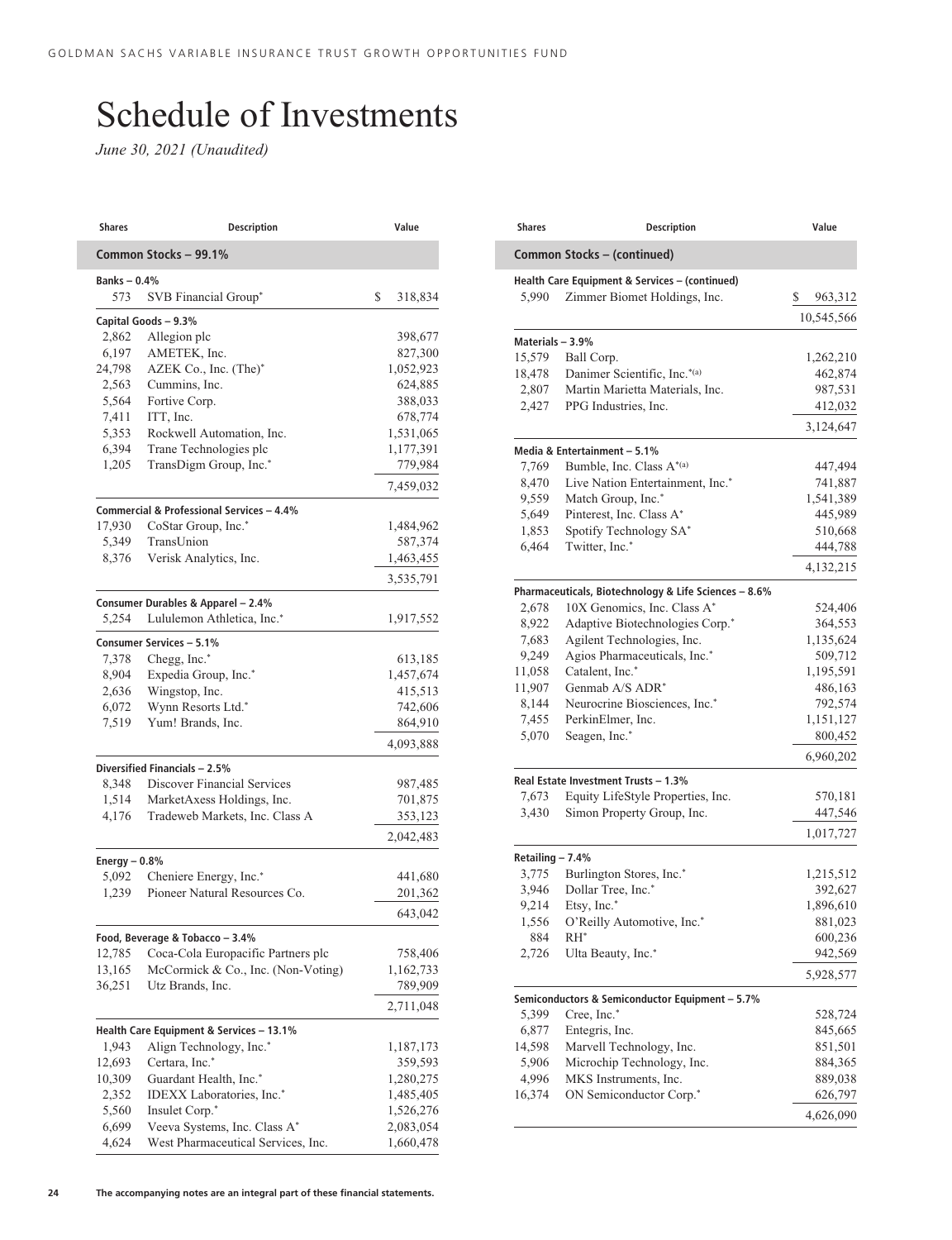| Shares        | <b>Description</b>                               | Value          |
|---------------|--------------------------------------------------|----------------|
|               | Common Stocks - (continued)                      |                |
|               | Software & Services - 20.7%                      |                |
| 3,100         | ANSYS, Inc.*                                     | S<br>1,075,886 |
| 3,396         | Avalara, Inc.*                                   | 549,473        |
| 4,189         | Bill.com Holdings, Inc.*                         | 767,341        |
| 3,164         | C <sub>3</sub> .ai, Inc. Class A*(a)             | 197,845        |
| 13,009        | Cadence Design Systems, Inc.*                    | 1,779,891      |
| 7,818         | DocuSign, Inc.*                                  | 2,185,678      |
| 10,549        | Dynatrace, Inc.*                                 | 616,273        |
| 3,028         | HubSpot, Inc.*                                   | 1,764,476      |
| 3,964         | Okta, Inc.*                                      | 969,911        |
| 4,161         | Palo Alto Networks, Inc.*                        | 1,543,939      |
| 2,882         | Paycom Software, Inc.*                           | 1,047,521      |
| 1,738         | Procore Technologies, Inc.*(a)                   | 165,023        |
| 4,700         | RingCentral, Inc. Class A*                       | 1,365,726      |
| 9,955         | Splunk, Inc.*                                    | 1,439,294      |
| 5,820         | UiPath, Inc. Class A*                            | 395,353        |
| 3,702         | Zscaler, Inc.*                                   | 799,854        |
|               |                                                  | 16,663,484     |
|               | Technology Hardware & Equipment - 3.1%           |                |
| 20,268        | Amphenol Corp. Class A                           | 1,386,534      |
| 6,989         | Keysight Technologies, Inc.*                     | 1,079,171      |
|               |                                                  | 2,465,705      |
|               | Transportation - 1.9%                            |                |
| 4,485         | Old Dominion Freight Line, Inc.                  | 1,138,293      |
| 1,787         | Saia, Inc.*                                      | 374,359        |
|               |                                                  | 1,512,652      |
|               | <b>TOTAL COMMON STOCKS</b>                       |                |
|               | (Cost \$54,389,890)                              | \$79,698,535   |
|               |                                                  |                |
|               | <b>Dividend</b>                                  |                |
| <b>Shares</b> | Rate                                             | Value          |
|               | Investment Company(b) $-1.2\%$                   |                |
|               | Goldman Sachs Financial Square Government Fund - |                |

987,086 0.026% \$ 987,086 **(Cost \$987,086) TOTAL INVESTMENTS BEFORE SECURITIES LENDING REINVESTMENT VEHICLE (Cost \$55,376,976)** \$80,685,621

Institutional Shares

l

| <b>Shares</b>                                                  | <b>Dividend</b><br>Rate                                    | Value        |
|----------------------------------------------------------------|------------------------------------------------------------|--------------|
|                                                                | Securities Lending Reinvestment Vehicle(b) – 1.6%          |              |
| <b>Institutional Shares</b><br>1,277,305<br>(Cost \$1,277,305) | Goldman Sachs Financial Square Government Fund —<br>0.026% | \$1,277,305  |
| (Cost \$56,654,281)                                            | <b>TOTAL INVESTMENTS - 101.9%</b>                          | \$81,962,926 |
| <b>LIABILITIES IN EXCESS OF</b><br>OTHER ASSETS - (1.9)%       |                                                            | (1,504,614)  |
| <b>NET ASSETS - 100.0%</b>                                     |                                                            | \$80,458,312 |

The percentage shown for each investment category reflects the value of investments in that category as a percentage of net assets.

Security is currently in default and/or non-income producing.

(a) All or a portion of security is on loan.

(b) Represents an Affiliated Issuer.

#### **Investment Abbreviation:**

ADR—American Depositary Receipt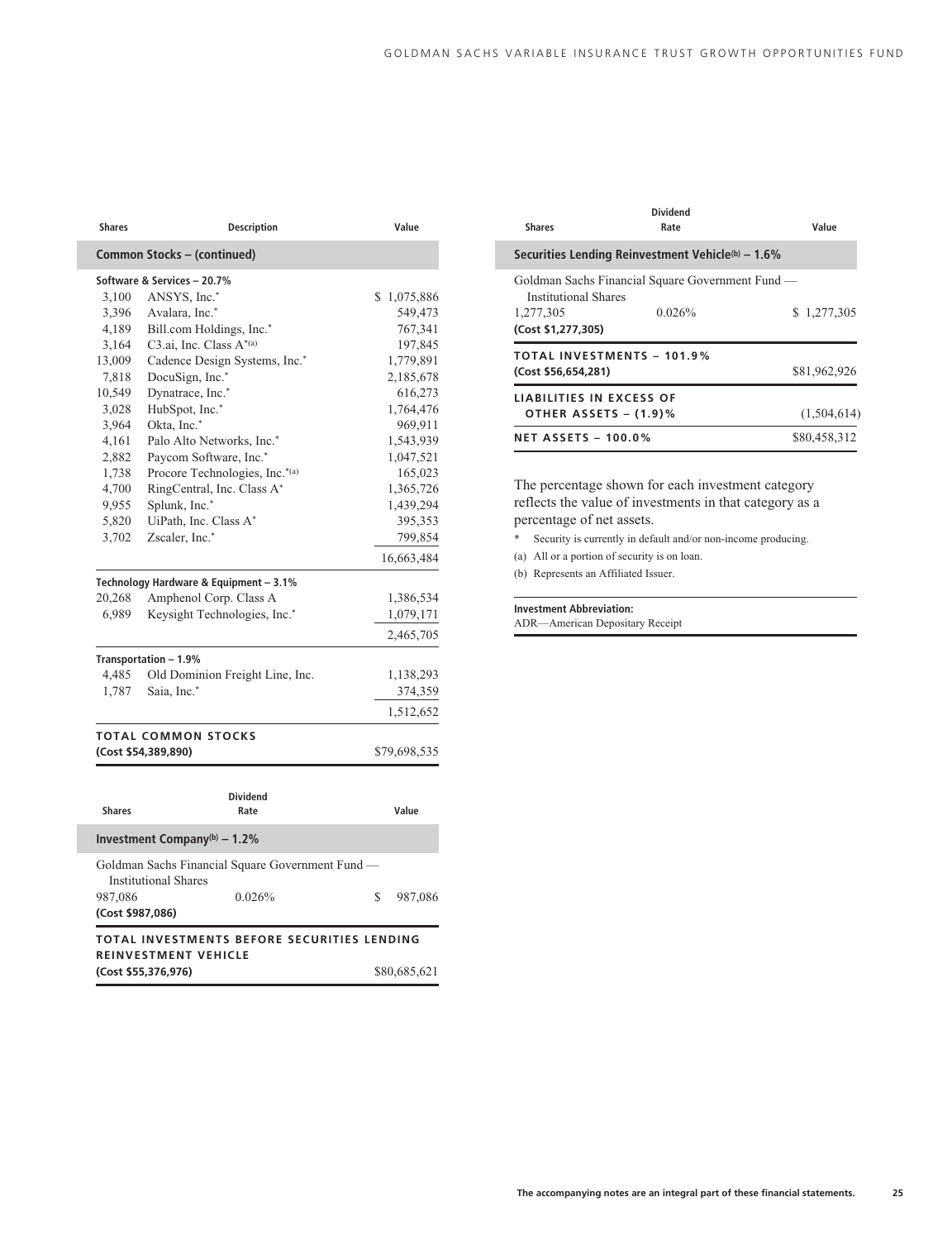# Schedule of Investments

*June 30, 2021 (Unaudited)*

| <b>Shares</b>             | <b>Description</b>                   | Value         |
|---------------------------|--------------------------------------|---------------|
|                           | Common Stocks - 96.9%                |               |
| Australia - 10.4%         |                                      |               |
| 19,634                    | BHP Group Ltd. (Materials)           | \$<br>714,291 |
| 34,859                    | BHP Group plc (Materials)            | 1,031,512     |
| 52,639                    | Brambles Ltd. (Commercial &          |               |
|                           | Professional Services)               | 451,745       |
| 17,022                    | Commonwealth Bank of Australia       |               |
|                           | (Banks)                              | 1,274,652     |
| 16,046                    | Endeavour Group Ltd. (Food &         |               |
|                           | Staples Retailing)*                  | 75,692        |
| 49,386                    | Fortescue Metals Group Ltd.          |               |
|                           | (Materials)                          | 862,720       |
| 43,804                    | Glencore plc (Materials)*            | 188,011       |
| 53,719                    | Goodman Group (REIT)                 | 850,140       |
| 7,514                     | JB Hi-Fi Ltd. (Retailing)            | 284,768       |
| 5,359                     | Mineral Resources Ltd. (Materials)   | 215,250       |
| 40,881                    | National Australia Bank Ltd. (Banks) | 803,672       |
| 3,289                     | Premier Investments Ltd. (Retailing) | 70,428        |
| 4,609                     | Rio Tinto Ltd. (Materials)           | 436,959       |
| 13,291                    | Rio Tinto plc ADR (Materials)        | 1,114,982     |
| 24,356                    | Sonic Healthcare Ltd. (Health Care   |               |
|                           | Equipment & Services)                | 701,829       |
| 43,873                    | Treasury Wine Estates Ltd. (Food,    |               |
|                           | Beverage & Tobacco)                  | 384,165       |
| 21,290                    | Wesfarmers Ltd. (Retailing)          | 943,851       |
| 18,766                    | Woolworths Group Ltd. (Food &        |               |
|                           | <b>Staples Retailing</b> )           | 537,016       |
|                           |                                      | 10,941,683    |
| Austria - 0.0%            |                                      |               |
| 692                       | Mondi plc (Materials)                | 18,219        |
| Belgium $-0.1%$           |                                      |               |
| 2,653                     | Tessenderlo Group SA (Materials)*    | 112,091       |
| Brazil $-0.1%$            |                                      |               |
| 2,734                     | Yara International ASA (Materials)   | 144,066       |
| China $-0.5%$             |                                      |               |
| 248,400                   | Chow Tai Fook Jewellery Group Ltd.   |               |
|                           | (Retailing)                          | 567,550       |
| Denmark - 2.2%            |                                      |               |
| 114                       | AP Moller - Maersk A/S Class A       |               |
|                           | (Transportation)                     | 317,103       |
| 220                       | AP Moller - Maersk A/S Class B       |               |
|                           | (Transportation)                     | 633,360       |
| 3,943                     | <b>DSV PANALPINA A/S</b>             |               |
|                           | (Transportation)                     | 920,446       |
| 1,097                     | Pandora A/S (Consumer Durables &     |               |
|                           | Apparel)                             | 148,001       |
| 3,706                     | Solar A/S Class B (Capital Goods)    | 322,273       |
|                           |                                      | 2,341,183     |
|                           |                                      |               |
| Finland $-1.1%$<br>23,627 | Kesko OYJ Class B (Food & Staples    |               |
|                           | Retailing)                           | 872,460       |
| 23,745                    | Nokia OYJ (Technology Hardware &     |               |
|                           | Equipment)*                          | 127,220       |
|                           |                                      |               |

| Common Stocks - (continued)<br>Finland - (continued)<br>3,684<br>Nokian Renkaat OYJ (Automobiles &<br>Components)<br>France - 11.5%<br>ALD SA (Transportation) <sup>(a)</sup><br>2,432<br>Arkema SA (Materials)<br>2,113<br>16,494<br><b>BNP Paribas SA (Banks)</b><br>Cie de Saint-Gobain (Capital Goods)<br>5,494<br>Dassault Systemes SE (Software &<br>3,557<br>Services)<br>Gecina SA (REIT)<br>3,795<br>579<br>Hermes International (Consumer<br>Durables & Apparel)<br>IPSOS (Media & Entertainment)<br>2,917<br>Kering SA (Consumer Durables &<br>1,169<br>Apparel)<br>7,670<br>Legrand SA (Capital Goods)<br>L'Oreal SA (Household & Personal<br>1,992<br>Products)<br>2,174<br>LVMH Moet Hennessy Louis Vuitton<br>SE (Consumer Durables & Apparel)<br>Publicis Groupe SA (Media &<br>9,511<br>Entertainment)<br>Rexel SA (Capital Goods)*<br>37,923<br>Rothschild & Co. (Diversified<br>6,082<br>Financials)<br>Sartorius Stedim Biotech<br>1,556<br>(Pharmaceuticals, Biotechnology &<br>Life Sciences)<br>Societe Generale SA (Banks)<br>26,419<br>Teleperformance (Commercial &<br>733<br>Professional Services)<br>Trigano SA (Automobiles &<br>458<br>Components)<br>Germany - 11.2%<br>adidas AG (Consumer Durables &<br>2,969<br>Apparel)<br>Allianz SE (Registered) (Insurance)<br>5,341<br>5,050<br>Aurubis AG (Materials)<br>Bayerische Motoren Werke AG<br>7,713<br>(Automobiles & Components)<br>Bayerische Motoren Werke AG<br>561<br>(Preference) (Automobiles & | \$                                        |
|-------------------------------------------------------------------------------------------------------------------------------------------------------------------------------------------------------------------------------------------------------------------------------------------------------------------------------------------------------------------------------------------------------------------------------------------------------------------------------------------------------------------------------------------------------------------------------------------------------------------------------------------------------------------------------------------------------------------------------------------------------------------------------------------------------------------------------------------------------------------------------------------------------------------------------------------------------------------------------------------------------------------------------------------------------------------------------------------------------------------------------------------------------------------------------------------------------------------------------------------------------------------------------------------------------------------------------------------------------------------------------------------------------------------------------------------------------------------------------------------|-------------------------------------------|
|                                                                                                                                                                                                                                                                                                                                                                                                                                                                                                                                                                                                                                                                                                                                                                                                                                                                                                                                                                                                                                                                                                                                                                                                                                                                                                                                                                                                                                                                                           |                                           |
|                                                                                                                                                                                                                                                                                                                                                                                                                                                                                                                                                                                                                                                                                                                                                                                                                                                                                                                                                                                                                                                                                                                                                                                                                                                                                                                                                                                                                                                                                           | 148,826<br>1,148,506                      |
|                                                                                                                                                                                                                                                                                                                                                                                                                                                                                                                                                                                                                                                                                                                                                                                                                                                                                                                                                                                                                                                                                                                                                                                                                                                                                                                                                                                                                                                                                           |                                           |
|                                                                                                                                                                                                                                                                                                                                                                                                                                                                                                                                                                                                                                                                                                                                                                                                                                                                                                                                                                                                                                                                                                                                                                                                                                                                                                                                                                                                                                                                                           |                                           |
|                                                                                                                                                                                                                                                                                                                                                                                                                                                                                                                                                                                                                                                                                                                                                                                                                                                                                                                                                                                                                                                                                                                                                                                                                                                                                                                                                                                                                                                                                           | 36,503<br>265,571<br>1,035,158            |
|                                                                                                                                                                                                                                                                                                                                                                                                                                                                                                                                                                                                                                                                                                                                                                                                                                                                                                                                                                                                                                                                                                                                                                                                                                                                                                                                                                                                                                                                                           |                                           |
|                                                                                                                                                                                                                                                                                                                                                                                                                                                                                                                                                                                                                                                                                                                                                                                                                                                                                                                                                                                                                                                                                                                                                                                                                                                                                                                                                                                                                                                                                           |                                           |
|                                                                                                                                                                                                                                                                                                                                                                                                                                                                                                                                                                                                                                                                                                                                                                                                                                                                                                                                                                                                                                                                                                                                                                                                                                                                                                                                                                                                                                                                                           |                                           |
|                                                                                                                                                                                                                                                                                                                                                                                                                                                                                                                                                                                                                                                                                                                                                                                                                                                                                                                                                                                                                                                                                                                                                                                                                                                                                                                                                                                                                                                                                           |                                           |
|                                                                                                                                                                                                                                                                                                                                                                                                                                                                                                                                                                                                                                                                                                                                                                                                                                                                                                                                                                                                                                                                                                                                                                                                                                                                                                                                                                                                                                                                                           | 362,581                                   |
|                                                                                                                                                                                                                                                                                                                                                                                                                                                                                                                                                                                                                                                                                                                                                                                                                                                                                                                                                                                                                                                                                                                                                                                                                                                                                                                                                                                                                                                                                           |                                           |
|                                                                                                                                                                                                                                                                                                                                                                                                                                                                                                                                                                                                                                                                                                                                                                                                                                                                                                                                                                                                                                                                                                                                                                                                                                                                                                                                                                                                                                                                                           | 863,270                                   |
|                                                                                                                                                                                                                                                                                                                                                                                                                                                                                                                                                                                                                                                                                                                                                                                                                                                                                                                                                                                                                                                                                                                                                                                                                                                                                                                                                                                                                                                                                           | 581,628                                   |
|                                                                                                                                                                                                                                                                                                                                                                                                                                                                                                                                                                                                                                                                                                                                                                                                                                                                                                                                                                                                                                                                                                                                                                                                                                                                                                                                                                                                                                                                                           |                                           |
|                                                                                                                                                                                                                                                                                                                                                                                                                                                                                                                                                                                                                                                                                                                                                                                                                                                                                                                                                                                                                                                                                                                                                                                                                                                                                                                                                                                                                                                                                           | 844,941<br>123,075                        |
|                                                                                                                                                                                                                                                                                                                                                                                                                                                                                                                                                                                                                                                                                                                                                                                                                                                                                                                                                                                                                                                                                                                                                                                                                                                                                                                                                                                                                                                                                           |                                           |
|                                                                                                                                                                                                                                                                                                                                                                                                                                                                                                                                                                                                                                                                                                                                                                                                                                                                                                                                                                                                                                                                                                                                                                                                                                                                                                                                                                                                                                                                                           | 1,024,299                                 |
|                                                                                                                                                                                                                                                                                                                                                                                                                                                                                                                                                                                                                                                                                                                                                                                                                                                                                                                                                                                                                                                                                                                                                                                                                                                                                                                                                                                                                                                                                           | 812,892                                   |
|                                                                                                                                                                                                                                                                                                                                                                                                                                                                                                                                                                                                                                                                                                                                                                                                                                                                                                                                                                                                                                                                                                                                                                                                                                                                                                                                                                                                                                                                                           |                                           |
|                                                                                                                                                                                                                                                                                                                                                                                                                                                                                                                                                                                                                                                                                                                                                                                                                                                                                                                                                                                                                                                                                                                                                                                                                                                                                                                                                                                                                                                                                           | 889,615                                   |
|                                                                                                                                                                                                                                                                                                                                                                                                                                                                                                                                                                                                                                                                                                                                                                                                                                                                                                                                                                                                                                                                                                                                                                                                                                                                                                                                                                                                                                                                                           |                                           |
|                                                                                                                                                                                                                                                                                                                                                                                                                                                                                                                                                                                                                                                                                                                                                                                                                                                                                                                                                                                                                                                                                                                                                                                                                                                                                                                                                                                                                                                                                           | 1,710,192                                 |
|                                                                                                                                                                                                                                                                                                                                                                                                                                                                                                                                                                                                                                                                                                                                                                                                                                                                                                                                                                                                                                                                                                                                                                                                                                                                                                                                                                                                                                                                                           |                                           |
|                                                                                                                                                                                                                                                                                                                                                                                                                                                                                                                                                                                                                                                                                                                                                                                                                                                                                                                                                                                                                                                                                                                                                                                                                                                                                                                                                                                                                                                                                           | 608,657                                   |
|                                                                                                                                                                                                                                                                                                                                                                                                                                                                                                                                                                                                                                                                                                                                                                                                                                                                                                                                                                                                                                                                                                                                                                                                                                                                                                                                                                                                                                                                                           | 794,038                                   |
|                                                                                                                                                                                                                                                                                                                                                                                                                                                                                                                                                                                                                                                                                                                                                                                                                                                                                                                                                                                                                                                                                                                                                                                                                                                                                                                                                                                                                                                                                           |                                           |
|                                                                                                                                                                                                                                                                                                                                                                                                                                                                                                                                                                                                                                                                                                                                                                                                                                                                                                                                                                                                                                                                                                                                                                                                                                                                                                                                                                                                                                                                                           | 236,184                                   |
|                                                                                                                                                                                                                                                                                                                                                                                                                                                                                                                                                                                                                                                                                                                                                                                                                                                                                                                                                                                                                                                                                                                                                                                                                                                                                                                                                                                                                                                                                           |                                           |
|                                                                                                                                                                                                                                                                                                                                                                                                                                                                                                                                                                                                                                                                                                                                                                                                                                                                                                                                                                                                                                                                                                                                                                                                                                                                                                                                                                                                                                                                                           |                                           |
|                                                                                                                                                                                                                                                                                                                                                                                                                                                                                                                                                                                                                                                                                                                                                                                                                                                                                                                                                                                                                                                                                                                                                                                                                                                                                                                                                                                                                                                                                           | 736,440                                   |
|                                                                                                                                                                                                                                                                                                                                                                                                                                                                                                                                                                                                                                                                                                                                                                                                                                                                                                                                                                                                                                                                                                                                                                                                                                                                                                                                                                                                                                                                                           | 781,511                                   |
|                                                                                                                                                                                                                                                                                                                                                                                                                                                                                                                                                                                                                                                                                                                                                                                                                                                                                                                                                                                                                                                                                                                                                                                                                                                                                                                                                                                                                                                                                           |                                           |
|                                                                                                                                                                                                                                                                                                                                                                                                                                                                                                                                                                                                                                                                                                                                                                                                                                                                                                                                                                                                                                                                                                                                                                                                                                                                                                                                                                                                                                                                                           | 297,664                                   |
|                                                                                                                                                                                                                                                                                                                                                                                                                                                                                                                                                                                                                                                                                                                                                                                                                                                                                                                                                                                                                                                                                                                                                                                                                                                                                                                                                                                                                                                                                           |                                           |
|                                                                                                                                                                                                                                                                                                                                                                                                                                                                                                                                                                                                                                                                                                                                                                                                                                                                                                                                                                                                                                                                                                                                                                                                                                                                                                                                                                                                                                                                                           | 94,700                                    |
|                                                                                                                                                                                                                                                                                                                                                                                                                                                                                                                                                                                                                                                                                                                                                                                                                                                                                                                                                                                                                                                                                                                                                                                                                                                                                                                                                                                                                                                                                           | 12,098,919                                |
|                                                                                                                                                                                                                                                                                                                                                                                                                                                                                                                                                                                                                                                                                                                                                                                                                                                                                                                                                                                                                                                                                                                                                                                                                                                                                                                                                                                                                                                                                           |                                           |
|                                                                                                                                                                                                                                                                                                                                                                                                                                                                                                                                                                                                                                                                                                                                                                                                                                                                                                                                                                                                                                                                                                                                                                                                                                                                                                                                                                                                                                                                                           |                                           |
|                                                                                                                                                                                                                                                                                                                                                                                                                                                                                                                                                                                                                                                                                                                                                                                                                                                                                                                                                                                                                                                                                                                                                                                                                                                                                                                                                                                                                                                                                           | 1,107,906                                 |
|                                                                                                                                                                                                                                                                                                                                                                                                                                                                                                                                                                                                                                                                                                                                                                                                                                                                                                                                                                                                                                                                                                                                                                                                                                                                                                                                                                                                                                                                                           | 1,332,884                                 |
|                                                                                                                                                                                                                                                                                                                                                                                                                                                                                                                                                                                                                                                                                                                                                                                                                                                                                                                                                                                                                                                                                                                                                                                                                                                                                                                                                                                                                                                                                           | 468,726                                   |
|                                                                                                                                                                                                                                                                                                                                                                                                                                                                                                                                                                                                                                                                                                                                                                                                                                                                                                                                                                                                                                                                                                                                                                                                                                                                                                                                                                                                                                                                                           |                                           |
|                                                                                                                                                                                                                                                                                                                                                                                                                                                                                                                                                                                                                                                                                                                                                                                                                                                                                                                                                                                                                                                                                                                                                                                                                                                                                                                                                                                                                                                                                           | 817,698                                   |
|                                                                                                                                                                                                                                                                                                                                                                                                                                                                                                                                                                                                                                                                                                                                                                                                                                                                                                                                                                                                                                                                                                                                                                                                                                                                                                                                                                                                                                                                                           |                                           |
| Components) <sup>(b)</sup>                                                                                                                                                                                                                                                                                                                                                                                                                                                                                                                                                                                                                                                                                                                                                                                                                                                                                                                                                                                                                                                                                                                                                                                                                                                                                                                                                                                                                                                                |                                           |
| Brenntag SE (Capital Goods)<br>7,793                                                                                                                                                                                                                                                                                                                                                                                                                                                                                                                                                                                                                                                                                                                                                                                                                                                                                                                                                                                                                                                                                                                                                                                                                                                                                                                                                                                                                                                      |                                           |
| Daimler AG (Registered)<br>4,837                                                                                                                                                                                                                                                                                                                                                                                                                                                                                                                                                                                                                                                                                                                                                                                                                                                                                                                                                                                                                                                                                                                                                                                                                                                                                                                                                                                                                                                          |                                           |
| (Automobiles & Components)                                                                                                                                                                                                                                                                                                                                                                                                                                                                                                                                                                                                                                                                                                                                                                                                                                                                                                                                                                                                                                                                                                                                                                                                                                                                                                                                                                                                                                                                |                                           |
|                                                                                                                                                                                                                                                                                                                                                                                                                                                                                                                                                                                                                                                                                                                                                                                                                                                                                                                                                                                                                                                                                                                                                                                                                                                                                                                                                                                                                                                                                           |                                           |
|                                                                                                                                                                                                                                                                                                                                                                                                                                                                                                                                                                                                                                                                                                                                                                                                                                                                                                                                                                                                                                                                                                                                                                                                                                                                                                                                                                                                                                                                                           |                                           |
|                                                                                                                                                                                                                                                                                                                                                                                                                                                                                                                                                                                                                                                                                                                                                                                                                                                                                                                                                                                                                                                                                                                                                                                                                                                                                                                                                                                                                                                                                           |                                           |
| (Telecommunication Services)                                                                                                                                                                                                                                                                                                                                                                                                                                                                                                                                                                                                                                                                                                                                                                                                                                                                                                                                                                                                                                                                                                                                                                                                                                                                                                                                                                                                                                                              | 50,467<br>725,313<br>432,228<br>1,209,335 |
| Deutsche Post AG (Registered)<br>17,757<br>(Transportation)<br>40,100<br>Deutsche Telekom AG (Registered)                                                                                                                                                                                                                                                                                                                                                                                                                                                                                                                                                                                                                                                                                                                                                                                                                                                                                                                                                                                                                                                                                                                                                                                                                                                                                                                                                                                 |                                           |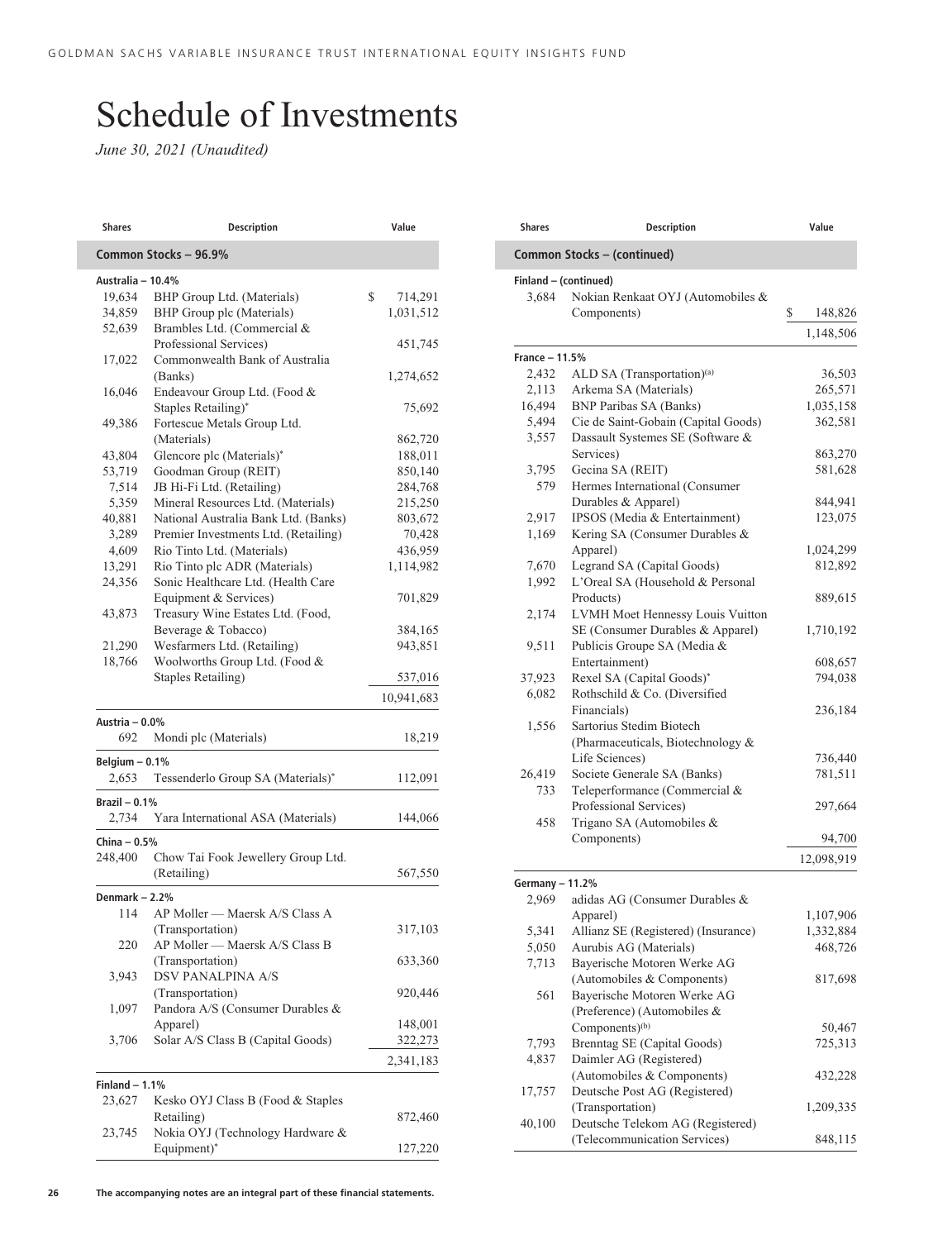| <b>Shares</b>            | <b>Description</b>                             | Value        |
|--------------------------|------------------------------------------------|--------------|
|                          | Common Stocks - (continued)                    |              |
|                          | Germany - (continued)                          |              |
| 1,970                    | E.ON SE (Utilities)                            | \$<br>22,792 |
| 4,405                    | Gerresheimer AG (Pharmaceuticals,              |              |
|                          | Biotechnology & Life Sciences)                 | 487,226      |
| 1,202                    | Hapag-Lloyd AG (Transportation) <sup>(a)</sup> | 276,280      |
| 7,009                    | Henkel AG & Co. KGaA (Preference)              |              |
|                          | (Household & Personal Products) <sup>(b)</sup> | 740,249      |
| 1,880                    | Infineon Technologies AG                       |              |
|                          | (Semiconductors & Semiconductor                |              |
|                          | Equipment)                                     | 75,620       |
| 4,486                    | Merck KGaA (Pharmaceuticals,                   |              |
|                          | Biotechnology & Life Sciences)                 | 860,757      |
| 7,609                    | Porsche Automobil Holding SE                   |              |
|                          | (Preference) (Automobiles &                    |              |
|                          | Components) <sup>(b)</sup>                     | 816,832      |
| 196                      | Rheinmetall AG (Capital Goods)                 | 19,367       |
| 2,839                    | SAP SE (Software & Services)                   | 398,765      |
| 846                      | Sixt SE (Preference)                           |              |
|                          | (Transportation) <sup>(b)</sup>                | 68,264       |
| 4,687                    | <b>SUESS MicroTec SE</b>                       |              |
|                          | (Semiconductors & Semiconductor                |              |
|                          | Equipment)*                                    | 154,072      |
| 3,632                    | Volkswagen AG (Preference)                     |              |
|                          | (Automobiles & Components) <sup>(b)</sup>      | 910,657      |
|                          |                                                | 11,823,553   |
| Hong Kong - 3.0%         |                                                |              |
| 125,000                  | AIA Group Ltd. (Insurance)                     | 1,550,697    |
| 30,500                   | CK Asset Holdings Ltd. (Real Estate)           | 209,932      |
| 22,000                   | CLP Holdings Ltd. (Utilities)                  | 217,423      |
| 4,300                    | Link REIT (REIT)                               | 41,604       |
| 23,500                   | Sun Hung Kai Properties Ltd.                   |              |
|                          | (Real Estate)                                  | 349,256      |
| 45,000                   | Techtronic Industries Co. Ltd.                 |              |
|                          | (Capital Goods)                                |              |
|                          |                                                | 784,214      |
|                          |                                                | 3,153,126    |
| Ireland $-0.0%$<br>929   | Smurfit Kappa Group plc (Materials)            | 50,522       |
|                          |                                                |              |
| Israel $-0.0\%$<br>2,710 | Plus500 Ltd. (Diversified Financials)          | 50,093       |
|                          |                                                |              |
| Italy $-1.0%$<br>126,502 | Banco BPM SpA (Banks)                          | 407,776      |
| 51,937                   | Mediobanca Banca di Credito                    |              |
|                          | Finanziario SpA (Banks)*                       | 607,671      |
|                          |                                                | 1,015,447    |
|                          |                                                |              |
| Japan - 25.6%<br>2,600   | Achilles Corp. (Materials)                     | 31,859       |
| 10,000                   | Acom Co. Ltd. (Diversified                     |              |
|                          |                                                |              |
|                          | Financials)                                    | 43,634       |
| 14,000                   | Aeon Co. Ltd. (Food & Staples                  |              |
|                          | Retailing)                                     | 375,827      |

| <b>Shares</b>       | <b>Description</b>                                                    | Value         |
|---------------------|-----------------------------------------------------------------------|---------------|
|                     | Common Stocks - (continued)                                           |               |
| Japan - (continued) |                                                                       |               |
| 49,000              | Astellas Pharma, Inc.                                                 |               |
|                     | (Pharmaceuticals, Biotechnology &                                     |               |
|                     | Life Sciences)                                                        | \$<br>853,906 |
| 6,800               | Astena Holdings Co. Ltd. (Health                                      |               |
|                     | Care Equipment & Services)                                            | 38,935        |
| 6,900               | Bridgestone Corp. (Automobiles &                                      |               |
|                     | Components)                                                           | 313,621       |
| 7,400               | Chubu Electric Power Co., Inc.                                        |               |
| 9,400               | (Utilities)<br>Chugai Pharmaceutical Co. Ltd.                         | 90,536        |
|                     | (Pharmaceuticals, Biotechnology &                                     |               |
|                     | Life Sciences)                                                        | 372,584       |
| 21,900              | Citizen Watch Co. Ltd. (Technology                                    |               |
|                     | Hardware & Equipment)                                                 | 80,887        |
| 9,400               | Daicel Corp. (Materials)                                              | 77,343        |
| 37,700              | Daiichi Sankyo Co. Ltd.                                               |               |
|                     | (Pharmaceuticals, Biotechnology &                                     |               |
|                     | Life Sciences)                                                        | 813,306       |
| 23,400              | Daiwa House Industry Co. Ltd.                                         |               |
|                     | (Real Estate)                                                         | 703,603       |
| 9,100               | Daiwa Securities Group, Inc.                                          |               |
|                     | (Diversified Financials)                                              | 49,992        |
| 11,800              | DeNA Co. Ltd. (Media &                                                |               |
|                     | Entertainment)                                                        | 251,538       |
| 1,100               | Dentsu Group, Inc. (Media &                                           |               |
|                     | Entertainment)                                                        | 39,466        |
| 2,700               | DIC Corp. (Materials)                                                 | 68,295        |
| 200                 | Disco Corp. (Semiconductors &                                         |               |
|                     | Semiconductor Equipment)                                              | 60,810        |
| 8,700<br>163,600    | Ebara Corp. (Capital Goods)                                           | 428,545       |
| 5,500               | ENEOS Holdings, Inc. (Energy)<br>France Bed Holdings Co. Ltd. (Health | 685,615       |
|                     | Care Equipment & Services)                                            | 45,194        |
| 4,300               | Fujitsu Ltd. (Software & Services)                                    | 804,525       |
| 1,300               | Gunze Ltd. (Consumer Durables &                                       |               |
|                     | Apparel)                                                              | 54,143        |
| 700                 | Hikari Tsushin, Inc. (Retailing)                                      | 123,022       |
| 34,700              | Hitachi Metals Ltd. (Materials)                                       | 663,115       |
| 14,000              | Hokkaido Gas Co. Ltd. (Utilities)                                     | 194,779       |
| 3,400               | Hoya Corp. (Health Care                                               |               |
|                     | Equipment & Services)                                                 | 449,719       |
| 7,300               | Ichinen Holdings Co. Ltd.                                             |               |
|                     | (Transportation)                                                      | 80,026        |
| 28,400              | Inpex Corp. (Energy)                                                  | 212,557       |
| 1,500               | I-PEX, Inc. (Technology Hardware &                                    |               |
|                     | Equipment)                                                            | 33,157        |
| 16,200              | Japan Tobacco, Inc. (Food,                                            |               |
|                     | Beverage & Tobacco)                                                   | 306,153       |
| 5,300               | Kao Corp. (Household & Personal                                       |               |
|                     | Products)                                                             | 326,798       |
| 1,500               | KDDI Corp. (Telecommunication                                         | 46,734        |
| 35,800              | Services)<br>Kirin Holdings Co. Ltd. (Food,                           |               |
|                     | Beverage & Tobacco)                                                   | 698,667       |
|                     |                                                                       |               |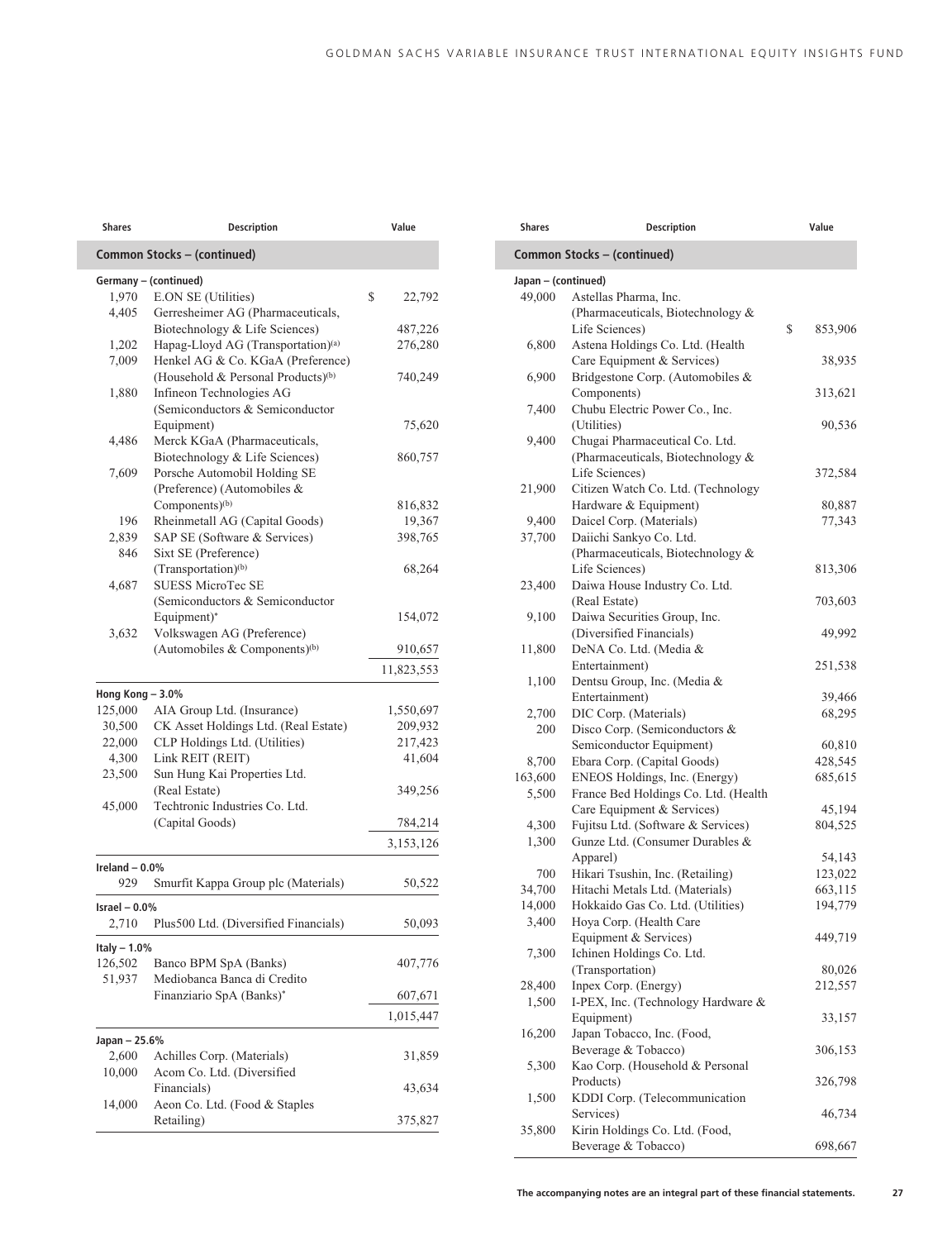| <b>Shares</b>       | <b>Description</b>                                         | Value              |
|---------------------|------------------------------------------------------------|--------------------|
|                     | Common Stocks - (continued)                                |                    |
| Japan – (continued) |                                                            |                    |
| 7,600               | Komori Corp. (Capital Goods)                               | \$<br>55,757       |
| 6,400               | Konami Holdings Corp. (Media &                             |                    |
|                     | Entertainment)                                             | 383,295            |
| 23,300              | Konica Minolta, Inc. (Technology                           |                    |
|                     | Hardware & Equipment)                                      | 129,087            |
| 6,000               | K's Holdings Corp. (Retailing)                             | 68,954             |
| 5,600               | Macromill, Inc. (Media &                                   |                    |
|                     | Entertainment)                                             | 43,047             |
| 13,200              | Marui Group Co. Ltd. (Retailing)                           | 249,051            |
| 35,100              | Mazda Motor Corp. (Automobiles &                           |                    |
|                     | Components)*                                               | 331,151            |
| 2,900               | Meiji Electric Industries Co. Ltd.                         |                    |
|                     | (Capital Goods)                                            | 37,482             |
| 6,400               | Mitsubishi Electric Corp. (Capital                         |                    |
|                     | Goods)                                                     | 92,910             |
| 65,300              | Mitsubishi HC Capital, Inc.                                |                    |
|                     | (Diversified Financials)                                   | 350,171            |
| 190,000             | Mitsubishi UFJ Financial Group, Inc.                       |                    |
|                     | (Banks)                                                    | 1,023,389          |
| 2,000               | Mitsuboshi Belting Ltd. (Capital                           |                    |
|                     | Goods)                                                     | 31,561             |
| 39,600              | Mitsui & Co. Ltd. (Capital Goods)<br>Mitsui OSK Lines Ltd. | 892,018            |
| 5,000               |                                                            |                    |
| 12,100              | (Transportation)<br>NEC Corp. (Software & Services)        | 240,310<br>622,598 |
| 34,300              | NGK Insulators Ltd. (Capital Goods)                        | 577,261            |
| 1,500               | Nihon Unisys Ltd. (Software &                              |                    |
|                     | Services)                                                  | 45,139             |
| 18,600              | Nippon Telegraph & Telephone Corp.                         |                    |
|                     | (Telecommunication Services)                               | 486,301            |
| 16,400              | Nippon Yusen KK (Transportation)                           | 832,269            |
| 133,500             | Nomura Holdings, Inc. (Diversified                         |                    |
|                     | Financials)                                                | 679,446            |
| 124                 | Nomura Real Estate Master Fund, Inc.                       |                    |
|                     | (REIT)                                                     | 198,454            |
| 43,500              | NTT Data Corp. (Software &                                 |                    |
|                     | Services)                                                  | 679,070            |
| 50,000              | ORIX Corp. (Diversified Financials)                        | 845,081            |
| 16,900              | Panasonic Corp. (Consumer                                  |                    |
|                     | Durables & Apparel)                                        | 194,595            |
| 19,800              | Ricoh Co. Ltd. (Technology                                 |                    |
|                     | Hardware & Equipment)                                      | 222,870            |
| 2,500               | S Foods, Inc. (Food, Beverage &                            |                    |
|                     | Tobacco)                                                   | 74,078             |
| 8,100               | Santen Pharmaceutical Co. Ltd.                             |                    |
|                     | (Pharmaceuticals, Biotechnology &                          |                    |
|                     | Life Sciences)                                             | 111,793            |
| 3,000               | Sawai Group Holdings Co. Ltd.                              |                    |
|                     | (Pharmaceuticals, Biotechnology &                          |                    |
|                     | Life Sciences)                                             | 133,848            |
| 3,200               | SCREEN Holdings Co. Ltd.                                   |                    |
|                     | (Semiconductors & Semiconductor                            |                    |
|                     | Equipment)                                                 | 314,486            |

| Common Stocks - (continued)<br>Japan - (continued)<br>7,800<br>Seiko Epson Corp. (Technology<br>\$<br>Hardware & Equipment)<br>3,000<br>Sekisui House Ltd. (Consumer<br>Durables & Apparel)<br>800<br>Seven & i Holdings Co. Ltd. (Food &<br><b>Staples Retailing)</b><br>Shionogi & Co. Ltd.<br>2,100<br>(Pharmaceuticals, Biotechnology &<br>Life Sciences)<br>109,444<br>SoftBank Group Corp.<br>13,000<br>(Telecommunication Services)<br>906,644<br>Sojitz Corp. (Capital Goods)<br>45,500<br>137,631<br>Subaru Corp. (Automobiles &<br>18,700<br>Components)<br>370,625<br>51,200<br>Sumitomo Corp. (Capital Goods)<br>686,512<br>13,600<br>Sumitomo Dainippon Pharma Co. Ltd.<br>(Pharmaceuticals, Biotechnology &<br>Life Sciences)<br>285,249<br>8,900<br>Sumitomo Mitsui Financial Group,<br>Inc. (Banks)<br>Taisei Corp. (Capital Goods)<br>1,000<br>29,300<br>Takeda Pharmaceutical Co. Ltd.<br>(Pharmaceuticals, Biotechnology &<br>Life Sciences)<br>1,300<br>THK Co. Ltd. (Capital Goods)<br>2,300<br>Tokyo Electron Ltd.<br>(Semiconductors & Semiconductor<br>Equipment)<br>994,484<br>Tokyo Seimitsu Co. Ltd.<br>9,400<br>(Semiconductors & Semiconductor<br>Equipment)<br>424,367<br>Tokyotokeiba Co. Ltd. (Consumer<br>4,200<br>Services)<br>171,631<br>Toshiba TEC Corp. (Technology<br>4,000<br>Hardware & Equipment)<br>164,478<br>Tosoh Corp. (Materials)<br>33,700<br>581,083<br>Toyo Tire Corp. (Automobiles &<br>14,400<br>Components)<br>304,921<br>Toyota Boshoku Corp.<br>2,200<br>(Automobiles & Components)<br>45,664<br>Toyota Tsusho Corp. (Capital Goods)<br>4,400<br>208,841<br>1,600<br>Trend Micro, Inc. (Software &<br>Services)<br>USS Co. Ltd. (Retailing)<br>2,100<br>3,700<br>Wacoal Holdings Corp. (Consumer<br>Durables & Apparel)<br>Yamada Holdings Co. Ltd. (Retailing)<br>99,200<br>Luxembourg - 0.9%<br><b>APERAM SA (Materials)</b><br>1,174<br>60,292<br>7,534<br>Eurofins Scientific SE<br>(Pharmaceuticals, Biotechnology &<br>Life Sciences)*<br>861,730 | <b>Shares</b> | <b>Description</b> | Value      |
|-----------------------------------------------------------------------------------------------------------------------------------------------------------------------------------------------------------------------------------------------------------------------------------------------------------------------------------------------------------------------------------------------------------------------------------------------------------------------------------------------------------------------------------------------------------------------------------------------------------------------------------------------------------------------------------------------------------------------------------------------------------------------------------------------------------------------------------------------------------------------------------------------------------------------------------------------------------------------------------------------------------------------------------------------------------------------------------------------------------------------------------------------------------------------------------------------------------------------------------------------------------------------------------------------------------------------------------------------------------------------------------------------------------------------------------------------------------------------------------------------------------------------------------------------------------------------------------------------------------------------------------------------------------------------------------------------------------------------------------------------------------------------------------------------------------------------------------------------------------------------------------------------------------------------------------------------------------------------------------------------------------------|---------------|--------------------|------------|
|                                                                                                                                                                                                                                                                                                                                                                                                                                                                                                                                                                                                                                                                                                                                                                                                                                                                                                                                                                                                                                                                                                                                                                                                                                                                                                                                                                                                                                                                                                                                                                                                                                                                                                                                                                                                                                                                                                                                                                                                                 |               |                    |            |
|                                                                                                                                                                                                                                                                                                                                                                                                                                                                                                                                                                                                                                                                                                                                                                                                                                                                                                                                                                                                                                                                                                                                                                                                                                                                                                                                                                                                                                                                                                                                                                                                                                                                                                                                                                                                                                                                                                                                                                                                                 |               |                    |            |
|                                                                                                                                                                                                                                                                                                                                                                                                                                                                                                                                                                                                                                                                                                                                                                                                                                                                                                                                                                                                                                                                                                                                                                                                                                                                                                                                                                                                                                                                                                                                                                                                                                                                                                                                                                                                                                                                                                                                                                                                                 |               |                    |            |
|                                                                                                                                                                                                                                                                                                                                                                                                                                                                                                                                                                                                                                                                                                                                                                                                                                                                                                                                                                                                                                                                                                                                                                                                                                                                                                                                                                                                                                                                                                                                                                                                                                                                                                                                                                                                                                                                                                                                                                                                                 |               |                    | 137,109    |
|                                                                                                                                                                                                                                                                                                                                                                                                                                                                                                                                                                                                                                                                                                                                                                                                                                                                                                                                                                                                                                                                                                                                                                                                                                                                                                                                                                                                                                                                                                                                                                                                                                                                                                                                                                                                                                                                                                                                                                                                                 |               |                    |            |
|                                                                                                                                                                                                                                                                                                                                                                                                                                                                                                                                                                                                                                                                                                                                                                                                                                                                                                                                                                                                                                                                                                                                                                                                                                                                                                                                                                                                                                                                                                                                                                                                                                                                                                                                                                                                                                                                                                                                                                                                                 |               |                    | 61,604     |
|                                                                                                                                                                                                                                                                                                                                                                                                                                                                                                                                                                                                                                                                                                                                                                                                                                                                                                                                                                                                                                                                                                                                                                                                                                                                                                                                                                                                                                                                                                                                                                                                                                                                                                                                                                                                                                                                                                                                                                                                                 |               |                    |            |
|                                                                                                                                                                                                                                                                                                                                                                                                                                                                                                                                                                                                                                                                                                                                                                                                                                                                                                                                                                                                                                                                                                                                                                                                                                                                                                                                                                                                                                                                                                                                                                                                                                                                                                                                                                                                                                                                                                                                                                                                                 |               |                    | 38,321     |
|                                                                                                                                                                                                                                                                                                                                                                                                                                                                                                                                                                                                                                                                                                                                                                                                                                                                                                                                                                                                                                                                                                                                                                                                                                                                                                                                                                                                                                                                                                                                                                                                                                                                                                                                                                                                                                                                                                                                                                                                                 |               |                    |            |
|                                                                                                                                                                                                                                                                                                                                                                                                                                                                                                                                                                                                                                                                                                                                                                                                                                                                                                                                                                                                                                                                                                                                                                                                                                                                                                                                                                                                                                                                                                                                                                                                                                                                                                                                                                                                                                                                                                                                                                                                                 |               |                    |            |
|                                                                                                                                                                                                                                                                                                                                                                                                                                                                                                                                                                                                                                                                                                                                                                                                                                                                                                                                                                                                                                                                                                                                                                                                                                                                                                                                                                                                                                                                                                                                                                                                                                                                                                                                                                                                                                                                                                                                                                                                                 |               |                    |            |
|                                                                                                                                                                                                                                                                                                                                                                                                                                                                                                                                                                                                                                                                                                                                                                                                                                                                                                                                                                                                                                                                                                                                                                                                                                                                                                                                                                                                                                                                                                                                                                                                                                                                                                                                                                                                                                                                                                                                                                                                                 |               |                    |            |
|                                                                                                                                                                                                                                                                                                                                                                                                                                                                                                                                                                                                                                                                                                                                                                                                                                                                                                                                                                                                                                                                                                                                                                                                                                                                                                                                                                                                                                                                                                                                                                                                                                                                                                                                                                                                                                                                                                                                                                                                                 |               |                    |            |
|                                                                                                                                                                                                                                                                                                                                                                                                                                                                                                                                                                                                                                                                                                                                                                                                                                                                                                                                                                                                                                                                                                                                                                                                                                                                                                                                                                                                                                                                                                                                                                                                                                                                                                                                                                                                                                                                                                                                                                                                                 |               |                    |            |
|                                                                                                                                                                                                                                                                                                                                                                                                                                                                                                                                                                                                                                                                                                                                                                                                                                                                                                                                                                                                                                                                                                                                                                                                                                                                                                                                                                                                                                                                                                                                                                                                                                                                                                                                                                                                                                                                                                                                                                                                                 |               |                    |            |
|                                                                                                                                                                                                                                                                                                                                                                                                                                                                                                                                                                                                                                                                                                                                                                                                                                                                                                                                                                                                                                                                                                                                                                                                                                                                                                                                                                                                                                                                                                                                                                                                                                                                                                                                                                                                                                                                                                                                                                                                                 |               |                    |            |
|                                                                                                                                                                                                                                                                                                                                                                                                                                                                                                                                                                                                                                                                                                                                                                                                                                                                                                                                                                                                                                                                                                                                                                                                                                                                                                                                                                                                                                                                                                                                                                                                                                                                                                                                                                                                                                                                                                                                                                                                                 |               |                    |            |
|                                                                                                                                                                                                                                                                                                                                                                                                                                                                                                                                                                                                                                                                                                                                                                                                                                                                                                                                                                                                                                                                                                                                                                                                                                                                                                                                                                                                                                                                                                                                                                                                                                                                                                                                                                                                                                                                                                                                                                                                                 |               |                    |            |
|                                                                                                                                                                                                                                                                                                                                                                                                                                                                                                                                                                                                                                                                                                                                                                                                                                                                                                                                                                                                                                                                                                                                                                                                                                                                                                                                                                                                                                                                                                                                                                                                                                                                                                                                                                                                                                                                                                                                                                                                                 |               |                    |            |
|                                                                                                                                                                                                                                                                                                                                                                                                                                                                                                                                                                                                                                                                                                                                                                                                                                                                                                                                                                                                                                                                                                                                                                                                                                                                                                                                                                                                                                                                                                                                                                                                                                                                                                                                                                                                                                                                                                                                                                                                                 |               |                    |            |
|                                                                                                                                                                                                                                                                                                                                                                                                                                                                                                                                                                                                                                                                                                                                                                                                                                                                                                                                                                                                                                                                                                                                                                                                                                                                                                                                                                                                                                                                                                                                                                                                                                                                                                                                                                                                                                                                                                                                                                                                                 |               |                    | 306,801    |
|                                                                                                                                                                                                                                                                                                                                                                                                                                                                                                                                                                                                                                                                                                                                                                                                                                                                                                                                                                                                                                                                                                                                                                                                                                                                                                                                                                                                                                                                                                                                                                                                                                                                                                                                                                                                                                                                                                                                                                                                                 |               |                    | 32,820     |
|                                                                                                                                                                                                                                                                                                                                                                                                                                                                                                                                                                                                                                                                                                                                                                                                                                                                                                                                                                                                                                                                                                                                                                                                                                                                                                                                                                                                                                                                                                                                                                                                                                                                                                                                                                                                                                                                                                                                                                                                                 |               |                    |            |
|                                                                                                                                                                                                                                                                                                                                                                                                                                                                                                                                                                                                                                                                                                                                                                                                                                                                                                                                                                                                                                                                                                                                                                                                                                                                                                                                                                                                                                                                                                                                                                                                                                                                                                                                                                                                                                                                                                                                                                                                                 |               |                    |            |
|                                                                                                                                                                                                                                                                                                                                                                                                                                                                                                                                                                                                                                                                                                                                                                                                                                                                                                                                                                                                                                                                                                                                                                                                                                                                                                                                                                                                                                                                                                                                                                                                                                                                                                                                                                                                                                                                                                                                                                                                                 |               |                    | 983,325    |
|                                                                                                                                                                                                                                                                                                                                                                                                                                                                                                                                                                                                                                                                                                                                                                                                                                                                                                                                                                                                                                                                                                                                                                                                                                                                                                                                                                                                                                                                                                                                                                                                                                                                                                                                                                                                                                                                                                                                                                                                                 |               |                    | 38,795     |
|                                                                                                                                                                                                                                                                                                                                                                                                                                                                                                                                                                                                                                                                                                                                                                                                                                                                                                                                                                                                                                                                                                                                                                                                                                                                                                                                                                                                                                                                                                                                                                                                                                                                                                                                                                                                                                                                                                                                                                                                                 |               |                    |            |
|                                                                                                                                                                                                                                                                                                                                                                                                                                                                                                                                                                                                                                                                                                                                                                                                                                                                                                                                                                                                                                                                                                                                                                                                                                                                                                                                                                                                                                                                                                                                                                                                                                                                                                                                                                                                                                                                                                                                                                                                                 |               |                    |            |
|                                                                                                                                                                                                                                                                                                                                                                                                                                                                                                                                                                                                                                                                                                                                                                                                                                                                                                                                                                                                                                                                                                                                                                                                                                                                                                                                                                                                                                                                                                                                                                                                                                                                                                                                                                                                                                                                                                                                                                                                                 |               |                    |            |
|                                                                                                                                                                                                                                                                                                                                                                                                                                                                                                                                                                                                                                                                                                                                                                                                                                                                                                                                                                                                                                                                                                                                                                                                                                                                                                                                                                                                                                                                                                                                                                                                                                                                                                                                                                                                                                                                                                                                                                                                                 |               |                    |            |
|                                                                                                                                                                                                                                                                                                                                                                                                                                                                                                                                                                                                                                                                                                                                                                                                                                                                                                                                                                                                                                                                                                                                                                                                                                                                                                                                                                                                                                                                                                                                                                                                                                                                                                                                                                                                                                                                                                                                                                                                                 |               |                    |            |
|                                                                                                                                                                                                                                                                                                                                                                                                                                                                                                                                                                                                                                                                                                                                                                                                                                                                                                                                                                                                                                                                                                                                                                                                                                                                                                                                                                                                                                                                                                                                                                                                                                                                                                                                                                                                                                                                                                                                                                                                                 |               |                    |            |
|                                                                                                                                                                                                                                                                                                                                                                                                                                                                                                                                                                                                                                                                                                                                                                                                                                                                                                                                                                                                                                                                                                                                                                                                                                                                                                                                                                                                                                                                                                                                                                                                                                                                                                                                                                                                                                                                                                                                                                                                                 |               |                    |            |
|                                                                                                                                                                                                                                                                                                                                                                                                                                                                                                                                                                                                                                                                                                                                                                                                                                                                                                                                                                                                                                                                                                                                                                                                                                                                                                                                                                                                                                                                                                                                                                                                                                                                                                                                                                                                                                                                                                                                                                                                                 |               |                    |            |
|                                                                                                                                                                                                                                                                                                                                                                                                                                                                                                                                                                                                                                                                                                                                                                                                                                                                                                                                                                                                                                                                                                                                                                                                                                                                                                                                                                                                                                                                                                                                                                                                                                                                                                                                                                                                                                                                                                                                                                                                                 |               |                    |            |
|                                                                                                                                                                                                                                                                                                                                                                                                                                                                                                                                                                                                                                                                                                                                                                                                                                                                                                                                                                                                                                                                                                                                                                                                                                                                                                                                                                                                                                                                                                                                                                                                                                                                                                                                                                                                                                                                                                                                                                                                                 |               |                    |            |
|                                                                                                                                                                                                                                                                                                                                                                                                                                                                                                                                                                                                                                                                                                                                                                                                                                                                                                                                                                                                                                                                                                                                                                                                                                                                                                                                                                                                                                                                                                                                                                                                                                                                                                                                                                                                                                                                                                                                                                                                                 |               |                    |            |
|                                                                                                                                                                                                                                                                                                                                                                                                                                                                                                                                                                                                                                                                                                                                                                                                                                                                                                                                                                                                                                                                                                                                                                                                                                                                                                                                                                                                                                                                                                                                                                                                                                                                                                                                                                                                                                                                                                                                                                                                                 |               |                    |            |
|                                                                                                                                                                                                                                                                                                                                                                                                                                                                                                                                                                                                                                                                                                                                                                                                                                                                                                                                                                                                                                                                                                                                                                                                                                                                                                                                                                                                                                                                                                                                                                                                                                                                                                                                                                                                                                                                                                                                                                                                                 |               |                    |            |
|                                                                                                                                                                                                                                                                                                                                                                                                                                                                                                                                                                                                                                                                                                                                                                                                                                                                                                                                                                                                                                                                                                                                                                                                                                                                                                                                                                                                                                                                                                                                                                                                                                                                                                                                                                                                                                                                                                                                                                                                                 |               |                    |            |
|                                                                                                                                                                                                                                                                                                                                                                                                                                                                                                                                                                                                                                                                                                                                                                                                                                                                                                                                                                                                                                                                                                                                                                                                                                                                                                                                                                                                                                                                                                                                                                                                                                                                                                                                                                                                                                                                                                                                                                                                                 |               |                    |            |
|                                                                                                                                                                                                                                                                                                                                                                                                                                                                                                                                                                                                                                                                                                                                                                                                                                                                                                                                                                                                                                                                                                                                                                                                                                                                                                                                                                                                                                                                                                                                                                                                                                                                                                                                                                                                                                                                                                                                                                                                                 |               |                    |            |
|                                                                                                                                                                                                                                                                                                                                                                                                                                                                                                                                                                                                                                                                                                                                                                                                                                                                                                                                                                                                                                                                                                                                                                                                                                                                                                                                                                                                                                                                                                                                                                                                                                                                                                                                                                                                                                                                                                                                                                                                                 |               |                    | 83,782     |
|                                                                                                                                                                                                                                                                                                                                                                                                                                                                                                                                                                                                                                                                                                                                                                                                                                                                                                                                                                                                                                                                                                                                                                                                                                                                                                                                                                                                                                                                                                                                                                                                                                                                                                                                                                                                                                                                                                                                                                                                                 |               |                    | 36,709     |
|                                                                                                                                                                                                                                                                                                                                                                                                                                                                                                                                                                                                                                                                                                                                                                                                                                                                                                                                                                                                                                                                                                                                                                                                                                                                                                                                                                                                                                                                                                                                                                                                                                                                                                                                                                                                                                                                                                                                                                                                                 |               |                    |            |
|                                                                                                                                                                                                                                                                                                                                                                                                                                                                                                                                                                                                                                                                                                                                                                                                                                                                                                                                                                                                                                                                                                                                                                                                                                                                                                                                                                                                                                                                                                                                                                                                                                                                                                                                                                                                                                                                                                                                                                                                                 |               |                    | 83,808     |
|                                                                                                                                                                                                                                                                                                                                                                                                                                                                                                                                                                                                                                                                                                                                                                                                                                                                                                                                                                                                                                                                                                                                                                                                                                                                                                                                                                                                                                                                                                                                                                                                                                                                                                                                                                                                                                                                                                                                                                                                                 |               |                    | 458,713    |
|                                                                                                                                                                                                                                                                                                                                                                                                                                                                                                                                                                                                                                                                                                                                                                                                                                                                                                                                                                                                                                                                                                                                                                                                                                                                                                                                                                                                                                                                                                                                                                                                                                                                                                                                                                                                                                                                                                                                                                                                                 |               |                    | 27,017,724 |
|                                                                                                                                                                                                                                                                                                                                                                                                                                                                                                                                                                                                                                                                                                                                                                                                                                                                                                                                                                                                                                                                                                                                                                                                                                                                                                                                                                                                                                                                                                                                                                                                                                                                                                                                                                                                                                                                                                                                                                                                                 |               |                    |            |
|                                                                                                                                                                                                                                                                                                                                                                                                                                                                                                                                                                                                                                                                                                                                                                                                                                                                                                                                                                                                                                                                                                                                                                                                                                                                                                                                                                                                                                                                                                                                                                                                                                                                                                                                                                                                                                                                                                                                                                                                                 |               |                    |            |
|                                                                                                                                                                                                                                                                                                                                                                                                                                                                                                                                                                                                                                                                                                                                                                                                                                                                                                                                                                                                                                                                                                                                                                                                                                                                                                                                                                                                                                                                                                                                                                                                                                                                                                                                                                                                                                                                                                                                                                                                                 |               |                    |            |
|                                                                                                                                                                                                                                                                                                                                                                                                                                                                                                                                                                                                                                                                                                                                                                                                                                                                                                                                                                                                                                                                                                                                                                                                                                                                                                                                                                                                                                                                                                                                                                                                                                                                                                                                                                                                                                                                                                                                                                                                                 |               |                    |            |
|                                                                                                                                                                                                                                                                                                                                                                                                                                                                                                                                                                                                                                                                                                                                                                                                                                                                                                                                                                                                                                                                                                                                                                                                                                                                                                                                                                                                                                                                                                                                                                                                                                                                                                                                                                                                                                                                                                                                                                                                                 |               |                    |            |
|                                                                                                                                                                                                                                                                                                                                                                                                                                                                                                                                                                                                                                                                                                                                                                                                                                                                                                                                                                                                                                                                                                                                                                                                                                                                                                                                                                                                                                                                                                                                                                                                                                                                                                                                                                                                                                                                                                                                                                                                                 |               |                    | 922,022    |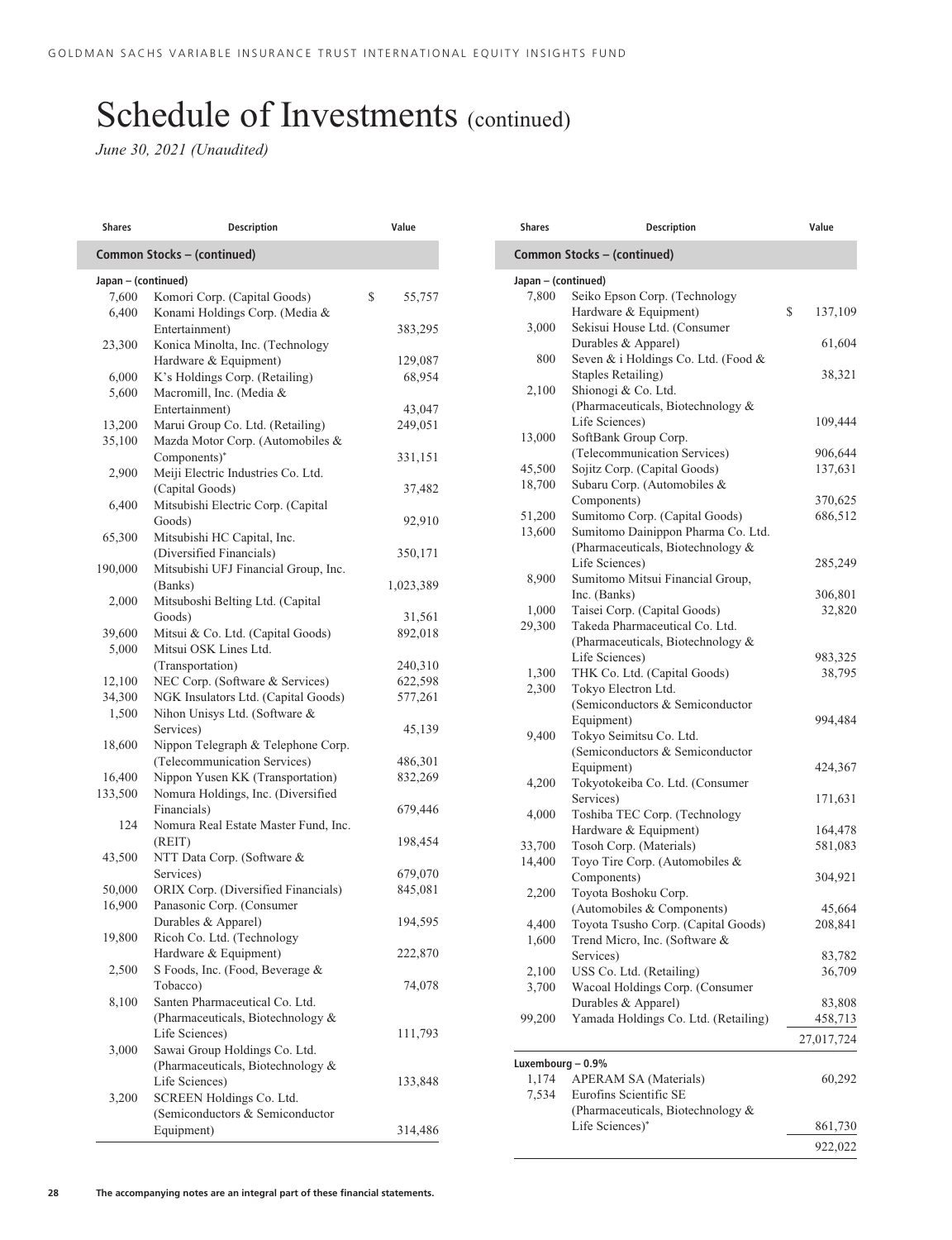| <b>Shares</b>       | <b>Description</b>                                          | Value              |
|---------------------|-------------------------------------------------------------|--------------------|
|                     | Common Stocks - (continued)                                 |                    |
| Netherlands - 4.9%  |                                                             |                    |
| 2,540               | <b>ASM</b> International NV                                 |                    |
|                     | (Semiconductors & Semiconductor                             |                    |
|                     | Equipment)                                                  | \$<br>837,761      |
| 3,726               | <b>ASML Holding NV (Semiconductors</b>                      |                    |
| 28,374              | & Semiconductor Equipment)<br>Koninklijke Ahold Delhaize NV | 2,572,129          |
|                     | (Food & Staples Retailing)                                  | 844,966            |
| 38,265              | PostNL NV (Transportation)                                  | 207,908            |
| 19,161              | Royal Dutch Shell plc Class A                               |                    |
|                     | (Energy)                                                    | 387,158            |
| 8,204               | Royal Dutch Shell plc Class B ADR                           |                    |
|                     | (Energy)                                                    | 318,561            |
| 1,439               | Van Lanschot Kempen NV CVA                                  |                    |
|                     | (Banks)                                                     | 36,600             |
|                     |                                                             | 5,205,083          |
| New Zealand - 0.2%  |                                                             |                    |
| 11,657              | Fisher & Paykel Healthcare Corp. Ltd.                       |                    |
|                     | (Health Care Equipment & Services)                          | 253,591            |
| Norway $- 1.7%$     |                                                             |                    |
| 10,740              | Aker BP ASA (Energy)                                        | 342,319            |
| 18,230              | Golden Ocean Group Ltd.                                     |                    |
|                     | (Transportation)                                            | 201,429            |
| 18,698              | Kid ASA (Retailing) <sup>(a)</sup>                          | 231,061            |
| 98,445              | Norsk Hydro ASA (Materials)                                 | 628,512            |
| 16,782              | Stolt-Nielsen Ltd. (Transportation)                         | 245,196            |
| 33,535              | Wallenius Wilhelmsen ASA                                    |                    |
|                     | (Transportation)*                                           | 116,767            |
|                     |                                                             | 1,765,284          |
| South Africa - 0.9% |                                                             |                    |
| 24,581              | Anglo American plc (Materials)                              | 978,181            |
| Spain - 2.1%        |                                                             |                    |
| 10,609              | Acerinox SA (Materials)                                     | 128,460            |
| 112,264             | Banco Bilbao Vizcaya Argentaria SA                          |                    |
|                     | (Banks)                                                     | 696,372            |
| 72,734              | Bankinter SA (Banks)                                        | 365,928            |
| 79,643              | Iberdrola SA (Utilities)                                    | 971,219            |
|                     |                                                             | 2,161,979          |
| Sweden – 1.9%       |                                                             |                    |
| 3,580               | Boliden AB (Materials)*                                     | 137,757            |
| 1,795               | Epiroc AB Class B (Capital Goods)                           | 35,240             |
| 16,178              | Investor AB Class A (Diversified                            |                    |
|                     | Financials)                                                 | 369,295            |
| 8,884               | Investor AB Class B (Diversified                            |                    |
|                     | Financials)                                                 | 204,780            |
| 4,355               | Lundin Energy AB (Energy)                                   | 154,396            |
| 18,516              | Swedbank AB Class A (Banks)                                 | 344,711            |
| 11,753              | Telefonaktiebolaget LM Ericsson                             |                    |
|                     | Class B (Technology Hardware &                              |                    |
|                     | Equipment)<br>Volvo AB Class B (Capital Goods)              | 147,781<br>655,504 |
| 27,200              |                                                             |                    |
|                     |                                                             | 2,049,464          |

|                    | <b>Description</b>                                            | Value                                                                                                                                                             |
|--------------------|---------------------------------------------------------------|-------------------------------------------------------------------------------------------------------------------------------------------------------------------|
|                    | Common Stocks - (continued)                                   |                                                                                                                                                                   |
| Switzerland - 8.4% |                                                               |                                                                                                                                                                   |
| 10,051             | Adecco Group AG (Registered)                                  |                                                                                                                                                                   |
|                    | (Commercial & Professional Services)                          | \$<br>683,888                                                                                                                                                     |
| 150                | Bachem Holding AG (Registered)                                |                                                                                                                                                                   |
|                    | Class B (Pharmaceuticals,                                     |                                                                                                                                                                   |
|                    | Biotechnology & Life Sciences)                                | 88,974                                                                                                                                                            |
| 7,072              | Cie Financiere Richemont SA                                   |                                                                                                                                                                   |
|                    | (Consumer Durables & Apparel)                                 | 961,936                                                                                                                                                           |
| 2,345              | Kuehne + Nagel International AG                               |                                                                                                                                                                   |
|                    | (Registered) (Transportation)                                 | 802,598                                                                                                                                                           |
| 4,583              | Logitech International SA                                     |                                                                                                                                                                   |
|                    | (Registered) (Technology                                      |                                                                                                                                                                   |
|                    | Hardware & Equipment)                                         | 556,570                                                                                                                                                           |
| 1,479              | Lonza Group AG (Registered)                                   |                                                                                                                                                                   |
|                    | (Pharmaceuticals, Biotechnology &                             |                                                                                                                                                                   |
|                    | Life Sciences)                                                | 1,048,547                                                                                                                                                         |
| 8,394              | Nestle SA (Registered) (Food,                                 |                                                                                                                                                                   |
|                    | Beverage & Tobacco)                                           | 1,046,288                                                                                                                                                         |
| 2,375              | Novartis AG (Registered)                                      |                                                                                                                                                                   |
|                    | (Pharmaceuticals, Biotechnology &                             |                                                                                                                                                                   |
|                    | Life Sciences)                                                |                                                                                                                                                                   |
| 1,768              | Roche Holding AG (Pharmaceuticals,                            | 216,663                                                                                                                                                           |
|                    |                                                               |                                                                                                                                                                   |
|                    | Biotechnology & Life Sciences)                                | 666,250                                                                                                                                                           |
| 2,894              | Sika AG (Registered) (Materials)                              | 948,184                                                                                                                                                           |
| 5,846              | STMicroelectronics NV                                         |                                                                                                                                                                   |
|                    | (Semiconductors & Semiconductor                               |                                                                                                                                                                   |
|                    | Equipment)                                                    | 212,534                                                                                                                                                           |
| 1,194              | Tecan Group AG (Registered)                                   |                                                                                                                                                                   |
|                    | (Pharmaceuticals, Biotechnology &                             |                                                                                                                                                                   |
|                    | Life Sciences)                                                | 591,651                                                                                                                                                           |
| 65,173             | UBS Group AG (Registered)                                     |                                                                                                                                                                   |
|                    |                                                               |                                                                                                                                                                   |
|                    | (Diversified Financials)                                      |                                                                                                                                                                   |
|                    |                                                               |                                                                                                                                                                   |
|                    |                                                               |                                                                                                                                                                   |
| 12,085             | Ferrexpo plc (Materials)                                      |                                                                                                                                                                   |
| Ukraine $-0.1%$    | United Kingdom - 7.4%                                         |                                                                                                                                                                   |
| 29,481             | 3i Group plc (Diversified Financials)                         |                                                                                                                                                                   |
| 15,810             | AstraZeneca plc ADR                                           |                                                                                                                                                                   |
|                    | (Pharmaceuticals, Biotechnology &                             |                                                                                                                                                                   |
|                    | Life Sciences) <sup>(c)</sup>                                 |                                                                                                                                                                   |
| 101,128            | Aviva plc (Insurance)                                         |                                                                                                                                                                   |
| 23,050             | Barclays plc (Banks)                                          |                                                                                                                                                                   |
| 3,207              | Bellway plc (Consumer Durables &                              |                                                                                                                                                                   |
|                    | Apparel)                                                      |                                                                                                                                                                   |
| 10,792             | BP plc ADR (Energy)                                           |                                                                                                                                                                   |
| 30,557             | British American Tobacco plc (Food,                           |                                                                                                                                                                   |
|                    | Beverage & Tobacco)                                           |                                                                                                                                                                   |
| 4,500              | CK Hutchison Holdings Ltd.                                    |                                                                                                                                                                   |
|                    | (Capital Goods)                                               |                                                                                                                                                                   |
| 13,905             |                                                               |                                                                                                                                                                   |
| 29,081             | Clarkson plc (Transportation)                                 |                                                                                                                                                                   |
|                    | CNH Industrial NV (Capital Goods)                             |                                                                                                                                                                   |
| 9,935              | Entain plc (Consumer Services)*                               |                                                                                                                                                                   |
| 16,385<br>5,943    | Halfords Group plc (Retailing)*<br>Imperial Brands plc (Food, | 998,270<br>8,822,353<br>71,690<br>478,443<br>947,019<br>567,728<br>54,699<br>143,678<br>285,125<br>1,186,394<br>35,032<br>614,346<br>482,386<br>240,066<br>97,733 |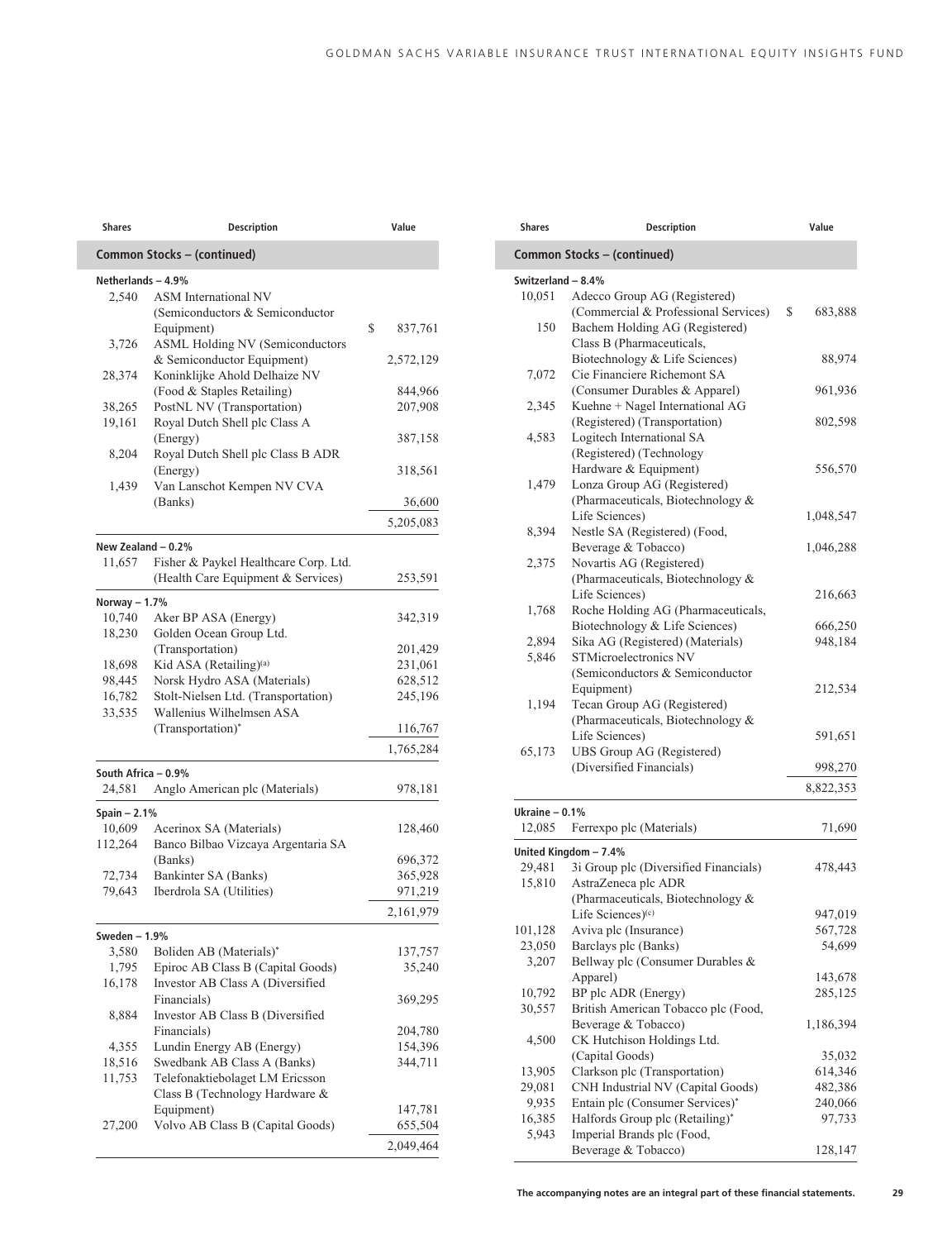*June 30, 2021 (Unaudited)*

| <b>Shares</b>       | <b>Description</b>                                                              | Value         |
|---------------------|---------------------------------------------------------------------------------|---------------|
|                     | Common Stocks - (continued)                                                     |               |
|                     | United Kingdom - (continued)                                                    |               |
| 412,080             | ITV plc (Media & Entertainment)*                                                | \$<br>716,195 |
| 33,067              | JD Sports Fashion plc (Retailing)                                               | 420,799       |
| 42,097              | Legal & General Group plc                                                       |               |
|                     | (Insurance)                                                                     | 150,185       |
| 34,750              | Melrose Industries plc                                                          |               |
|                     | (Capital Goods)                                                                 | 74,800        |
| 6,508               | Next plc (Retailing)*                                                           | 708,290       |
| 2,683               | Persimmon plc (Consumer                                                         |               |
|                     | Durables & Apparel)                                                             | 109,905       |
| 29,678              | Tate & Lyle plc (Food, Beverage &                                               |               |
|                     | Tobacco)                                                                        | 303,140       |
| 2,402               | Vodafone Group plc ADR                                                          |               |
|                     | (Telecommunication Services)                                                    | 41,146        |
|                     |                                                                                 | 7,785,256     |
|                     | United States - 1.7%                                                            |               |
| 3,549               | Ferguson plc (Capital Goods)                                                    | 493,763       |
| 8,039               | Schneider Electric SE (Capital Goods)                                           | 1,267,304     |
|                     |                                                                                 | 1,761,067     |
|                     | TOTAL COMMON STOCKS                                                             |               |
| (Cost \$89,588,190) |                                                                                 | \$102,258,652 |
|                     |                                                                                 |               |
|                     | <b>Dividend</b>                                                                 |               |
| <b>Shares</b>       | Rate                                                                            | Value         |
|                     | Investment Company <sup>(d)</sup> - 0.1%                                        |               |
|                     | Goldman Sachs Financial Square Government Fund -<br><b>Institutional Shares</b> |               |
| 112,379             | 0.026%                                                                          | \$<br>112,379 |
| (Cost \$112,379)    |                                                                                 |               |
|                     | TOTAL INVESTMENTS BEFORE SECURITIES LENDING                                     |               |
| (Cost \$89,700,569) | <b>REINVESTMENT VEHICLE</b>                                                     | \$102,371,031 |
|                     |                                                                                 |               |

| <b>Shares</b>                                           | Dividend<br>Rate                                           |   | Value         |
|---------------------------------------------------------|------------------------------------------------------------|---|---------------|
|                                                         | Securities Lending Reinvestment Vehicle $(d)$ – 0.9%       |   |               |
| <b>Institutional Shares</b><br>922,500                  | Goldman Sachs Financial Square Government Fund —<br>0.026% | S | 922,500       |
| (Cost \$922,500)                                        |                                                            |   |               |
| <b>TOTAL INVESTMENTS - 97.9%</b><br>(Cost \$90,623,069) |                                                            |   | \$103,293,531 |
| OTHER ASSETS IN EXCESS OF<br>LIABILITIES $-2.1\%$       |                                                            |   | 2,255,476     |
| <b>NET ASSETS - 100.0%</b>                              |                                                            |   | \$105,549,007 |

The percentage shown for each investment category reflects the value of investments in that category as a percentage of net assets.

- Security is currently in default and/or non-income producing.
- (a) Exempt from registration under Rule 144A of the Securities Act of 1933.
- (b) Preference Shares are a special type of equity investment that shares in the earnings of the company, has limited voting rights, and receives a greater dividend than applicable Common Shares.
- (c) All or a portion of security is on loan.
- (d) Represents an Affiliated Issuer.

#### **Investment Abbreviations:**

ADR—American Depositary Receipt CVA—Dutch Certification REIT—Real Estate Investment Trust

#### **ADDITIONAL INVESTMENT INFORMATION**

FUTURES CONTRACTS — At June 30, 2021, the Fund had the following futures contracts:

|                                | Number of        | <b>Expiration</b> | <b>Notional</b> | <b>Unrealized</b><br>Appreciation/ |
|--------------------------------|------------------|-------------------|-----------------|------------------------------------|
| <b>Description</b>             | <b>Contracts</b> | Date              | Amount          | (Depreciation)                     |
| Long position contracts:       |                  |                   |                 |                                    |
| EURO STOXX 50 Index            | 22               | 09/17/2021        | \$1,057,938     | \$(13,897)                         |
| FTSE 100 Index                 | 4                | 09/17/2021        | 386,245         | (4,163)                            |
| Hang Seng Index                |                  | 07/29/2021        | 184,369         | (3,268)                            |
| MSCI Singapore Index           |                  | 07/29/2021        | 26,433          | (42)                               |
| SPI 200 Index                  |                  | 09/16/2021        | 135,422         | (659)                              |
| <b>TOPIX</b> Index             | 3                | 09/09/2021        | 524,686         | (1,881)                            |
| <b>Total Futures Contracts</b> |                  |                   |                 | \$(23,910)                         |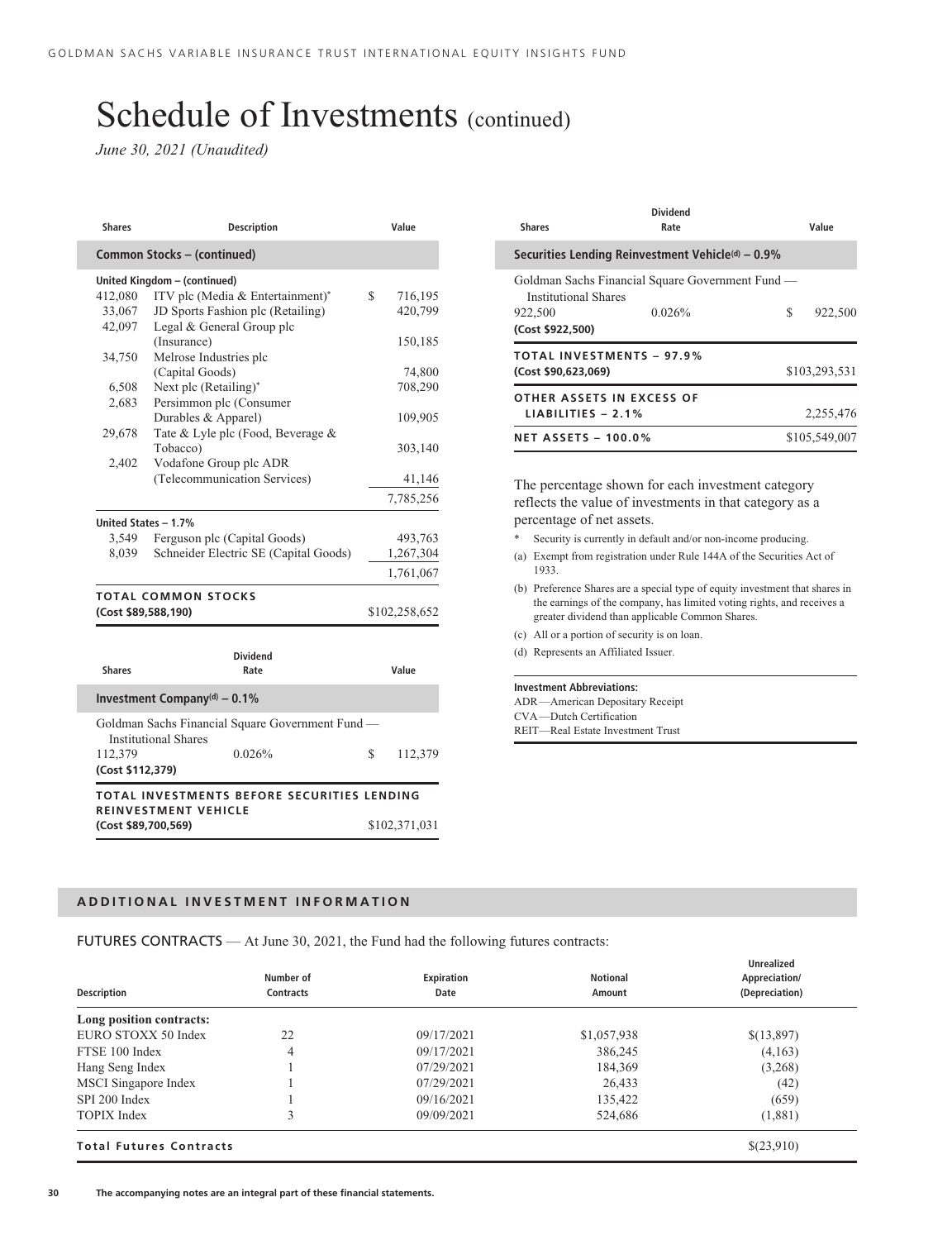# Schedule of Investments

| Shares            | <b>Description</b>                        | Value           |
|-------------------|-------------------------------------------|-----------------|
|                   | Common Stocks - 98.8%                     |                 |
|                   | Automobiles & Components - 1.1%           |                 |
| 87,692            | General Motors Co.*                       | \$<br>5,188,736 |
| <b>Banks-9.7%</b> |                                           |                 |
| 306,732           | Bank of America Corp.                     | 12,646,560      |
| 120,842           | JPMorgan Chase & Co.                      | 18,795,765      |
| 46,187            | M&T Bank Corp.                            | 6,711,433       |
| 152,528           | Truist Financial Corp.                    | 8,465,304       |
|                   |                                           | 46,619,062      |
|                   | Capital Goods - 7.0%                      |                 |
| 32,765            | Eaton Corp. plc                           | 4,855,118       |
| 706,284           | General Electric Co.                      | 9,506,582       |
| 32,611            | Honeywell International, Inc.             | 7,153,223       |
| 20,816            | Illinois Tool Works, Inc.                 | 4,653,625       |
| 33,286            | L3Harris Technologies, Inc.               | 7,194,769       |
|                   |                                           | 33, 363, 317    |
|                   |                                           |                 |
|                   | Commercial & Professional Services - 1.0% |                 |
| 41,597            | Waste Connections, Inc.                   | 4,967,930       |
|                   | Consumer Services - 1.7%                  |                 |
| 34.904            | McDonald's Corp.                          | 8,062,475       |
|                   | Diversified Financials - 6.4%             |                 |
| 41,451            | American Express Co.                      | 6,848,949       |
| 18,532            | Berkshire Hathaway, Inc. Class B*         | 5,150,413       |
| 10,293            | BlackRock, Inc.                           | 9,006,066       |
| 107,278           | Morgan Stanley                            | 9,836,320       |
|                   |                                           | 30,841,748      |
| Energy $-4.9%$    |                                           |                 |
| 93,249            | Chevron Corp.                             | 9,766,900       |
| 102,751           | ConocoPhillips                            | 6,257,536       |
| 143,079           | Devon Energy Corp.                        | 4,176,476       |
| 37,670            | Hess Corp.                                | 3,289,345       |
|                   |                                           | 23,490,257      |
|                   | Food & Staples Retailing - 0.7%           |                 |
| 25,366            | Walmart, Inc.                             | 3,577,113       |
|                   | Food, Beverage & Tobacco - 3.9%           |                 |
| 124,102           | Coca-Cola Co. (The)                       | 6,715,160       |
| 22,253            | Constellation Brands, Inc. Class A        | 5,204,754       |
| 109,357           | Mondelez International, Inc. Class A      | 6,828,251       |
|                   |                                           | 18,748,165      |
|                   | Health Care Equipment & Services - 7.5%   |                 |
| 158,785           | Boston Scientific Corp.*                  | 6,789,646       |
| 77,129            | CVS Health Corp.                          | 6,435,644       |
| 19,430            | Guardant Health, Inc.*                    | 2,413,012       |
|                   | Humana, Inc.                              | 6,411,028       |
| 14,481<br>60,175  | Medtronic plc                             | 7,469,523       |
|                   |                                           |                 |
| 41,204            | Zimmer Biomet Holdings, Inc.              | 6,626,427       |
|                   |                                           | 36,145,280      |
|                   | Household & Personal Products - 2.0%      |                 |
| 72,196            | Procter & Gamble Co. (The)                | 9,741,406       |
|                   |                                           |                 |

| Shares            | Description                                                    | Value                  |
|-------------------|----------------------------------------------------------------|------------------------|
|                   | Common Stocks - (continued)                                    |                        |
| Insurance $-2.4%$ |                                                                |                        |
| 33,690            | Chubb Ltd.                                                     | \$<br>5,354,689        |
| 45,283            | Marsh & McLennan Cos., Inc.                                    | 6,370,412              |
|                   |                                                                | 11,725,101             |
| Materials - 5.1%  |                                                                |                        |
| 24,504            | Ecolab, Inc.                                                   | 5,047,089              |
| 120,146           | Freeport-McMoRan, Inc.                                         | 4,458,618              |
| 15,961            | Linde plc                                                      | 4,614,325              |
| 16,425            | Martin Marietta Materials, Inc.                                | 5,778,479              |
| 32,886            | Packaging Corp. of America                                     | 4,453,422              |
|                   |                                                                | 24, 351, 933           |
|                   | Media & Entertainment - 5.9%                                   |                        |
| 3,668             | Alphabet, Inc. Class A*                                        | 8,956,486              |
| 164,145           | Comcast Corp. Class A                                          | 9,359,548              |
| 55,928            | Walt Disney Co. (The)*                                         | 9,830,464              |
|                   |                                                                | 28,146,498             |
|                   | Pharmaceuticals, Biotechnology & Life Sciences - 9.2%          |                        |
| 6,740             | Biogen, Inc.*                                                  | 2,333,860              |
| 14,564            | BioMarin Pharmaceutical, Inc.*                                 | 1,215,220              |
| 143,453           | Bristol-Myers Squibb Co.                                       | 9,585,529              |
| 23,685            | Eli Lilly & Co.                                                | 5,436,181              |
| 77,258            | Johnson & Johnson                                              | 12,727,483             |
| 9,326             | Neurocrine Biosciences, Inc.*                                  | 907,606                |
| 30,133            | PerkinElmer, Inc.                                              | 4,652,837              |
| 14,416            | Thermo Fisher Scientific, Inc.                                 | 7,272,440              |
|                   |                                                                | 44, 131, 156           |
|                   | Real Estate Investment Trusts - 5.2%                           |                        |
| 22,171            | Alexandria Real Estate Equities, Inc.                          | 4,033,792              |
| 24,699            | AvalonBay Communities, Inc.                                    | 5,154,434              |
| 31,901            | Boston Properties, Inc.                                        | 3,655,536              |
| 48,480            | <b>Equity Residential</b>                                      | 3,732,960              |
| 38,034            | Prologis, Inc.                                                 | 4,546,204              |
| 12,397            | Public Storage                                                 | 3,727,654              |
|                   |                                                                | 24,850,580             |
| Retailing - 3.0%  |                                                                |                        |
| 12,051<br>20,295  | O'Reilly Automotive, Inc.*<br>Ross Stores, Inc.                | 6,823,397<br>2,516,580 |
| 21,589            | Target Corp.                                                   | 5,218,925              |
|                   |                                                                | 14,558,902             |
|                   |                                                                |                        |
| 22,966            | Semiconductors & Semiconductor Equipment - 4.2%<br>Cree, Inc.* | 2,249,060              |
| 10,599            | KLA Corp.                                                      | 3,436,302              |
| 95,956            | Marvell Technology, Inc.                                       | 5,597,113              |
| 13,908            | <b>NXP Semiconductors NV</b>                                   | 2,861,154              |
| 30,403            | Texas Instruments, Inc.                                        | 5,846,497              |
|                   |                                                                | 19,990,126             |
|                   | Software & Services - 5.5%                                     |                        |
| 67,318            | <b>Cognizant Technology Solutions</b>                          |                        |
|                   | Corp. Class A                                                  | 4,662,445              |
|                   |                                                                |                        |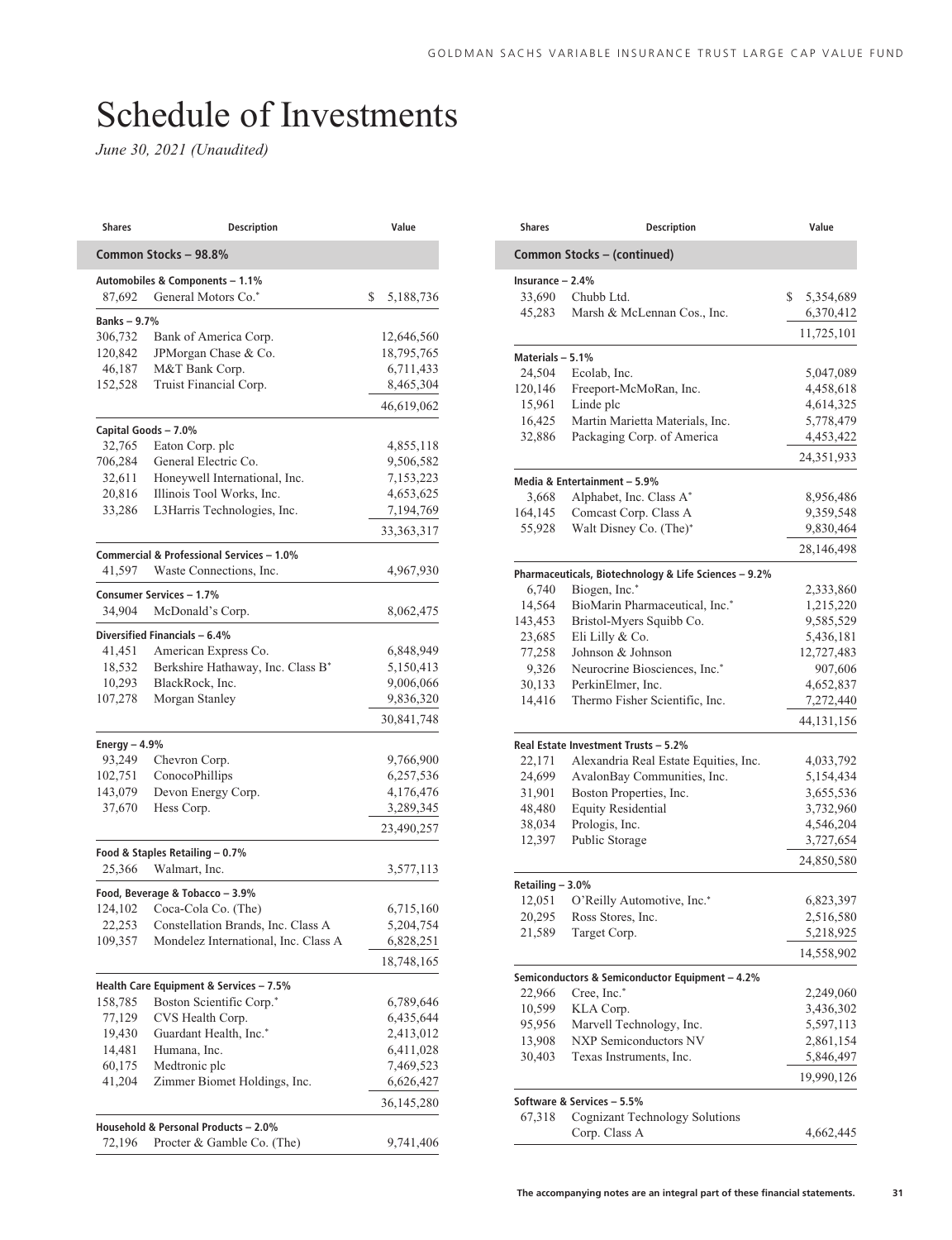*June 30, 2021 (Unaudited)*

| <b>Shares</b>                   | <b>Description</b>                                                              | Value           |
|---------------------------------|---------------------------------------------------------------------------------|-----------------|
|                                 | Common Stocks - (continued)                                                     |                 |
| 51,960                          | Software & Services - (continued)<br><b>Fidelity National Information</b>       |                 |
|                                 | Services, Inc.                                                                  | \$<br>7,361,173 |
| 20,485                          | Global Payments, Inc.                                                           | 3,841,757       |
| 35,702                          | <b>International Business Machines</b>                                          |                 |
|                                 | Corp.                                                                           | 5,233,556       |
| 34,770                          | Splunk, Inc.*                                                                   | 5,027,047       |
|                                 |                                                                                 | 26,125,978      |
|                                 | Technology Hardware & Equipment - 1.7%                                          |                 |
| 154,095                         | Cisco Systems, Inc.                                                             | 8,167,035       |
|                                 | Telecommunication Services - 1.9%                                               |                 |
| 314,650                         | AT&T, Inc.                                                                      | 9,055,627       |
|                                 | Transportation - 3.8%                                                           |                 |
| 21,410                          | Norfolk Southern Corp.                                                          | 5,682,428       |
| 35,325                          | Union Pacific Corp.                                                             | 7,769,027       |
| 92,788                          | United Airlines Holdings, Inc.*                                                 | 4,851,885       |
|                                 |                                                                                 | 18,303,340      |
|                                 |                                                                                 |                 |
| Utilities - 5.0%                |                                                                                 |                 |
| 50,737                          | Ameren Corp.                                                                    | 4,060,990       |
| 26,284                          | Atmos Energy Corp.                                                              | 2,526,155       |
| 58,993                          | CMS Energy Corp.                                                                | 3,485,306       |
| 124,547<br>73,091               | NextEra Energy, Inc.                                                            | 9,126,804       |
|                                 | Xcel Energy, Inc.                                                               | 4,815,235       |
|                                 |                                                                                 | 24,014,490      |
|                                 | <b>TOTAL COMMON STOCKS</b>                                                      |                 |
|                                 | (Cost \$361,951,917)                                                            | \$474,166,255   |
|                                 |                                                                                 |                 |
|                                 | <b>Dividend</b>                                                                 |                 |
| <b>Shares</b>                   | Rate                                                                            | Value           |
|                                 | Investment Company <sup>(a)</sup> - $1.0\%$                                     |                 |
|                                 | Goldman Sachs Financial Square Government Fund —<br><b>Institutional Shares</b> |                 |
| 4,660,318<br>(Cost \$4,660,318) | 0.026%                                                                          | \$<br>4,660,318 |
|                                 | <b>TOTAL INVESTMENTS - 99.8%</b><br>(Cost \$366,612,235)                        | \$478,826,573   |
|                                 |                                                                                 |                 |
|                                 | OTHER ASSETS IN EXCESS OF                                                       |                 |
|                                 | $LIABILITIES - 0.2%$                                                            | 758,139         |
|                                 | <b>NET ASSETS - 100.0%</b>                                                      | \$479,584,712   |

The percentage shown for each investment category reflects the value of investments in that category as a percentage of net assets.

\* Security is currently in default and/or non-income producing.

(a) Represents an Affiliated Issuer.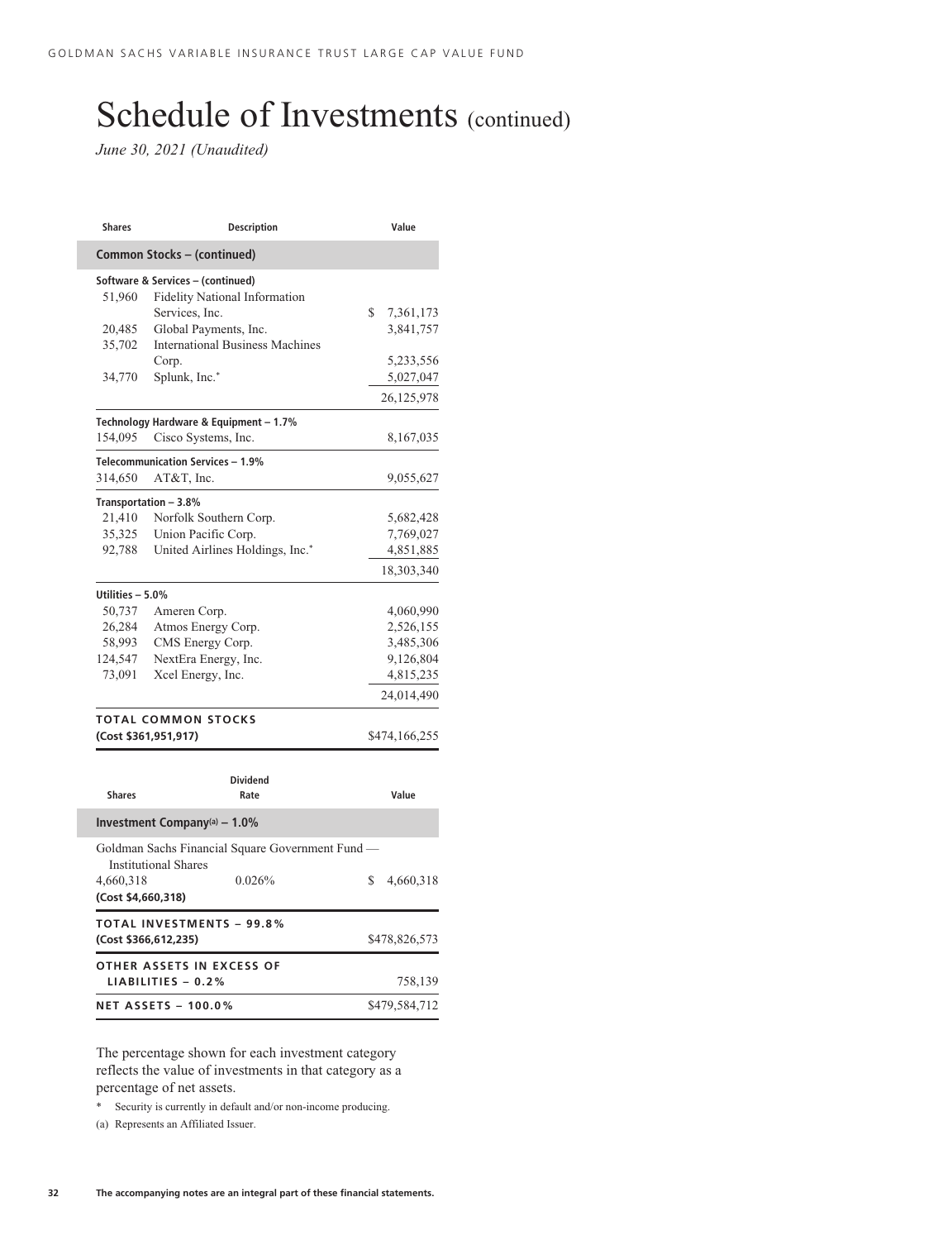# Schedule of Investments

*June 30, 2021 (Unaudited)*

| Shares            | <b>Description</b>                                         | Value           |
|-------------------|------------------------------------------------------------|-----------------|
|                   | Common Stocks - 99.9%                                      |                 |
|                   | Automobiles & Components - 1.3%                            |                 |
| 43,534            | Aptiv plc*                                                 | \$<br>6,849,204 |
| <b>Banks-7.2%</b> |                                                            |                 |
| 116,199           | Citizens Financial Group, Inc.                             | 5,330,048       |
| 106,845           | East West Bancorp, Inc.                                    | 7,659,718       |
| 62,581            | M&T Bank Corp.                                             | 9,093,645       |
| 64,760            | Pinnacle Financial Partners, Inc.                          | 5,717,660       |
| 13,234            | Signature Bank                                             | 3,250,932       |
| 12,001            | SVB Financial Group*                                       | 6,677,717       |
|                   |                                                            | 37,729,720      |
|                   | Capital Goods - 12.1%                                      |                 |
| 38,619            | Allegion plc                                               | 5,379,627       |
| 72,550            | AMETEK, Inc.                                               | 9,685,425       |
| 32,164            | Cummins, Inc.                                              | 7,841,905       |
| 108,329           | Fastenal Co.                                               | 5,633,108       |
| 98,903            | Fortive Corp.                                              | 6,897,495       |
| 17,930            | <b>IDEX</b> Corp.                                          | 3,945,496       |
| 67,191            | ITT, Inc.                                                  | 6,154,024       |
| 13,218            | L3Harris Technologies, Inc.                                | 2,857,071       |
| 19,314            | Rockwell Automation, Inc.                                  | 5,524,190       |
| 24,310            | Trane Technologies plc                                     | 4,476,443       |
| 8,688             | TransDigm Group, Inc.*                                     | 5,623,656       |
|                   |                                                            | 64,018,440      |
|                   | Commercial & Professional Services - 0.7%                  |                 |
| 43,929            | Booz Allen Hamilton Holding Corp.                          | 3,741,872       |
|                   |                                                            |                 |
| 98,345            | Consumer Durables & Apparel - 1.1%<br>Capri Holdings Ltd.* | 5,624,351       |
|                   |                                                            |                 |
|                   | Consumer Services - 4.4%                                   |                 |
| 32,705            | Expedia Group, Inc.*                                       | 5,354,136       |
| 45,144            | Royal Caribbean Cruises Ltd.*                              | 3,849,880       |
| 41,973            | Wyndham Hotels & Resorts, Inc.                             | 3,034,228       |
| 53,850            | Wynn Resorts Ltd.*<br>Yum! Brands, Inc.                    | 6,585,855       |
| 36,722            |                                                            | 4,224,132       |
|                   |                                                            | 23,048,231      |
|                   | Diversified Financials - 3.5%                              |                 |
| 82,590            | Bank of New York Mellon Corp.                              |                 |
|                   | (The)                                                      | 4,231,086       |
| 81,924            | Carlyle Group, Inc. (The)                                  | 3,807,827       |
| 48,318            | Discover Financial Services                                | 5,715,536       |
| 34,882            | Raymond James Financial, Inc.                              | 4,531,172       |
|                   |                                                            | 18,285,621      |
| Energy $-5.2%$    |                                                            |                 |
| 272,339           | Devon Energy Corp.                                         | 7,949,575       |
| 58,524            | Diamondback Energy, Inc.                                   | 5,494,818       |
| 82,512            | Hess Corp.                                                 | 7,204,948       |
| 42,215            | Pioneer Natural Resources Co.                              | 6,860,782       |
|                   |                                                            | 27,510,123      |
|                   | Food & Staples Retailing - 0.8%                            |                 |
| 87,264            | Performance Food Group Co.*                                | 4,231,431       |
|                   |                                                            |                 |

| <b>Shares</b>              | <b>Description</b>                                       | Value           |
|----------------------------|----------------------------------------------------------|-----------------|
|                            | Common Stocks - (continued)                              |                 |
|                            | Food, Beverage & Tobacco - 3.4%                          |                 |
| 66,380                     | Coca-Cola Europacific Partners plc                       | \$<br>3,937,661 |
| 21,355                     | Constellation Brands, Inc. Class A                       | 4,994,721       |
| 32,221                     | McCormick & Co., Inc. (Non-Voting)                       | 2,845,759       |
| 224,521                    | Nomad Foods Ltd.*                                        | 6,347,209       |
|                            |                                                          | 18,125,350      |
|                            | Health Care Equipment & Services - 4.5%                  |                 |
| 34,430                     | Centene Corp.*                                           | 2,510,980       |
| 15,472                     | Cooper Cos., Inc. (The)                                  | 6, 131, 089     |
| 41,248                     | Quest Diagnostics, Inc.                                  | 5,443,499       |
| 59,924                     | Zimmer Biomet Holdings, Inc.                             | 9,636,978       |
|                            |                                                          | 23,722,546      |
|                            |                                                          |                 |
| Insurance $-6.1%$<br>3,930 | Alleghany Corp.*                                         | 2,621,585       |
|                            |                                                          |                 |
| 21,498                     | American Financial Group, Inc.                           | 2,681,231       |
| 117,293                    | Arch Capital Group Ltd.*                                 | 4,567,389       |
| 29,534                     | Arthur J Gallagher & Co.                                 | 4,137,123       |
| 58,268                     | Athene Holding Ltd. Class A*                             | 3,933,090       |
| 57,799                     | Brown & Brown, Inc.                                      | 3,071,439       |
| 30,260                     | Globe Life, Inc.                                         | 2,882,265       |
| 2,682                      | Markel Corp.*                                            | 3,182,756       |
| 84,210                     | Principal Financial Group, Inc.                          | 5,321,230       |
|                            |                                                          | 32,398,108      |
| Materials - 6.4%           |                                                          |                 |
| 46,818                     | Ashland Global Holdings, Inc.                            | 4,096,575       |
| 82,108                     | Ball Corp.                                               | 6,652,390       |
| 71,858                     | Corteva, Inc.                                            | 3,186,903       |
| 71,575                     | Freeport-McMoRan, Inc.                                   | 2,656,148       |
| 17,395                     | Martin Marietta Materials, Inc.                          | 6,119,735       |
| 49,971                     | Packaging Corp. of America                               | 6,767,073       |
| 26,643                     | PPG Industries, Inc.                                     | 4,523,182       |
|                            |                                                          | 34,002,006      |
|                            |                                                          |                 |
| 111,073                    | Media & Entertainment - 3.8%<br>Discovery, Inc. Class C* | 3,218,896       |
| 22,822                     | Liberty Broadband Corp. Class C*                         | 3,963,269       |
|                            | Live Nation Entertainment, Inc.*                         |                 |
| 65,982                     |                                                          | 5,779,363       |
| 61,171                     | Twitter, Inc.*                                           | 4,209,176       |
| 58,186                     | ViacomCBS, Inc.                                          | 2,630,007       |
|                            |                                                          | 19,800,711      |
|                            | Pharmaceuticals, Biotechnology & Life Sciences - 4.0%    |                 |
| 11,131                     | Alnylam Pharmaceuticals, Inc.*                           | 1,886,927       |
| 67,295                     | Catalent, Inc.*                                          | 7,275,936       |
| 22,525                     | Neurocrine Biosciences, Inc.*                            | 2,192,133       |
| 48,013                     | PerkinElmer, Inc.                                        | 7,413,687       |
| 14,389                     | Seagen, Inc.*                                            | 2,271,735       |
|                            |                                                          | 21,040,418      |
|                            | Real Estate Investment Trusts - 9.9%                     |                 |
| 32,457                     | Alexandria Real Estate Equities, Inc.                    | 5,905,227       |
|                            |                                                          |                 |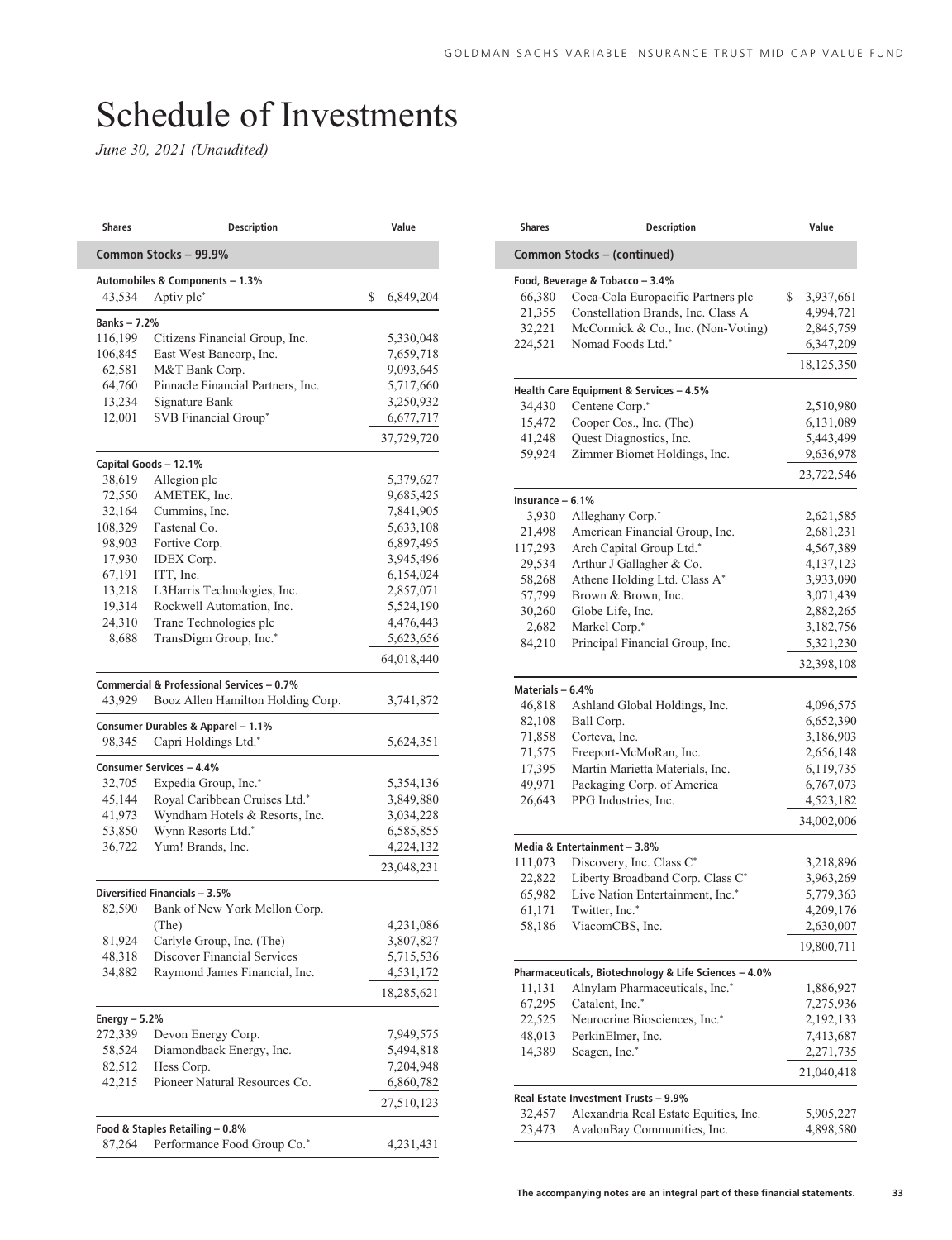*June 30, 2021 (Unaudited)*

| <b>Shares</b>               | <b>Description</b>                              | Value                  |  |
|-----------------------------|-------------------------------------------------|------------------------|--|
| Common Stocks - (continued) |                                                 |                        |  |
|                             | Real Estate Investment Trusts - (continued)     |                        |  |
| 29,456                      | Camden Property Trust                           | \$<br>3,907,928        |  |
| 72,380                      | CubeSmart                                       | 3,352,642              |  |
| 102,920                     | Duke Realty Corp.                               | 4,873,262              |  |
| 51,751                      | Equity LifeStyle Properties, Inc.               | 3,845,617              |  |
| 11,745                      | Essex Property Trust, Inc.                      | 3,523,617              |  |
| 94,279                      | Healthpeak Properties, Inc.                     | 3,138,548              |  |
| 84,277                      | Highwoods Properties, Inc.                      |                        |  |
| 101,107                     | Invitation Homes, Inc.                          | 3,806,792<br>3,770,280 |  |
| 47,771                      | Kilroy Realty Corp.                             |                        |  |
| 64,043                      | Ryman Hospitality Properties, Inc.*             | 3,326,772              |  |
|                             | Welltower, Inc.                                 | 5,056,835              |  |
| 32,319                      |                                                 | 2,685,709              |  |
|                             |                                                 | 52,091,809             |  |
| Retailing - 4.1%            |                                                 |                        |  |
| 39,976                      | Advance Auto Parts, Inc.                        | 8,200,676              |  |
| 16,216                      | Burlington Stores, Inc.*                        | 5,221,390              |  |
| 48,999                      | L Brands, Inc.                                  | 3,530,868              |  |
| 6,577                       | $RH^*$                                          | 4,465,783              |  |
|                             |                                                 | 21,418,717             |  |
|                             | Semiconductors & Semiconductor Equipment - 4.1% |                        |  |
| 196,779                     | Marvell Technology, Inc.                        | 11,478,119             |  |
| 24,639                      | MKS Instruments, Inc.                           | 4,384,510              |  |
| 156,502                     | ON Semiconductor Corp.*                         | 5,990,897              |  |
|                             |                                                 | 21,853,526             |  |
|                             |                                                 |                        |  |
|                             | Software & Services - 1.3%                      |                        |  |
| 9,393                       | Paycom Software, Inc.*                          | 3,414,074              |  |
| 24,402                      | Splunk, Inc.*                                   | 3,528,041              |  |
|                             |                                                 | 6,942,115              |  |
|                             | Technology Hardware & Equipment - 4.2%          |                        |  |
| 35,558                      | Keysight Technologies, Inc.*                    | 5,490,511              |  |
| 37,295                      | Motorola Solutions, Inc.                        | 8,087,421              |  |
| 303,185                     | Viavi Solutions, Inc.*                          | 5,354,247              |  |
| 93,301                      | Vontier Corp.                                   | 3,039,746              |  |
|                             |                                                 | 21,971,925             |  |
| Transportation - 3.5%       |                                                 |                        |  |
| 29,737                      | Old Dominion Freight Line, Inc.                 | 7,547,251              |  |
| 13,460                      | Saia, Inc.*                                     | 2,819,735              |  |
| 154,380                     | United Airlines Holdings, Inc.*                 | 8,072,530              |  |
|                             |                                                 | 18,439,516             |  |
|                             |                                                 |                        |  |
| Utilities - 8.3%            |                                                 |                        |  |
| 222,194                     | AES Corp. (The)                                 | 5,792,598              |  |
| 111,943                     | Alliant Energy Corp.                            | 6,241,942              |  |
| 67,635                      | Ameren Corp.                                    | 5,413,505              |  |
| 21,252                      | American Water Works Co., Inc.                  | 3,275,571              |  |
| 33,501                      | Atmos Energy Corp.                              | 3,219,781              |  |
| 104,659                     | CMS Energy Corp.                                | 6,183,254              |  |
| 40,384                      | NextEra Energy Partners LP                      | 3,083,722              |  |
| 75,914                      | Public Service Enterprise Group,                |                        |  |
|                             | Inc.                                            | 4,535,102              |  |

| <b>Shares</b>                                                   | <b>Description</b>                                         | Value                         |  |  |
|-----------------------------------------------------------------|------------------------------------------------------------|-------------------------------|--|--|
| Common Stocks – (continued)                                     |                                                            |                               |  |  |
| Utilities - (continued)<br>87,842 Xcel Energy, Inc.             |                                                            | 5,787,031<br>S.<br>43,532,506 |  |  |
| <b>TOTAL COMMON STOCKS</b><br>(Cost \$389,087,660)              |                                                            | \$526,378,246                 |  |  |
| <b>Shares</b>                                                   | <b>Dividend</b><br>Rate                                    | Value                         |  |  |
| Investment Company(a) $-0.2%$                                   |                                                            |                               |  |  |
| <b>Institutional Shares</b><br>1,069,710<br>(Cost \$1,069,710)  | Goldman Sachs Financial Square Government Fund —<br>0.026% | \$<br>1,069,710               |  |  |
| <b>TOTAL INVESTMENTS -100.1%</b><br>(Cost \$390,157,370)        |                                                            | \$527,447,956                 |  |  |
| <b>LIABILITIES IN EXCESS OF</b><br><b>OTHER ASSETS - (0.1)%</b> |                                                            | (333, 531)                    |  |  |
| <b>NET ASSETS - 100.0%</b>                                      |                                                            | \$527,114,425                 |  |  |

The percentage shown for each investment category reflects the value of investments in that category as a percentage of net assets.

\* Security is currently in default and/or non-income producing. (a) Represents an Affiliated Issuer.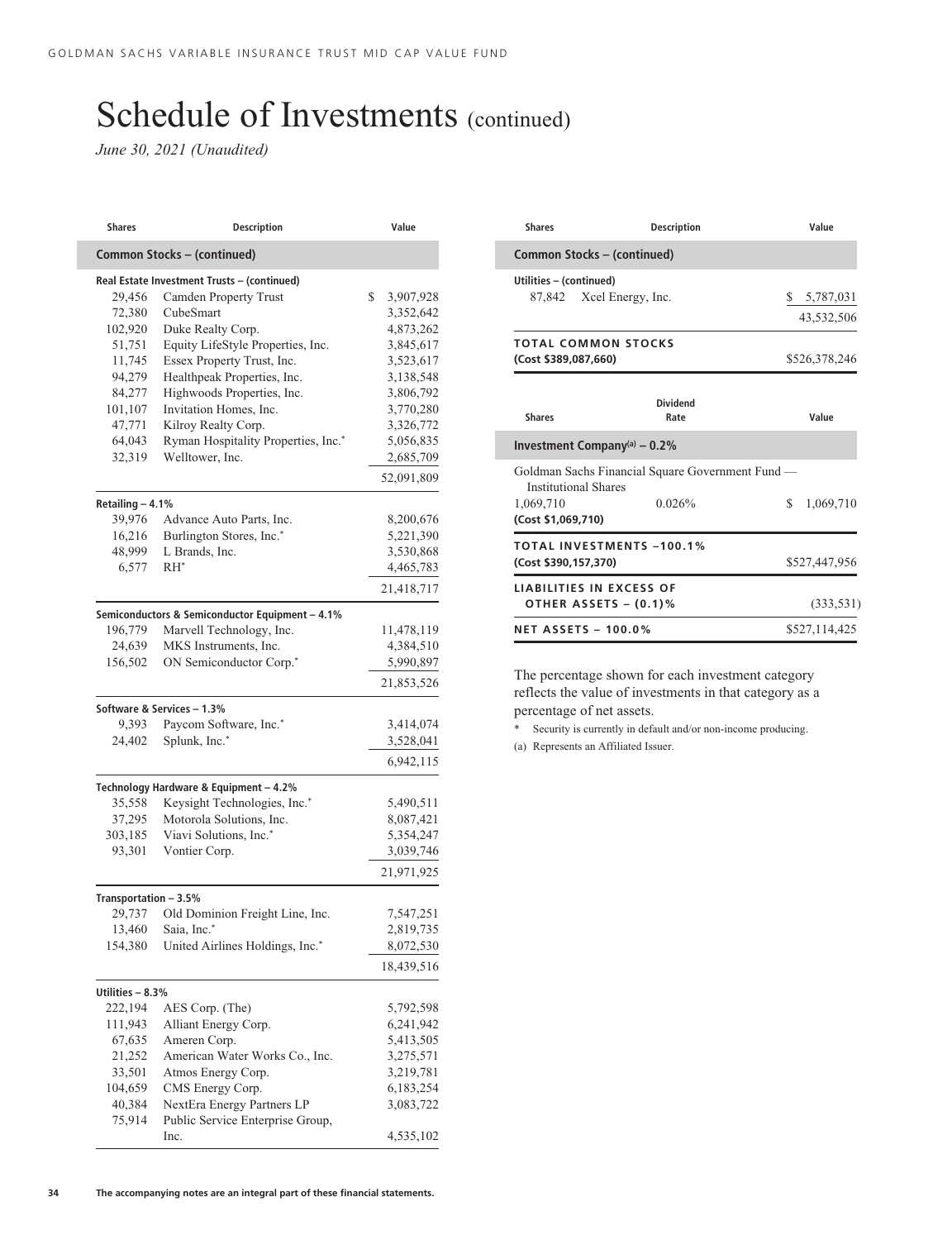## Schedule of Investments

*June 30, 2021 (Unaudited)*

| Shares            | <b>Description</b>                 | Value         |
|-------------------|------------------------------------|---------------|
|                   | Common Stocks - 97.6%              |               |
|                   | Automobiles & Components - 1.1%    |               |
| 3,143             | Adient plc*                        | \$<br>142,063 |
| 20,799            | American Axle & Manufacturing      |               |
|                   | Holdings, Inc.*                    | 215,270       |
| 52,345            | Goodyear Tire & Rubber Co. (The)*  | 897,717       |
| 1,419             | Tenneco, Inc. Class A*             | 27,415        |
| 1,331             | Visteon Corp.*                     | 160,971       |
| 1,081             | Workhorse Group, Inc.*             | 17,934        |
|                   |                                    | 1,461,370     |
| <b>Banks-8.0%</b> |                                    |               |
| 3,259             | 1st Source Corp.                   | 151,413       |
| 1,034             | American National Bankshares, Inc. | 32,147        |
| 8,571             | Ameris Bancorp                     | 433,950       |
| 13,865            | Atlantic Capital Bancshares, Inc.* | 353,003       |
| 4,882             | Atlantic Union Bankshares Corp.    | 176,826       |
| 32,358            | Bancorp, Inc. (The)*               | 744,558       |
| 1,425             | Bridgewater Bancshares, Inc.*      | 23,014        |
| 7,036             | Byline Bancorp, Inc.               | 159,225       |
| 6,952             | Cadence BanCorp                    | 145,158       |
| 857               | Camden National Corp.              | 40,930        |
| 1,747             | Capital Bancorp, Inc.*             | 35,726        |
| 656               | Capital City Bank Group, Inc.      | 16,918        |
| 3,648             | Columbia Banking System, Inc.      | 140,667       |
| 864               | Customers Bancorp, Inc.*           | 33,687        |
| 28,364            | CVB Financial Corp.                | 584,015       |
| 1,208             | Equity Bancshares, Inc. Class A*   | 36,832        |
| 2,942             | FB Financial Corp.                 | 109,795       |
| 685               | First Bancorp                      | 28,023        |
| 20,196            | First BanCorp                      | 240,736       |
| 3,956             | First Bank                         | 53,564        |
| 17,684            | First Foundation, Inc.             | 398,067       |
| 9,384             | First Internet Bancorp             | 290,716       |
| 2,102             | First Midwest Bancorp, Inc.        | 41,683        |
| 6,787             | Fulton Financial Corp.             | 107,099       |
| 2,974             | Glacier Bancorp, Inc.              | 163,808       |
| 8,614             | Guaranty Bancshares, Inc.          | 293,479       |
| 1,684             | Hancock Whitney Corp.              | 74,837        |
| 7,084             | Hanmi Financial Corp.              | 135,021       |
| 6,025             | Heartland Financial USA, Inc.      | 283,115       |
| 17,291            | Home BancShares, Inc.              | 426,742       |
| 17,471            | International Bancshares Corp.     | 750,205       |
| 6,909             | Merchants Bancorp                  | 271,109       |
| 239               | Metropolitan Bank Holding Corp.*   | 14,393        |
| 1,310             | Northrim BanCorp, Inc.             | 56,002        |
| 3,969             | Old National Bancorp               | 69,894        |
| 7,990             | Origin Bancorp, Inc.               | 339,255       |
| 1,738             | Orrstown Financial Services, Inc.  | 40,096        |
| 11,374            | PennyMac Financial Services, Inc.  | 702,003       |
| 1,989             | Premier Financial Corp.            | 56,507        |
| 4,598             | Republic First Bancorp, Inc.*      | 18,346        |
| 1,325             | South Plains Financial, Inc.       | 30,647        |
| 654               | Southern First Bancshares, Inc.*   | 33,459        |
| 6,724             | Southside Bancshares, Inc.         | 257,059       |
| 2,510             | Spirit of Texas Bancshares, Inc.   | 57,328        |

| <b>Shares</b> | <b>Description</b>               | Value         |
|---------------|----------------------------------|---------------|
|               | Common Stocks – (continued)      |               |
|               | <b>Banks-(continued)</b>         |               |
| 14,959        | Towne Bank                       | \$<br>455,053 |
| 718           | Triumph Bancorp, Inc.*           | 53,312        |
| 17,184        | Trustmark Corp.                  | 529,267       |
| 13,909        | United Bankshares, Inc.          | 507,678       |
| 2,077         | United Community Banks, Inc.     | 66,485        |
| 2,974         | Walker & Dunlop, Inc.            | 310,426       |
| 4,359         | Washington Federal, Inc.         | 138,529       |
|               |                                  | 10,511,807    |
|               | Capital Goods - 9.2%             |               |
| 2,270         | AAR Corp.*                       | 87,962        |
| 1,038         | Argan, Inc.                      | 49,606        |
| 6,165         | Array Technologies, Inc.*        | 96,174        |
| 10,732        | Atkore, Inc.*                    | 761,972       |
| 234           | Barnes Group, Inc.               | 11,993        |
| 11,198        | Boise Cascade Co.                | 653,403       |
| 637           | CIRCOR International, Inc.*      | 20,766        |
| 1,543         | Columbus McKinnon Corp.          | 74,434        |
| 1,131         | Comfort Systems USA, Inc.        | 89,111        |
| 6,263         | Concrete Pumping Holdings, Inc.* | 53,048        |
| 651           | Douglas Dynamics, Inc.           | 26,489        |
| 1,550         | EMCOR Group, Inc.                | 190,944       |
| 4,494         | Encore Wire Corp.                | 340,600       |
| 6,098         | EnerSys                          | 595,958       |
| 957           | Federal Signal Corp.             | 38,500        |
| 2,453         | Franklin Electric Co., Inc.      | 197,761       |
| 1,248         | GMS, Inc.*                       | 60,079        |
| 18,240        | GrafTech International Ltd.      | 211,949       |
| 20,803        | H&E Equipment Services, Inc.     | 692,116       |
| 3,299         | Herc Holdings, Inc.*             | 369,719       |
| 2,341         | JELD-WEN Holding, Inc.*          | 61,475        |
| 1,360         | Kennametal, Inc.                 | 48,851        |
| 1,135         | Masonite International Corp.*    | 126,882       |
| 4,759         | Matrix Service Co.*              | 49,970        |
| 8,232         | McGrath RentCorp                 | 671,484       |
| 3,233         | Miller Industries, Inc.          | 127,510       |
| 35,588        | MRC Global, Inc.*                | 334,527       |
| 5,084         | Nikola Corp.*(a)                 | 91,817        |
| 1,145         | Parsons Corp.*                   | 45,067        |
| 8,904         | Powell Industries, Inc.          | 275,579       |
| 14,562        | Primoris Services Corp.          | 428,560       |
| 14,253        | Quanex Building Products Corp.   | 354,045       |
| 2,980         | RBC Bearings, Inc.*              | 594,272       |
| 12,351        | Resideo Technologies, Inc.*      | 370,530       |
| 9,653         | Rexnord Corp.                    | 483,036       |
| 15,289        | Rush Enterprises, Inc. Class A   | 661,096       |
| 1,897         | Simpson Manufacturing Co., Inc.  | 209,505       |
| 826           | Stem, Inc.*                      | 29,744        |
| 10,907        | Sterling Construction Co., Inc.* | 263,186       |
| 17,326        | Terex Corp.                      | 825,064       |
| 7,589         | Thermon Group Holdings, Inc.*    | 129,317       |
| 3,478         | Titan Machinery, Inc.*           | 107,609       |
| 840           | Transcat, Inc.*                  | 47,468        |
| 4,439         | Triton International Ltd.        | 232,337       |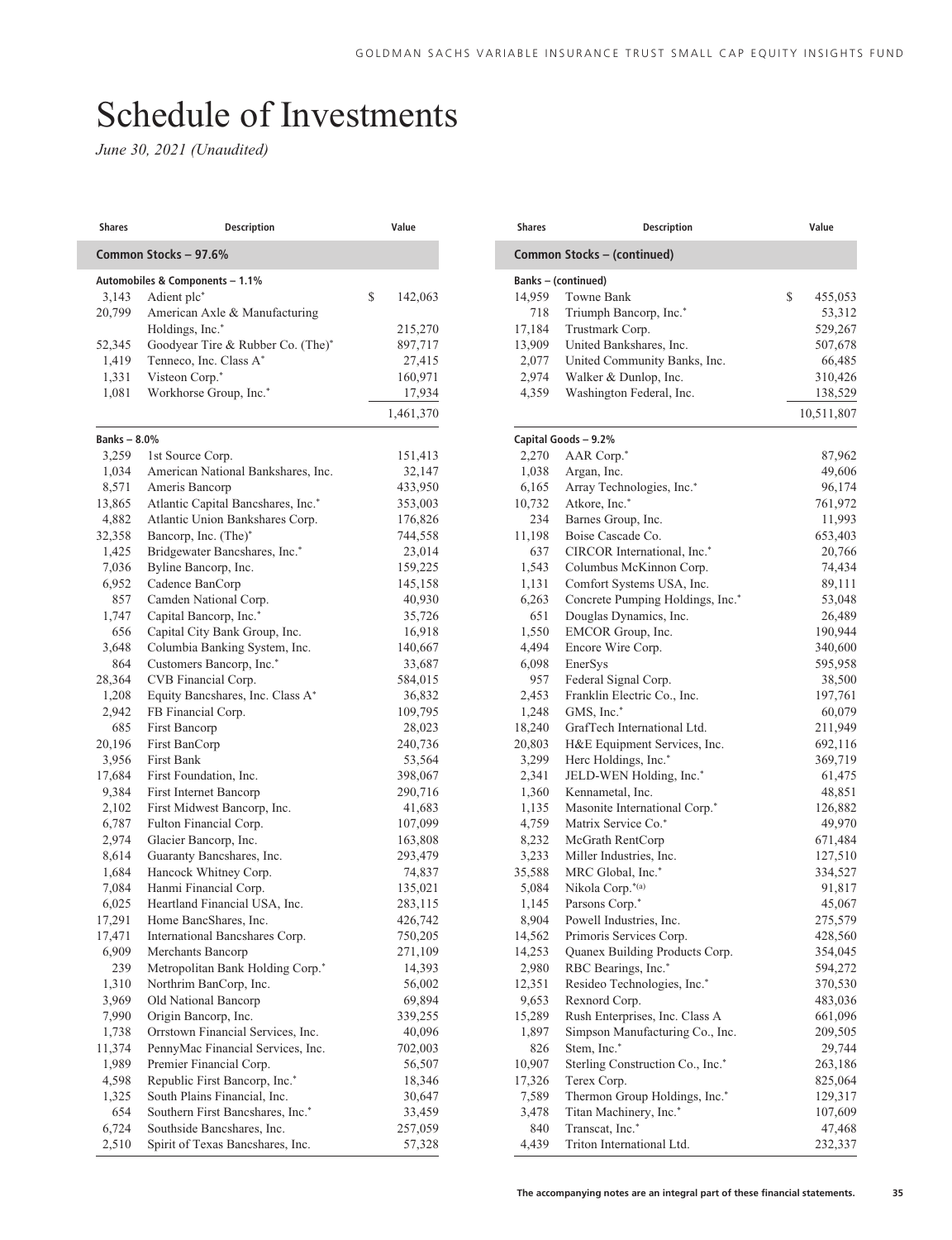*June 30, 2021 (Unaudited)*

| <b>Shares</b>  | <b>Description</b>                                               | Value              |
|----------------|------------------------------------------------------------------|--------------------|
|                | Common Stocks - (continued)                                      |                    |
|                | Capital Goods - (continued)                                      |                    |
| 2,721          | Vectrus, Inc.*                                                   | \$<br>129,492      |
| 3,095          | Vicor Corp.*                                                     | 327,265            |
| 741            | Wabash National Corp.                                            | 11,856             |
| 17,445         | WillScot Mobile Mini Holdings Corp.*                             | 486,192            |
|                |                                                                  | 12,146,320         |
|                | Commercial & Professional Services - 1.6%                        |                    |
| 670            | ASGN, Inc.*                                                      | 64,943             |
| 1,373          | Barrett Business Services, Inc.                                  | 99,694             |
| 2,530          | CBIZ, Inc.*                                                      | 82,908             |
| 343            | Cimpress plc <sup>*</sup>                                        | 37,185             |
| 16,635         | Ennis, Inc.                                                      | 357,985            |
| 766            | Exponent, Inc.                                                   | 68,335             |
| 693            | Harsco Corp.*                                                    | 14,151             |
| 2,011          | HNI Corp.                                                        | 88,424             |
| 320            | Huron Consulting Group, Inc.*                                    | 15,728             |
| 2,064          | Korn Ferry                                                       | 149,743            |
| 16,628         | Matthews International Corp. Class A                             | 597,943            |
| 1,536          | Steelcase, Inc. Class A                                          | 23,209             |
| 19,419         | Team, Inc.*                                                      | 130,107            |
| 776            | TriNet Group, Inc.*                                              | 56,244             |
| 6,218          | Upwork, Inc.*                                                    | 362,447            |
|                |                                                                  | 2,149,046          |
|                |                                                                  |                    |
|                | Consumer Durables & Apparel - 2.8%                               |                    |
| 1,583          | Acushnet Holdings Corp.                                          | 78,200             |
| 12,219         | Callaway Golf Co.*                                               | 412,147            |
| 801            | G-III Apparel Group Ltd.*                                        | 26,321             |
| 7,784<br>508   | GoPro, Inc. Class A*<br>iRobot Corp.*                            | 90,684             |
|                |                                                                  | 47,442             |
| 1,128          | LGI Homes, Inc.*<br>M/I Homes, Inc.*                             | 182,668            |
| 4,116          |                                                                  | 241,486            |
| 5,683          | Movado Group, Inc.                                               | 178,844            |
| 2,258          | Nautilus, Inc.*                                                  | 38,047             |
| 473            | Oxford Industries, Inc.<br>Sonos, Inc.*                          | 46,751             |
| 16,398         | Steven Madden Ltd.                                               | 577,702            |
| 19,956         |                                                                  | 873,275            |
| 5,844          | Taylor Morrison Home Corp.*<br>TRI Pointe Group, Inc.*           | 154,398            |
| 32,376<br>808  | Vista Outdoor, Inc.*                                             | 693,818<br>37,394  |
|                |                                                                  | 3,679,177          |
|                |                                                                  |                    |
| 5,158          | Consumer Services - 3.0%<br>Century Casinos, Inc.*               | 69,272             |
| 1,082          | Cheesecake Factory, Inc. (The)*                                  | 58,623             |
| 4,130          | Dave & Buster's Entertainment, Inc.*                             | 167,678            |
|                | Everi Holdings, Inc.*                                            |                    |
| 6,556<br>9,420 | International Game Technology plc*                               | 163,507<br>225,703 |
| 5,168          |                                                                  |                    |
|                | Monarch Casino & Resort, Inc.*                                   | 341,966            |
| 3,148          | Nathan's Famous, Inc.                                            | 224,515            |
| 5,209          | Noodles & Co.*                                                   | 65,008             |
| 22,010         | Red Rock Resorts, Inc. Class A*                                  | 935,425            |
|                |                                                                  |                    |
| 7,225<br>9,332 | Ruth's Hospitality Group, Inc.*<br>SeaWorld Entertainment, Inc.* | 166,392<br>466,040 |

| Shares                      | <b>Description</b>                                                    | Value              |  |  |  |
|-----------------------------|-----------------------------------------------------------------------|--------------------|--|--|--|
| Common Stocks - (continued) |                                                                       |                    |  |  |  |
|                             | <b>Consumer Services - (continued)</b>                                |                    |  |  |  |
| 1,014                       | Shake Shack, Inc. Class A*                                            | \$<br>108,518      |  |  |  |
| 9,074                       | Texas Roadhouse, Inc.                                                 | 872,919            |  |  |  |
| 2,477                       | WW International, Inc.*                                               | 89,519             |  |  |  |
|                             |                                                                       | 3,955,085          |  |  |  |
|                             | Diversified Financials - 5.0%                                         |                    |  |  |  |
| 865                         | A-Mark Precious Metals, Inc.                                          | 40,222             |  |  |  |
| 28,183                      | Arbor Realty Trust, Inc. (REIT)                                       | 502,221            |  |  |  |
| 10,626                      | Artisan Partners Asset Management,                                    |                    |  |  |  |
|                             | Inc. Class A                                                          | 540,013            |  |  |  |
| 1,240                       | Associated Capital Group, Inc. Class A                                | 48,186             |  |  |  |
| 16,748                      | Banco Latinoamericano de Comercio                                     |                    |  |  |  |
|                             | <b>Exterior SA Class E</b>                                            | 257,417            |  |  |  |
| 45,912                      | BGC Partners, Inc. Class A                                            | 260,321            |  |  |  |
| 15,611                      | Capstead Mortgage Corp. (REIT)                                        | 95,852             |  |  |  |
| 4,089                       | Chimera Investment Corp. (REIT)                                       | 61,580             |  |  |  |
| 1,727                       | Cohen & Steers, Inc.                                                  | 141,769            |  |  |  |
| 10,288                      | Cowen, Inc. Class A                                                   | 422,322            |  |  |  |
| 6,442                       | Dynex Capital, Inc. (REIT)<br>Focus Financial Partners, Inc. Class A* | 120,208            |  |  |  |
| 4,810<br>12,277             |                                                                       | 233,285            |  |  |  |
|                             | Great Ajax Corp. (REIT)<br>Greenhill & Co., Inc.                      | 159,355<br>63,734  |  |  |  |
| 4,096<br>1,885              | Hamilton Lane, Inc. Class A                                           |                    |  |  |  |
| 1,259                       | Ladder Capital Corp. (REIT)                                           | 171,761<br>14,529  |  |  |  |
| 3,189                       | LendingClub Corp.*                                                    | 57,817             |  |  |  |
| 46,668                      | MFA Financial, Inc. (REIT)                                            | 214,206            |  |  |  |
| 5,085                       | Moelis & Co. Class A                                                  | 289,286            |  |  |  |
| 8,193                       | Open Lending Corp. Class A*                                           | 353,036            |  |  |  |
| 13,982                      | Oppenheimer Holdings, Inc. Class A                                    | 710,845            |  |  |  |
| 6,616                       | PJT Partners, Inc. Class A                                            | 472,250            |  |  |  |
| 656                         | PRA Group, Inc.*                                                      | 25,236             |  |  |  |
| 4,212                       | PROG Holdings, Inc.                                                   | 202,724            |  |  |  |
| 10,290                      | Pzena Investment Management, Inc.                                     |                    |  |  |  |
|                             | Class A                                                               | 113,293            |  |  |  |
| 5,072                       | Regional Management Corp.                                             | 236,051            |  |  |  |
| 2,719                       | Virtus Investment Partners, Inc.                                      | 755,257            |  |  |  |
| 14,678                      | WisdomTree Investments, Inc.                                          | 91,004             |  |  |  |
|                             |                                                                       | 6,653,780          |  |  |  |
| Energy $-3.5%$              |                                                                       |                    |  |  |  |
| 240                         | Altus Midstream Co.                                                   | 16,203             |  |  |  |
| 3,344                       | Bonanza Creek Energy, Inc.                                            | 157,402            |  |  |  |
| 1,155                       | Callon Petroleum Co.*                                                 | 66,632             |  |  |  |
| 24,362                      | Centennial Resource Development, Inc.<br>Class $A^*$                  |                    |  |  |  |
|                             | ChampionX Corp.*                                                      | 165,174            |  |  |  |
| 5,459<br>24,974             | Comstock Resources, Inc.*                                             | 140,023<br>166,577 |  |  |  |
| 5,542                       | Earthstone Energy, Inc. Class A*                                      | 61,350             |  |  |  |
| 1,498                       | Golar LNG Ltd.*                                                       | 19,849             |  |  |  |
| 9,399                       | Helix Energy Solutions Group, Inc.*                                   | 53,668             |  |  |  |
| 9,007                       | Kosmos Energy Ltd.*                                                   | 31,164             |  |  |  |
| 3,389                       | Liberty Oilfield Services, Inc. Class A*                              | 47,988             |  |  |  |
| 15,553                      | Magnolia Oil & Gas Corp. Class A*                                     | 243,093            |  |  |  |
| 12,609                      | Matador Resources Co.                                                 | 454,050            |  |  |  |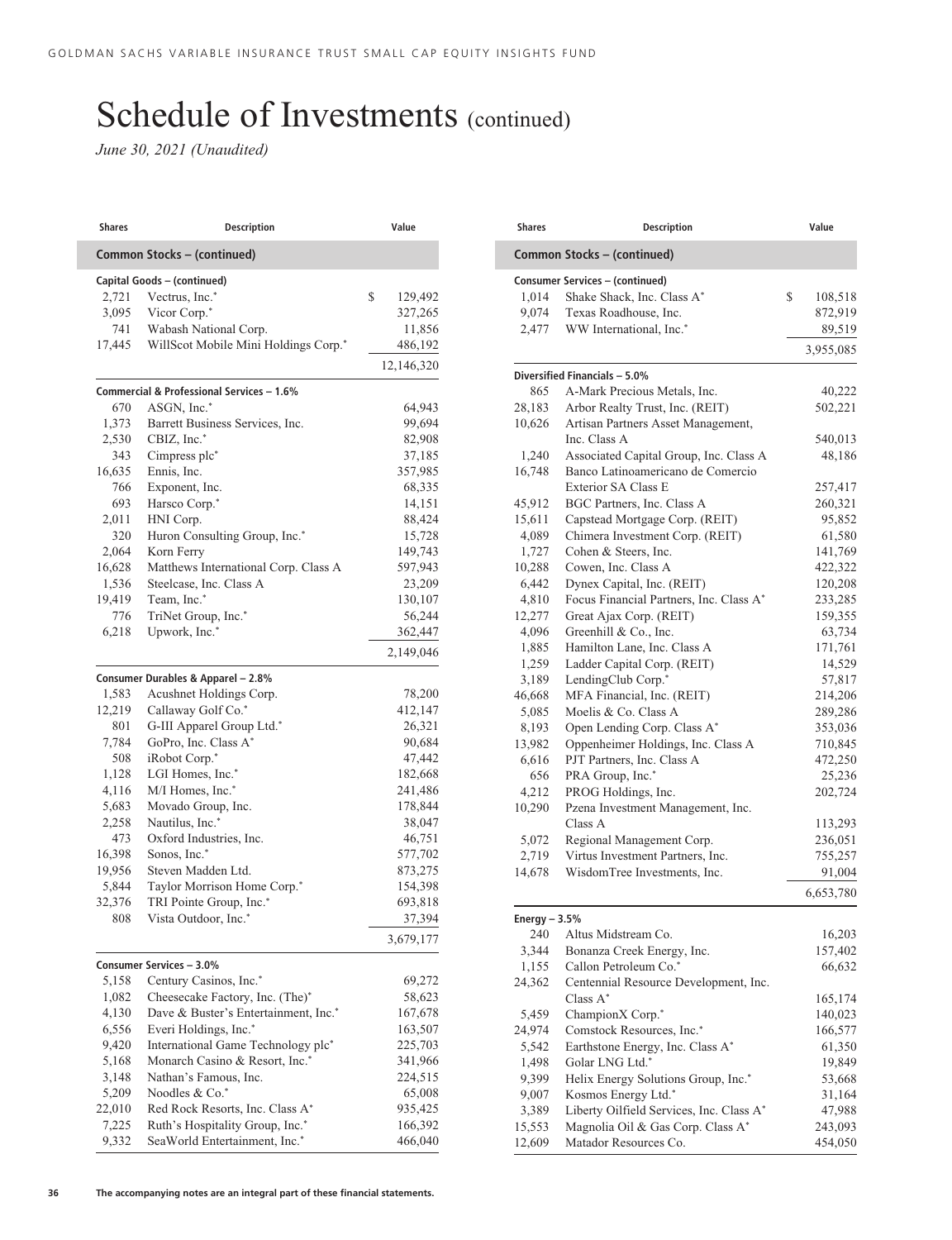| <b>Shares</b>   | <b>Description</b>                                                        | Value                                   |
|-----------------|---------------------------------------------------------------------------|-----------------------------------------|
|                 | Common Stocks - (continued)                                               |                                         |
|                 | Energy - (continued)                                                      |                                         |
| 326             | Nabors Industries Ltd.*                                                   | \$<br>37,242                            |
| 14,146          | Oceaneering International, Inc.*                                          | 220,253                                 |
| 25,179          | Oil States International, Inc.*                                           | 197,655                                 |
| 28,681          | Ovintiv, Inc.                                                             | 902,591                                 |
| 520             | PBF Energy, Inc. Class A*                                                 | 7,956                                   |
| 10,199          | PDC Energy, Inc.                                                          | 467,012                                 |
| 1,727           | Range Resources Corp.*                                                    | 28,945                                  |
| 1,697           | REX American Resources Corp.*                                             | 153,036                                 |
| 1,400           | Scorpio Tankers, Inc.                                                     | 30,870                                  |
| 15,893          | SM Energy Co.                                                             | 391,445                                 |
| 7,207           | Southwestern Energy Co.*                                                  | 40,864                                  |
| 1,430<br>13,013 | Teekay Tankers Ltd. Class A*<br>US Silica Holdings, Inc.*                 | 20,621<br>150,430                       |
| 81,505          | W&T Offshore, Inc.*                                                       | 395,299                                 |
|                 |                                                                           | 4,667,392                               |
|                 |                                                                           |                                         |
| 6,520           | Food & Staples Retailing - 0.9%<br>Ingles Markets, Inc. Class A           | 379,921                                 |
| 826             | Natural Grocers by Vitamin Cottage,                                       |                                         |
|                 | Inc.                                                                      | 8,871                                   |
| 17,114          | Performance Food Group Co.*                                               | 829,858                                 |
|                 |                                                                           | 1,218,650                               |
|                 |                                                                           |                                         |
| 725             | Food, Beverage & Tobacco - 0.2%<br>B&G Foods, Inc. <sup>(a)</sup>         |                                         |
| 1,174           | John B Sanfilippo & Son, Inc.                                             | 23,780                                  |
| 1,707           | Seneca Foods Corp. Class A*                                               | 103,981<br>87,194                       |
|                 |                                                                           | 214,955                                 |
|                 |                                                                           |                                         |
| 879             | Health Care Equipment & Services - 8.5%<br>AMN Healthcare Services, Inc.* | 85,245                                  |
| 6,662           | AngioDynamics, Inc.*                                                      | 180,740                                 |
| 16,672          | Castlight Health, Inc. Class B*                                           | 43,847                                  |
| 40,774          | Community Health Systems, Inc.*                                           | 629,551                                 |
| 888             | Covetrus, Inc.*                                                           | 23,976                                  |
| 1,035           | CryoLife, Inc.*                                                           | 29,394                                  |
| 14,935          | Hanger, Inc.*                                                             | 377,557                                 |
| 324             | Health Catalyst, Inc.*                                                    | 17,985                                  |
| 1,887           | Heska Corp.*                                                              | 433,500                                 |
| 15,127          | InfuSystem Holdings, Inc.*                                                | 314,490                                 |
| 1,095           | Inovalon Holdings, Inc. Class A*                                          | 37,318                                  |
| 1,985           | Inspire Medical Systems, Inc.*                                            | 383,621                                 |
| 8,453           | Integer Holdings Corp.*                                                   | 796,273                                 |
| 732             | iRadimed Corp.*                                                           | 21,528                                  |
| 8,531           | Joint Corp. (The)*                                                        | 715,921                                 |
| 6,541           | LeMaitre Vascular, Inc.                                                   | 399,132                                 |
| 1,199           | LivaNova plc*                                                             | 100,848                                 |
| 6,233           | Meridian Bioscience, Inc.*                                                | 138,248                                 |
| 11,169          | Merit Medical Systems, Inc.*                                              | 722,188                                 |
|                 |                                                                           |                                         |
| 1,143           | Misonix, Inc.*                                                            |                                         |
| 5,276           | National HealthCare Corp.                                                 |                                         |
| 19,153          | Natus Medical, Inc.*                                                      |                                         |
| 11,276          | Neogen Corp.*<br>NextGen Healthcare, Inc.*                                | 25,352<br>368,792<br>497,595<br>519,147 |

| <b>Shares</b>    | <b>Description</b>                             | Value        |
|------------------|------------------------------------------------|--------------|
|                  | Common Stocks - (continued)                    |              |
|                  | Health Care Equipment & Services - (continued) |              |
| 1,152            | OptimizeRx Corp.*                              | \$<br>71,309 |
| 9,911            | RadNet, Inc.*                                  | 333,902      |
| 3,139            | Retractable Technologies, Inc.*(a)             | 36,287       |
| 23,254           | Select Medical Holdings Corp.                  | 982,714      |
| 2,826            | Shockwave Medical, Inc.*                       | 536,177      |
| 4,658            | STAAR Surgical Co.*                            | 710,345      |
| 2,605            | Stereotaxis, Inc.*                             | 25,112       |
| 7,477            | Surmodics, Inc.*                               | 405,627      |
| 12,367           | Tenet Healthcare Corp.*                        | 828,465      |
| 1,383            | Triple-S Management Corp. Class B*             | 30,799       |
| 1,010            | US Physical Therapy, Inc.                      | 117,029      |
| 2,273            | Utah Medical Products, Inc.                    | 193,296      |
| 3,906            | Varex Imaging Corp.*                           | 104,759      |
|                  |                                                | 11,257,745   |
|                  | Household & Personal Products - 0.1%           |              |
| 440              | Inter Parfums, Inc.                            | 31,680       |
| 1,656            | Oil-Dri Corp. of America                       | 56,602       |
|                  |                                                | 88,282       |
| Insurance - 3.5% |                                                |              |
| 25,217           | American Equity Investment Life                |              |
|                  | Holding Co.                                    | 815,013      |
| 4,259            | AMERISAFE, Inc.                                | 254,220      |
| 13,879           | Argo Group International Holdings              |              |
|                  | Ltd.                                           | 719,349      |
| 5,542            | Crawford & Co. Class A                         | 50,266       |
| 564              | Enstar Group Ltd.*                             | 134,751      |
| 65,642           | Genworth Financial, Inc. Class A*              | 256,004      |
| 3,674            | Goosehead Insurance, Inc. Class A              | 467,700      |
| 887              | Investors Title Co.                            | 154,897      |
| 905              | James River Group Holdings Ltd.                | 33,956       |
| 4,338            | Kinsale Capital Group, Inc.(b)                 | 714,772      |
| 8,028            | MBIA, Inc.*                                    | 88,308       |
| 170              | National Western Life Group, Inc.              |              |
|                  | Class A                                        | 38,146       |
| 13,345           | Stewart Information Services Corp.             | 756,528      |
| 21,548           | Tiptree, Inc.                                  | 200,396      |
|                  |                                                | 4,684,306    |
| Materials - 2.7% |                                                |              |
| 7,779            | AdvanSix, Inc.*                                | 232,281      |
| 2,480            | American Vanguard Corp.                        | 43,425       |
| 11,732           | Amyris, Inc.*                                  | 192,053      |
| 7,854            | Arconic Corp.*                                 | 279,759      |
| 5,561            | Coeur Mining, Inc.*                            | 49,382       |
| 1,159            | Constellium SE*                                | 21,963       |
| 6,533            | Glatfelter Corp.                               | 91,266       |
| 3,763            | Haynes International, Inc.                     | 133,135      |
| 42,872           | Hecla Mining Co.                               | 318,968      |
| 537              | Ingevity Corp.*                                | 43,690       |
| 1,814            | Innospec, Inc.                                 | 164,366      |
| 748              | Intrepid Potash, Inc.*                         | 23,831       |
| 10,045           | Koppers Holdings, Inc.*                        | 324,956      |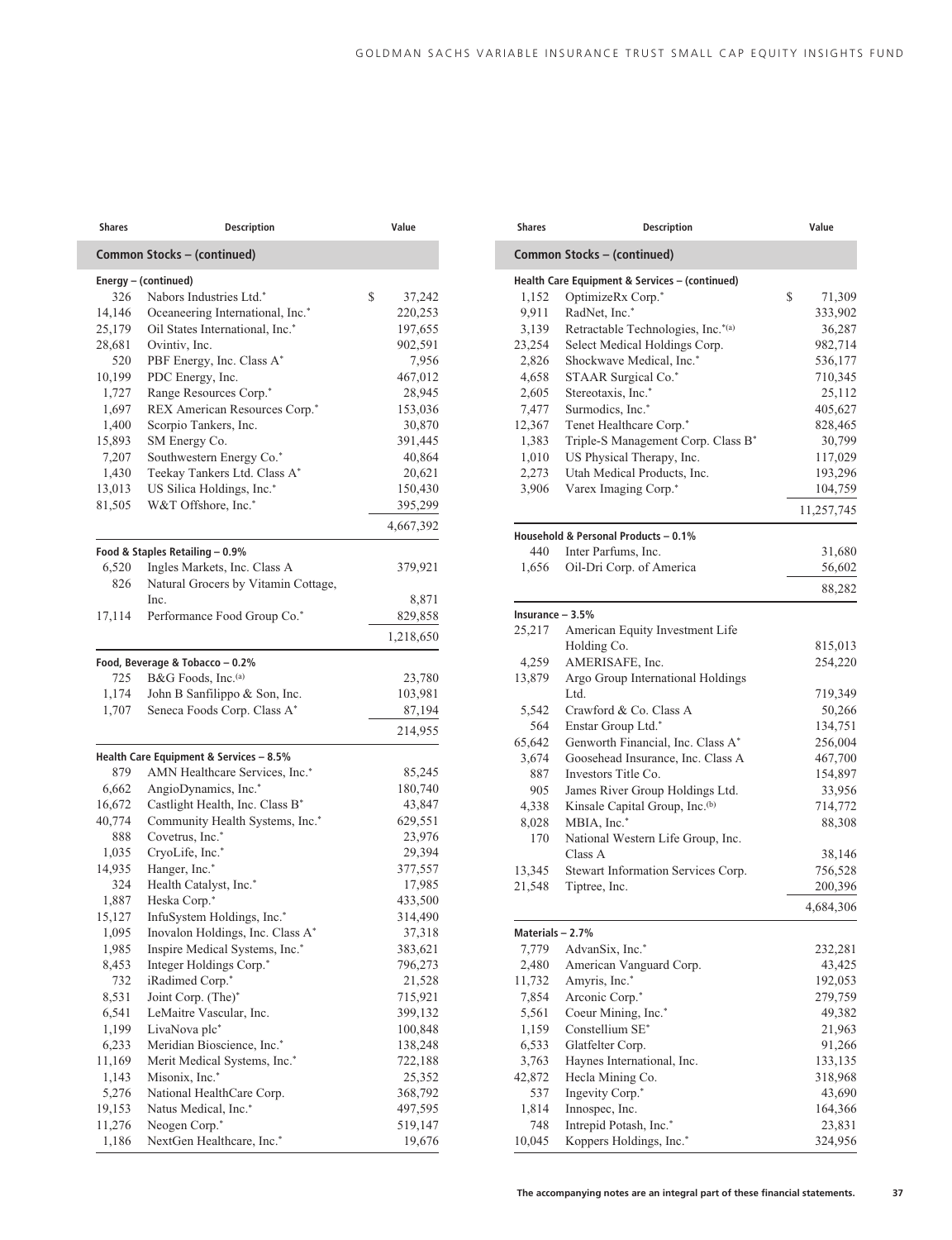*June 30, 2021 (Unaudited)*

| <b>Shares</b>           | <b>Description</b>                                     | Value        |  |  |  |
|-------------------------|--------------------------------------------------------|--------------|--|--|--|
|                         | Common Stocks - (continued)                            |              |  |  |  |
| Materials - (continued) |                                                        |              |  |  |  |
| 580                     | Kraton Corp.*                                          | \$<br>18,728 |  |  |  |
| 940                     | Materion Corp.                                         | 70,829       |  |  |  |
| 2,643                   | Minerals Technologies, Inc.                            | 207,925      |  |  |  |
| 1,269                   | MP Materials Corp.*(a)                                 | 46,775       |  |  |  |
| 2,294                   | Orion Engineered Carbons SA*                           | 43,563       |  |  |  |
| 18,220                  | Summit Materials, Inc. Class A*                        | 634,967      |  |  |  |
| 23,347                  | SunCoke Energy, Inc.                                   | 166,698      |  |  |  |
| 6,734                   | Tronox Holdings plc Class A                            | 150,842      |  |  |  |
| 857                     | United States Lime & Minerals, Inc.                    | 119,200      |  |  |  |
| 7,851                   | Warrior Met Coal, Inc.                                 | 135,037      |  |  |  |
| 520                     | Worthington Industries, Inc.                           |              |  |  |  |
|                         |                                                        | 31,814       |  |  |  |
|                         |                                                        | 3,545,453    |  |  |  |
|                         | Media & Entertainment - 4.9%                           |              |  |  |  |
| 17,118                  | AMC Entertainment Holdings, Inc.                       |              |  |  |  |
|                         | Class $A^{*(a)}$                                       | 970,248      |  |  |  |
| 241                     | AMC Networks, Inc. Class A*                            | 16,099       |  |  |  |
| 14,374                  | Cargurus, Inc.*                                        | 377,030      |  |  |  |
| 21,529                  | Cars.com, Inc.*                                        | 308,511      |  |  |  |
| 34,302                  | Cinemark Holdings, Inc.*                               | 752,929      |  |  |  |
| 130                     | Daily Journal Corp.*                                   | 44,005       |  |  |  |
| 36,069                  | Entravision Communications Corp.                       |              |  |  |  |
|                         | Class A                                                | 240,941      |  |  |  |
| 16,210                  | Eventbrite, Inc. Class A*                              | 307,990      |  |  |  |
| 23,666                  | EW Scripps Co. (The) Class A                           | 482,550      |  |  |  |
| 3,667                   | fuboTV, Inc.*                                          | 117,747      |  |  |  |
| 21,172                  | Gray Television, Inc.                                  | 495,425      |  |  |  |
| 2,986                   | Hemisphere Media Group, Inc.*                          | 35,235       |  |  |  |
| 22,672                  | IMAX Corp.*                                            | 487,448      |  |  |  |
| 2,182                   | John Wiley & Sons, Inc. Class A                        | 131,313      |  |  |  |
| 6,926                   | Lions Gate Entertainment Corp.                         |              |  |  |  |
|                         | Class $A^*$                                            | 143,368      |  |  |  |
| 2,842                   | Lions Gate Entertainment Corp.                         |              |  |  |  |
|                         | Class $B^*$                                            | 52,009       |  |  |  |
| 706                     | Magnite, Inc.*                                         | 23,891       |  |  |  |
| 9,494                   | QuinStreet, Inc.*                                      | 176,398      |  |  |  |
| 374                     | TechTarget, Inc.*                                      | 28,981       |  |  |  |
| 75,886                  | TrueCar, Inc.*                                         | 428,756      |  |  |  |
| 19,641                  | Yelp, Inc.*                                            | 784,854      |  |  |  |
|                         |                                                        | 6,405,728    |  |  |  |
|                         | Pharmaceuticals, Biotechnology & Life Sciences - 12.3% |              |  |  |  |
| 10,364                  | ACADIA Pharmaceuticals, Inc.*                          | 252,778      |  |  |  |
| 40,913                  | Affimed NV*                                            | 347,760      |  |  |  |
| 12,804                  | Aldeyra Therapeutics, Inc.*                            | 145,069      |  |  |  |
| 694                     | Alector, Inc.*                                         | 14,456       |  |  |  |
| 10,494                  | Allogene Therapeutics, Inc.*                           | 273,684      |  |  |  |
| 14,419                  | Amicus Therapeutics, Inc.*                             | 138,999      |  |  |  |
| 38,698                  | Amneal Pharmaceuticals, Inc.*                          | 198,134      |  |  |  |
| 33,676                  | Amphastar Pharmaceuticals, Inc.*                       | 678,908      |  |  |  |
| 8,470                   | ANI Pharmaceuticals, Inc.*                             | 296,873      |  |  |  |
| 4,782                   | Apellis Pharmaceuticals, Inc.*                         | 302,222      |  |  |  |
| 11,329                  | Ardelyx, Inc.*                                         | 85,874       |  |  |  |
| 8,355                   | Arrowhead Pharmaceuticals, Inc.*                       | 691,961      |  |  |  |
|                         |                                                        |              |  |  |  |

| Shares          | <b>Description</b>                                           | Value            |  |  |  |
|-----------------|--------------------------------------------------------------|------------------|--|--|--|
|                 | Common Stocks - (continued)                                  |                  |  |  |  |
|                 | Pharmaceuticals, Biotechnology & Life Sciences - (continued) |                  |  |  |  |
| 1,900           | Atea Pharmaceuticals, Inc.*<br>S                             | 40,812           |  |  |  |
| 34,266          | Avid Bioservices, Inc.*                                      | 878,923          |  |  |  |
| 3,932           | BioCryst Pharmaceuticals, Inc.*                              | 62,165           |  |  |  |
| 66,689          | BioDelivery Sciences International,                          |                  |  |  |  |
|                 | Inc.                                                         | 238,747          |  |  |  |
| 3,999           | Bionano Genomics, Inc.*                                      | 29,313           |  |  |  |
| 822             | Bridgebio Pharma, Inc.*                                      | 50,109           |  |  |  |
| 7,231           | CareDx, Inc.*                                                | 661,781          |  |  |  |
| 1,483           | Cassava Sciences, Inc.*(a)                                   | 126,708          |  |  |  |
| 17,793          | Catalyst Pharmaceuticals, Inc.*                              | 102,310          |  |  |  |
| 2,322           | ChemoCentryx, Inc.*                                          | 31,092           |  |  |  |
| 2,250           | Collegium Pharmaceutical, Inc.*                              | 53,190           |  |  |  |
| 7,376           | Denali Therapeutics, Inc.*                                   | 578,573          |  |  |  |
| 2,102           | Design Therapeutics, Inc.*                                   | 41,809           |  |  |  |
| 31,807          | Durect Corp.*                                                | 51,845           |  |  |  |
| 6,480           | Dynavax Technologies Corp.*                                  | 63,828           |  |  |  |
| 8,269           | Eagle Pharmaceuticals, Inc.*                                 | 353,913          |  |  |  |
| 3,126           | Editas Medicine, Inc.*                                       | 177,057          |  |  |  |
| 10,962          | Eiger BioPharmaceuticals, Inc.*                              | 93,396           |  |  |  |
| 6,585           | Emergent BioSolutions, Inc.*                                 | 414,789          |  |  |  |
| 82,210          | Endo International plc*                                      | 384,743          |  |  |  |
| 1,687           | Fate Therapeutics, Inc.*                                     | 146,415          |  |  |  |
| 2,111           | FibroGen, Inc.*                                              | 56,216           |  |  |  |
| 13,445<br>3,489 | Flexion Therapeutics, Inc.*<br>Gemini Therapeutics, Inc.*    | 110,652          |  |  |  |
| 987             | Global Blood Therapeutics, Inc.*                             | 22,574<br>34,565 |  |  |  |
| 4,118           | Halozyme Therapeutics, Inc.*                                 | 186,998          |  |  |  |
| 15,232          | Harvard Bioscience, Inc.*                                    | 126,883          |  |  |  |
| 4,134           | Hookipa Pharma, Inc.*                                        | 37,867           |  |  |  |
| 1,508           | Inovio Pharmaceuticals, Inc.*                                | 13,979           |  |  |  |
| 2,671           | Intellia Therapeutics, Inc.*                                 | 432,462          |  |  |  |
| 3,888           | Invitae Corp.*(a)                                            | 131,142          |  |  |  |
| 27,698          | Kadmon Holdings, Inc.*                                       | 107,191          |  |  |  |
| 115             | Karuna Therapeutics, Inc.*                                   | 13,109           |  |  |  |
| 212             | Krystal Biotech, Inc.*                                       | 14,416           |  |  |  |
| 5,150           | Medpace Holdings, Inc.*                                      | 909,644          |  |  |  |
| 14,142          | MEI Pharma, Inc.*                                            | 40,305           |  |  |  |
| 16,112          | Myriad Genetics, Inc.*                                       | 492,705          |  |  |  |
| 383             | NanoString Technologies, Inc.*                               | 24,815           |  |  |  |
| 2,041           | Nuvation Bio, Inc.*                                          | 19,002           |  |  |  |
| 7,832           | Ocugen, Inc.*                                                | 62,891           |  |  |  |
| 98,443          | OPKO Health, Inc.*(a)                                        | 398,694          |  |  |  |
| 17,756          | Organogenesis Holdings, Inc.*                                | 295,105          |  |  |  |
| 8,256           | Pacific Biosciences of California, Inc.*                     | 288,712          |  |  |  |
| 1,580           | Personalis, Inc.*                                            | 39,974           |  |  |  |
| 23,085          | Phibro Animal Health Corp. Class A                           | 666,695          |  |  |  |
| 17,251          | Prestige Consumer Healthcare, Inc.*                          | 898,777          |  |  |  |
| 845             | Protagonist Therapeutics, Inc.*                              | 37,924           |  |  |  |
| 1,083           | Prothena Corp. plc*                                          | 55,677           |  |  |  |
| 1,534           | Puma Biotechnology, Inc.*                                    | 14,082           |  |  |  |
| 761             | Recursion Pharmaceuticals, Inc.                              |                  |  |  |  |
|                 | Class $A^*$                                                  | 27,776           |  |  |  |
| 47,557          | Selecta Biosciences, Inc.*                                   | 198,788          |  |  |  |
| 14,286          | SIGA Technologies, Inc.*                                     | 89,716           |  |  |  |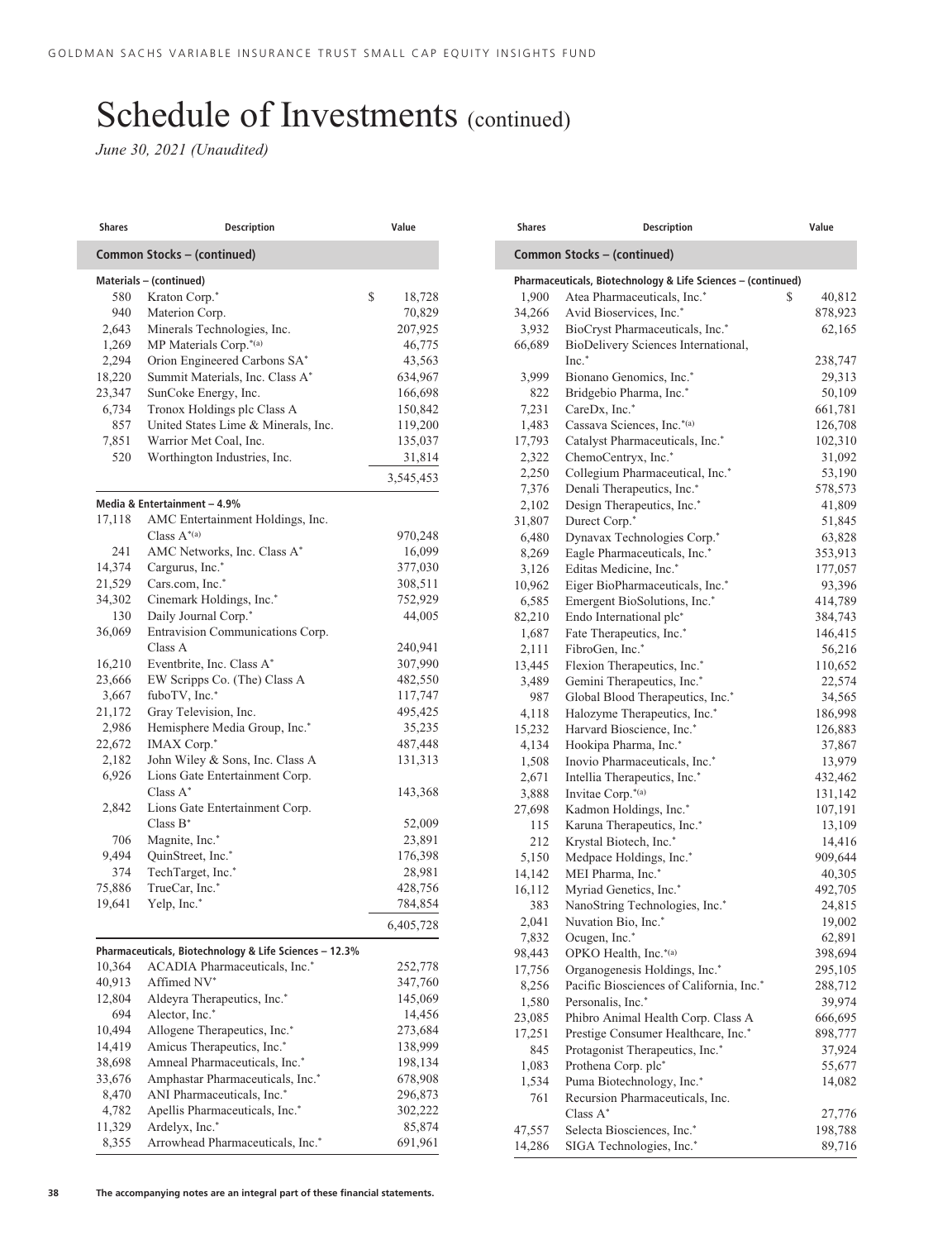| Shares            | <b>Description</b>                                           | Value        |
|-------------------|--------------------------------------------------------------|--------------|
|                   | Common Stocks - (continued)                                  |              |
|                   | Pharmaceuticals, Biotechnology & Life Sciences - (continued) |              |
| 5,212             | Sorrento Therapeutics, Inc.*(a)                              | \$<br>50,504 |
| 2,277             | Syros Pharmaceuticals, Inc.*                                 | 12,410       |
| 11,408            | Translate Bio, Inc.*                                         | 314,176      |
| 5,747             | Twist Bioscience Corp.*                                      | 765,788      |
| 2,782             | Vanda Pharmaceuticals, Inc.*                                 | 59,841       |
| 15,220            | Veracyte, Inc.*                                              | 608,496      |
| 1,275             | Vir Biotechnology, Inc.*                                     | 60,282       |
| 12,197            | Xencor, Inc.*                                                | 420,675      |
| 1,613             | Y-mAbs Therapeutics, Inc.*                                   | 54,519       |
|                   |                                                              | 16,204,263   |
|                   | Real Estate Investment Trusts - 8.2%                         |              |
| 4,062             | Agree Realty Corp.                                           | 286,330      |
| 2,109             | American Assets Trust, Inc.                                  | 78,645       |
| 652               | Centerspace                                                  | 51,443       |
| 31,630            | City Office REIT, Inc.                                       | 393,161      |
| 14,762            | Community Healthcare Trust, Inc.                             | 700,605      |
| 1,644             | EastGroup Properties, Inc.                                   | 270,356      |
| 19,715            | Gladstone Commercial Corp.                                   | 444,770      |
| 4,324             | Global Medical REIT, Inc.                                    | 63,822       |
| 4,254             | Global Net Lease, Inc.                                       | 78,699       |
| 16,923            | Independence Realty Trust, Inc.                              | 308,506      |
| 14,663            | <b>Industrial Logistics Properties Trust</b>                 | 383,291      |
| 34,223            | Kite Realty Group Trust                                      | 753,248      |
| 66,375            | Lexington Realty Trust                                       | 793,181      |
| 4,987             | Macerich Co. (The)                                           | 91,013       |
| 8,410             | National Storage Affiliates Trust                            | 425,210      |
| 14,875            | NexPoint Residential Trust, Inc.                             | 817,828      |
| 5,434             | Outfront Media, Inc.*                                        | 130,579      |
| 35,509            | Piedmont Office Realty Trust, Inc.                           |              |
|                   | Class A                                                      | 655,851      |
| 11,931            | PotlatchDeltic Corp.                                         | 634,133      |
| 30,629            | Retail Opportunity Investments Corp.                         | 540,908      |
| 7,331             | Retail Properties of America, Inc.<br>Class A                | 83,940       |
| 14,893            | Retail Value, Inc.                                           | 323,923      |
| 30,530            | <b>RPT</b> Realty                                            | 396,279      |
| 28,781            | SITE Centers Corp.                                           | 433,442      |
| 6,129             | STAG Industrial, Inc.                                        | 229,408      |
| 828               | Tanger Factory Outlet Centers, Inc.                          | 15,608       |
| 13,852            | Terreno Realty Corp.                                         | 893,731      |
| 269               | Universal Health Realty Income Trust                         | 16,557       |
| 2,374             | <b>Urban Edge Properties</b>                                 | 45,343       |
| 17,123            | Urstadt Biddle Properties, Inc. Class A                      |              |
| 16,312            | Whitestone REIT                                              | 331,844      |
|                   |                                                              | 134,574      |
|                   |                                                              | 10,806,228   |
| Retailing $-7.4%$ |                                                              |              |
| 4,768             | 1-800-Flowers.com, Inc. Class A*                             | 151,956      |
| 12,093            | Abercrombie & Fitch Co. Class A*                             | 561,478      |
| 24,361            | American Eagle Outfitters, Inc.                              | 914,268      |
| 2,580             | Bed Bath & Beyond, Inc.*                                     | 85,888       |
| 447               | Big Lots, Inc.                                               | 29,507       |
| 9,023             | Boot Barn Holdings, Inc.*                                    | 758,383      |

| <b>Shares</b> | <b>Description</b>                              | Value             |
|---------------|-------------------------------------------------|-------------------|
|               | Common Stocks - (continued)                     |                   |
|               | Retailing - (continued)                         |                   |
| 17,015        | Buckle, Inc. (The)                              | \$<br>846,496     |
| 11,553        | Caleres, Inc.                                   | 315,281           |
| 20,764        | Cato Corp. (The) Class A                        | 350,289           |
| 9,534         | Chico's FAS, Inc.*                              | 62,734            |
| 2,302         | Conn's, Inc.*                                   | 58,701            |
| 8,499         | Designer Brands, Inc. Class A*                  | 140,658           |
| 639           | Dillard's, Inc. Class A                         | 115,582           |
| 12,976        | Funko, Inc. Class A*                            | 276,129           |
| 12,491        | Groupon, Inc.*                                  | 539,112           |
| 14,323        | Haverty Furniture Cos., Inc.                    | 612,452           |
| 5,871         | Lands' End, Inc.*                               | 241,005           |
| 2,821         | Liquidity Services, Inc.*                       | 71,794            |
| 37,888        | Macy's, Inc.*                                   | 718,357           |
| 512           | Murphy USA, Inc.                                | 68,285            |
| 6,816         | Shoe Carnival, Inc.                             | 487,957           |
| 6,308         | Signet Jewelers Ltd.*                           | 509,623           |
| 1,156         | Sleep Number Corp.*                             | 127,102           |
| 1,461         | Stamps.com, Inc.*                               | 292,624           |
| 7,173         | Stitch Fix, Inc. Class A*                       | 432,532           |
| 5,390         | Tilly's, Inc. Class A                           | 86,132            |
| 16,799        | Urban Outfitters, Inc.*                         | 692,455           |
| 4,340         | Zumiez, Inc.*                                   | 212,617           |
|               |                                                 | 9,759,397         |
|               | Semiconductors & Semiconductor Equipment - 1.9% |                   |
| 5,885         | Ambarella, Inc.*                                | 627,518           |
| 18,306        | Axcelis Technologies, Inc.*                     | 739,928           |
| 1,612         | CEVA, Inc.*                                     | 76,248            |
| 6,537         | Cohu, Inc.*                                     | 240,496           |
| 9,772         | FormFactor, Inc.*                               | 356,287           |
| 2,826         | Ichor Holdings Ltd.*                            | 152,039           |
| 1,571         | <b>MACOM Technology Solutions</b>               |                   |
|               | Holdings, Inc.*                                 | 100,670           |
| 1,050         | MaxLinear, Inc. Class A*                        | 44,614            |
| 2,836         | Ultra Clean Holdings, Inc.*                     | 152,350           |
| 954           | Veeco Instruments, Inc.*                        | 22,934            |
|               |                                                 | 2,513,084         |
|               | Software & Services - 6.4%                      |                   |
| 13,544        | ACI Worldwide, Inc.*                            | 503,024           |
| 879           | Appian Corp.*                                   | 121,082           |
| 4,387         | Asana, Inc. Class A*                            | 272,126           |
| 2,822         | Bottomline Technologies DE, Inc.*               | 104,640           |
| 8,576         | Box, Inc. Class A*                              | 219,117           |
| 25,120        | Brightcove, Inc.*                               | 360,472           |
| 308           | Cerence, Inc.*                                  | 32,867            |
| 22,385        | ChannelAdvisor Corp.*                           | 548,656           |
| 9,954         | CommVault Systems, Inc.*                        | 778,104           |
| 1,024         | Cornerstone OnDemand, Inc.*                     | 52,818            |
| 3,613         | CSG Systems International, Inc.                 | 170,461           |
| 980           | Digital Turbine, Inc.*                          | 74,510            |
| 5,110         | Domo, Inc. Class B*<br>eGain Corp.*             | 413,041<br>77,490 |
| 6,750         | Hackett Group, Inc. (The)                       |                   |
| 3,170         |                                                 | 57,124            |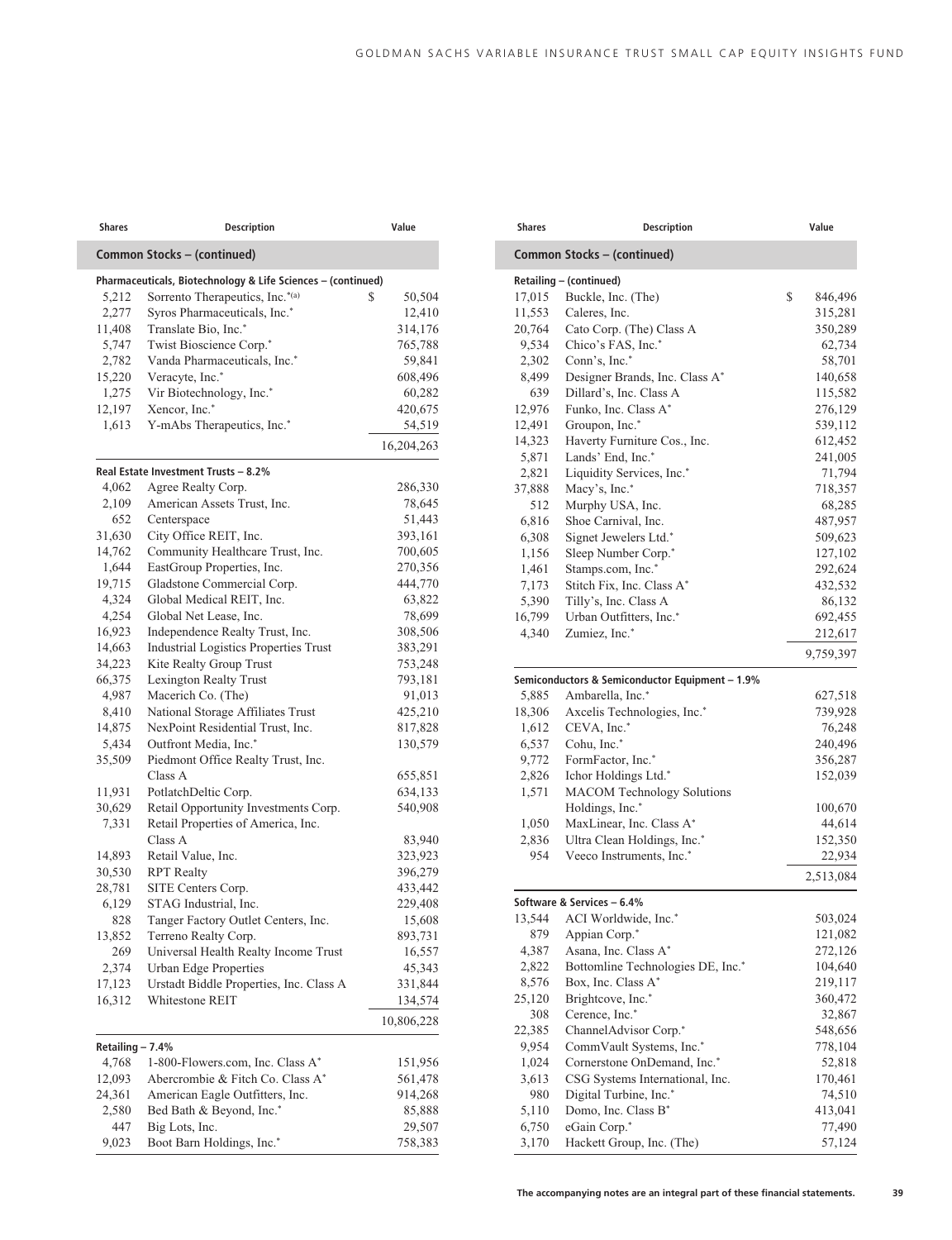*June 30, 2021 (Unaudited)*

| Shares                | <b>Description</b>                     | Value         |
|-----------------------|----------------------------------------|---------------|
|                       | Common Stocks - (continued)            |               |
|                       | Software & Services - (continued)      |               |
| 3,639                 | LiveRamp Holdings, Inc.*               | \$<br>170,487 |
| 1,899                 | Marathon Digital Holdings, Inc.*       | 59,572        |
| 711                   | MicroStrategy, Inc. Class A*(a)        | 472,460       |
| 6,428                 | Mimecast Ltd.*                         | 341,006       |
| 2,246                 | Momentive Global, Inc.*                | 47,323        |
| 358                   | QAD, Inc. Class A                      | 31,153        |
| 1,714                 | Riot Blockchain, Inc.*(a)              | 64,566        |
| 13,634                | Sapiens International Corp. NV         | 358,165       |
| 8,559                 | SPS Commerce, Inc.*                    | 854,616       |
| 19,291                | Tenable Holdings, Inc.*                | 797,683       |
| 10,595                | Upland Software, Inc.*                 | 436,196       |
| 1,910                 | Varonis Systems, Inc.*                 | 110,054       |
| 916                   | Workiva, Inc.*                         | 101,978       |
| 12,053                | Yext, Inc.*                            | 172,237       |
| 10,086                | Zix Corp.*                             | 71,106        |
| 29,279                | Zuora, Inc. Class A*                   | 505,063       |
|                       |                                        | 8,379,197     |
|                       | Technology Hardware & Equipment - 3.2% |               |
| 3,474                 | 3D Systems Corp.*                      | 138,856       |
| 8,186                 | Belden, Inc.                           | 413,966       |
| 9,538                 | Benchmark Electronics, Inc.            | 271,451       |
| 10,630                | Calix, Inc.*                           | 504,925       |
| 2,790                 | Casa Systems, Inc.*                    | 24,747        |
| 2,713                 | Clearfield, Inc.*                      | 101,602       |
| 6,615                 | CTS Corp.                              | 245,813       |
| 12,064                | Daktronics, Inc.*                      | 79,502        |
| 8,120                 | Digi International, Inc.*              | 163,293       |
| 27,871                | Extreme Networks, Inc.*                | 311,040       |
| 16,058                | Infinera Corp.*                        | 163,792       |
| 22,608                | Knowles Corp.*                         | 446,282       |
| 3,090                 | MicroVision, Inc.*(a)                  | 51,758        |
| 2,316                 | NetScout Systems, Inc.*                | 66,099        |
| 465                   | nLight, Inc.*                          | 16,870        |
| 398                   | OSI Systems, Inc.*                     | 40,453        |
| 9,874                 | Quantum Corp.*                         | 68,032        |
| 5,160                 | Super Micro Computer, Inc.*            | 181,529       |
| 10,903                | Turtle Beach Corp.*                    | 348,024       |
| 20,359                | Vishay Intertechnology, Inc.           | 459,095       |
| 4,237                 | Vishay Precision Group, Inc.*          | 144,227       |
|                       |                                        | 4,241,356     |
|                       | Telecommunication Services - 0.6%      |               |
| 8,469                 | <b>Consolidated Communications</b>     |               |
|                       | Holdings, Inc.*                        | 74,442        |
| 17,242                | Iridium Communications, Inc.*          | 689,508       |
| 3,138                 | Ooma, Inc.*                            | 59,183        |
| 548                   | Shenandoah Telecommunications          |               |
|                       | Co.                                    | 26,583        |
|                       |                                        | 849,716       |
| Transportation - 1.5% |                                        |               |
| 863                   | ArcBest Corp.                          | 50,218        |
| 867                   | Avis Budget Group, Inc.*               | 67,531        |

| <b>Shares</b>        | <b>Description</b>            | Value         |
|----------------------|-------------------------------|---------------|
|                      | Common Stocks – (continued)   |               |
|                      | Transportation - (continued)  |               |
| 12,105               | Costamare, Inc.               | \$<br>142,960 |
| 11,325               | Daseke, Inc.*                 | 73,386        |
| 2,576                | Heartland Express, Inc.       | 44,127        |
| 42,927               | Marten Transport Ltd.         | 707,866       |
| 3,568                | Radiant Logistics, Inc.*      | 24,726        |
| 32,675               | Safe Bulkers, Inc.*           | 131,027       |
| 761                  | Saia, Inc.*                   | 159,422       |
| 13,289               | Werner Enterprises, Inc.      | 591,626       |
|                      |                               | 1,992,889     |
| Utilities $-1.1\%$   |                               |               |
| 2,525                | Avista Corp.                  | 107,742       |
| 716                  | Northwest Natural Holding Co. | 37,604        |
| 10,813               | NorthWestern Corp.            | 651,159       |
| 10,948               | Portland General Electric Co. | 504,484       |
| 2,432                | Southwest Gas Holdings, Inc.  | 160,974       |
|                      |                               | 1,461,963     |
|                      | <b>TOTAL COMMON STOCKS</b>    |               |
| (Cost \$110,337,680) |                               | \$128,847,189 |

| <b>Shares</b>                                       | <b>Dividend</b><br>Rate                          |   | Value         |
|-----------------------------------------------------|--------------------------------------------------|---|---------------|
| Investment Company <sup>(c)</sup> – 1.0%            |                                                  |   |               |
| <b>Institutional Shares</b>                         | Goldman Sachs Financial Square Government Fund — |   |               |
| 1,284,462<br>(Cost \$1,284,462)                     | 0.026%                                           | S | 1,284,462     |
|                                                     | TOTAL INVESTMENTS BEFORE SECURITIES LENDING      |   |               |
| <b>REINVESTMENT VEHICLE</b><br>(Cost \$111,622,142) |                                                  |   | \$130,131,651 |

|                                 | Securities Lending Reinvestment Vehicle <sup>(c)</sup> – 2.1% |    |               |
|---------------------------------|---------------------------------------------------------------|----|---------------|
| <b>Institutional Shares</b>     | Goldman Sachs Financial Square Government Fund —              |    |               |
| 2,766,210                       | 0.026%                                                        | S. | 2,766,210     |
| (Cost \$2,766,210)              |                                                               |    |               |
|                                 | <b>TOTAL INVESTMENTS - 100.7%</b>                             |    |               |
| (Cost \$114,388,352)            |                                                               |    | \$132,897,861 |
| <b>LIABILITIES IN EXCESS OF</b> |                                                               |    |               |
| OTHER ASSETS - (0.7)%           |                                                               |    | (969, 051)    |
| <b>NET ASSETS - 100.0%</b>      |                                                               |    | \$131,928,810 |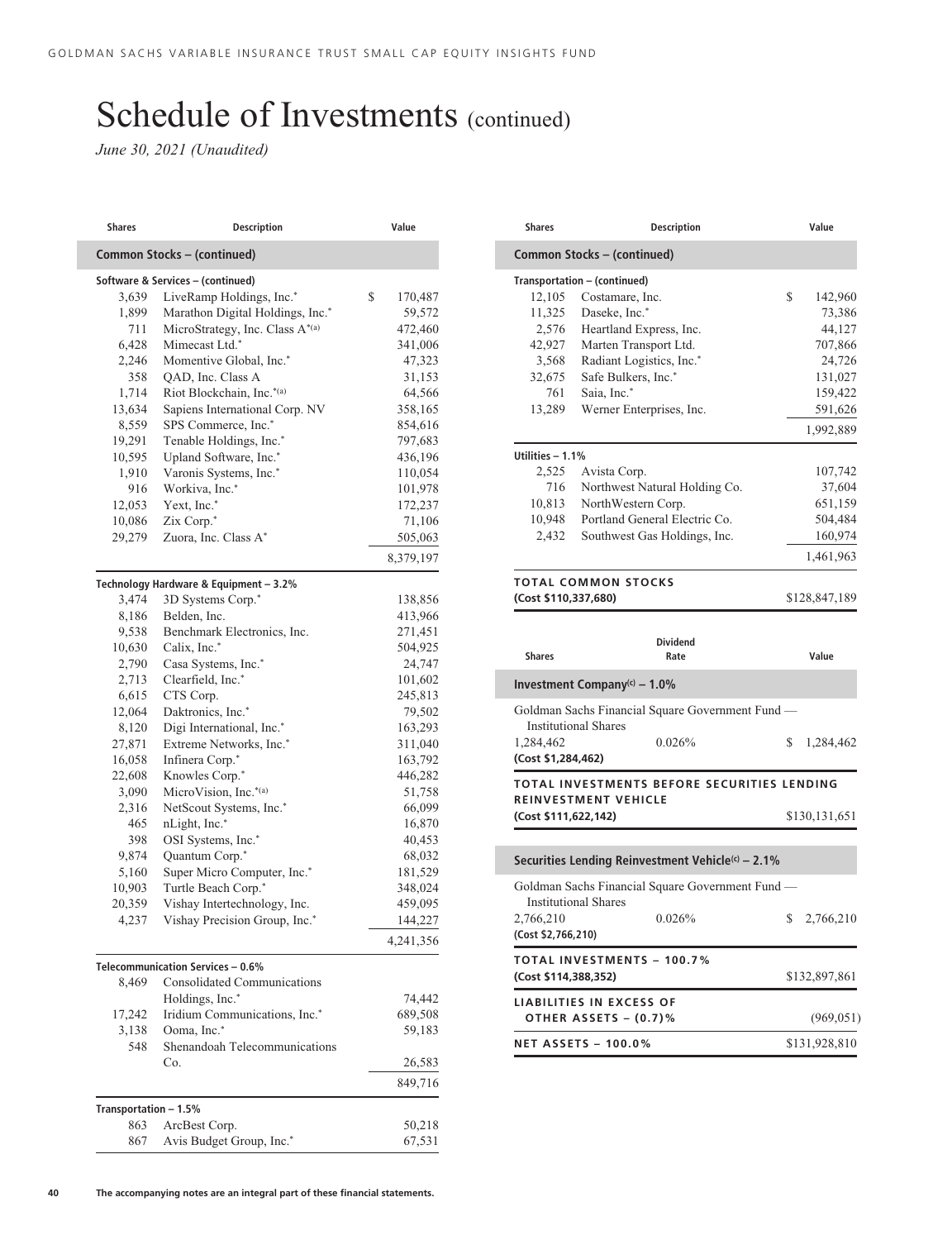The percentage shown for each investment category reflects the value of investments in that category as a percentage of net assets.

- \* Security is currently in default and/or non-income producing.
- (a) All or a portion of security is on loan.
- (b) All or a portion of security is segregated as collateral for initial margin requirements on futures transactions.
- (c) Represents an Affiliated Issuer.

**Investment Abbreviation:** REIT—Real Estate Investment Trust

#### **ADDITIONAL INVESTMENT INFORMATION**

#### FUTURES CONTRACTS — At June 30, 2021, the Fund had the following futures contracts:

| Description                                           | Number of<br>Contracts | <b>Expiration</b><br>Date | <b>Notional</b><br>Amount | Unrealized<br>Appreciation/<br>(Depreciation) |
|-------------------------------------------------------|------------------------|---------------------------|---------------------------|-----------------------------------------------|
| Long position contracts:<br>Russell 2000 E-Mini Index | 18                     | 09/17/2021                | \$2,077,020               | \$(20,688)                                    |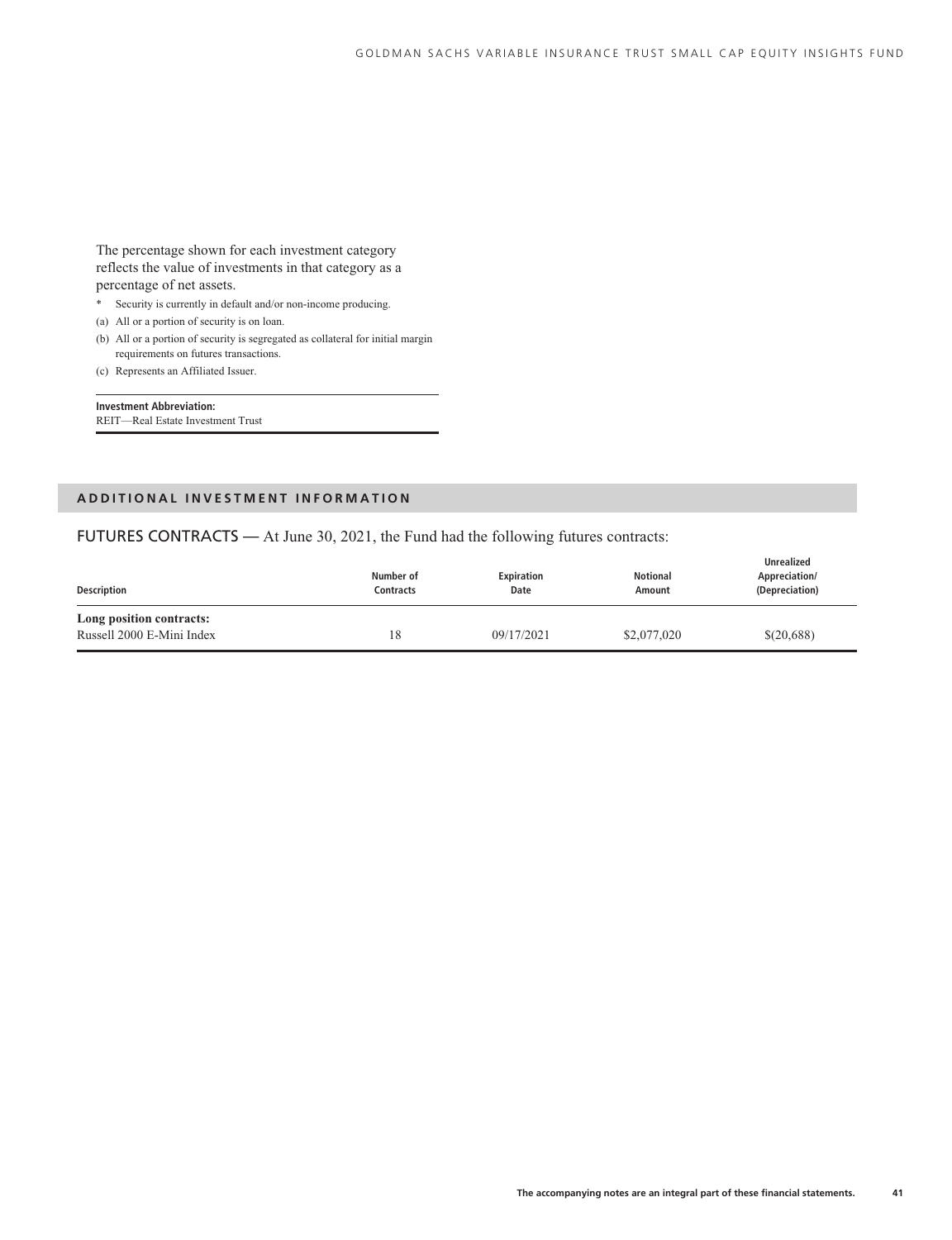## Schedule of Investments

*June 30, 2021 (Unaudited)*

| <b>Shares</b>    | <b>Description</b>                                              | Value                   |
|------------------|-----------------------------------------------------------------|-------------------------|
|                  | Common Stocks - 98.8%                                           |                         |
|                  | Automobiles & Components - 2.0%                                 |                         |
| 15,207           | Aptiv plc*                                                      | \$2,392,517             |
| 9,528            | Tesla, Inc.*                                                    | 6,476,182               |
|                  |                                                                 | 8,868,699               |
|                  | Capital Goods - 1.4%                                            |                         |
| 11,090           | Boeing Co. (The)*                                               | 2,656,721               |
| 10,196           | Deere & Co.                                                     | 3,596,231<br>6,252,952  |
|                  | Commercial & Professional Services - 0.8%                       |                         |
| 18,889           | Verisk Analytics, Inc.                                          | 3,300,286               |
|                  | Consumer Durables & Apparel - 3.0%                              |                         |
| 11,246           | Lululemon Athletica, Inc.*                                      | 4,104,453               |
| 51,709           | NIKE, Inc. Class B                                              | 7,988,523               |
| 12,398           | PVH Corp.*                                                      | 1,333,901               |
|                  |                                                                 | 13,426,877              |
|                  | Consumer Services - 1.9%                                        |                         |
| 23,690           | Chegg, Inc.*                                                    | 1,968,876               |
| 1,498<br>17,464  | Chipotle Mexican Grill, Inc.*<br>McDonald's Corp.               | 2,322,409<br>4,034,010  |
|                  |                                                                 |                         |
|                  |                                                                 | 8,325,295               |
| 69,598           | Diversified Financials - 1.4%<br>Charles Schwab Corp. (The)     | 5,067,431               |
| 10,859           | Intercontinental Exchange, Inc.                                 | 1,288,963               |
|                  |                                                                 | 6,356,394               |
|                  | Food & Staples Retailing - 0.5%                                 |                         |
| 15,775           | Walmart, Inc.                                                   | 2,224,590               |
|                  | Food, Beverage & Tobacco - 2.7%                                 |                         |
| 81,036           | Coca-Cola Co. (The)                                             | 4,384,858               |
| 29,337           | McCormick & Co., Inc. (Non-Voting)                              | 2,591,044               |
| 35,642           | Mondelez International, Inc. Class A<br>Monster Beverage Corp.* | 2,225,487               |
| 29,961           |                                                                 | 2,736,937<br>11,938,326 |
|                  | Health Care Equipment & Services - 5.9%                         |                         |
| 81,472           | American Well Corp. Class A*                                    | 1,024,918               |
| 86,165           | Boston Scientific Corp.*                                        | 3,684,416               |
| 16,676           | Danaher Corp.                                                   | 4,475,171               |
| 15,469           | Guardant Health, Inc.*                                          | 1,921,095               |
| 9,459            | Insulet Corp.*                                                  | 2,596,590               |
| 5,526            | Intuitive Surgical, Inc.*                                       | 5,081,931               |
| 10,057           | Veeva Systems, Inc. Class A*                                    | 3,127,224               |
| 12,061           | West Pharmaceutical Services, Inc.                              | 4,331,105               |
|                  |                                                                 | 26,242,450              |
|                  | Household & Personal Products - 0.9%                            |                         |
| 13,107           | Estee Lauder Cos., Inc. (The) Class A                           | 4,169,075               |
| Materials - 2.3% |                                                                 |                         |
| 31,352<br>10,551 | Danimer Scientific, Inc.*(a)<br>Ecolab, Inc.                    | 785,368<br>2,173,190    |
| 8,373            | Linde plc                                                       | 2,420,634               |
|                  |                                                                 |                         |

| <b>Shares</b>               | <b>Description</b>                                           | Value           |  |  |
|-----------------------------|--------------------------------------------------------------|-----------------|--|--|
| Common Stocks - (continued) |                                                              |                 |  |  |
|                             | Materials - (continued)                                      |                 |  |  |
| 5,536                       | Martin Marietta Materials, Inc.                              | \$<br>1,947,620 |  |  |
| 10,674                      | Sherwin-Williams Co. (The)                                   | 2,908,131       |  |  |
|                             |                                                              | 10,234,943      |  |  |
|                             | Media & Entertainment - 14.5%                                |                 |  |  |
| 8,034                       | Alphabet, Inc. Class A*                                      | 19,617,341      |  |  |
| 4,918                       | Alphabet, Inc. Class C*                                      | 12,326,082      |  |  |
| 53,676                      | Facebook, Inc. Class A*                                      | 18,663,682      |  |  |
| 23,630                      | Live Nation Entertainment, Inc.*                             | 2,069,751       |  |  |
| 16,610                      | Netflix, Inc.*                                               | 8,773,568       |  |  |
| 46,394                      | Snap, Inc. Class A*                                          | 3,161,287       |  |  |
|                             |                                                              | 64,611,711      |  |  |
|                             | Pharmaceuticals, Biotechnology & Life Sciences - 5.7%        |                 |  |  |
| 12,254                      | 10X Genomics, Inc. Class A*                                  | 2,399,578       |  |  |
| 44,271                      | Adaptive Biotechnologies Corp.*                              | 1,808,913       |  |  |
| 21,363                      | BioMarin Pharmaceutical, Inc.*                               | 1,782,529       |  |  |
| 33,795                      | Bristol-Myers Squibb Co.                                     | 2,258,182       |  |  |
| 25,735                      | Eli Lilly & Co.                                              | 5,906,697       |  |  |
| 74,831                      | Genmab A/S ADR*                                              | 3,055,350       |  |  |
| 8,056                       | Illumina, Inc.*                                              | 3,812,180       |  |  |
| 19,879                      | Sarepta Therapeutics, Inc.*                                  | 1,545,393       |  |  |
| 17,640                      | Seagen, Inc.*                                                | 2,785,003       |  |  |
|                             |                                                              | 25,353,825      |  |  |
|                             |                                                              |                 |  |  |
| 15,547                      | Real Estate Investment Trusts - 1.7%<br>American Tower Corp. | 4,199,866       |  |  |
| 4,351                       | Equinix, Inc.                                                | 3,492,113       |  |  |
|                             |                                                              | 7,691,979       |  |  |
|                             |                                                              |                 |  |  |
| Retailing - 9.8%            |                                                              |                 |  |  |
| 9,639                       | Amazon.com, Inc.*                                            | 33,159,702      |  |  |
| 12,494                      | Etsy, Inc.*                                                  | 2,571,765       |  |  |
| 54,215                      | Farfetch Ltd. Class A*                                       | 2,730,268       |  |  |
| 43,122                      | Ross Stores, Inc.                                            | 5,347,128       |  |  |
|                             |                                                              | 43,808,863      |  |  |
|                             | Semiconductors & Semiconductor Equipment - 5.8%              |                 |  |  |
| 133,482                     | Marvell Technology, Inc.                                     | 7,786,005       |  |  |
| 22,437                      | NVIDIA Corp.                                                 | 17,951,844      |  |  |
|                             |                                                              | 25,737,849      |  |  |
|                             | Software & Services - 27.5%                                  |                 |  |  |
| 18,857                      | Adobe, Inc.*                                                 | 11,043,413      |  |  |
| 10,673                      | Atlassian Corp. plc Class A*                                 | 2,741,467       |  |  |
| 12,465                      | Bill.com Holdings, Inc.*                                     | 2,283,339       |  |  |
| 21,293                      | C <sub>3</sub> .ai, Inc. Class A*(a)                         | 1,331,451       |  |  |
| 35,289                      | <b>Fidelity National Information</b>                         |                 |  |  |
|                             | Services, Inc.                                               | 4,999,393       |  |  |
| 13,943                      | Global Payments, Inc.                                        | 2,614,870       |  |  |
| 7,867                       | HubSpot, Inc.*                                               | 4,584,258       |  |  |
| 34,943                      | Mastercard, Inc. Class A                                     | 12,757,340      |  |  |
| 113,981                     | Microsoft Corp.                                              | 30,877,453      |  |  |
| 10,085                      | Okta, Inc.*                                                  | 2,467,598       |  |  |
| 41,802                      | PayPal Holdings, Inc.*                                       | 12,184,447      |  |  |
|                             |                                                              |                 |  |  |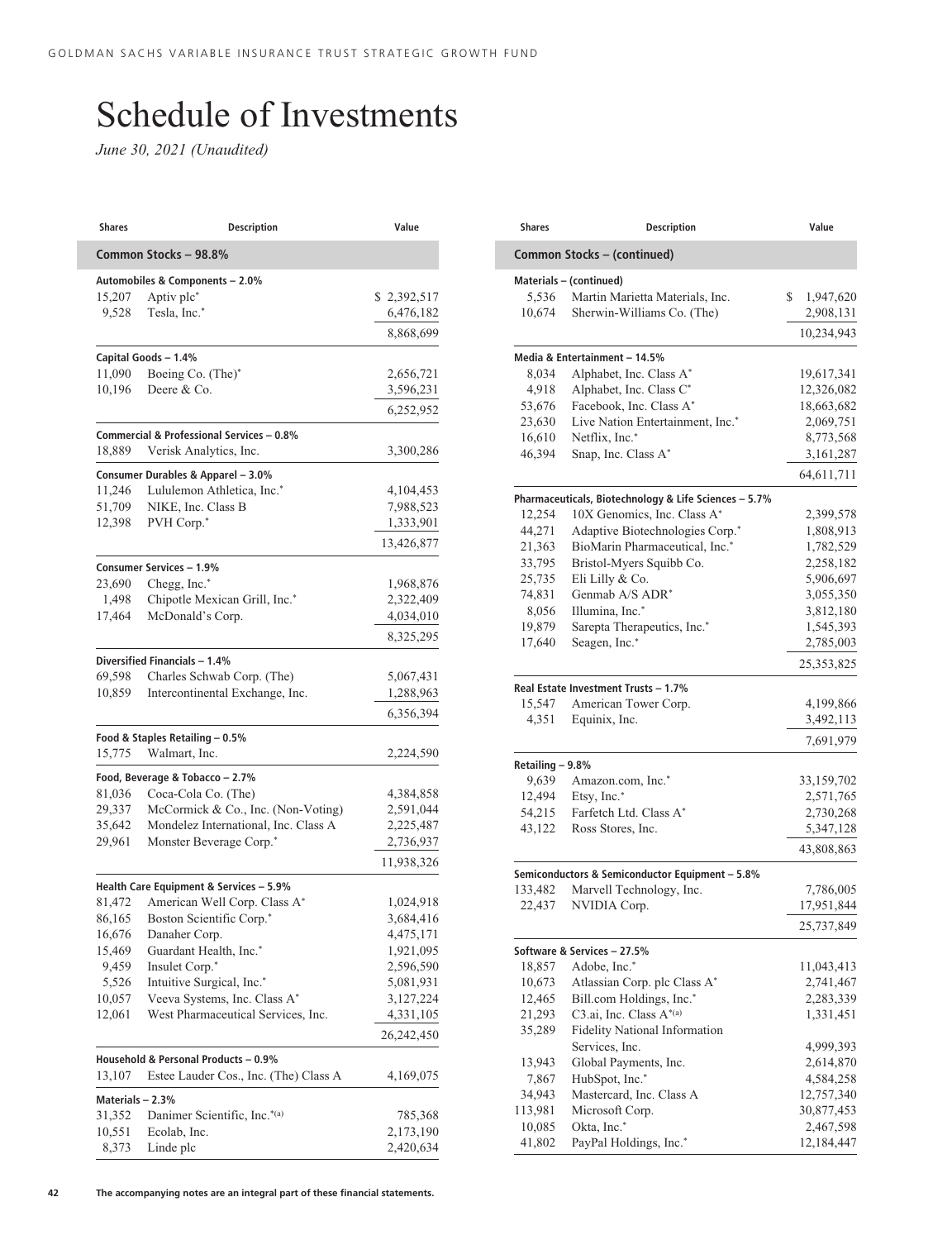| Shares                          |                                                          | <b>Description</b>                                | Value           |
|---------------------------------|----------------------------------------------------------|---------------------------------------------------|-----------------|
|                                 | Common Stocks - (continued)                              |                                                   |                 |
|                                 | Software & Services - (continued)                        |                                                   |                 |
| 53,387                          |                                                          | Qualtrics International, Inc. Class A*            | \$<br>2,042,053 |
| 8,009                           | ServiceNow, Inc.*                                        |                                                   | 4,401,346       |
| 12,413                          | Snowflake, Inc. Class A*                                 |                                                   | 3,001,463       |
| 33,250                          | Splunk, Inc.*                                            |                                                   | 4,807,285       |
| 17,332                          | UiPath, Inc. Class A*                                    |                                                   | 1,177,363       |
| 48,220                          | Visa, Inc. Class A                                       |                                                   | 11,274,800      |
| 33,633                          | Workday, Inc. Class A*                                   |                                                   | 8,029,542       |
|                                 |                                                          |                                                   | 122,618,881     |
|                                 |                                                          |                                                   |                 |
|                                 | Technology Hardware & Equipment - 8.4%                   |                                                   |                 |
| 44,102                          | Amphenol Corp. Class A                                   |                                                   | 3,017,018       |
| 251,513                         | Apple, Inc.                                              |                                                   | 34,447,220      |
|                                 |                                                          |                                                   | 37,464,238      |
|                                 | Transportation - 2.6%                                    |                                                   |                 |
| 28,675                          | Union Pacific Corp.                                      |                                                   | 6,306,493       |
| 25,910                          |                                                          | United Parcel Service, Inc. Class B               | 5,388,502       |
|                                 |                                                          |                                                   | 11,694,995      |
|                                 | <b>TOTAL COMMON STOCKS</b>                               |                                                   |                 |
|                                 | (Cost \$192,555,532)                                     |                                                   | \$440,322,228   |
|                                 |                                                          |                                                   |                 |
|                                 |                                                          | <b>Dividend</b>                                   | Value           |
| <b>Shares</b>                   |                                                          | Rate                                              |                 |
|                                 | Investment Company(b) $-1.0\%$                           |                                                   |                 |
|                                 | <b>Institutional Shares</b>                              | Goldman Sachs Financial Square Government Fund -  |                 |
| 4,601,715                       |                                                          | 0.026%                                            | \$<br>4,601,715 |
| (Cost \$4,601,715)              |                                                          |                                                   |                 |
|                                 | REINVESTMENT VEHICLE                                     | TOTAL INVESTMENTS BEFORE SECURITIES LENDING       |                 |
|                                 | (Cost \$197,157,247)                                     |                                                   | \$444,923,943   |
|                                 |                                                          |                                                   |                 |
|                                 |                                                          | Securities Lending Reinvestment Vehicle(b) - 0.3% |                 |
|                                 |                                                          | Goldman Sachs Financial Square Government Fund -  |                 |
|                                 | <b>Institutional Shares</b>                              |                                                   |                 |
| 1,528,496<br>(Cost \$1,528,496) |                                                          | 0.026%                                            | \$<br>1,528,496 |
|                                 |                                                          |                                                   |                 |
|                                 | <b>TOTAL INVESTMENTS -100.1%</b><br>(Cost \$198,685,743) |                                                   | \$446,452,439   |
|                                 | <b>LIABILITIES IN EXCESS OF</b>                          |                                                   |                 |
|                                 | OTHER ASSETS - (0.1)%                                    |                                                   | (465, 289)      |
|                                 | <b>NET ASSETS - 100.0%</b>                               |                                                   | \$445,987,150   |
|                                 |                                                          |                                                   |                 |

I

The percentage shown for each investment category reflects the value of investments in that category as a percentage of net assets.

- \* Security is currently in default and/or non-income producing.
- (a) All or a portion of security is on loan.

(b) Represents an affiliated issuer.

#### **Investment Abbreviation:**

ADR—American Depositary Receipt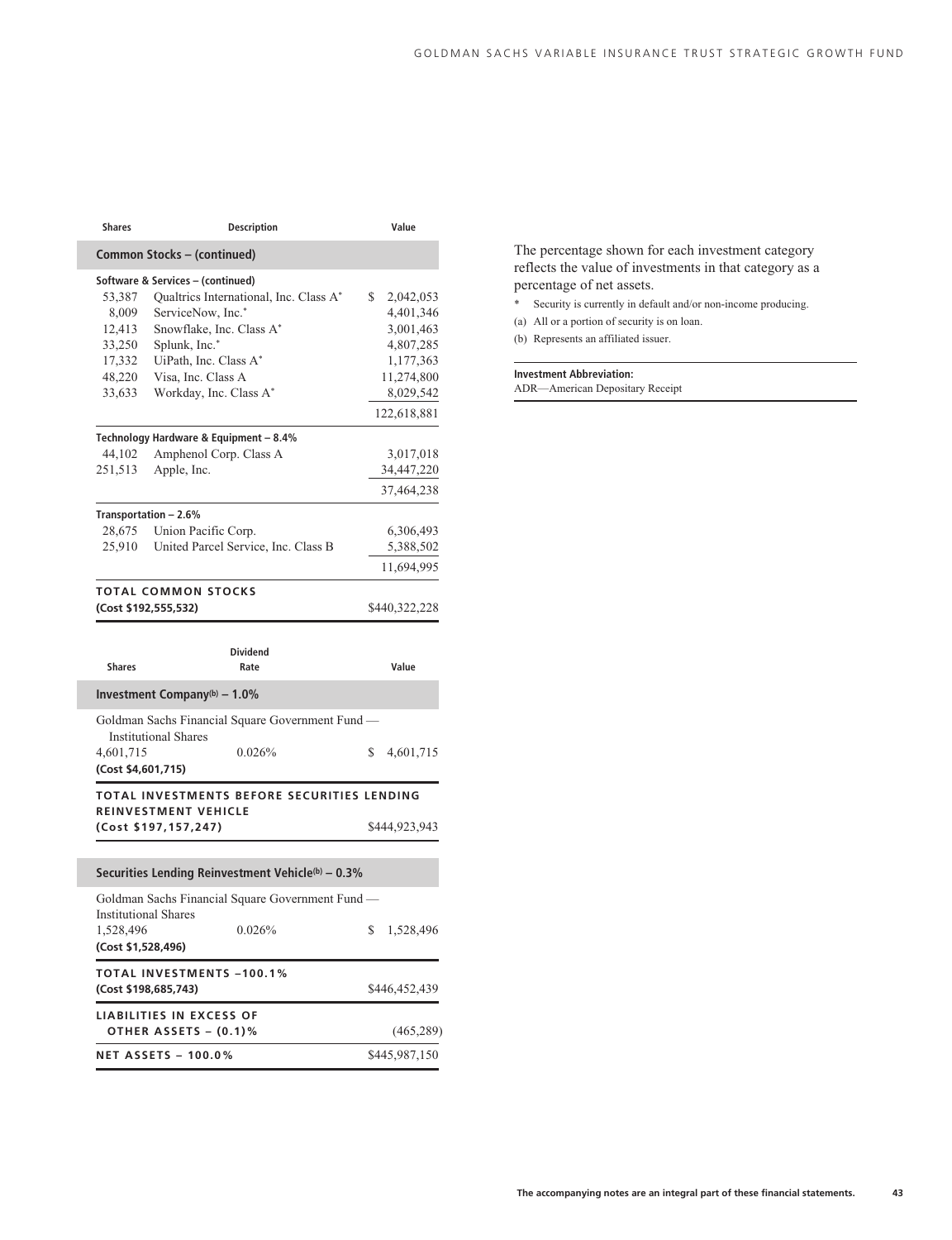## Schedule of Investments

*June 30, 2021 (Unaudited)*

| <b>Shares</b>     | <b>Description</b>                            | Value              |
|-------------------|-----------------------------------------------|--------------------|
|                   | Common Stocks - 99.2%                         |                    |
|                   | Automobiles & Components - 2.7%               |                    |
| 276,096           | Ford Motor Co.*                               | \$4,102,787        |
| 67,288            | General Motors Co.*                           | 3,981,431          |
| 2,556             | Tesla, Inc.*                                  | 1,737,313          |
|                   |                                               | 9,821,531          |
| <b>Banks-2.3%</b> |                                               |                    |
| 70,681            | Citigroup, Inc.                               | 5,000,681          |
| 17,105            | JPMorgan Chase & Co.                          | 2,660,512          |
| 12,985            | PacWest Bancorp                               | 534,462            |
|                   |                                               | 8,195,655          |
|                   | Capital Goods - 4.1%                          |                    |
| 6,570             | AECOM <sup>*</sup>                            | 416,012            |
| 4,906             | Caterpillar, Inc.                             | 1,067,693          |
| 1,915             | Howmet Aerospace, Inc.*                       | 66,010             |
| 11,122            | Northrop Grumman Corp.                        | 4,042,068          |
| 48,435            | Otis Worldwide Corp.                          | 3,960,530          |
| 12,269            | Parker-Hannifin Corp.                         | 3,767,933          |
| 7,301             | Stanley Black & Decker, Inc.                  | 1,496,632          |
|                   |                                               | 14,816,878         |
|                   | Commercial & Professional Services - 0.1%     |                    |
| 1,864             | ManpowerGroup, Inc.                           | 221,648            |
| 931               | Republic Services, Inc.                       | 102,420            |
|                   |                                               | 324,068            |
|                   | Consumer Durables & Apparel - 0.8%            |                    |
| 14,265            | DR Horton, Inc.                               | 1,289,128          |
| 19,873            | Skechers USA, Inc. Class A*                   | 990,272            |
| 14,100            | Tempur Sealy International, Inc.              | 552,579            |
|                   |                                               | 2,831,979          |
|                   | Consumer Services - 1.5%                      |                    |
| 1,622             | Airbnb, Inc. Class A*                         | 248,393            |
| 7,508             | Marriott International, Inc. Class A*         | 1,024,992          |
| 10,387            | Penn National Gaming, Inc.*                   | 794,502            |
| 10,693            | Vail Resorts, Inc.*                           | 3,384,548          |
|                   |                                               | 5,452,435          |
|                   | Diversified Financials - 7.7%                 |                    |
| 64,928            | Ally Financial, Inc.                          | 3,236,011          |
|                   | 50,281 Annaly Capital Management, Inc.        |                    |
| 7,264             | (REIT)<br>Bank of New York Mellon Corp. (The) | 446,495<br>372,135 |
| 24,618            | Berkshire Hathaway, Inc. Class B*             | 6,841,835          |
| 6,523             | Capital One Financial Corp.                   | 1,009,043          |
| 3,614             | Evercore, Inc. Class A                        | 508,743            |
| 14,764            | Interactive Brokers Group, Inc. Class A       | 970,438            |
| 9,565             | Intercontinental Exchange, Inc.               | 1,135,365          |
| 111,309           | Jefferies Financial Group, Inc.               | 3,806,768          |
| 3,642             | Moody's Corp.                                 | 1,319,751          |
| 10,709            | S&P Global, Inc.                              | 4,395,509          |
| 77,127            | Synchrony Financial                           | 3,742,202          |
|                   |                                               | 27,784,295         |
|                   |                                               |                    |

| Shares            | <b>Description</b>                                            |                                                                                                                                                        |
|-------------------|---------------------------------------------------------------|--------------------------------------------------------------------------------------------------------------------------------------------------------|
|                   | Common Stocks - (continued)                                   |                                                                                                                                                        |
| Energy $-1.0%$    |                                                               |                                                                                                                                                        |
| 7,317             | APA Corp.                                                     | \$<br>158,267                                                                                                                                          |
| 114,092           | Baker Hughes Co.                                              | 2,609,284                                                                                                                                              |
| 1,475             | EOG Resources, Inc.                                           | 123,074                                                                                                                                                |
| 7,373             | Hess Corp.                                                    | 643,810                                                                                                                                                |
|                   |                                                               | 3,534,435                                                                                                                                              |
|                   | Food & Staples Retailing - 2.6%                               |                                                                                                                                                        |
| 9,825             | Costco Wholesale Corp.                                        | 3,887,458                                                                                                                                              |
| 2,474             | Walgreens Boots Alliance, Inc.                                | 130,157                                                                                                                                                |
| 37,156            | Walmart, Inc.                                                 | 5,239,739<br>9,257,354                                                                                                                                 |
|                   |                                                               |                                                                                                                                                        |
| 5,124             | Food, Beverage & Tobacco - 0.1%<br>Archer-Daniels-Midland Co. | 310,514                                                                                                                                                |
|                   | Health Care Equipment & Services - 4.3%                       |                                                                                                                                                        |
| 2,951             | Align Technology, Inc.*                                       | 1,803,061                                                                                                                                              |
| 3,402             | Anthem, Inc.                                                  | 1,298,884                                                                                                                                              |
| 804               | Chemed Corp.                                                  | 381,498                                                                                                                                                |
| 14,412            | Cigna Corp.                                                   | 3,416,653                                                                                                                                              |
| 5,796             | Danaher Corp.                                                 | 1,555,414                                                                                                                                              |
| 19,438            | HCA Healthcare, Inc.                                          | 4,018,612                                                                                                                                              |
| 17,661            | Hologic, Inc.*                                                | 1,178,342                                                                                                                                              |
|                   | Molina Healthcare, Inc.*                                      | 92,114                                                                                                                                                 |
| 364               |                                                               |                                                                                                                                                        |
| 438               | UnitedHealth Group, Inc.                                      |                                                                                                                                                        |
| 9,271             | Universal Health Services, Inc. Class B                       | 175,393<br>1,357,552                                                                                                                                   |
|                   |                                                               |                                                                                                                                                        |
|                   | Household & Personal Products - 0.2%                          |                                                                                                                                                        |
| 2,462             | Estee Lauder Cos., Inc. (The) Class A                         |                                                                                                                                                        |
| Insurance $-4.3%$ |                                                               |                                                                                                                                                        |
| 1,222             | American Financial Group, Inc.                                |                                                                                                                                                        |
| 17,007            | Aon plc Class A                                               |                                                                                                                                                        |
| 90,003            | Arch Capital Group Ltd.*                                      |                                                                                                                                                        |
| 26,244            | Chubb Ltd.                                                    |                                                                                                                                                        |
| 11,134            | Globe Life, Inc.                                              |                                                                                                                                                        |
| 34,248            | W R Berkley Corp.                                             |                                                                                                                                                        |
|                   |                                                               |                                                                                                                                                        |
| Materials - 2.6%  |                                                               |                                                                                                                                                        |
| 74,197            | Axalta Coating Systems Ltd.*                                  |                                                                                                                                                        |
|                   | 17,275 Celanese Corp.                                         |                                                                                                                                                        |
| 36,181            | CF Industries Holdings, Inc.                                  |                                                                                                                                                        |
| 1,304             | International Flavors & Fragrances,                           | 15,277,523<br>783,113<br>152,408<br>4,060,591<br>3,504,717<br>4,171,221<br>1,060,514<br>2,549,079<br>15,498,530<br>2,262,266<br>2,618,890<br>1,861,512 |
|                   | Inc.                                                          |                                                                                                                                                        |
| 895               | Martin Marietta Materials, Inc.                               |                                                                                                                                                        |
| 4,443             | Mosaic Co. (The)                                              |                                                                                                                                                        |
| 22,353            | Westlake Chemical Corp.                                       |                                                                                                                                                        |
|                   |                                                               |                                                                                                                                                        |
|                   | Media & Entertainment – 10.8%                                 |                                                                                                                                                        |
| 4,199             | Activision Blizzard, Inc.                                     |                                                                                                                                                        |
| 2,580<br>4,697    | Alphabet, Inc. Class A*<br>Alphabet, Inc. Class C*            | 194,818<br>314,870<br>141,776<br>2,013,782<br>9,407,914<br>400,752<br>6,299,818<br>11,772,185                                                          |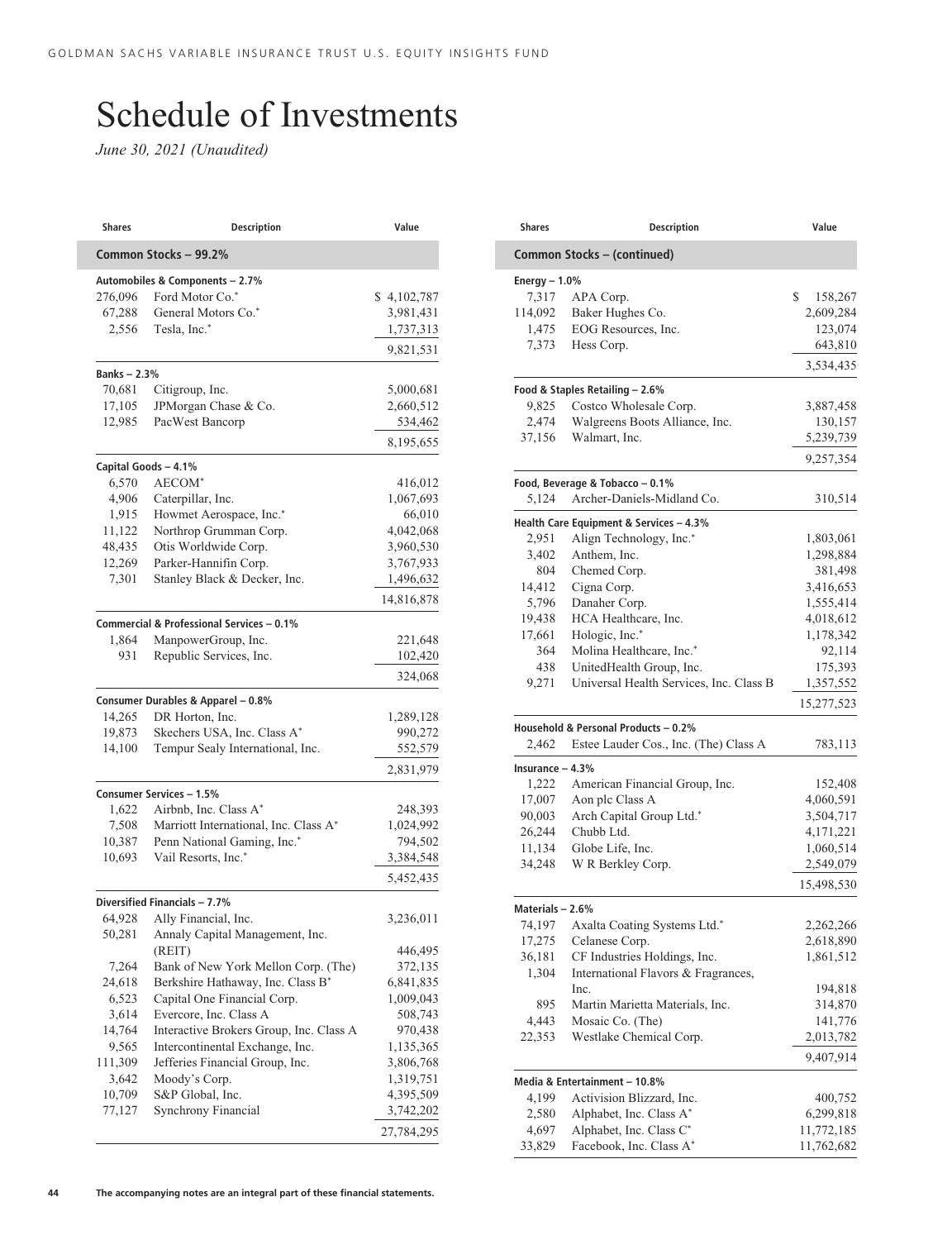| Shares           | <b>Description</b>                                    | Value        |
|------------------|-------------------------------------------------------|--------------|
|                  | Common Stocks - (continued)                           |              |
|                  | Media & Entertainment - (continued)                   |              |
| 88,004           | News Corp. Class A                                    | \$2,267,863  |
| 1,061            | Nexstar Media Group, Inc. Class A                     | 156,901      |
| 20,737           | Omnicom Group, Inc.                                   | 1,658,753    |
| 3,903            | Pinterest, Inc. Class A*                              | 308,142      |
| 685              | Roku, Inc.*                                           | 314,586      |
| 21,680           | Walt Disney Co. (The)*                                | 3,810,694    |
|                  |                                                       | 38,752,376   |
|                  | Pharmaceuticals, Biotechnology & Life Sciences - 9.0% |              |
| 14,122           | AbbVie, Inc.                                          | 1,590,702    |
| 3,601            | Biogen, Inc.*                                         | 1,246,918    |
| 13,864           | Elanco Animal Health, Inc.*                           | 480,942      |
| 64,105           | Gilead Sciences, Inc.                                 | 4,414,271    |
| 16,616           | IQVIA Holdings, Inc.*                                 | 4,026,389    |
| 48,021           | Johnson & Johnson                                     | 7,910,980    |
| 2,274            | Mettler-Toledo International, Inc.*                   | 3,150,263    |
| 4,773            | Perrigo Co. plc                                       | 218,842      |
| 3,057            | Sage Therapeutics, Inc.*                              | 173,668      |
| 8,480            | Thermo Fisher Scientific, Inc.                        | 4,277,906    |
| 2,719            | Vertex Pharmaceuticals, Inc.*                         | 548,232      |
| 23,823           | Zoetis, Inc.                                          | 4,439,654    |
|                  |                                                       | 32,478,767   |
|                  | Real Estate Investment Trusts - 5.0%                  |              |
| 52,490           | American Homes 4 Rent Class A                         | 2,039,236    |
| 22,153           | Camden Property Trust                                 | 2,939,039    |
| 8,750            | Duke Realty Corp.                                     | 414,313      |
| 46,709           | Equity LifeStyle Properties, Inc.                     | 3,470,946    |
| 22,440           | First Industrial Realty Trust, Inc.                   | 1,172,041    |
| 96,201           | Invitation Homes, Inc.                                | 3,587,335    |
| 1,897            | Kilroy Realty Corp.                                   | 132,107      |
| 36,581           | Prologis, Inc.                                        | 4,372,527    |
|                  |                                                       | 18,127,544   |
| Retailing - 6.9% |                                                       |              |
| 4,113            | Amazon.com, Inc.*                                     | 14, 149, 378 |
| 12,886           | Dick's Sporting Goods, Inc.                           | 1,291,048    |
| 23,512           | eBay, Inc.                                            | 1,650,778    |
| 17,494           | Gap, Inc. (The)                                       | 588,673      |
| 10,835           | Kohl's Corp.                                          | 597,117      |
| 18,872           | L Brands, Inc.                                        | 1,359,916    |
| 4,138            | LKQ Corp.*                                            | 203,672      |
| 1,716            | Ross Stores, Inc.                                     | 212,784      |
| 67,197           | TJX Cos., Inc. (The)                                  | 4,530,422    |
| 787              | Wayfair, Inc. Class A*                                | 248,464      |
|                  |                                                       | 24,832,252   |
|                  | Semiconductors & Semiconductor Equipment - 3.5%       |              |
| 34,554           | Applied Materials, Inc.                               | 4,920,490    |
| 54,829           | Intel Corp.                                           | 3,078,100    |
| 4,535            | KLA Corp.                                             | 1,470,292    |
| 1,633            | Lam Research Corp.                                    | 1,062,593    |
| 6,433            | Micron Technology, Inc.*                              | 546,676      |
| 1,680            | NVIDIA Corp.                                          | 1,344,168    |
|                  |                                                       |              |
|                  |                                                       | 12,422,319   |

| <b>Shares</b>    | <b>Description</b>                          | Value           |
|------------------|---------------------------------------------|-----------------|
|                  | Common Stocks - (continued)                 |                 |
|                  | Software & Services - 15.7%                 |                 |
| 16,382           | Accenture plc Class A                       | \$<br>4,829,250 |
| 1,853            | Amdocs Ltd.                                 | 143,348         |
| 2,359            | Cognizant Technology Solutions              |                 |
|                  | Corp. Class A                               | 163,384         |
| 6,346            | Datadog, Inc. Class A*                      | 660,492         |
| 2,437            | DocuSign, Inc.*                             | 681,312         |
| 2,595            | Gartner, Inc.*                              | 628,509         |
| 1,061            | HubSpot, Inc.*                              | 618,266         |
| 15,558           | <b>International Business Machines</b>      |                 |
|                  | Corp.                                       | 2,280,647       |
| 818              | Intuit, Inc.                                | 400,959         |
| 70,072           | Microsoft Corp.                             | 18,982,505      |
| 6,112            | NortonLifeLock, Inc.                        | 166,369         |
| 1,551            | Palo Alto Networks, Inc.*                   | 575,498         |
| 21,658           | PayPal Holdings, Inc.*                      | 6,312,874       |
| 23,869           | salesforce.com, Inc.*                       | 5,830,481       |
| 11,828           | VeriSign, Inc.*                             | 2,693,117       |
| 32,229           | Visa, Inc. Class A                          | 7,535,785       |
| 4,302            | VMware, Inc. Class A*(a)                    | 688,191         |
| 139,155          | Western Union Co. (The)                     | 3,196,390       |
|                  |                                             | 56,387,377      |
|                  | Technology Hardware & Equipment - 7.5%      |                 |
| 180,862          | Apple, Inc.                                 | 24,770,860      |
| 32,008           | Western Digital Corp.*                      | 2,278,009       |
|                  |                                             |                 |
|                  |                                             | 27,048,869      |
|                  | Telecommunication Services - 0.9%           |                 |
| 120,945          | Liberty Global plc Class C*                 | 3,270,353       |
|                  | Transportation - 4.1%                       |                 |
| 4,027            | <b>AMERCO</b>                               | 2,373,514       |
| 39,048           | CSX Corp.                                   | 1,252,660       |
| 12,718           | FedEx Corp.                                 | 3,794,161       |
| 8,897            | Old Dominion Freight Line, Inc.             | 2,258,058       |
| 24,835           | United Parcel Service, Inc. Class B         | 5,164,935       |
|                  |                                             | 14,843,328      |
| Utilities - 1.5% |                                             |                 |
| 57,871           | CMS Energy Corp.                            | 3,419,019       |
| 25,113           | Dominion Energy, Inc.                       | 1,847,563       |
|                  |                                             | 5,266,582       |
|                  | TOTAL INVESTMENTS BEFORE SECURITIES LENDING |                 |
|                  | <b>REINVESTMENT VEHICLE</b>                 |                 |
|                  | (Cost \$263,423,613)                        | \$356,725,991   |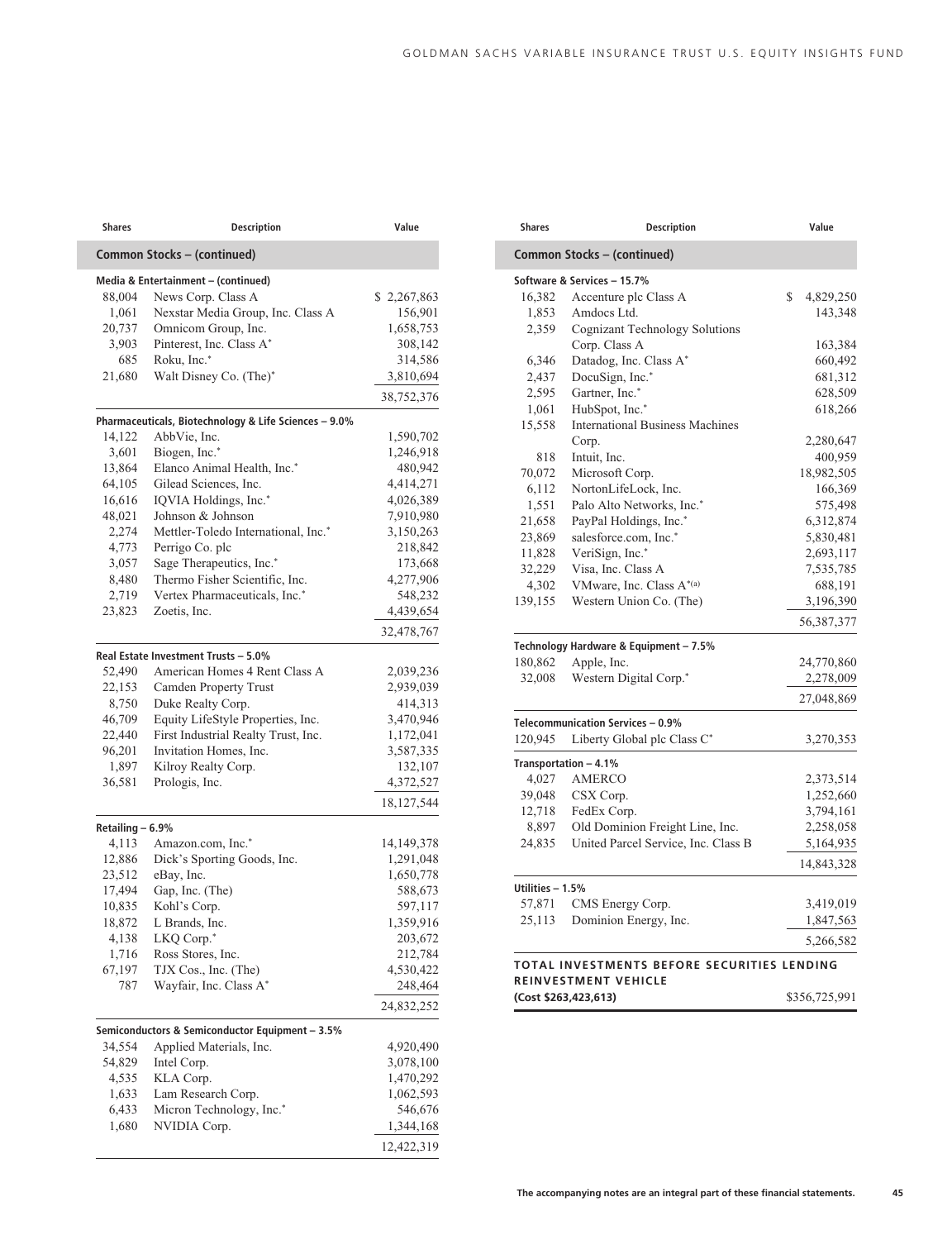*June 30, 2021 (Unaudited)*

| <b>Shares</b>                                            | <b>Dividend</b><br>Rate                                       | Value         |
|----------------------------------------------------------|---------------------------------------------------------------|---------------|
|                                                          | Securities Lending Reinvestment Vehicle <sup>(b)</sup> - 0.1% |               |
| Institutional Shares<br>330,500<br>(Cost \$330,500)      | Goldman Sachs Financial Square Government Fund —<br>0.026%    | S<br>330,500  |
| <b>TOTAL INVESTMENTS - 99.3%</b><br>(Cost \$263,754,113) |                                                               | \$357,056,491 |
| OTHER ASSETS IN EXCESS OF<br>LIABILITIES $-0.7%$         |                                                               | 2,372,720     |
| <b>NET ASSETS - 100.0%</b>                               |                                                               | \$359,429.211 |

The percentage shown for each investment category reflects the value of investments in that category as a percentage of net assets.

- Security is currently in default and/or non-income producing.
- (a) All or a portion of security is on loan.

(b) Represents an affiliated issuer.

#### **Investment Abbreviation:** REIT—Real Estate Investment Trust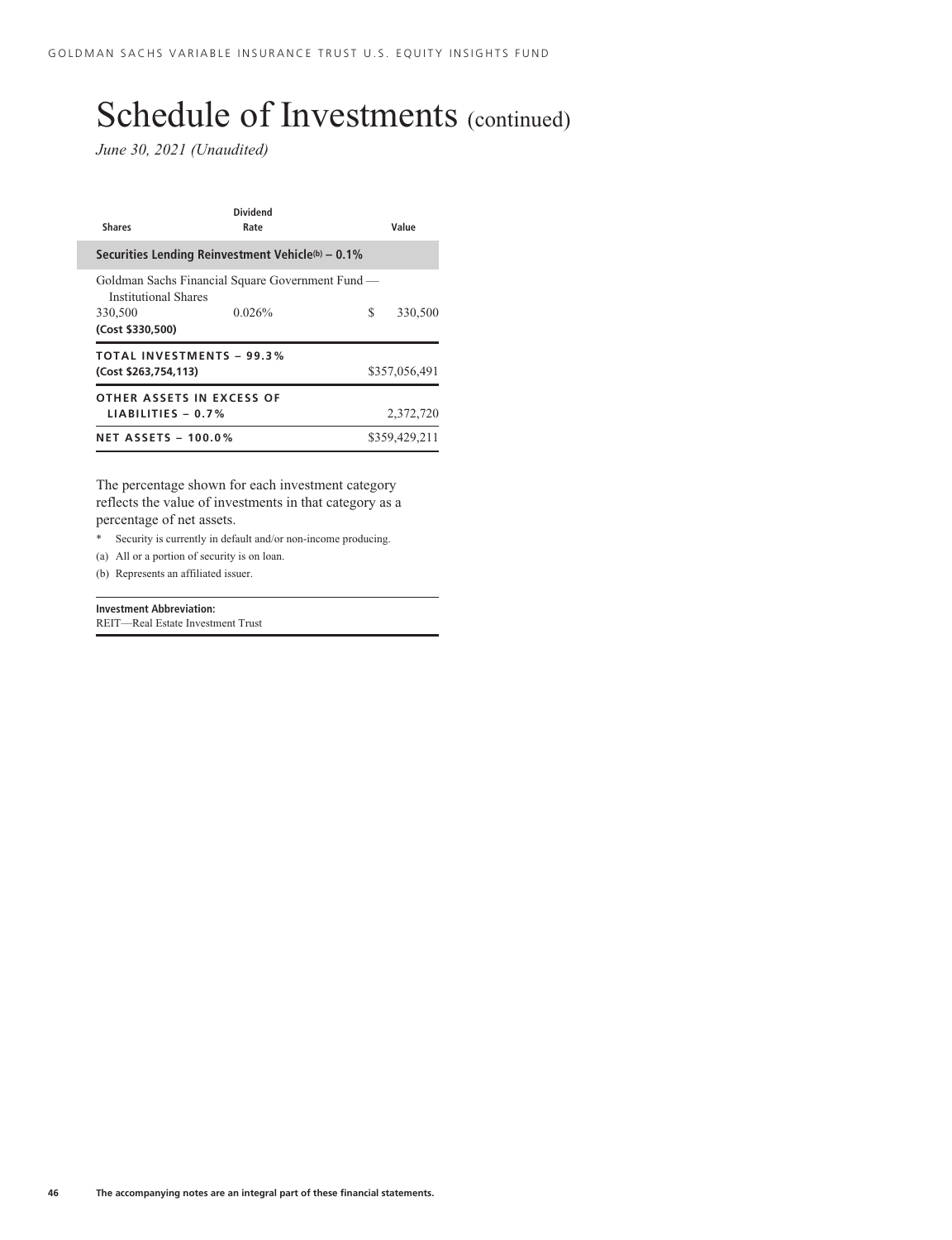## Statements of Assets and Liabilities

*June 30, 2021 (Unaudited)*

|                                                                                                                                                       | <b>Equity Index</b><br>Fund | Growth<br><b>Opportunities</b><br>Fund | International<br><b>Equity Insights</b><br>Fund | Large Cap<br><b>Value Fund</b> |
|-------------------------------------------------------------------------------------------------------------------------------------------------------|-----------------------------|----------------------------------------|-------------------------------------------------|--------------------------------|
| Assets:                                                                                                                                               |                             |                                        |                                                 |                                |
| Investments in unaffiliated issuers, at value (cost \$50,498,172, \$54,389,890,<br>\$89,588,190 and \$361,951,917)(a)                                 | \$202,257,114               | \$79,698,535                           | \$102,258,652                                   | \$474,166,255                  |
| Investments in affiliated issuers, at value (cost \$197,500, \$987,086,<br>\$112,379 and \$4,660,318)                                                 | 718,450                     | 987,086                                | 112,379                                         | 4,660,318                      |
| Investments in affiliated securities lending reinvestment vehicle, at value<br>$(\text{cost } $24,800, $1,277,305, $922,500 \text{ and } $0)$<br>Cash | 24,800<br>1,417,637         | 1,277,305<br>67,923                    | 922,500<br>1,580,330                            | 411,526                        |
| Foreign currencies, at value (cost \$0, \$0, \$1,379,555 and \$0)<br>Receivables:                                                                     |                             |                                        | 1,366,039                                       |                                |
| Fund shares sold                                                                                                                                      | 286,598                     | 85                                     | 398                                             | 563,482                        |
| Dividends                                                                                                                                             | 118,004                     | 11,969                                 | 126,201                                         | 416,518                        |
| Collateral on certain derivative contracts                                                                                                            | 88,000                      |                                        | 159,652                                         |                                |
| Reimbursement from investment adviser                                                                                                                 | 21,625                      | 19,082                                 | 29,726                                          | 24,976                         |
| Securities lending income<br>Investments sold                                                                                                         | 18                          | 5,636                                  | 204<br>4,649,328                                |                                |
| Foreign tax reclaims                                                                                                                                  |                             |                                        | 349,846                                         |                                |
| Variation margin on futures                                                                                                                           | 2,640                       |                                        |                                                 |                                |
| Other assets                                                                                                                                          | 871                         | 543                                    | 592                                             | 1,727                          |
| <b>Total assets</b>                                                                                                                                   | 204,935,757                 | 82,068,164                             | 111,555,847                                     | 480,244,802                    |
|                                                                                                                                                       |                             |                                        |                                                 |                                |
| Liabilities:                                                                                                                                          |                             |                                        |                                                 |                                |
| Variation margin on futures                                                                                                                           |                             |                                        | 14,172                                          |                                |
| Payables:<br>Distribution and Service fees and Transfer Agency fees                                                                                   | 44,822                      | 11,020                                 | 12,057                                          | 66,004                         |
| Management fees                                                                                                                                       | 34,861                      | 52,548                                 | 70,967                                          | 269,021                        |
| Payable upon return of securities loaned                                                                                                              | 24,800                      | 1,277,305                              | 922,500                                         |                                |
| Fund shares redeemed                                                                                                                                  | 15                          | 25,048                                 | 57,726                                          | 141,312                        |
| Investments purchased                                                                                                                                 |                             | 108,469                                | 4,386,704                                       |                                |
| Due to custodian                                                                                                                                      |                             |                                        | 131,008                                         |                                |
| Accrued expenses                                                                                                                                      | 174,194                     | 135,462                                | 411,706                                         | 183,753                        |
| <b>Total liabilities</b>                                                                                                                              | 278,692                     | 1,609,852                              | 6,006,840                                       | 660,090                        |
| <b>Net Assets:</b>                                                                                                                                    |                             |                                        |                                                 |                                |
| Paid-in capital                                                                                                                                       | 45,827,284                  | 45, 187, 663                           | 92,742,713                                      | 327,657,672                    |
| Total distributable earnings (loss)                                                                                                                   | 158,829,781                 | 35,270,649                             | 12,806,294                                      | 151,927,040                    |
| <b>NET ASSETS</b>                                                                                                                                     | \$204,657,065               | \$80,458,312                           | \$105,549,007                                   | \$479,584,712                  |
| Net Assets:<br>Institutional                                                                                                                          | \$                          | 160,834<br>\$                          | \$56,441,522                                    | \$174,922,042                  |
| Service                                                                                                                                               | 204,657,065                 | 80,297,478                             | 49,107,485                                      | 304,662,670                    |
| <b>Total Net Assets</b>                                                                                                                               | \$204,657,065               | \$80,458,312                           | \$105,549,007                                   | \$479,584,712                  |
| Shares outstanding \$0.001 par value (unlimited shares authorized):<br>Institutional<br>Service                                                       | 9,358,509                   | 10,871<br>5,737,807                    | 5,906,483<br>5,123,703                          | 16,521,242<br>28,802,947       |
| Net asset value, offering and redemption price per share:                                                                                             |                             |                                        |                                                 |                                |
| Institutional                                                                                                                                         | \$                          | \$14.80                                | \$9.56                                          | \$10.59                        |
| Service                                                                                                                                               | 21.87                       | 13.99                                  | 9.58                                            | 10.58                          |

(a) Includes loaned securities having a market value of \$24,544, \$1,248,462 and \$898,500 for Equity Index, Growth Opportunities and International Equity Insights Funds, respectively.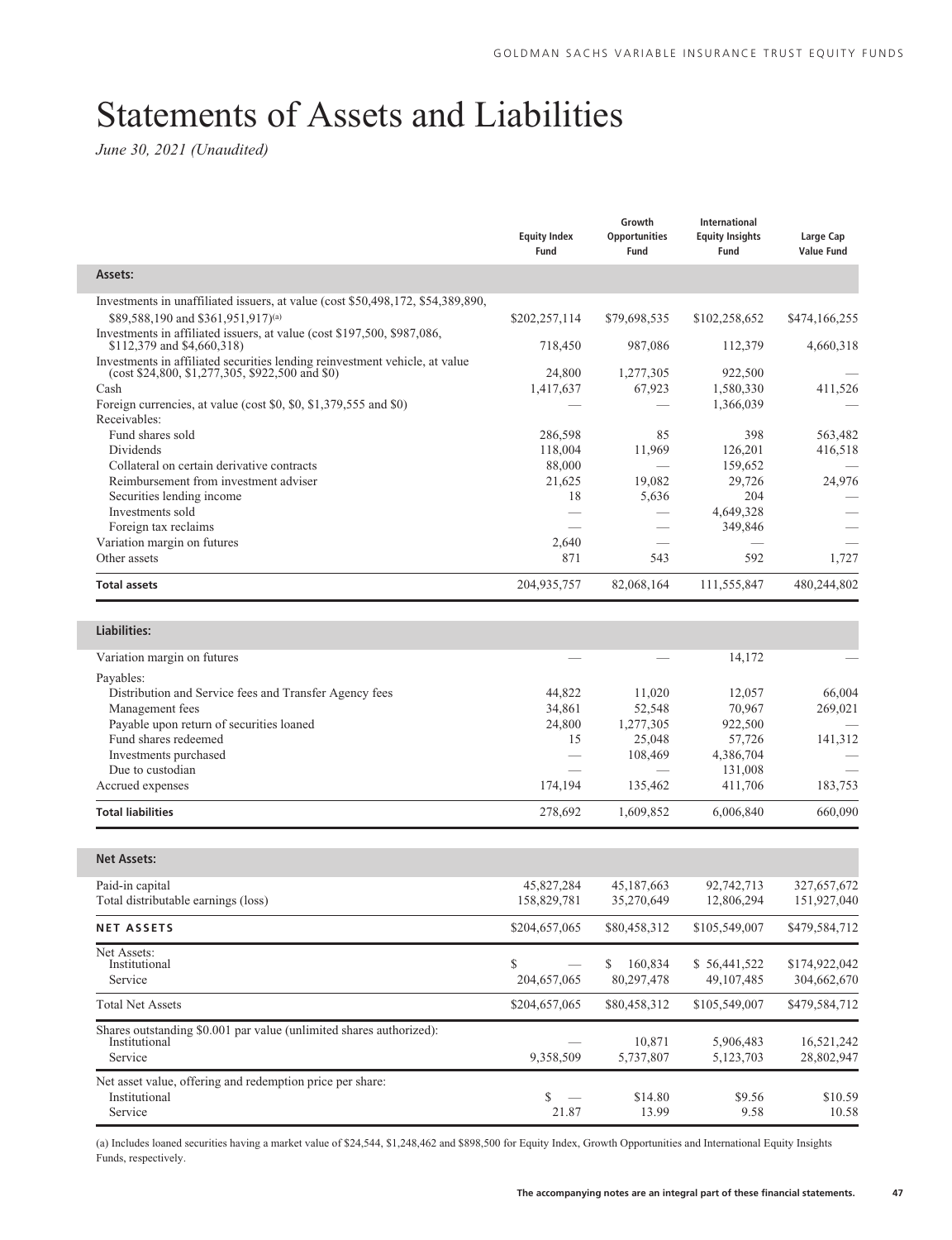## Statements of Assets and Liabilities (continued)

*June 30, 2021 (Unaudited)*

I

|                                                                                                                                   | Mid Cap Value<br>Fund          | <b>Small Cap</b><br><b>Equity Insights</b><br>Fund | <b>Strategic</b><br><b>Growth Fund</b> | U.S. Equity<br><b>Insights Fund</b> |
|-----------------------------------------------------------------------------------------------------------------------------------|--------------------------------|----------------------------------------------------|----------------------------------------|-------------------------------------|
| Assets:                                                                                                                           |                                |                                                    |                                        |                                     |
| Investments in unaffiliated issuers, at value (cost \$389,087,660,                                                                |                                |                                                    |                                        |                                     |
| \$110,337,680, \$192,555,532 and \$263,423,613)(a)                                                                                | \$526,378,246                  | \$128,847,189                                      | \$440,322,228                          | \$356,725,991                       |
| Investments in affiliated issuers, at value (cost \$1,069,710, \$1,284,462,                                                       |                                |                                                    |                                        |                                     |
| \$4,601,715 and \$0)                                                                                                              | 1,069,710                      | 1,284,462                                          | 4,601,715                              |                                     |
| Investments in affiliated securities lending reinvestment vehicle, at value<br>(cost \$0, \$2,766,210, \$1,528,496 and \$330,500) |                                | 2,766,210                                          | 1,528,496                              | 330,500                             |
| Cash                                                                                                                              | 268,612                        | 1,232,256                                          | 768,237                                | 3,328,103                           |
| Receivables:                                                                                                                      |                                |                                                    |                                        |                                     |
| Investments sold                                                                                                                  | 7,489,796                      | 776,286                                            | 870,001                                | 19,999,915                          |
| Dividends                                                                                                                         | 418,945                        | 63,077                                             | 108,823                                | 131,641                             |
| Fund shares sold                                                                                                                  | 24,412                         | 42,198                                             | 1,980                                  | 24,388                              |
| Reimbursement from investment adviser                                                                                             | 7,847                          | 12,366                                             | 23,640                                 | 24,348                              |
| Due from custodian                                                                                                                |                                | 87,780                                             |                                        |                                     |
| Securities lending income                                                                                                         |                                | 1,789                                              | 27,839                                 | 42                                  |
| Variation margin on futures                                                                                                       |                                | 2,880                                              |                                        |                                     |
| Other assets                                                                                                                      | 1,787                          | 600                                                | 1,617                                  | 1,302                               |
| <b>Total assets</b>                                                                                                               | 535,659,355                    | 135, 117, 093                                      | 448,254,576                            | 380,566,230                         |
|                                                                                                                                   |                                |                                                    |                                        |                                     |
| Liabilities:                                                                                                                      |                                |                                                    |                                        |                                     |
| Payables:                                                                                                                         |                                |                                                    |                                        |                                     |
| Investments purchased                                                                                                             | 7,481,954                      | 141,882                                            |                                        | 19,660,087                          |
| Fund shares redeemed                                                                                                              | 371,640                        | 56,194                                             | 235,948                                | 751,847                             |
| Management fees                                                                                                                   | 335,497                        | 75,773                                             | 252,822                                | 158,268                             |
| Distribution and Service fees and Transfer Agency fees                                                                            | 42,917                         | 6,150                                              | 60,083                                 | 16,051                              |
| Payable upon return of securities loaned                                                                                          |                                | 2,766,210                                          | 1,528,496                              | 330,500                             |
| Accrued expenses                                                                                                                  | 312,922                        | 142,074                                            | 190,077                                | 220,266                             |
| <b>Total liabilities</b>                                                                                                          | 8,544,930                      | 3,188,283                                          | 2,267,426                              | 21,137,019                          |
| <b>Net Assets:</b>                                                                                                                |                                |                                                    |                                        |                                     |
|                                                                                                                                   |                                |                                                    |                                        |                                     |
| Paid-in capital                                                                                                                   | 341,798,129                    | 91,211,305                                         | 158,901,642                            | 213,584,923                         |
| Total distributable earnings (loss)                                                                                               | 185,316,296                    | 40,717,505                                         | 287,085,508                            | 145,844,288                         |
| <b>NET ASSETS</b>                                                                                                                 | \$527,114,425                  | \$131,928,810                                      | \$445,987,150                          | \$359,429,211                       |
| Net Assets:<br>Institutional                                                                                                      |                                |                                                    | \$180,720,176                          |                                     |
| Service                                                                                                                           | \$361,990,283<br>165, 124, 142 | \$112,483,343<br>19,445,467                        | 265,266,974                            | \$300,160,424<br>59,268,787         |
|                                                                                                                                   |                                |                                                    |                                        |                                     |
| <b>Total Net Assets</b>                                                                                                           | \$527,114,425                  | \$131,928,810                                      | \$445,987,150                          | \$359,429,211                       |
| Shares outstanding \$0.001 par value (unlimited shares authorized):                                                               |                                |                                                    |                                        |                                     |
| Institutional                                                                                                                     | 17,942,821                     | 6,818,618                                          | 10,490,016                             | 12,823,740                          |
| Service                                                                                                                           | 8,123,072                      | 1,191,124                                          | 15,436,958                             | 2,518,626                           |
| Net asset value, offering and redemption price per share:                                                                         |                                |                                                    |                                        |                                     |
| Institutional                                                                                                                     | \$20.17                        | \$16.50                                            | \$17.23                                | \$23.41                             |
| Service                                                                                                                           | 20.33                          | 16.33                                              | 17.18                                  | 23.53                               |

(a) Includes loaned securities having a market value of \$2,699,441, \$1,496,961 and \$319,940 for Small Cap Equity Insights, Strategic Growth and U.S. Equity Insights Funds, respectively.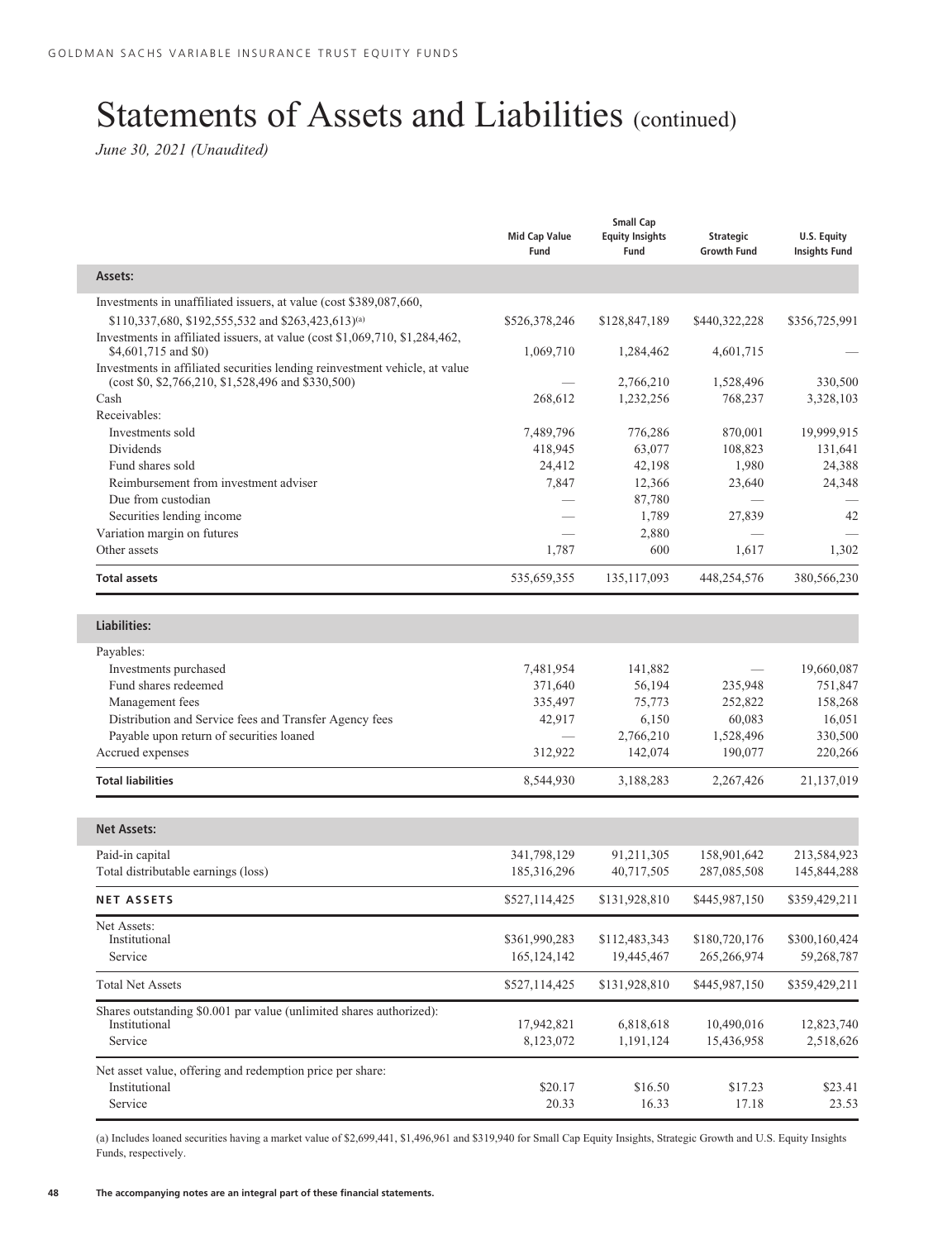## Statements of Operations

*For the Six Months Ended June 30, 2021 (Unaudited)*

|                                                                                        | <b>Equity Index</b><br>Fund | Growth<br><b>Opportunities</b><br>Fund | International<br>Equity<br><b>Insights Fund</b> | Large Cap<br><b>Value Fund</b> |
|----------------------------------------------------------------------------------------|-----------------------------|----------------------------------------|-------------------------------------------------|--------------------------------|
| Investment income:                                                                     |                             |                                        |                                                 |                                |
| Dividends — unaffiliated issuers (net of foreign taxes withheld of \$130, \$0,         |                             |                                        |                                                 |                                |
| \$164,295 and \$5,121)                                                                 | \$1,406,617                 | \$<br>122,415                          | \$1,675,175                                     | \$4,189,523                    |
| Dividends — affiliated issuers                                                         | 4,875                       | 151                                    |                                                 | 266                            |
| Securities lending income — affiliated issuer                                          | 308                         | $\equiv$                               | 1,823                                           |                                |
| Securities lending income — unaffiliated issuer                                        |                             | 14,852                                 |                                                 |                                |
| Income from non-cash dividends                                                         |                             |                                        | 102,770                                         |                                |
| <b>Total investment income</b>                                                         | 1,411,800                   | 137,418                                | 1,779,768                                       | 4,189,789                      |
|                                                                                        |                             |                                        |                                                 |                                |
| Expenses:                                                                              |                             |                                        |                                                 |                                |
| Management fees                                                                        | 289,795                     | 345,768                                | 411,966                                         | 1,701,302                      |
| Distribution and Service (12b-1) fees                                                  | 241,494                     | 99,167                                 | 60,608                                          | 380,992                        |
| Professional fees                                                                      | 48,971                      | 48,276                                 | 80,122                                          | 48,312                         |
| Printing and mailing costs                                                             | 39,216                      | 20,833                                 | 37,472<br>74,071                                | 45,698                         |
| Custody, accounting and administrative services<br>Transfer Agency fees <sup>(a)</sup> | 34,130<br>19,318            | 33,621<br>7,948                        | 10,171                                          | 36,670<br>47,255               |
| Trustee fees                                                                           | 9,543                       | 9,467                                  | 9,477                                           | 9,747                          |
| Other                                                                                  | 3,431                       | 1,284                                  | 8,965                                           | 17,292                         |
| <b>Total expenses</b>                                                                  | 685,898                     | 566,364                                | 692,852                                         | 2,287,268                      |
| $Less$ - expense reductions                                                            | (228, 897)                  | (173, 468)                             | (187,716)                                       | (273, 629)                     |
| Net expenses                                                                           | 457,001                     | 392,896                                | 505,136                                         | 2,013,639                      |
| NET INVESTMENT INCOME (LOSS)                                                           | 954,799                     | (255, 478)                             | 1,274,632                                       | 2,176,150                      |
| Realized and unrealized gain:                                                          |                             |                                        |                                                 |                                |
| Net realized gain from:                                                                |                             |                                        |                                                 |                                |
| Investments — unaffiliated issuers                                                     | 5,909,496                   | 7,794,245                              | 10,561,948                                      | 44,805,738                     |
| Investments — affiliated issuers                                                       | 15,565                      |                                        |                                                 |                                |
| <b>Futures</b> contracts                                                               | 270,730                     |                                        | 160,803                                         |                                |
| Foreign currency transactions                                                          |                             |                                        | 26,783                                          |                                |
| Net change in unrealized gain (loss) on:                                               |                             |                                        |                                                 |                                |
| Investments — affiliated issuers                                                       | 211,811                     |                                        |                                                 |                                |
| Investments — unaffiliated issuers                                                     | 19,926,776                  | (2,738,343)                            | (1,469,531)                                     | 15,650,052                     |
| Futures contracts                                                                      | (20,060)                    |                                        | (49,265)                                        |                                |
| Foreign currency translation                                                           |                             |                                        | (67, 326)                                       |                                |
| Net realized and unrealized gain                                                       | 26,314,318                  | 5,055,902                              | 9,163,412                                       | 60,455,790                     |
| NET INCREASE IN NET ASSETS RESULTING FROM OPERATIONS                                   | \$27,269,117                | \$4,800,424                            | \$10,438,044                                    | \$62,631,940                   |

(a) Class specific Transfer Agency fees were as follows:

|                                      | <b>Transfer Agency Fees</b> |          |  |  |  |  |
|--------------------------------------|-----------------------------|----------|--|--|--|--|
| Fund                                 | <b>Institutional</b>        |          |  |  |  |  |
| Equity Index                         | $\hspace{0.05cm}$           | \$19,318 |  |  |  |  |
| Growth Opportunities                 | 15                          | 7.933    |  |  |  |  |
| <b>International Equity Insights</b> | 5.323                       | 4.848    |  |  |  |  |
| Large Cap Value                      | 16.778                      | 30,477   |  |  |  |  |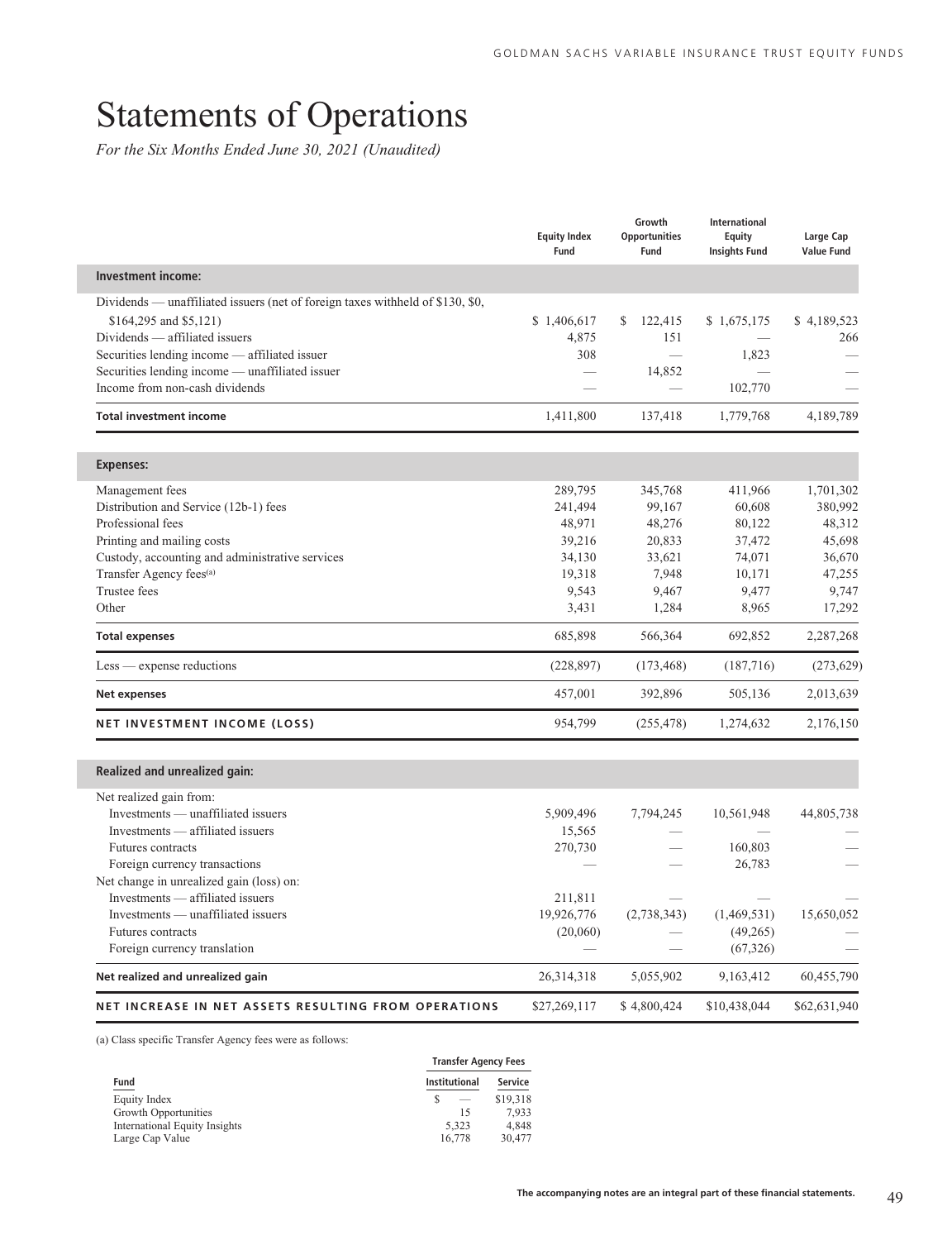## Statements of Operations (continued)

*For the Six Months Ended June 30, 2021 (Unaudited)*

|                                                                                  | <b>Mid Cap Value</b><br>Fund | <b>Small Cap</b><br><b>Equity</b><br><b>Insights Fund</b> | Strategic<br><b>Growth Fund</b> | U.S. Equity<br><b>Insights Fund</b> |
|----------------------------------------------------------------------------------|------------------------------|-----------------------------------------------------------|---------------------------------|-------------------------------------|
| <b>Investment income:</b>                                                        |                              |                                                           |                                 |                                     |
| Dividends — unaffiliated issuers (net of foreign taxes withheld of \$0, \$1,402, |                              |                                                           |                                 |                                     |
| \$2,482 and \$1,515)                                                             | \$ 3,531,144                 | S<br>585,390                                              | \$1,031,564                     | \$1,912,398                         |
| Securities lending income - unaffiliated issuer                                  | 1,366                        |                                                           | 57,220                          |                                     |
| Dividends - affiliated issuers                                                   | 382                          | 227                                                       | 374                             |                                     |
| Securities lending income — affiliated issuer                                    |                              | 5,431                                                     |                                 | 42                                  |
| <b>Total investment income</b>                                                   | 3,532,892                    | 591,048                                                   | 1,089,158                       | 1,912,440                           |
| <b>Expenses:</b>                                                                 |                              |                                                           |                                 |                                     |
| Management fees                                                                  | 1,976,522                    | 426,422                                                   | 1,499,752                       | 1,048,512                           |
| Distribution and Service (12b-1) fees                                            | 205,194                      | 23,368                                                    | 315,816                         | 70,301                              |
| Printing and mailing costs                                                       | 81,571                       | 26,001                                                    | 41,572                          | 40,206                              |
| Transfer Agency fees <sup>(a)</sup>                                              | 51,334                       | 12,182                                                    | 42,243                          | 33,820                              |
| Professional fees                                                                | 48,340                       | 49,305                                                    | 49,491                          | 49,327                              |
| Custody, accounting and administrative services                                  | 48,160                       | 43,397                                                    | 38,719                          | 41,617                              |
| Trustee fees                                                                     | 9,756                        | 9,480                                                     | 9,714                           | 9,645                               |
| Other                                                                            | 8,595                        | 9,835                                                     | 23,582                          | 14,974                              |
| <b>Total expenses</b>                                                            | 2,429,472                    | 599,990                                                   | 2,020,889                       | 1,308,402                           |
| $Less$ - expense reductions                                                      | (58, 185)                    | (82, 467)                                                 | (133,988)                       | (295, 557)                          |
| <b>Net expenses</b>                                                              | 2,371,287                    | 517,523                                                   | 1,886,901                       | 1,012,845                           |
| NET INVESTMENT INCOME (LOSS)                                                     | 1,161,605                    | 73,525                                                    | (797, 743)                      | 899,595                             |
| Realized and unrealized gain:                                                    |                              |                                                           |                                 |                                     |
| Net realized gain from:                                                          |                              |                                                           |                                 |                                     |
| Investments - unaffiliated issuers                                               | 58,850,444                   | 19,011,035                                                | 33,231,547                      | 45,332,368                          |
| Futures contracts                                                                |                              | 310,093                                                   |                                 |                                     |
| Net change in unrealized gain (loss) on:                                         |                              |                                                           |                                 |                                     |
| Investments — unaffiliated issuers                                               | 20,306,570                   | 3,674,797                                                 | 14,692,137                      | 5,923,320                           |
| <b>Futures contracts</b>                                                         |                              | (74, 493)                                                 |                                 |                                     |
| Net realized and unrealized gain                                                 | 79,164,689                   | 22,921,432                                                | 47,923,684                      | 51,255,688                          |
| NET INCREASE IN NET ASSETS RESULTING FROM OPERATIONS                             | \$80,318,619                 | \$22,994,957                                              | \$47,125,941                    | \$52,155,283                        |

(a) Class specific Transfer Agency fees were as follows:

|                           | <b>Transfer Agency Fees</b> |          |  |  |  |
|---------------------------|-----------------------------|----------|--|--|--|
| Fund                      | <b>Institutional</b>        | Service  |  |  |  |
| Mid Cap Value             | \$34,920                    | \$16,414 |  |  |  |
| Small Cap Equity Insights | 10,313                      | 1,869    |  |  |  |
| Strategic Growth          | 16.980                      | 25,263   |  |  |  |
| U.S. Equity Insights      | 28,196                      | 5,624    |  |  |  |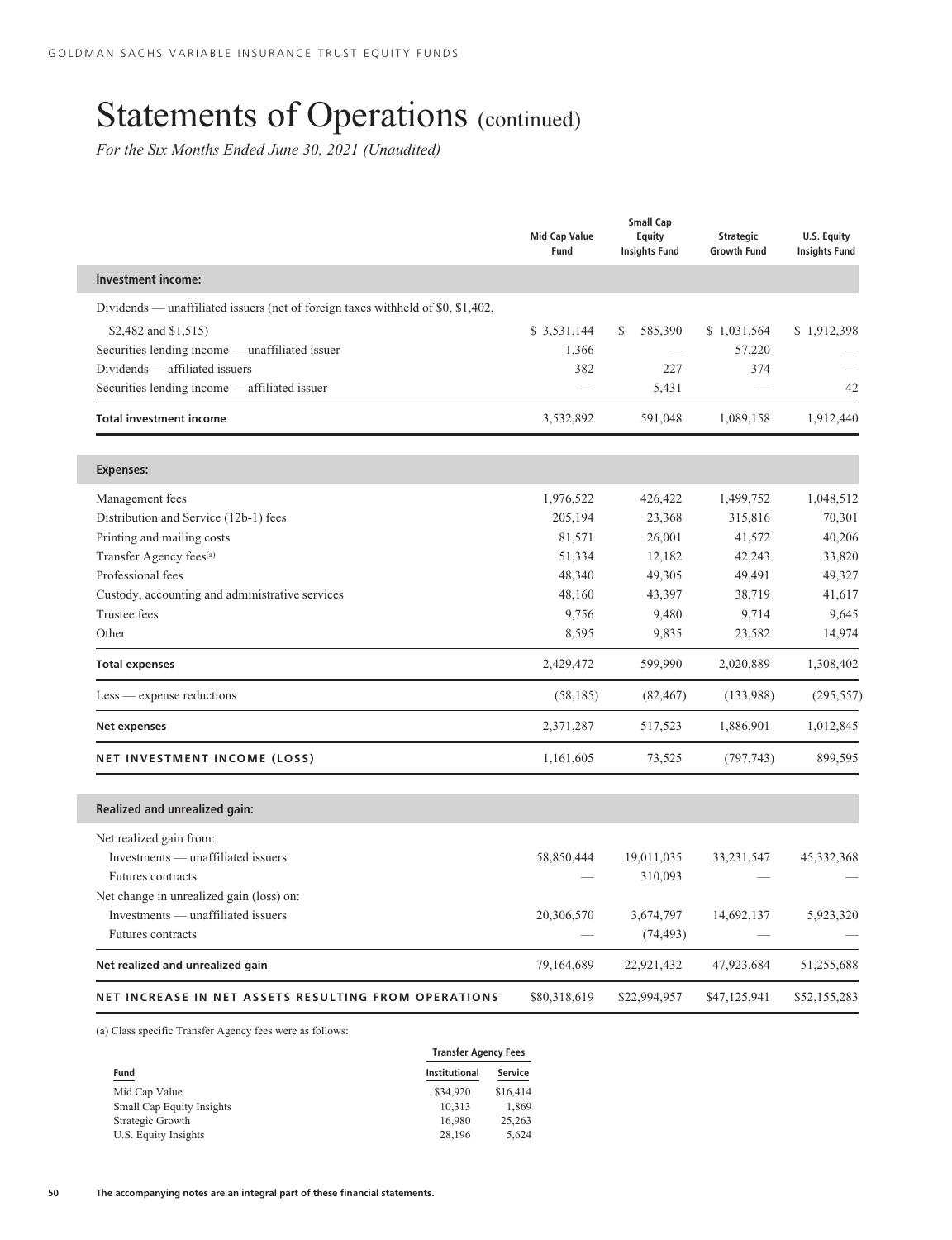## Statements of Changes in Net Assets

|                                                              |                                                                    | <b>Equity Index Fund</b>                                 | <b>Growth Opportunities Fund</b>                                   |                                                          |  |  |
|--------------------------------------------------------------|--------------------------------------------------------------------|----------------------------------------------------------|--------------------------------------------------------------------|----------------------------------------------------------|--|--|
|                                                              | For the<br><b>Six Months Ended</b><br>June 30, 2021<br>(Unaudited) | For the<br><b>Fiscal Year Ended</b><br>December 31, 2020 | For the<br><b>Six Months Ended</b><br>June 30, 2021<br>(Unaudited) | For the<br><b>Fiscal Year Ended</b><br>December 31, 2020 |  |  |
| From operations:                                             |                                                                    |                                                          |                                                                    |                                                          |  |  |
| Net investment income (loss)                                 | $\mathbb{S}$<br>954,799                                            | 2,155,109<br>S                                           | (255, 478)<br>S.                                                   | \$<br>(358, 175)                                         |  |  |
| Net realized gain                                            | 6,195,791                                                          | 14,732,526                                               | 7,794,245                                                          | 15,934,579                                               |  |  |
| Net change in unrealized gain (loss)                         | 20,118,527                                                         | 10,894,526                                               | (2,738,343)                                                        | 10,213,950                                               |  |  |
| Net increase in net assets resulting from operations         | 27,269,117                                                         | 27,782,161                                               | 4,800,424                                                          | 25,790,354                                               |  |  |
| <b>Distributions to shareholders:</b>                        |                                                                    |                                                          |                                                                    |                                                          |  |  |
| From distributable earnings:                                 |                                                                    |                                                          |                                                                    |                                                          |  |  |
| <b>Institutional Shares</b>                                  |                                                                    |                                                          |                                                                    | (23,510)                                                 |  |  |
| <b>Service Shares</b>                                        |                                                                    | (14, 476, 879)                                           |                                                                    | (13,714,506)                                             |  |  |
| <b>Total distributions to shareholders</b>                   |                                                                    | (14, 476, 879)                                           |                                                                    | (13,738,016)                                             |  |  |
| From share transactions:                                     |                                                                    |                                                          |                                                                    |                                                          |  |  |
| Proceeds from sales of shares                                | 2,016,859                                                          | 2,826,875                                                | 2,156,967                                                          | 8,075,423                                                |  |  |
| Reinvestment of distributions                                |                                                                    | 14,476,879                                               |                                                                    | 13,738,016                                               |  |  |
| Cost of shares redeemed                                      | (10, 331, 810)                                                     | (24, 448, 149)                                           | (8,784,856)                                                        | (25,079,859)                                             |  |  |
| Net decrease in net assets resulting from share transactions | (8,314,951)                                                        | (7, 144, 395)                                            | (6,627,889)                                                        | (3,266,420)                                              |  |  |
| <b>TOTAL INCREASE (DECREASE)</b>                             | 18,954,166                                                         | 6,160,887                                                | (1,827,465)                                                        | 8,785,918                                                |  |  |
| <b>Net Assets:</b>                                           |                                                                    |                                                          |                                                                    |                                                          |  |  |
| Beginning of period                                          | 185,702,899                                                        | 179,542,012                                              | 82,285,777                                                         | 73,499,859                                               |  |  |
| End of period                                                | \$204,657,065                                                      | \$185,702,899                                            | \$80,458,312                                                       | \$82,285,777                                             |  |  |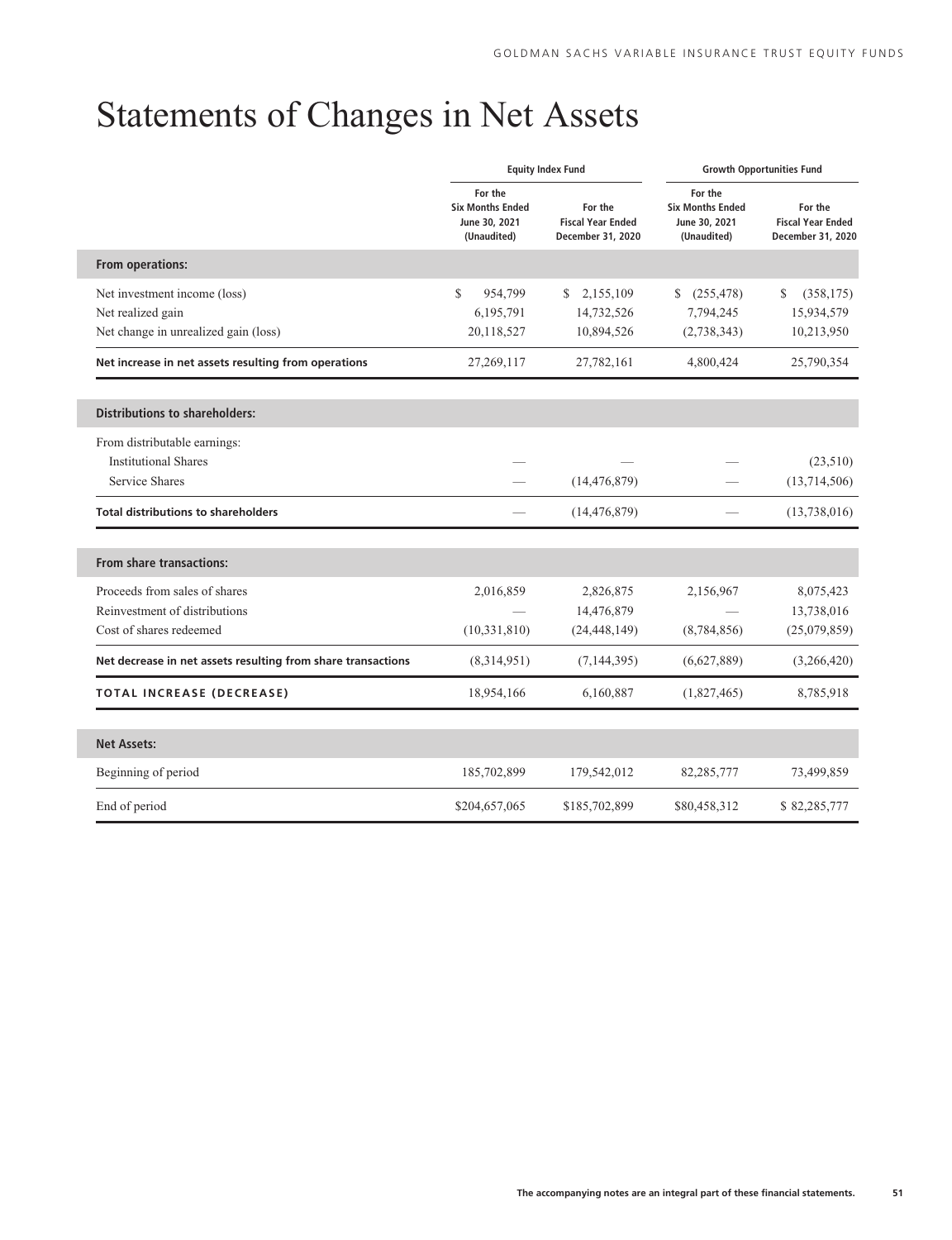l

## Statements of Changes in Net Assets (continued)

|                                                                            |                                                                    | <b>International Equity Insights Fund</b>                | Large Cap Value Fund                                               |                                                          |  |  |
|----------------------------------------------------------------------------|--------------------------------------------------------------------|----------------------------------------------------------|--------------------------------------------------------------------|----------------------------------------------------------|--|--|
|                                                                            | For the<br><b>Six Months Ended</b><br>June 30, 2021<br>(Unaudited) | For the<br><b>Fiscal Year Ended</b><br>December 31, 2020 | For the<br><b>Six Months Ended</b><br>June 30, 2021<br>(Unaudited) | For the<br><b>Fiscal Year Ended</b><br>December 31, 2020 |  |  |
| From operations:                                                           |                                                                    |                                                          |                                                                    |                                                          |  |  |
| Net investment income                                                      | S<br>1,274,632                                                     | \$1,197,265                                              | 2,176,150<br>S.                                                    | 5,387,194<br>\$                                          |  |  |
| Net realized gain (loss)                                                   | 10,749,534                                                         | (4,206,523)                                              | 44,805,738                                                         | (6,988,415)                                              |  |  |
| Net change in unrealized gain (loss)                                       | (1, 586, 122)                                                      | 8,183,210                                                | 15,650,052                                                         | 20,107,747                                               |  |  |
| Net increase in net assets resulting from operations                       | 10,438,044                                                         | 5,173,952                                                | 62,631,940                                                         | 18,506,526                                               |  |  |
| <b>Distributions to shareholders:</b>                                      |                                                                    |                                                          |                                                                    |                                                          |  |  |
| From distributable earnings:                                               |                                                                    |                                                          |                                                                    |                                                          |  |  |
| <b>Institutional Shares</b>                                                |                                                                    | (717, 721)                                               |                                                                    | (4,769,206)                                              |  |  |
| Service Shares                                                             |                                                                    | (579, 185)                                               |                                                                    | (8,295,083)                                              |  |  |
| <b>Total distributions to shareholders</b>                                 |                                                                    | (1,296,906)                                              |                                                                    | (13,064,289)                                             |  |  |
| <b>From share transactions:</b>                                            |                                                                    |                                                          |                                                                    |                                                          |  |  |
| Proceeds from sales of shares                                              | 4,739,440                                                          | 15,760,187                                               | 10,501,853                                                         | 34,531,693                                               |  |  |
| Reinvestment of distributions                                              |                                                                    | 1,296,906                                                |                                                                    | 13,064,288                                               |  |  |
| Cost of shares redeemed                                                    | (7, 428, 213)                                                      | (15,650,946)                                             | (53, 189, 108)                                                     | (63,270,455)                                             |  |  |
| Net increase (decrease) in net assets resulting from share<br>transactions | (2,688,773)                                                        | 1,406,147                                                | (42, 687, 255)                                                     | (15,674,474)                                             |  |  |
| TOTAL INCREASE (DECREASE)                                                  | 7,749,271                                                          | 5,283,193                                                | 19,944,685                                                         | (10, 232, 237)                                           |  |  |
| <b>Net Assets:</b>                                                         |                                                                    |                                                          |                                                                    |                                                          |  |  |
| Beginning of period                                                        | 97,799,736                                                         | 92,516,543                                               | 459,640,027                                                        | 469,872,264                                              |  |  |
| End of period                                                              | \$105,549,007                                                      | \$97,799,736                                             | \$479,584,712                                                      | \$459,640,027                                            |  |  |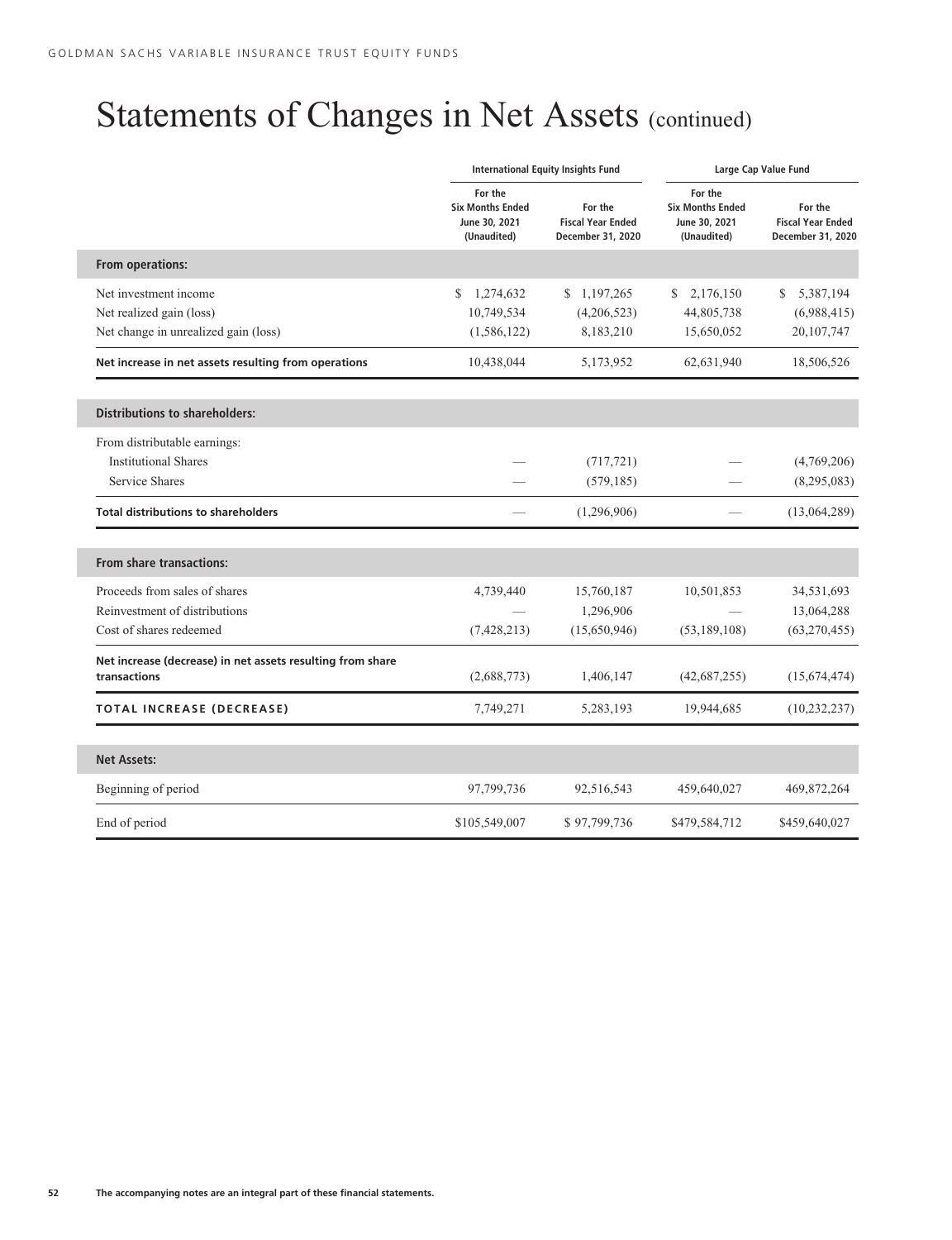## Statements of Changes in Net Assets (continued)

I

I

|                                                                            |                 | Mid Cap Value Fund                                       | <b>Small Cap Equity Insights Fund</b>                              |                                                          |  |  |
|----------------------------------------------------------------------------|-----------------|----------------------------------------------------------|--------------------------------------------------------------------|----------------------------------------------------------|--|--|
| For the<br><b>Six Months Ended</b><br>June 30, 2021<br>(Unaudited)         |                 | For the<br><b>Fiscal Year Ended</b><br>December 31, 2020 | For the<br><b>Six Months Ended</b><br>June 30, 2021<br>(Unaudited) | For the<br><b>Fiscal Year Ended</b><br>December 31, 2020 |  |  |
| From operations:                                                           |                 |                                                          |                                                                    |                                                          |  |  |
| Net investment income                                                      | \$<br>1,161,605 | 2,391,622<br>S                                           | \$<br>73,525                                                       | \$<br>350,873                                            |  |  |
| Net realized gain (loss)                                                   | 58,850,444      | (9,440,981)                                              | 19,321,128                                                         | 2,742,391                                                |  |  |
| Net change in unrealized gain                                              | 20,306,570      | 27,741,103                                               | 3,600,304                                                          | 5,323,157                                                |  |  |
| Net increase in net assets resulting from operations                       | 80,318,619      | 20,691,744                                               | 22,994,957                                                         | 8,416,421                                                |  |  |
| <b>Distributions to shareholders:</b>                                      |                 |                                                          |                                                                    |                                                          |  |  |
| From distributable earnings:                                               |                 |                                                          |                                                                    |                                                          |  |  |
| <b>Institutional Shares</b>                                                |                 | (6,463,230)                                              |                                                                    | (1,169,326)                                              |  |  |
| Service Shares                                                             |                 | (2,864,537)                                              |                                                                    | (210, 446)                                               |  |  |
| <b>Total distributions to shareholders</b>                                 |                 | (9,327,767)                                              |                                                                    | (1,379,772)                                              |  |  |
| From share transactions:                                                   |                 |                                                          |                                                                    |                                                          |  |  |
| Proceeds from sales of shares                                              | 8,192,114       | 104,182,481                                              | 20,661,204                                                         | 12,162,071                                               |  |  |
| Reinvestment of distributions                                              |                 | 9,327,767                                                |                                                                    | 1,379,772                                                |  |  |
| Cost of shares redeemed                                                    | (47, 681, 323)  | (148, 714, 253)                                          | (13,853,446)                                                       | (13,986,049)                                             |  |  |
| Net increase (decrease) in net assets resulting from share<br>transactions | (39, 489, 209)  | (35,204,005)                                             | 6,807,758                                                          | (444, 206)                                               |  |  |
| <b>TOTAL INCREASE (DECREASE)</b>                                           | 40,829,410      | (23,840,028)                                             | 29,802,715                                                         | 6,592,443                                                |  |  |
| <b>Net Assets:</b>                                                         |                 |                                                          |                                                                    |                                                          |  |  |
| Beginning of period                                                        | 486,285,015     | 510,125,043                                              | 102,126,095                                                        | 95,533,652                                               |  |  |
| End of period                                                              | \$527,114,425   | \$486,285,015                                            | \$131,928,810                                                      | \$102,126,095                                            |  |  |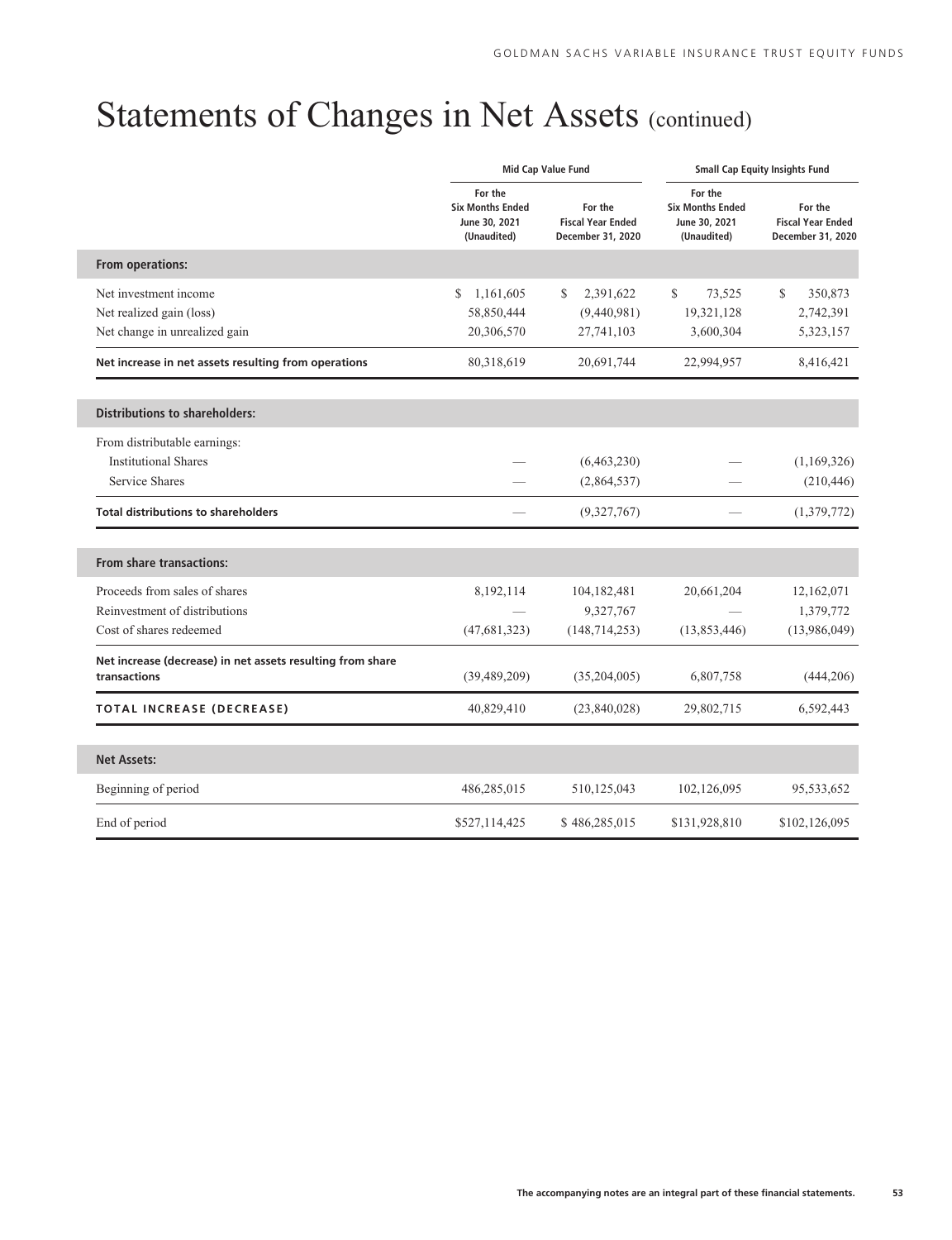l

l

## Statements of Changes in Net Assets (continued)

|                                                                    |                  | <b>Strategic Growth Fund</b>                             | <b>U.S. Equity Insights Fund</b>                                   |                                                          |  |  |
|--------------------------------------------------------------------|------------------|----------------------------------------------------------|--------------------------------------------------------------------|----------------------------------------------------------|--|--|
| For the<br><b>Six Months Ended</b><br>June 30, 2021<br>(Unaudited) |                  | For the<br><b>Fiscal Year Ended</b><br>December 31, 2020 | For the<br><b>Six Months Ended</b><br>June 30, 2021<br>(Unaudited) | For the<br><b>Fiscal Year Ended</b><br>December 31, 2020 |  |  |
| From operations:                                                   |                  |                                                          |                                                                    |                                                          |  |  |
| Net investment income (loss)                                       | \$<br>(797, 743) | S.<br>(559, 611)                                         | \$.<br>899,595                                                     | 2,391,184<br>S                                           |  |  |
| Net realized gain                                                  | 33,231,547       | 39,110,537                                               | 45,332,368                                                         | 17,525,008                                               |  |  |
| Net change in unrealized gain                                      | 14,692,137       | 78,842,415                                               | 5,923,320                                                          | 28,349,314                                               |  |  |
| Net increase in net assets resulting from operations               | 47,125,941       | 117,393,341                                              | 52,155,283                                                         | 48,265,506                                               |  |  |
| <b>Distributions to shareholders:</b>                              |                  |                                                          |                                                                    |                                                          |  |  |
| From distributable earnings:                                       |                  |                                                          |                                                                    |                                                          |  |  |
| <b>Institutional Shares</b>                                        |                  | (12,680,432)                                             |                                                                    | (12,570,928)                                             |  |  |
| <b>Service Shares</b>                                              |                  | (19, 462, 681)                                           |                                                                    | (2,480,325)                                              |  |  |
| <b>Total distributions to shareholders</b>                         |                  | (32, 143, 113)                                           |                                                                    | (15,051,253)                                             |  |  |
| <b>From share transactions:</b>                                    |                  |                                                          |                                                                    |                                                          |  |  |
| Proceeds from sales of shares                                      | 9,528,807        | 82,639,601                                               | 11,711,233                                                         | 13,712,118                                               |  |  |
| Reinvestment of distributions                                      |                  | 32,143,113                                               |                                                                    | 15,051,253                                               |  |  |
| Cost of shares redeemed                                            | (36,311,603)     | (145, 449, 611)                                          | (26, 178, 036)                                                     | (52, 367, 727)                                           |  |  |
| Net decrease in net assets resulting from share transactions       | (26, 782, 796)   | (30,666,897)                                             | (14, 466, 803)                                                     | (23,604,356)                                             |  |  |
| <b>TOTAL INCREASE</b>                                              | 20, 343, 145     | 54, 583, 331                                             | 37,688,480                                                         | 9,609,897                                                |  |  |
| <b>Net Assets:</b>                                                 |                  |                                                          |                                                                    |                                                          |  |  |
| Beginning of period                                                | 425,644,005      | 371,060,674                                              | 321,740,731                                                        | 312,130,834                                              |  |  |
| End of period                                                      | \$445,987,150    | \$425,644,005                                            | \$359,429,211                                                      | \$321,740,731                                            |  |  |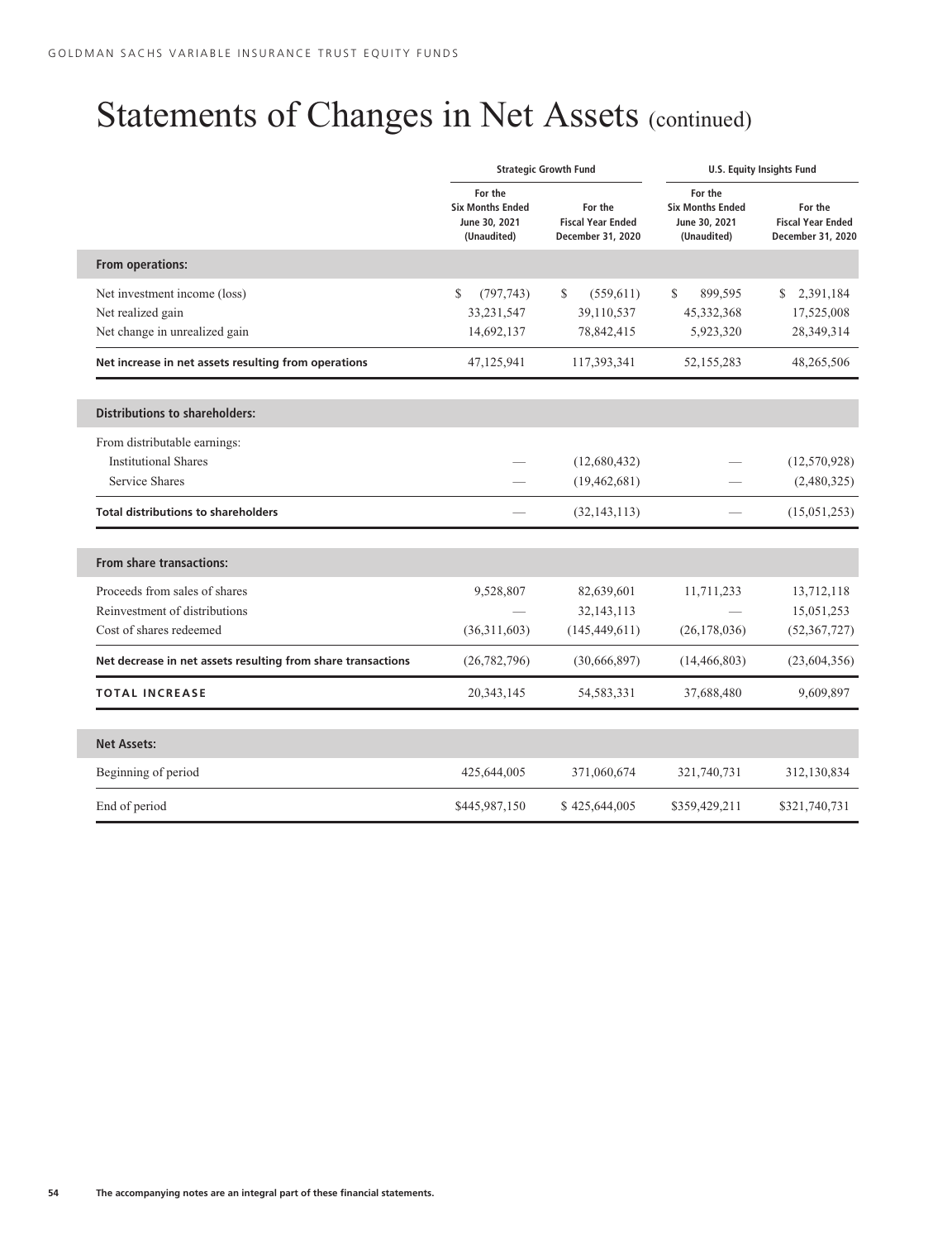### Financial Highlights

*Selected Data for a Share Outstanding Throughout Each Period*

|                                                          | <b>Goldman Sachs Equity Index Fund</b> |                                          |    |           |    |           |      |                         |      |           |   |           |
|----------------------------------------------------------|----------------------------------------|------------------------------------------|----|-----------|----|-----------|------|-------------------------|------|-----------|---|-----------|
|                                                          | <b>Service Shares</b>                  |                                          |    |           |    |           |      |                         |      |           |   |           |
|                                                          |                                        | <b>Six Months Ended</b><br>June 30, 2021 |    |           |    |           |      | Year Ended December 31, |      |           |   |           |
|                                                          |                                        | (Unaudited)                              |    | 2020      |    | 2019      | 2018 |                         | 2017 |           |   | 2016      |
| Per Share Data                                           |                                        |                                          |    |           |    |           |      |                         |      |           |   |           |
| Net asset value, beginning of period                     | \$                                     | 19.01                                    | \$ | 17.50     | \$ | 14.43     | \$   | 16.60                   | \$   | 14.49     | S | 13.91     |
| Net investment income <sup>(a)</sup>                     |                                        | 0.10                                     |    | 0.22      |    | 0.25      |      | 0.25                    |      | 0.24      |   | 0.25      |
| Net realized and unrealized gain (loss)                  |                                        | 2.76                                     |    | 2.89      |    | 4.18      |      | (1.04)                  |      | 2.85      |   | 1.35      |
| Total from investment operations                         |                                        | 2.86                                     |    | 3.11      |    | 4.43      |      | (0.79)                  |      | 3.09      |   | 1.60      |
| Distributions to shareholders from net investment income |                                        |                                          |    | (0.23)    |    | (0.26)    |      | (0.27)                  |      | (0.26)    |   | (0.33)    |
| Distributions to shareholders from net realized gains    |                                        |                                          |    | (1.37)    |    | (1.10)    |      | (1.11)                  |      | (0.72)    |   | (0.69)    |
| Total distributions                                      |                                        |                                          |    | (1.60)    |    | (1.36)    |      | (1.38)                  |      | (0.98)    |   | (1.02)    |
| Net asset value, end of period                           | \$                                     | 21.87                                    | S  | 19.01     | S  | 17.50     | S    | 14.43                   | \$   | 16.60     | S | 14.49     |
| Total return <sup>(b)</sup>                              |                                        | 15.04%                                   |    | 17.84%    |    | 30.85%    |      | $(4.87)\%$              |      | 21.29%    |   | 11.41%    |
| Net assets, end of period (in 000s)                      |                                        | \$204,657                                |    | \$185,703 |    | \$179,542 |      | \$155,098               |      | \$179,036 |   | \$165,551 |
| Ratio of net expenses to average net assets              |                                        | $0.48\%$ <sup>(c)</sup>                  |    | 0.48%     |    | 0.50%     |      | 0.48%                   |      | 0.48%     |   | 0.48%     |
| Ratio of total expenses to average net assets            |                                        | $0.71\%$ <sup>(c)</sup>                  |    | 0.76%     |    | 0.78%     |      | 0.72%                   |      | 0.71%     |   | 0.73%     |
| Ratio of net investment income to average net assets     |                                        | $0.99\%$ <sup>(c)</sup>                  |    | 1.28%     |    | 1.48%     |      | 1.48%                   |      | 1.53%     |   | 1.73%     |
| Portfolio turnover rate <sup>(d)</sup>                   |                                        | $1\%$                                    |    | 4%        |    | 3%        |      | 4%                      |      | 2%        |   | 3%        |

(a) Calculated based on the average shares outstanding methodology.

(b) Assumes investment at the net asset value at the beginning of the period, reinvestment of all distributions, a complete redemption of the investment at the net asset value at the end of the period and no sales or redemption charges (if any). Total returns would be reduced if a sales or redemption charge was taken into account. Returns do not reflect the impact of taxes to shareholders relating to Fund distributions or the redemption of Fund shares. Total returns for periods less than one full year are not annualized.

(c) Annualized.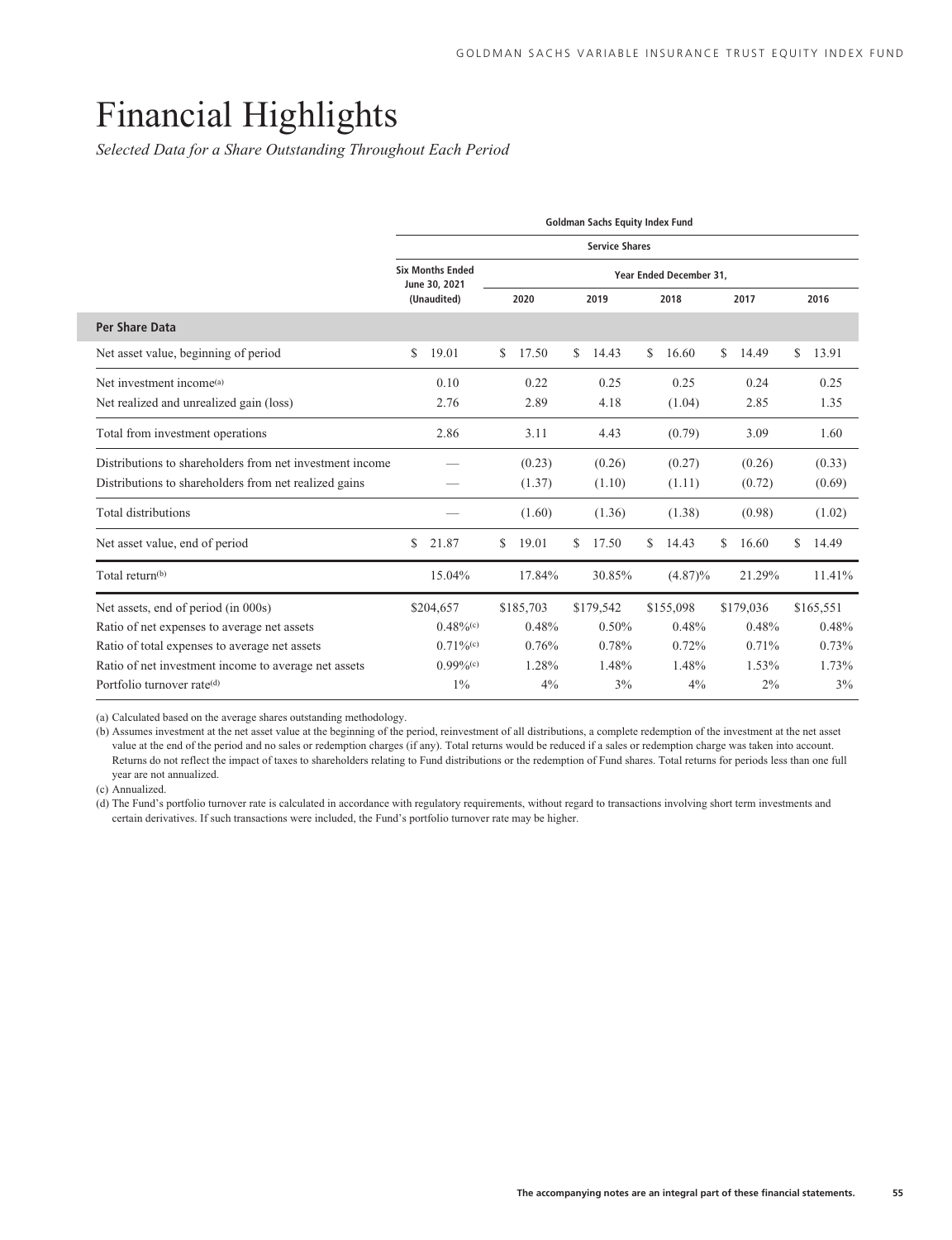*Selected Data for a Share Outstanding Throughout Each Period*

|                                                       | <b>Goldman Sachs Growth Opportunities Fund</b> |              |                          |            |            |            |  |  |
|-------------------------------------------------------|------------------------------------------------|--------------|--------------------------|------------|------------|------------|--|--|
|                                                       | <b>Institutional Shares</b>                    |              |                          |            |            |            |  |  |
|                                                       | <b>Six Months Ended</b><br>June 30, 2021       |              | Year Ended December 31,* |            |            |            |  |  |
|                                                       | (Unaudited)                                    | 2020         | 2019                     | 2018       |            | 2016       |  |  |
| Per Share Data                                        |                                                |              |                          |            |            |            |  |  |
| Net asset value, beginning of period                  | \$13.93                                        | \$11.50      | \$10.51                  | \$31.13    | \$27.13    | \$26.86    |  |  |
| Net investment loss(a)                                | (0.03)                                         | (0.04)       | (0.01)                   | (0.02)     | (0.04)     | (0.07)     |  |  |
| Net realized and unrealized gain (loss)               | 0.90                                           | 5.06<br>3.59 |                          | (1.30)     | 7.40       | 0.52       |  |  |
| Total from investment operations                      | 0.87                                           | 5.02         | 3.58                     | (1.32)     | 7.36       | 0.45       |  |  |
| Distributions to shareholders from net realized gains |                                                | (2.59)       | (2.59)                   | (19.30)    | (3.36)     | (0.18)     |  |  |
| Net asset value, end of period                        | \$14.80                                        | \$13.93      | \$11.50                  | \$10.51    | \$31.13    | \$27.13    |  |  |
| Total return <sup>(b)</sup>                           | 6.25%                                          | 44.33%       | 34.35%                   | $(4.17)\%$ | 27.14%     | 1.71%      |  |  |
| Net assets, end of period (in 000s)                   | \$.<br>161                                     | 151<br>S.    | S<br>94                  | \$<br>59   | S.<br>52   | \$3,518    |  |  |
| Ratio of net expenses to average net assets           | $0.86\%$ <sup>(c)</sup>                        | 0.85%        | 0.88%                    | 0.85%      | 0.87%      | 0.89%      |  |  |
| Ratio of total expenses to average net assets         | $1.17\%$ <sup>(c)</sup>                        | 1.23%        | 1.26%                    | 1.20%      | 1.14%      | 1.16%      |  |  |
| Ratio of net investment loss to average net assets    | $(0.48)\%$ <sup>(c)</sup>                      | $(0.34)\%$   | $(0.12)\%$               | $(0.08)\%$ | $(0.13)\%$ | $(0.26)\%$ |  |  |
| Portfolio turnover rate(d)                            | 32%                                            | 71%          | 75%                      | 59%        | 57%        | 63%        |  |  |

\* All per share amounts representing data prior to May 17, 2019 have been restated to reflect a 4 to 1 reverse stock split which occurred on that date.

(a) Calculated based on the average shares outstanding methodology.

(b) Assumes investment at the net asset value at the beginning of the period, reinvestment of all distributions, a complete redemption of the investment at the net asset value at the end of the period and no sales or redemption charges (if any). Total returns would be reduced if a sales or redemption charge was taken into account. Returns do not reflect the impact of taxes to shareholders relating to Fund distributions or the redemption of Fund shares. Total returns for periods less than one full year are not annualized.

(c) Annualized.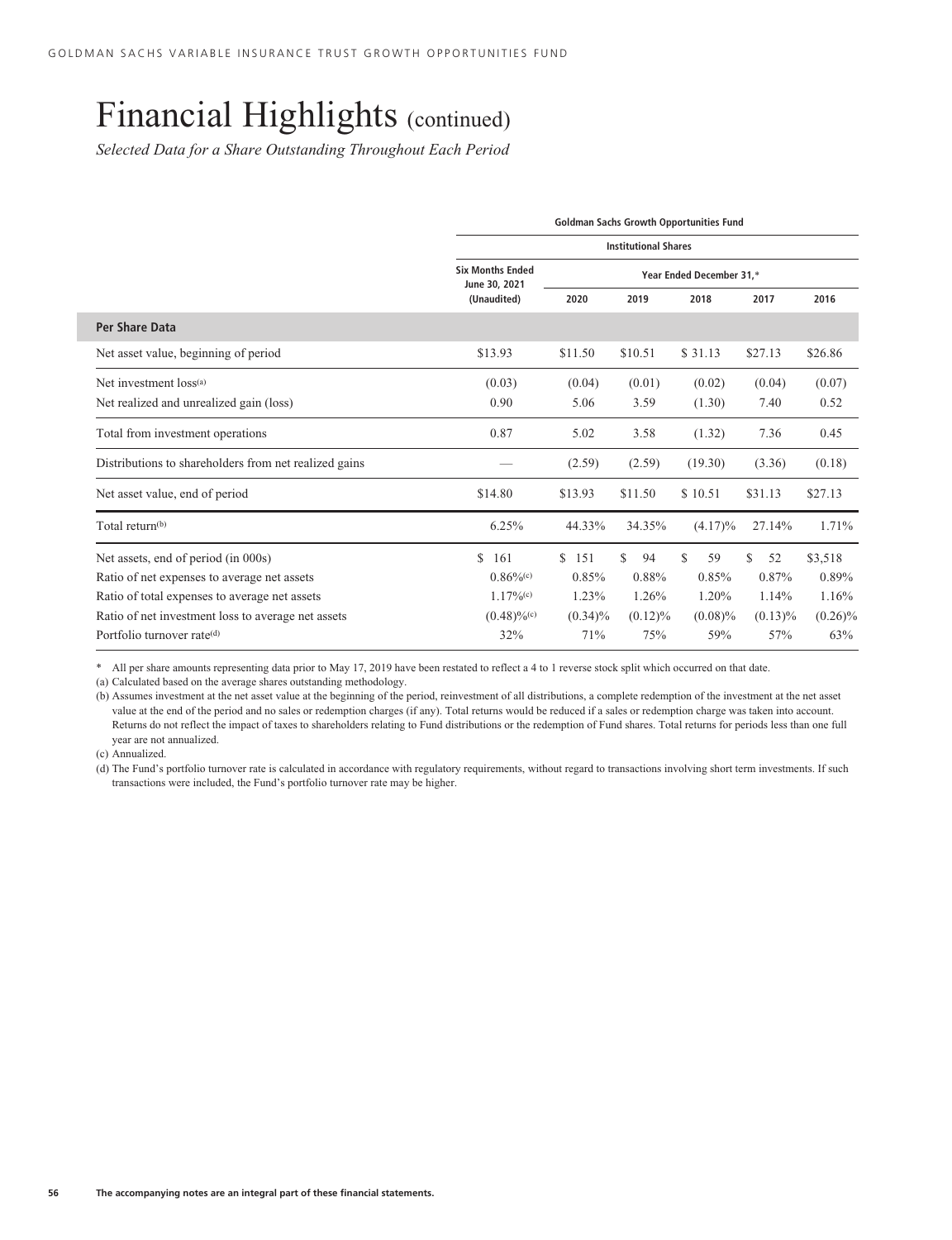*Selected Data for a Share Outstanding Throughout Each Period*

|                                                       | <b>Goldman Sachs Growth Opportunities Fund</b> |            |                          |            |             |              |  |  |  |
|-------------------------------------------------------|------------------------------------------------|------------|--------------------------|------------|-------------|--------------|--|--|--|
|                                                       | <b>Service Shares</b>                          |            |                          |            |             |              |  |  |  |
|                                                       | <b>Six Months Ended</b><br>June 30, 2021       |            | Year Ended December 31,* |            |             |              |  |  |  |
|                                                       | (Unaudited)                                    | 2020       | 2019                     | 2018       | 2017        | 2016         |  |  |  |
| Per Share Data                                        |                                                |            |                          |            |             |              |  |  |  |
| Net asset value, beginning of period                  | \$13.19                                        | \$11.00    | \$10.15                  | \$ 30.80   | \$<br>26.92 | \$.<br>26.71 |  |  |  |
| Net investment loss(a)                                | (0.04)                                         | (0.06)     | (0.02)                   | (0.07)     | (0.08)      | (0.10)       |  |  |  |
| Net realized and unrealized gain (loss)               | 0.84                                           | 4.84       | 3.46                     | (1.28)     | 7.32        | 0.49         |  |  |  |
| Total from investment operations                      | 0.80                                           | 4.78       | 3.44                     | (1.35)     | 7.24        | 0.39         |  |  |  |
| Distributions to shareholders from net realized gains |                                                | (2.59)     | (2.59)                   | (19.30)    | (3.36)      | (0.18)       |  |  |  |
| Net asset value, end of period                        | \$13.99                                        | \$13.19    | \$11.00                  | \$10.15    | 30.80<br>\$ | \$<br>26.92  |  |  |  |
| Total return <sup>(b)</sup>                           | 6.07%                                          | 44.16%     | 34.06%                   | $(4.34)\%$ | 26.92%      | 1.42%        |  |  |  |
| Net assets, end of period (in 000s)                   | \$80,297                                       | \$82,134   | \$73,406                 | \$59,910   | \$170,785   | \$155,924    |  |  |  |
| Ratio of net expenses to average net assets           | $1.01\%$ <sup>(c)</sup>                        | 1.01%      | 1.04%                    | 1.01%      | 1.02%       | 1.05%        |  |  |  |
| Ratio of total expenses to average net assets         | $1.43\%$ <sup>(c)</sup>                        | 1.48%      | 1.51%                    | 1.44%      | 1.39%       | 1.40%        |  |  |  |
| Ratio of net investment loss to average net assets    | $(0.64)\%$ <sup>(c)</sup>                      | $(0.50)\%$ | $(0.28)\%$               | $(0.24)\%$ | $(0.26)\%$  | $(0.37)\%$   |  |  |  |
| Portfolio turnover rate <sup>(d)</sup>                | 32%                                            | 71%        | 75%                      | 59%        | 57%         | 63%          |  |  |  |

\* All per share amounts representing data prior to May 17, 2019 have been restated to reflect a 4 to 1 reverse stock split which occurred on that date.

(a) Calculated based on the average shares outstanding methodology.

(b) Assumes investment at the net asset value at the beginning of the period, reinvestment of all distributions, a complete redemption of the investment at the net asset value at the end of the period and no sales or redemption charges (if any). Total returns would be reduced if a sales or redemption charge was taken into account. Returns do not reflect the impact of taxes to shareholders relating to Fund distributions or the redemption of Fund shares. Total returns for periods less than one full year are not annualized.

(c) Annualized.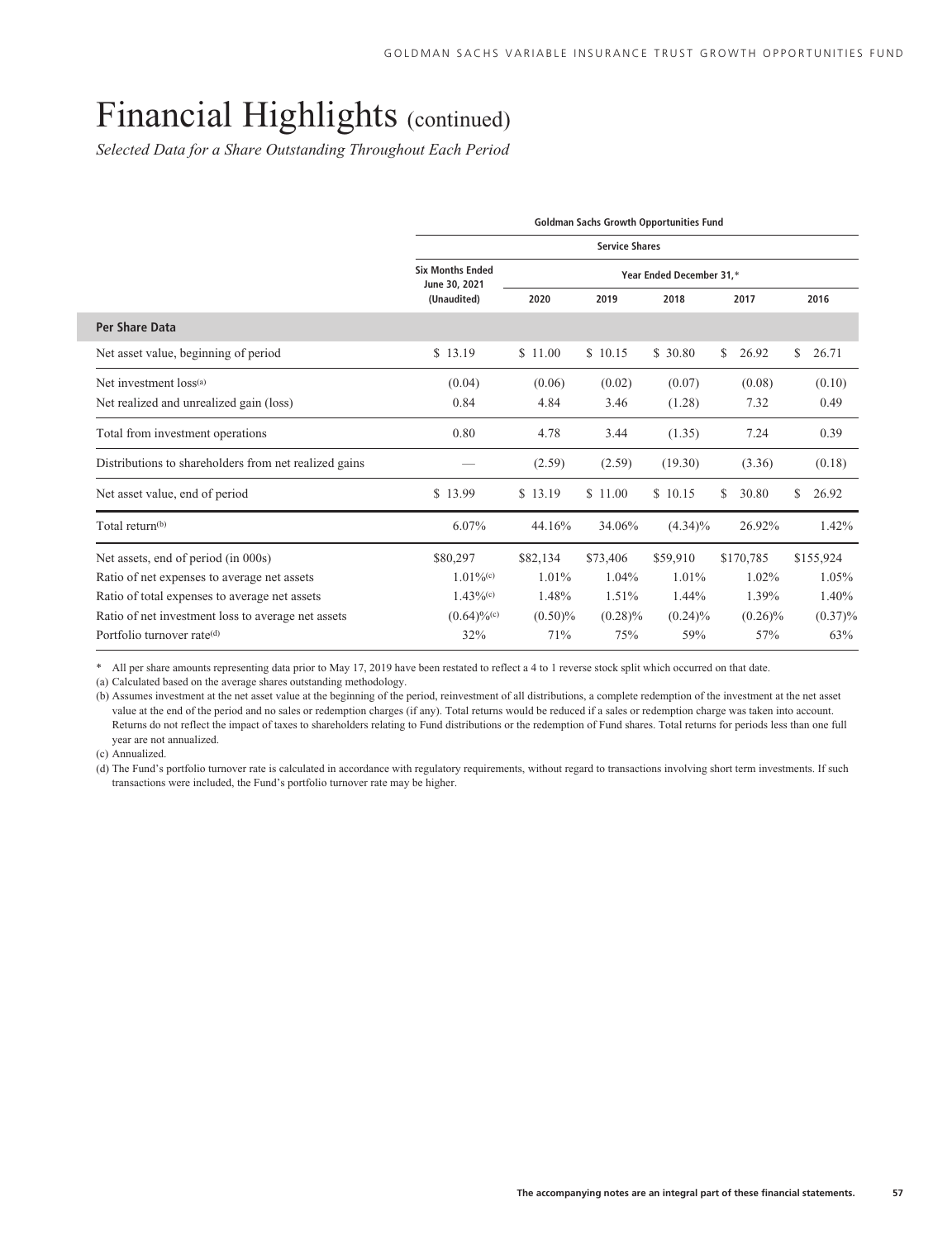*Selected Data for a Share Outstanding Throughout Each Period*

|                                                          |                                          |            | <b>Goldman Sachs International Equity Insights Fund</b> |                         |            |                         |
|----------------------------------------------------------|------------------------------------------|------------|---------------------------------------------------------|-------------------------|------------|-------------------------|
|                                                          |                                          |            | <b>Institutional Shares</b>                             |                         |            |                         |
|                                                          | <b>Six Months Ended</b><br>June 30, 2021 |            |                                                         | Year Ended December 31. |            |                         |
|                                                          | (Unaudited)                              | 2020       | 2019                                                    | 2018                    | 2017       | 2016                    |
| Per Share Data                                           |                                          |            |                                                         |                         |            |                         |
| Net asset value, beginning of period                     | 8.62<br>\$                               | \$<br>8.19 | \$<br>7.08                                              | \$10.88                 | \$<br>8.75 | \$<br>9.19              |
| Net investment income <sup>(a)</sup>                     | 0.12                                     | 0.12       | 0.17                                                    | 0.19                    | 0.17       | $0.17^{(b)}$            |
| Net realized and unrealized gain (loss)                  | 0.82                                     | 0.43       | 1.14                                                    | (1.94)                  | 2.16       | (0.42)                  |
| Total from investment operations                         | 0.94                                     | 0.55       | 1.31                                                    | (1.75)                  | 2.33       | (0.25)                  |
| Distributions to shareholders from net investment income |                                          | (0.12)     | (0.20)                                                  | (0.21)                  | (0.20)     | (0.19)                  |
| Distributions to shareholders from net realized gains    |                                          |            | $\underline{\hspace{1cm}}(c)$                           | (1.84)                  |            |                         |
| Total distributions                                      |                                          | (0.12)     | (0.20)                                                  | (2.05)                  | (0.20)     | (0.19)                  |
| Net asset value, end of period                           | \$<br>9.56                               | S<br>8.62  | \$<br>8.19                                              | S<br>7.08               | \$10.88    | \$<br>8.75              |
| Total return(d)                                          | 10.90%                                   | 6.79%      | 18.45%                                                  | $(16.28)\%$             | 26.60%     | $(2.72)\%$              |
| Net assets, end of period (in 000s)                      | \$56,442                                 | \$50,114   | \$43,632                                                | \$37,829                | \$41,512   | \$37,061                |
| Ratio of net expenses to average net assets              | $0.86\%$ <sup>(e)</sup>                  | 0.87%      | $0.90\%$                                                | 0.87%                   | 0.87%      | 0.89%                   |
| Ratio of total expenses to average net assets            | $1.22\%$ <sup>(e)</sup>                  | 1.37%      | 1.31%                                                   | 1.23%                   | 1.02%      | 1.06%                   |
| Ratio of net investment income to average net assets     | $2.63\%$ <sup>(e)</sup>                  | 1.59%      | 2.14%                                                   | 1.79%                   | 1.69%      | $1.94\%$ <sup>(b)</sup> |
| Portfolio turnover rate <sup>(f)</sup>                   | 85%                                      | 175%       | 146%                                                    | 156%                    | 23%        | 39%                     |

(a) Calculated based on the average shares outstanding methodology.

(b) Reflects income recognized from corporate actions which amounted to \$0.03 per share and 0.36% of average net assets.

(c) Amount is less than \$0.005 per share.

(d) Assumes investment at the net asset value at the beginning of the period, reinvestment of all distributions, a complete redemption of the investment at the net asset value at the end of the period and no sales or redemption charges (if any). Total returns would be reduced if a sales or redemption charge was taken into account. Returns do not reflect the impact of taxes to shareholders relating to Fund distributions or the redemption of Fund shares. Total returns for periods less than one full year are not annualized.

(e) Annualized.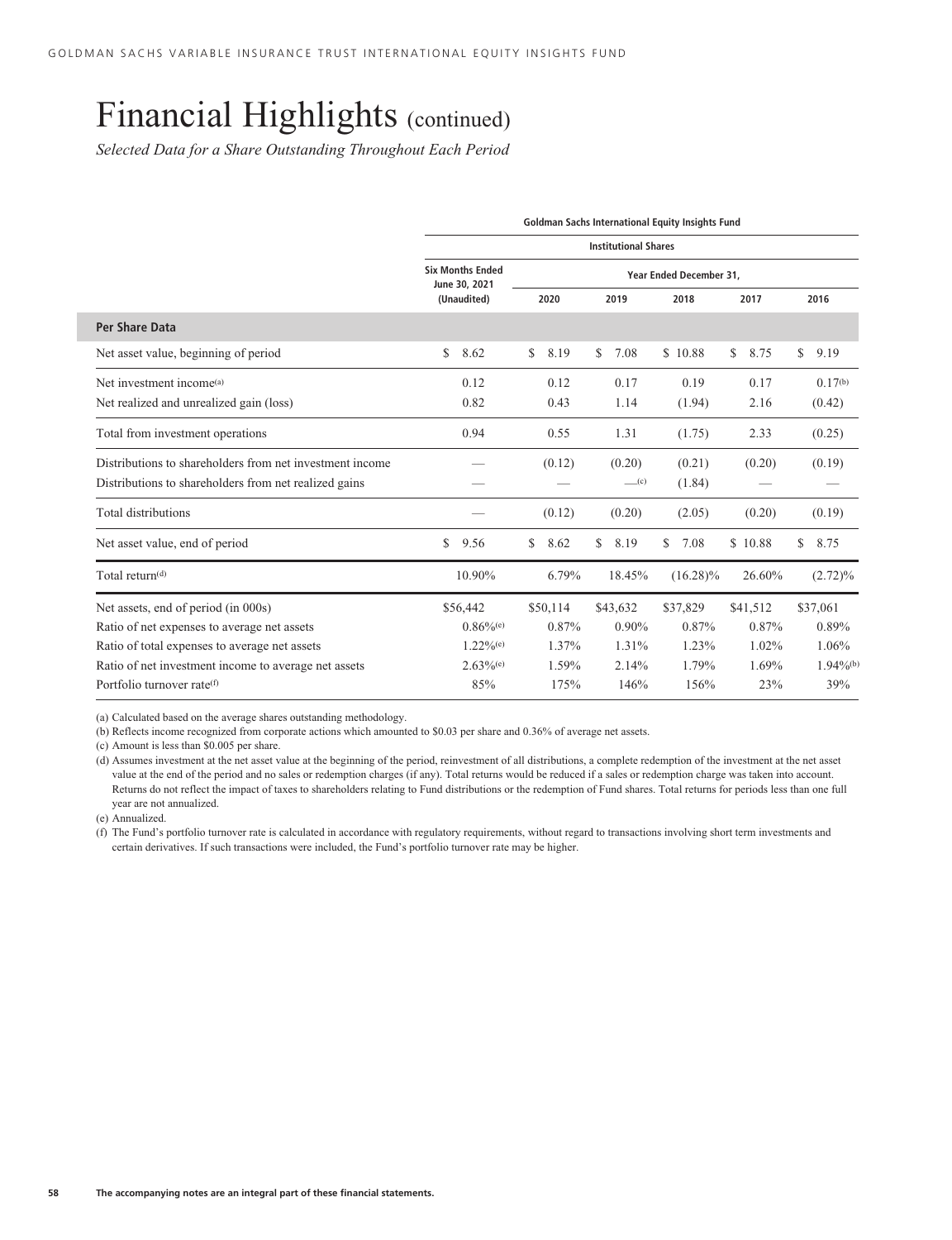*Selected Data for a Share Outstanding Throughout Each Period*

|                                                          | Goldman Sachs International Equity Insights Fund |            |                               |                         |             |                         |  |  |  |  |  |  |  |
|----------------------------------------------------------|--------------------------------------------------|------------|-------------------------------|-------------------------|-------------|-------------------------|--|--|--|--|--|--|--|
|                                                          |                                                  |            | <b>Service Shares</b>         |                         |             |                         |  |  |  |  |  |  |  |
|                                                          | <b>Six Months Ended</b><br>June 30, 2021         |            |                               | Year Ended December 31. |             |                         |  |  |  |  |  |  |  |
|                                                          | (Unaudited)                                      | 2020       | 2019                          | 2018                    | 2017        | 2016                    |  |  |  |  |  |  |  |
| Per Share Data                                           |                                                  |            |                               |                         |             |                         |  |  |  |  |  |  |  |
| Net asset value, beginning of period                     | \$<br>8.66                                       | \$<br>8.23 | \$<br>7.11                    | \$10.91                 | S<br>8.78   | \$<br>9.21              |  |  |  |  |  |  |  |
| Net investment income <sup>(a)</sup>                     | 0.11                                             | 0.10       | 0.15                          | 0.14                    | 0.14        | $0.15^{(b)}$            |  |  |  |  |  |  |  |
| Net realized and unrealized gain (loss)                  | 0.81                                             | 0.44       | 1.15                          | (1.93)                  | 2.16        | (0.42)                  |  |  |  |  |  |  |  |
| Total from investment operations                         | 0.92                                             | 0.54       | 1.30                          | (1.79)                  | 2.30        | (0.27)                  |  |  |  |  |  |  |  |
| Distributions to shareholders from net investment income |                                                  | (0.11)     | (0.18)                        | (0.17)                  | (0.17)      | (0.16)                  |  |  |  |  |  |  |  |
| Distributions to shareholders from net realized gains    |                                                  |            | $\underline{\hspace{1cm}}(c)$ | (1.84)                  |             |                         |  |  |  |  |  |  |  |
| Total distributions                                      |                                                  | (0.11)     | (0.18)                        | (2.01)                  | (0.17)      | (0.16)                  |  |  |  |  |  |  |  |
| Net asset value, end of period                           | 9.58<br>\$                                       | 8.66<br>S  | \$<br>8.23                    | 7.11<br>\$              | 10.91<br>\$ | \$<br>8.78              |  |  |  |  |  |  |  |
| Total return <sup>(d)</sup>                              | 10.62%                                           | 6.53%      | 18.23%                        | $(16.55)\%$             | 26.21%      | $(2.86)\%$              |  |  |  |  |  |  |  |
| Net assets, end of period (in 000s)                      | \$49,107                                         | \$47,685   | \$48,884                      | \$43,923                | \$123,778   | \$105,362               |  |  |  |  |  |  |  |
| Ratio of net expenses to average net assets              | $1.11\%$ <sup>(e)</sup>                          | 1.12%      | 1.15%                         | 1.12%                   | 1.12%       | 1.14%                   |  |  |  |  |  |  |  |
| Ratio of total expenses to average net assets            | $1.47\%$ <sup>(e)</sup>                          | 1.61%      | 1.55%                         | 1.43%                   | 1.27%       | 1.31%                   |  |  |  |  |  |  |  |
| Ratio of net investment income to average net assets     | $2.36\%$ <sup>(e)</sup>                          | 1.30%      | 1.89%                         | 1.30%                   | 1.44%       | $1.68\%$ <sup>(b)</sup> |  |  |  |  |  |  |  |
| Portfolio turnover rate <sup>(f)</sup>                   | 85%                                              | 175%       | 146%                          | 156%                    | 23%         | 39%                     |  |  |  |  |  |  |  |

(a) Calculated based on the average shares outstanding methodology.

(b) Reflects income recognized from corporate actions which amounted to \$0.03 per share and 0.36% of average net assets.

(c) Amount is less than \$0.005 per share.

(d) Assumes investment at the net asset value at the beginning of the period, reinvestment of all distributions, a complete redemption of the investment at the net asset value at the end of the period and no sales or redemption charges (if any). Total returns would be reduced if a sales or redemption charge was taken into account. Returns do not reflect the impact of taxes to shareholders relating to Fund distributions or the redemption of Fund shares. Total returns for periods less than one full year are not annualized.

(e) Annualized.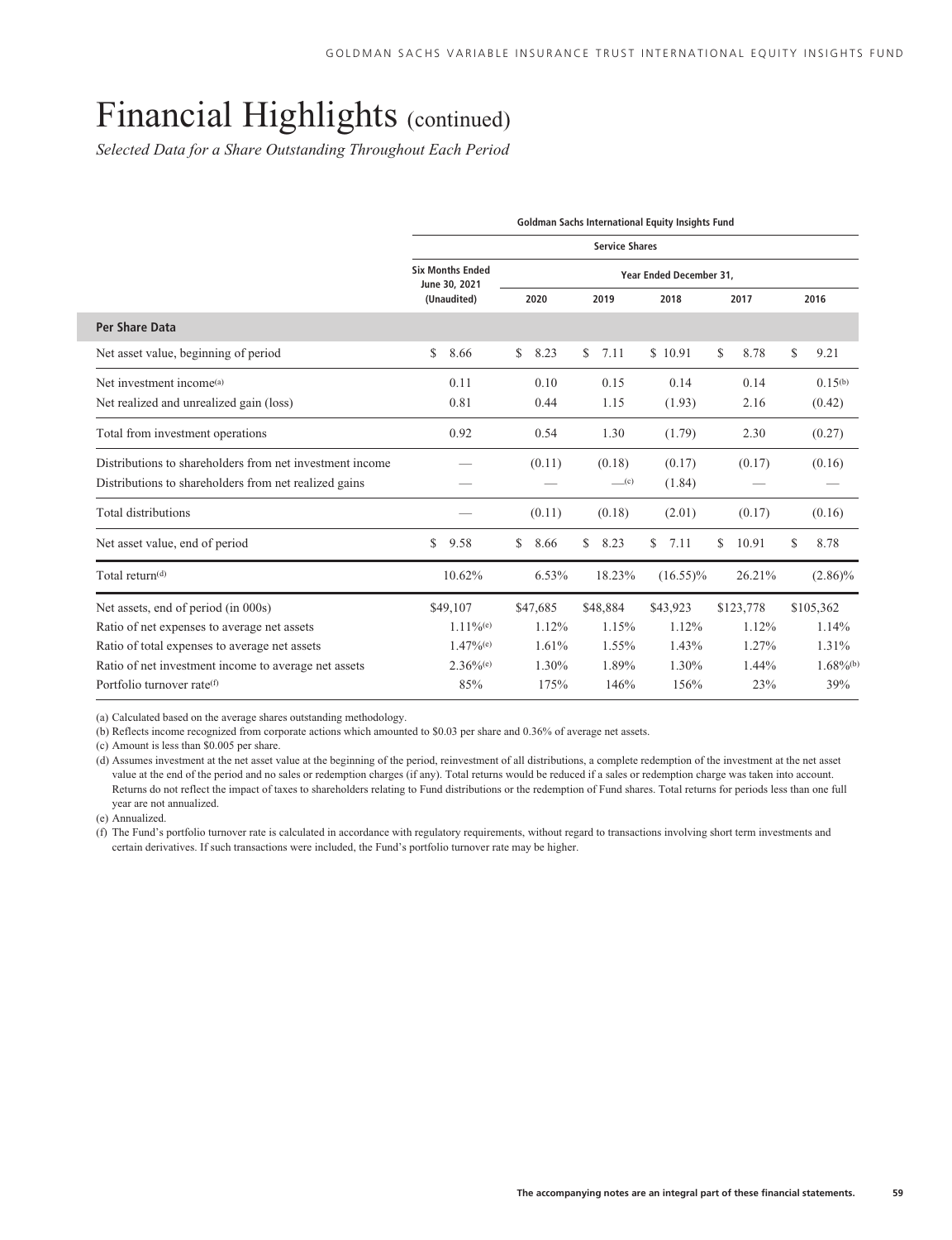*Selected Data for a Share Outstanding Throughout Each Period*

|                                                          | Goldman Sachs Large Cap Value Fund |                                          |    |           |    |                             |    |                         |   |           |    |           |  |
|----------------------------------------------------------|------------------------------------|------------------------------------------|----|-----------|----|-----------------------------|----|-------------------------|---|-----------|----|-----------|--|
|                                                          |                                    |                                          |    |           |    | <b>Institutional Shares</b> |    |                         |   |           |    |           |  |
|                                                          |                                    | <b>Six Months Ended</b><br>June 30, 2021 |    |           |    |                             |    | Year Ended December 31, |   |           |    |           |  |
|                                                          |                                    | (Unaudited)                              |    | 2020      |    | 2019                        |    | 2018                    |   | 2017      |    | 2016      |  |
| Per Share Data                                           |                                    |                                          |    |           |    |                             |    |                         |   |           |    |           |  |
| Net asset value, beginning of period                     | \$                                 | 9.27                                     | \$ | 9.19      | S  | 7.67                        | S. | 9.06                    | S | 10.16     | \$ | 9.39      |  |
| Net investment income <sup>(a)</sup>                     |                                    | 0.05                                     |    | 0.12      |    | 0.13                        |    | 0.12                    |   | 0.16      |    | 0.18      |  |
| Net realized and unrealized gain (loss)                  |                                    | 1.27                                     |    | 0.24      |    | 1.86                        |    | (0.88)                  |   | 0.83      |    | 0.91      |  |
| Total from investment operations                         |                                    | 1.32                                     |    | 0.36      |    | 1.99                        |    | (0.76)                  |   | 0.99      |    | 1.09      |  |
| Distributions to shareholders from net investment income |                                    |                                          |    | (0.12)    |    | (0.14)                      |    | (0.12)                  |   | (0.18)    |    | (0.22)    |  |
| Distributions to shareholders from net realized gains    |                                    |                                          |    | (0.16)    |    | (0.33)                      |    | (0.51)                  |   | (1.91)    |    | (0.10)    |  |
| Total distributions                                      |                                    |                                          |    | (0.28)    |    | (0.47)                      |    | (0.63)                  |   | (2.09)    |    | (0.32)    |  |
| Net asset value, end of period                           | \$                                 | 10.59                                    | \$ | 9.27      | \$ | 9.19                        | \$ | 7.67                    | S | 9.06      | S  | 10.16     |  |
| Total return <sup>(b)</sup>                              |                                    | 14.24%                                   |    | 3.97%     |    | 25.93%                      |    | $(8.46)\%$              |   | 9.85%     |    | 11.55%    |  |
| Net assets, end of period (in 000s)                      |                                    | \$174,922                                |    | \$160,076 |    | \$163,814                   |    | \$150,963               |   | \$188,182 |    | \$243,875 |  |
| Ratio of net expenses to average net assets              |                                    | $0.69\%$ <sup>(c)</sup>                  |    | 0.71%     |    | 0.73%                       |    | 0.71%                   |   | 0.72%     |    | 0.74%     |  |
| Ratio of total expenses to average net assets            |                                    | $0.77\%$ <sup>(c)</sup>                  |    | 0.81%     |    | 0.83%                       |    | 0.81%                   |   | 0.81%     |    | 0.81%     |  |
| Ratio of net investment income to average net assets     |                                    | $1.07\%$ <sup>(c)</sup>                  |    | 1.44%     |    | 1.46%                       |    | 1.32%                   |   | 1.50%     |    | 1.91%     |  |
| Portfolio turnover rate(d)                               |                                    | 35%                                      |    | 58%       |    | 58%                         |    | 125%                    |   | 127%      |    | 130%      |  |

(a) Calculated based on the average shares outstanding methodology.

(b) Assumes investment at the net asset value at the beginning of the period, reinvestment of all distributions, a complete redemption of the investment at the net asset value at the end of the period and no sales or redemption charges (if any). Total returns would be reduced if a sales or redemption charge was taken into account. Returns do not reflect the impact of taxes to shareholders relating to Fund distributions or the redemption of Fund shares. Total returns for periods less than one full year are not annualized.

(c) Annualized.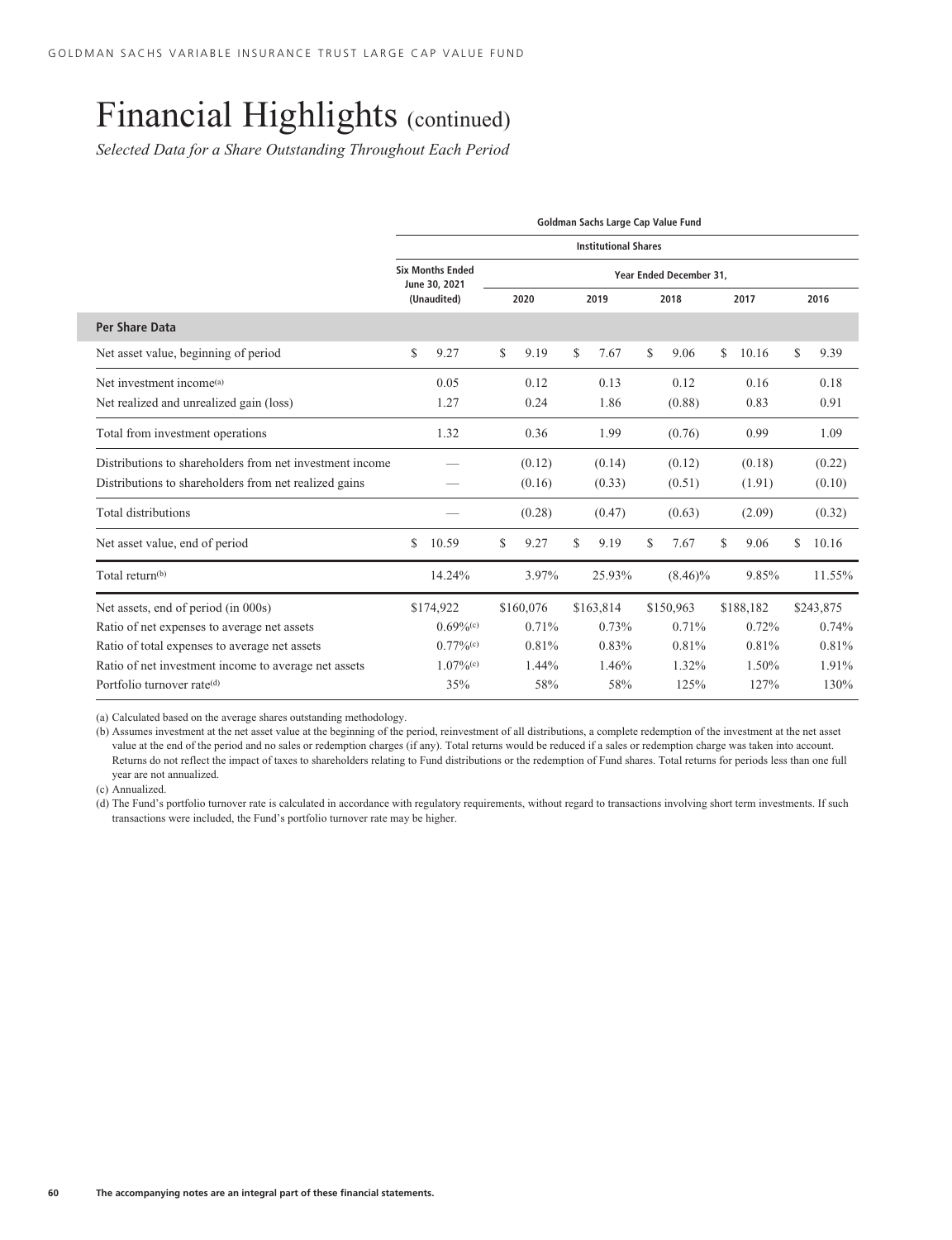*Selected Data for a Share Outstanding Throughout Each Period*

|                                                          | Goldman Sachs Large Cap Value Fund |                                          |    |           |    |                       |    |                         |   |           |    |           |  |
|----------------------------------------------------------|------------------------------------|------------------------------------------|----|-----------|----|-----------------------|----|-------------------------|---|-----------|----|-----------|--|
|                                                          |                                    |                                          |    |           |    | <b>Service Shares</b> |    |                         |   |           |    |           |  |
|                                                          |                                    | <b>Six Months Ended</b><br>June 30, 2021 |    |           |    |                       |    | Year Ended December 31, |   |           |    |           |  |
|                                                          |                                    | (Unaudited)                              |    | 2020      |    | 2019                  |    | 2018                    |   | 2017      |    | 2016      |  |
| <b>Per Share Data</b>                                    |                                    |                                          |    |           |    |                       |    |                         |   |           |    |           |  |
| Net asset value, beginning of period                     | \$                                 | 9.27                                     | \$ | 9.19      | \$ | 7.67                  | S. | 9.06                    | S | 10.16     | S  | 9.39      |  |
| Net investment income <sup>(a)</sup>                     |                                    | 0.04                                     |    | 0.10      |    | 0.11                  |    | 0.10                    |   | 0.13      |    | 0.16      |  |
| Net realized and unrealized gain (loss)                  |                                    | 1.27                                     |    | 0.24      |    | 1.85                  |    | (0.88)                  |   | 0.83      |    | 0.90      |  |
| Total from investment operations                         |                                    | 1.31                                     |    | 0.34      |    | 1.96                  |    | (0.78)                  |   | 0.96      |    | 1.06      |  |
| Distributions to shareholders from net investment income |                                    |                                          |    | (0.10)    |    | (0.11)                |    | (0.10)                  |   | (0.15)    |    | (0.19)    |  |
| Distributions to shareholders from net realized gains    |                                    |                                          |    | (0.16)    |    | (0.33)                |    | (0.51)                  |   | (1.91)    |    | (0.10)    |  |
| Total distributions                                      |                                    |                                          |    | (0.26)    |    | (0.44)                |    | (0.61)                  |   | (2.06)    |    | (0.29)    |  |
| Net asset value, end of period                           | \$                                 | 10.58                                    | \$ | 9.27      | \$ | 9.19                  | \$ | 7.67                    | S | 9.06      | \$ | 10.16     |  |
| Total return <sup>(b)</sup>                              |                                    | 14.13%                                   |    | 3.73%     |    | 25.61%                |    | $(8.72)\%$              |   | 9.56%     |    | 11.25%    |  |
| Net assets, end of period (in 000s)                      |                                    | \$304,663                                |    | \$299,564 |    | \$306,058             |    | \$282,891               |   | \$358,776 |    | \$531,553 |  |
| Ratio of net expenses to average net assets              |                                    | $0.92\%$ <sup>(c)</sup>                  |    | 0.94%     |    | 0.98%                 |    | 0.96%                   |   | 0.97%     |    | 0.99%     |  |
| Ratio of total expenses to average net assets            |                                    | $1.02\%$ <sup>(c)</sup>                  |    | 1.06%     |    | 1.08%                 |    | 1.06%                   |   | 1.06%     |    | 1.06%     |  |
| Ratio of net investment income to average net assets     |                                    | $0.84\%$ <sup>(c)</sup>                  |    | 1.21%     |    | 1.21%                 |    | 1.07%                   |   | 1.26%     |    | 1.66%     |  |
| Portfolio turnover rate(d)                               |                                    | 35%                                      |    | 58%       |    | 58%                   |    | 125%                    |   | 127%      |    | 130%      |  |

(a) Calculated based on the average shares outstanding methodology.

(b) Assumes investment at the net asset value at the beginning of the period, reinvestment of all distributions, a complete redemption of the investment at the net asset value at the end of the period and no sales or redemption charges (if any). Total returns would be reduced if a sales or redemption charge was taken into account. Returns do not reflect the impact of taxes to shareholders relating to Fund distributions or the redemption of Fund shares. Total returns for periods less than one full year are not annualized.

(c) Annualized.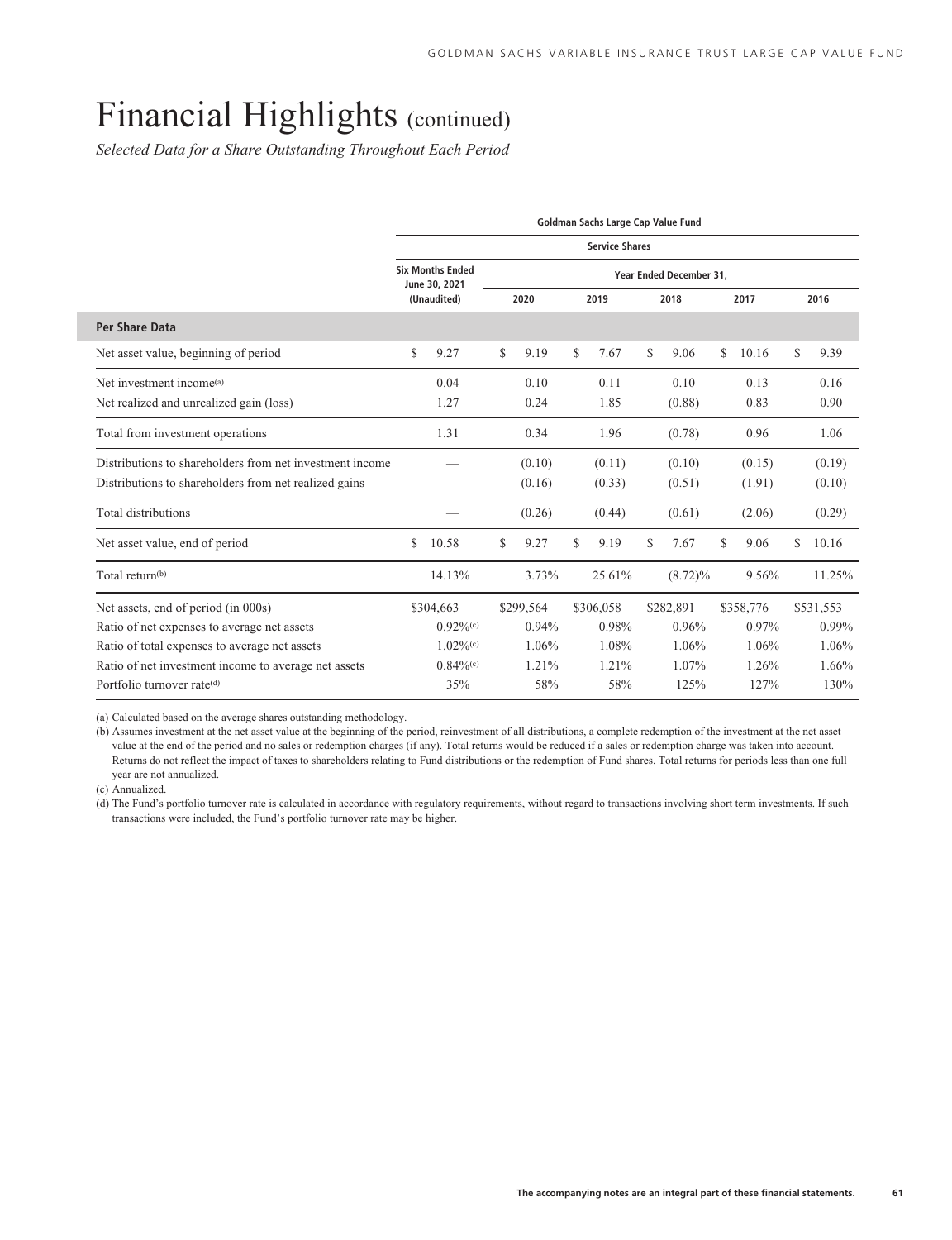*Selected Data for a Share Outstanding Throughout Each Period*

|                                                          | Goldman Sachs Mid Cap Value Fund         |             |                             |                         |             |              |  |  |  |  |  |  |  |
|----------------------------------------------------------|------------------------------------------|-------------|-----------------------------|-------------------------|-------------|--------------|--|--|--|--|--|--|--|
|                                                          |                                          |             | <b>Institutional Shares</b> |                         |             |              |  |  |  |  |  |  |  |
|                                                          | <b>Six Months Ended</b><br>June 30, 2021 |             |                             | Year Ended December 31, |             |              |  |  |  |  |  |  |  |
|                                                          | (Unaudited)                              | 2020        | 2019                        | 2018                    | 2017        | 2016         |  |  |  |  |  |  |  |
| <b>Per Share Data</b>                                    |                                          |             |                             |                         |             |              |  |  |  |  |  |  |  |
| Net asset value, beginning of period                     | \$<br>17.23                              | 16.22<br>\$ | 12.89<br>S.                 | \$<br>16.93             | S<br>16.23  | \$.<br>14.49 |  |  |  |  |  |  |  |
| Net investment income <sup>(a)</sup>                     | 0.05                                     | 0.10        | 0.13                        | 0.13                    | 0.12        | 0.16         |  |  |  |  |  |  |  |
| Net realized and unrealized gain (loss)                  | 2.89                                     | 1.26        | 3.93                        | (1.86)                  | 1.68        | 1.80         |  |  |  |  |  |  |  |
| Total from investment operations                         | 2.94                                     | 1.36        | 4.06                        | (1.73)                  | 1.80        | 1.96         |  |  |  |  |  |  |  |
| Distributions to shareholders from net investment income |                                          | (0.10)      | (0.13)                      | (0.23)                  | (0.13)      | (0.21)       |  |  |  |  |  |  |  |
| Distributions to shareholders from net realized gains    |                                          | (0.25)      | (0.60)                      | (2.08)                  | (0.97)      | (0.01)       |  |  |  |  |  |  |  |
| Total distributions                                      |                                          | (0.35)      | (0.73)                      | (2.31)                  | (1.10)      | (0.22)       |  |  |  |  |  |  |  |
| Net asset value, end of period                           | \$<br>20.17                              | 17.23<br>S  | 16.22<br>S                  | 12.89<br>S.             | \$<br>16.93 | S<br>16.23   |  |  |  |  |  |  |  |
| Total return <sup>(b)</sup>                              | 17.06%                                   | 8.38%       | 31.53%                      | $(10.46)\%$             | 11.07%      | 13.49%       |  |  |  |  |  |  |  |
| Net assets, end of period (in 000s)                      | \$361,990                                | \$327,376   | \$335,229                   | \$300,056               | \$388,709   | \$437,085    |  |  |  |  |  |  |  |
| Ratio of net expenses to average net assets              | $0.83\%$ <sup>(c)</sup>                  | 0.84%       | 0.87%                       | 0.84%                   | 0.84%       | 0.84%        |  |  |  |  |  |  |  |
| Ratio of total expenses to average net assets            | $0.84\%$ <sup>(c)</sup>                  | $0.90\%$    | $0.90\%$                    | 0.86%                   | 0.87%       | 0.87%        |  |  |  |  |  |  |  |
| Ratio of net investment income to average net assets     | $0.53\%$ <sup>(c)</sup>                  | 0.68%       | 0.85%                       | 0.75%                   | 0.71%       | 1.08%        |  |  |  |  |  |  |  |
| Portfolio turnover rate(d)                               | 42%                                      | 111%        | 89%                         | 109%                    | 134%        | 149%         |  |  |  |  |  |  |  |

(a) Calculated based on the average shares outstanding methodology.

(b) Assumes investment at the net asset value at the beginning of the period, reinvestment of all distributions, a complete redemption of the investment at the net asset value at the end of the period and no sales or redemption charges (if any). Total returns would be reduced if a sales or redemption charge was taken into account. Returns do not reflect the impact of taxes to shareholders relating to Fund distributions or the redemption of Fund shares. Total returns for periods less than one full year are not annualized.

(c) Annualized.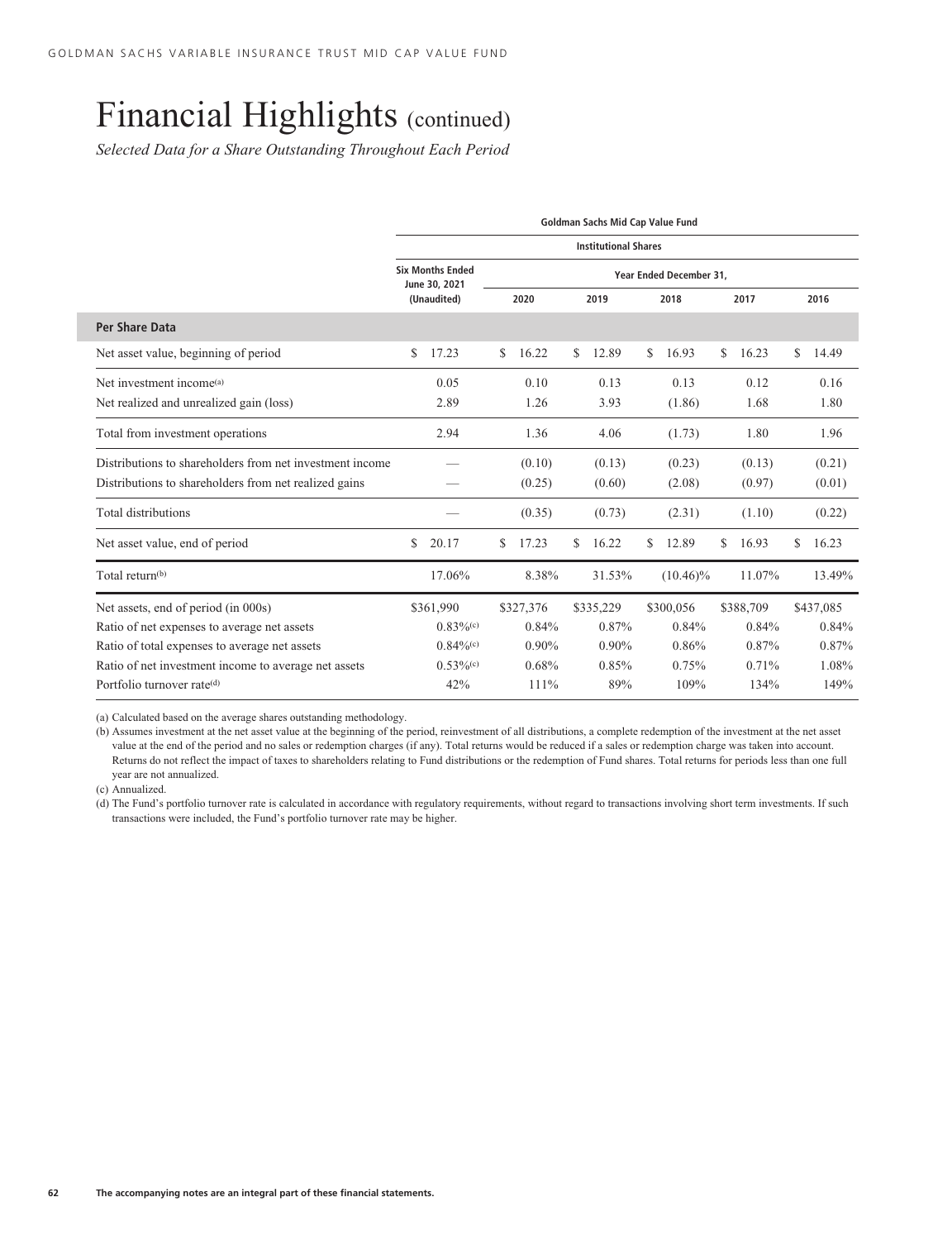*Selected Data for a Share Outstanding Throughout Each Period*

|                                                          | Goldman Sachs Mid Cap Value Fund |                                          |    |           |    |                       |                         |    |           |    |           |  |  |
|----------------------------------------------------------|----------------------------------|------------------------------------------|----|-----------|----|-----------------------|-------------------------|----|-----------|----|-----------|--|--|
|                                                          |                                  |                                          |    |           |    | <b>Service Shares</b> |                         |    |           |    |           |  |  |
|                                                          |                                  | <b>Six Months Ended</b><br>June 30, 2021 |    |           |    |                       | Year Ended December 31. |    |           |    |           |  |  |
|                                                          |                                  | (Unaudited)                              |    | 2020      |    | 2019                  | 2018                    |    | 2017      |    | 2016      |  |  |
| Per Share Data                                           |                                  |                                          |    |           |    |                       |                         |    |           |    |           |  |  |
| Net asset value, beginning of period                     | \$                               | 17.39                                    | S  | 16.37     | \$ | 13.01                 | \$16.95                 | \$ | 16.25     | \$ | 14.51     |  |  |
| Net investment income <sup>(a)</sup>                     |                                  | 0.03                                     |    | 0.06      |    | 0.10                  | 0.07                    |    | 0.08      |    | 0.12      |  |  |
| Net realized and unrealized gain (loss)                  |                                  | 2.91                                     |    | 1.28      |    | 3.95                  | (1.84)                  |    | 1.68      |    | 1.81      |  |  |
| Total from investment operations                         |                                  | 2.94                                     |    | 1.34      |    | 4.05                  | (1.77)                  |    | 1.76      |    | 1.93      |  |  |
| Distributions to shareholders from net investment income |                                  |                                          |    | (0.07)    |    | (0.09)                | (0.09)                  |    | (0.09)    |    | (0.18)    |  |  |
| Distributions to shareholders from net realized gains    |                                  |                                          |    | (0.25)    |    | (0.60)                | (2.08)                  |    | (0.97)    |    | (0.01)    |  |  |
| Total distributions                                      |                                  |                                          |    | (0.32)    |    | (0.69)                | (2.17)                  |    | (1.06)    |    | (0.19)    |  |  |
| Net asset value, end of period                           | \$                               | 20.33                                    | \$ | 17.39     | \$ | 16.37                 | \$13.01                 | \$ | 16.95     | S  | 16.25     |  |  |
| Total return <sup>(b)</sup>                              |                                  | 16.91%                                   |    | 8.17%     |    | 31.17%                | $(10.70)\%$             |    | 10.85%    |    | 13.24%    |  |  |
| Net assets, end of period (in 000s)                      |                                  | \$165,124                                |    | \$158,909 |    | \$174,896             | \$76,835                |    | \$381,172 |    | \$371,366 |  |  |
| Ratio of net expenses to average net assets              |                                  | $1.08\%$ <sup>(c)</sup>                  |    | 1.09%     |    | 1.12%                 | 1.09%                   |    | 1.09%     |    | 1.09%     |  |  |
| Ratio of total expenses to average net assets            |                                  | $1.09\%$ <sup>(c)</sup>                  |    | 1.14%     |    | 1.16%                 | 1.11%                   |    | 1.12%     |    | 1.12%     |  |  |
| Ratio of net investment income to average net assets     |                                  | $0.28\%$ <sup>(c)</sup>                  |    | $0.39\%$  |    | 0.66%                 | 0.42%                   |    | 0.47%     |    | 0.78%     |  |  |
| Portfolio turnover rate <sup>(d)</sup>                   |                                  | 42%                                      |    | 111%      |    | 89%                   | 109%                    |    | 134%      |    | 149%      |  |  |

(a) Calculated based on the average shares outstanding methodology.

(b) Assumes investment at the net asset value at the beginning of the period, reinvestment of all distributions, a complete redemption of the investment at the net asset value at the end of the period and no sales or redemption charges (if any). Total returns would be reduced if a sales or redemption charge was taken into account. Returns do not reflect the impact of taxes to shareholders relating to Fund distributions or the redemption of Fund shares. Total returns for periods less than one full year are not annualized.

(c) Annualized.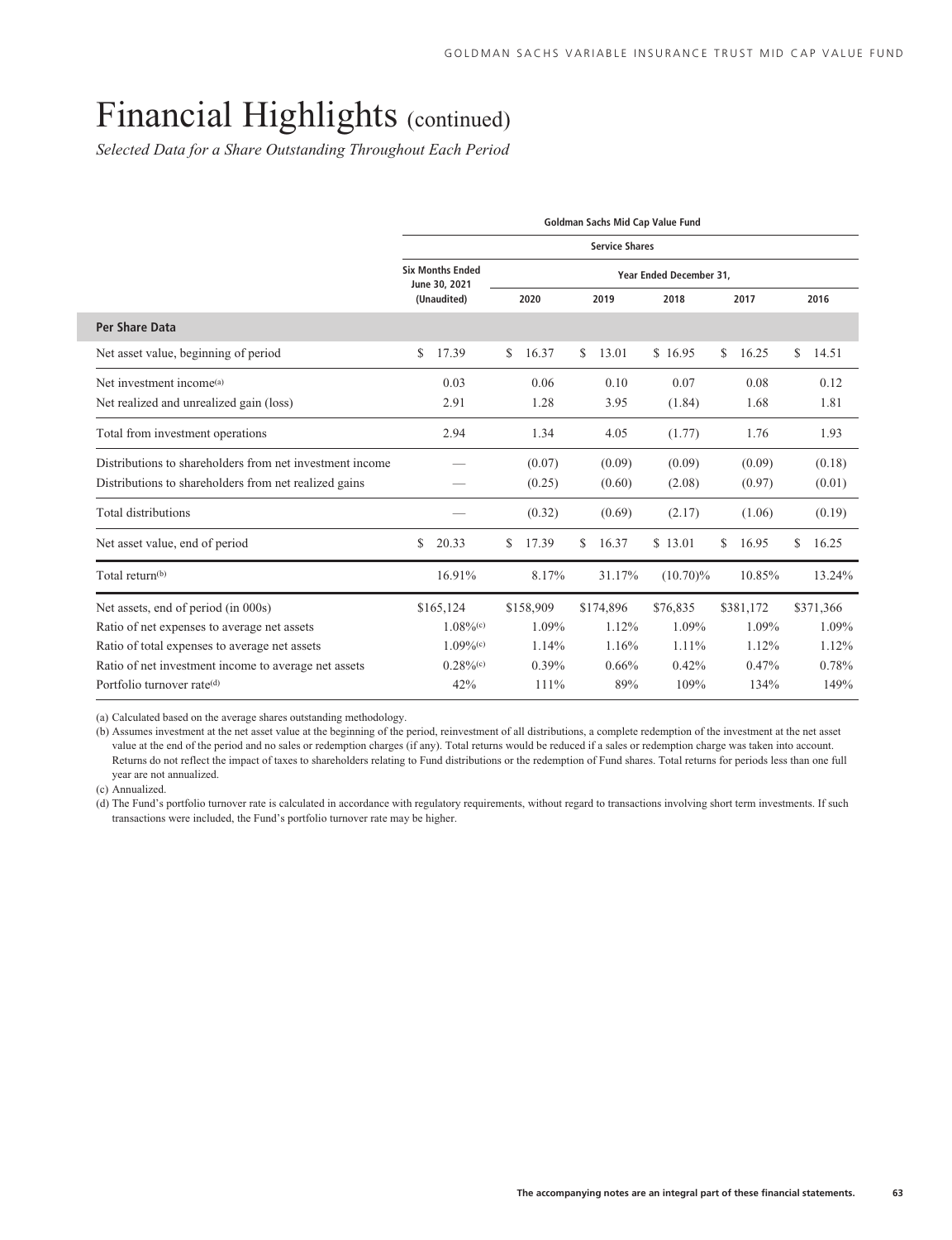*Selected Data for a Share Outstanding Throughout Each Period*

|                                                          | Goldman Sachs Small Cap Equity Insights Fund |          |                             |                         |          |          |  |  |  |  |  |  |  |
|----------------------------------------------------------|----------------------------------------------|----------|-----------------------------|-------------------------|----------|----------|--|--|--|--|--|--|--|
|                                                          |                                              |          | <b>Institutional Shares</b> |                         |          |          |  |  |  |  |  |  |  |
|                                                          | <b>Six Months Ended</b><br>June 30, 2021     |          |                             |                         |          |          |  |  |  |  |  |  |  |
|                                                          | (Unaudited)                                  | 2020     | 2019                        | 2018                    | 2017     | 2016     |  |  |  |  |  |  |  |
| Per Share Data                                           |                                              |          |                             |                         |          |          |  |  |  |  |  |  |  |
| Net asset value, beginning of period                     | 13.51<br>\$                                  | \$12.62  | \$10.37                     | \$13.66                 | \$13.79  | \$11.60  |  |  |  |  |  |  |  |
| Net investment income <sup>(a)</sup>                     | 0.01                                         | 0.05     | 0.06                        | $0.07^{(b)}$            | 0.08     | 0.11     |  |  |  |  |  |  |  |
| Net realized and unrealized gain (loss)                  | 2.98                                         | 1.03     | 2.51                        | (1.21)                  | 1.53     | 2.59     |  |  |  |  |  |  |  |
| Total from investment operations                         | 2.99                                         | 1.08     | 2.57                        | (1.14)                  | 1.61     | 2.70     |  |  |  |  |  |  |  |
| Distributions to shareholders from net investment income |                                              | (0.03)   | (0.06)                      | (0.07)                  | (0.08)   | (0.15)   |  |  |  |  |  |  |  |
| Distributions to shareholders from net realized gains    |                                              | (0.16)   | (0.26)                      | (2.08)                  | (1.66)   | (0.36)   |  |  |  |  |  |  |  |
| Total distributions                                      |                                              | (0.19)   | (0.32)                      | (2.15)                  | (1.74)   | (0.51)   |  |  |  |  |  |  |  |
| Net asset value, end of period                           | \$<br>16.50                                  | \$13.51  | \$12.62                     | \$10.37                 | \$13.66  | \$13.79  |  |  |  |  |  |  |  |
| Total return $(c)$                                       | 22.13%                                       | 8.56%    | 24.84%                      | $(8.62)\%$              | 11.57%   | 23.13%   |  |  |  |  |  |  |  |
| Net assets, end of period (in 000s)                      | \$112,483                                    | \$84,887 | \$79,791                    | \$68,951                | \$77,815 | \$77,421 |  |  |  |  |  |  |  |
| Ratio of net expenses to average net assets              | $0.81\%$ <sup>(d)</sup>                      | 0.81%    | 0.86%                       | 0.81%                   | 0.81%    | 0.81%    |  |  |  |  |  |  |  |
| Ratio of total expenses to average net assets            | $0.95\%$ <sup>(d)</sup>                      | 1.08%    | 1.05%                       | 0.98%                   | 1.00%    | 1.04%    |  |  |  |  |  |  |  |
| Ratio of net investment income to average net assets     | $0.16\%$ <sup>(d)</sup>                      | 0.46%    | 0.51%                       | $0.46\%$ <sup>(b)</sup> | 0.53%    | 0.95%    |  |  |  |  |  |  |  |
| Portfolio turnover rate <sup>(e)</sup>                   | 95%                                          | 147%     | 125%                        | 116%                    | 110%     | 119%     |  |  |  |  |  |  |  |

(a) Calculated based on the average shares outstanding methodology.

(b) Reflects income recognized from special dividends which amounted to \$0.02 per share and 0.17% of average net assets.

(c) Assumes investment at the net asset value at the beginning of the period, reinvestment of all distributions, a complete redemption of the investment at the net asset value at the end of the period and no sales or redemption charges (if any). Total returns would be reduced if a sales or redemption charge was taken into account. Returns do not reflect the impact of taxes to shareholders relating to Fund distributions or the redemption of Fund shares. Total returns for periods less than one full year are not annualized.

(d) Annualized.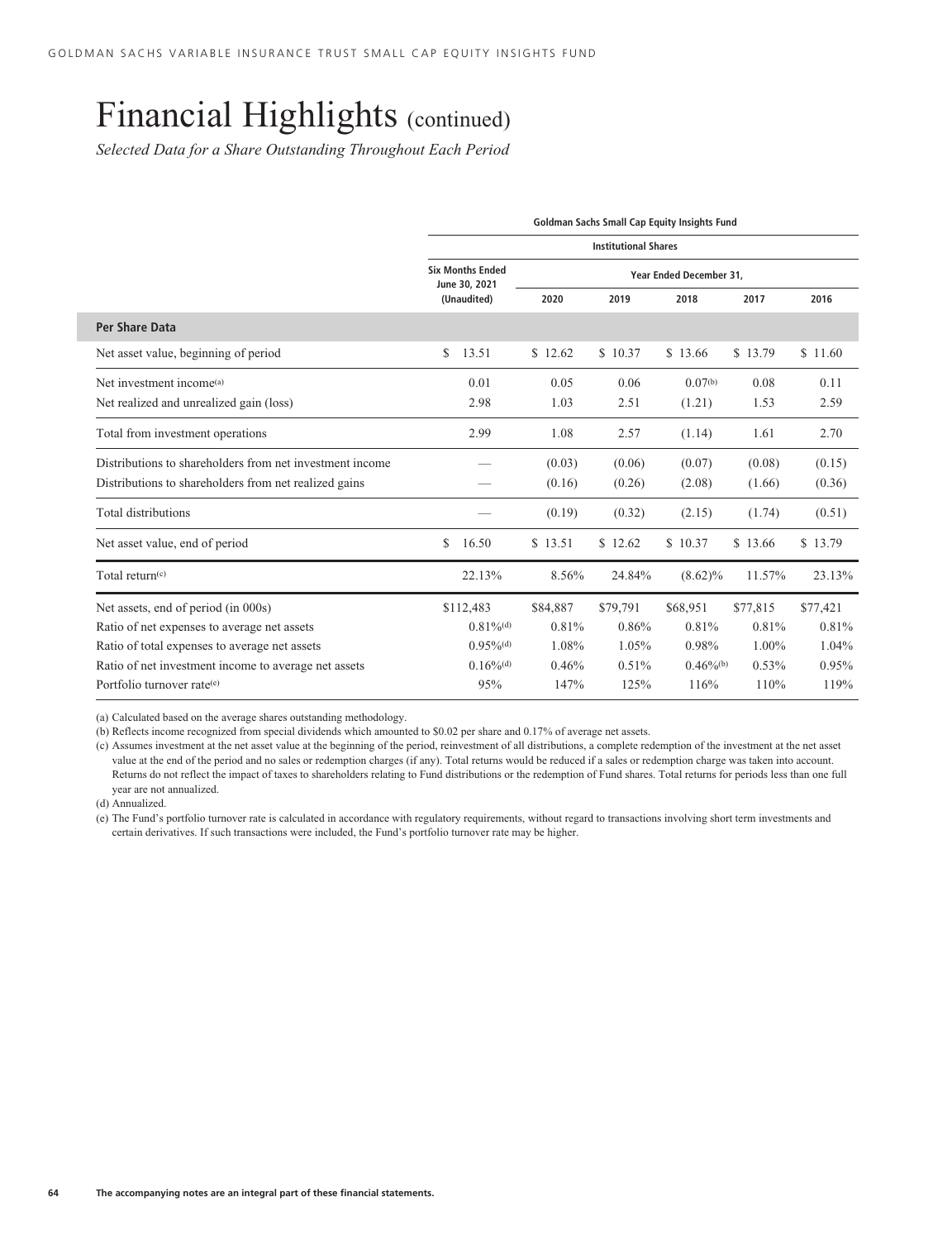*Selected Data for a Share Outstanding Throughout Each Period*

| Goldman Sachs Small Cap Equity Insights Fund                |                                          |          |                       |                         |          |          |  |  |  |  |
|-------------------------------------------------------------|------------------------------------------|----------|-----------------------|-------------------------|----------|----------|--|--|--|--|
|                                                             |                                          |          | <b>Service Shares</b> |                         |          |          |  |  |  |  |
|                                                             | <b>Six Months Ended</b><br>June 30, 2021 |          |                       | Year Ended December 31, |          |          |  |  |  |  |
|                                                             | (Unaudited)                              | 2020     | 2019                  | 2018                    | 2017     | 2016     |  |  |  |  |
| Per Share Data                                              |                                          |          |                       |                         |          |          |  |  |  |  |
| Net asset value, beginning of period                        | \$13.39                                  | \$12.51  | \$10.28               | \$13.55                 | \$13.70  | \$11.52  |  |  |  |  |
| Net investment income (loss) <sup>(a)</sup>                 | (0.01)                                   | 0.02     | 0.03                  | $0.03^{(b)}$            | 0.04     | 0.08     |  |  |  |  |
| Net realized and unrealized gain (loss)                     | 2.95                                     | 1.02     | 2.49                  | (1.19)                  | 1.51     | 2.58     |  |  |  |  |
| Total from investment operations                            | 2.94                                     | 1.04     | 2.52                  | (1.16)                  | 1.55     | 2.66     |  |  |  |  |
| Distributions to shareholders from net investment income    |                                          |          | (0.03)                | (0.03)                  | (0.04)   | (0.12)   |  |  |  |  |
| Distributions to shareholders from net realized gains       |                                          | (0.16)   | (0.26)                | (2.08)                  | (1.66)   | (0.36)   |  |  |  |  |
| Total distributions                                         |                                          | (0.16)   | (0.29)                | (2.11)                  | (1.70)   | (0.48)   |  |  |  |  |
| Net asset value, end of period                              | \$16.33                                  | \$13.39  | \$12.51               | \$10.28                 | \$13.55  | \$13.70  |  |  |  |  |
| Total return $(c)$                                          | 21.96%                                   | 8.34%    | 24.53%                | $(8.82)\%$              | 11.22%   | 22.92%   |  |  |  |  |
| Net assets, end of period (in 000s)                         | \$19,445                                 | \$17,239 | \$15,742              | \$16,537                | \$20,505 | \$20,437 |  |  |  |  |
| Ratio of net expenses to average net assets                 | $1.06\%$ <sup>(d)</sup>                  | 1.06%    | 1.10%                 | 1.06%                   | 1.06%    | 1.06%    |  |  |  |  |
| Ratio of total expenses to average net assets               | $1.20\%$ <sup>(d)</sup>                  | 1.33%    | 1.30%                 | 1.23%                   | 1.25%    | 1.29%    |  |  |  |  |
| Ratio of net investment income (loss) to average net assets | $(0.10) \%$ <sup>(d)</sup>               | 0.22%    | 0.27%                 | $0.19\%$ <sup>(b)</sup> | 0.28%    | 0.70%    |  |  |  |  |
| Portfolio turnover rate <sup>(e)</sup>                      | 95%                                      | 147%     | 125%                  | 116%                    | 110%     | 119%     |  |  |  |  |

(a) Calculated based on the average shares outstanding methodology.

(b) Reflects income recognized from special dividends which amounted to \$0.02 per share and 0.17% of average net assets.

(c) Assumes investment at the net asset value at the beginning of the period, reinvestment of all distributions, a complete redemption of the investment at the net asset value at the end of the period and no sales or redemption charges (if any). Total returns would be reduced if a sales or redemption charge was taken into account. Returns do not reflect the impact of taxes to shareholders relating to Fund distributions or the redemption of Fund shares. Total returns for periods less than one full year are not annualized.

(d) Annualized.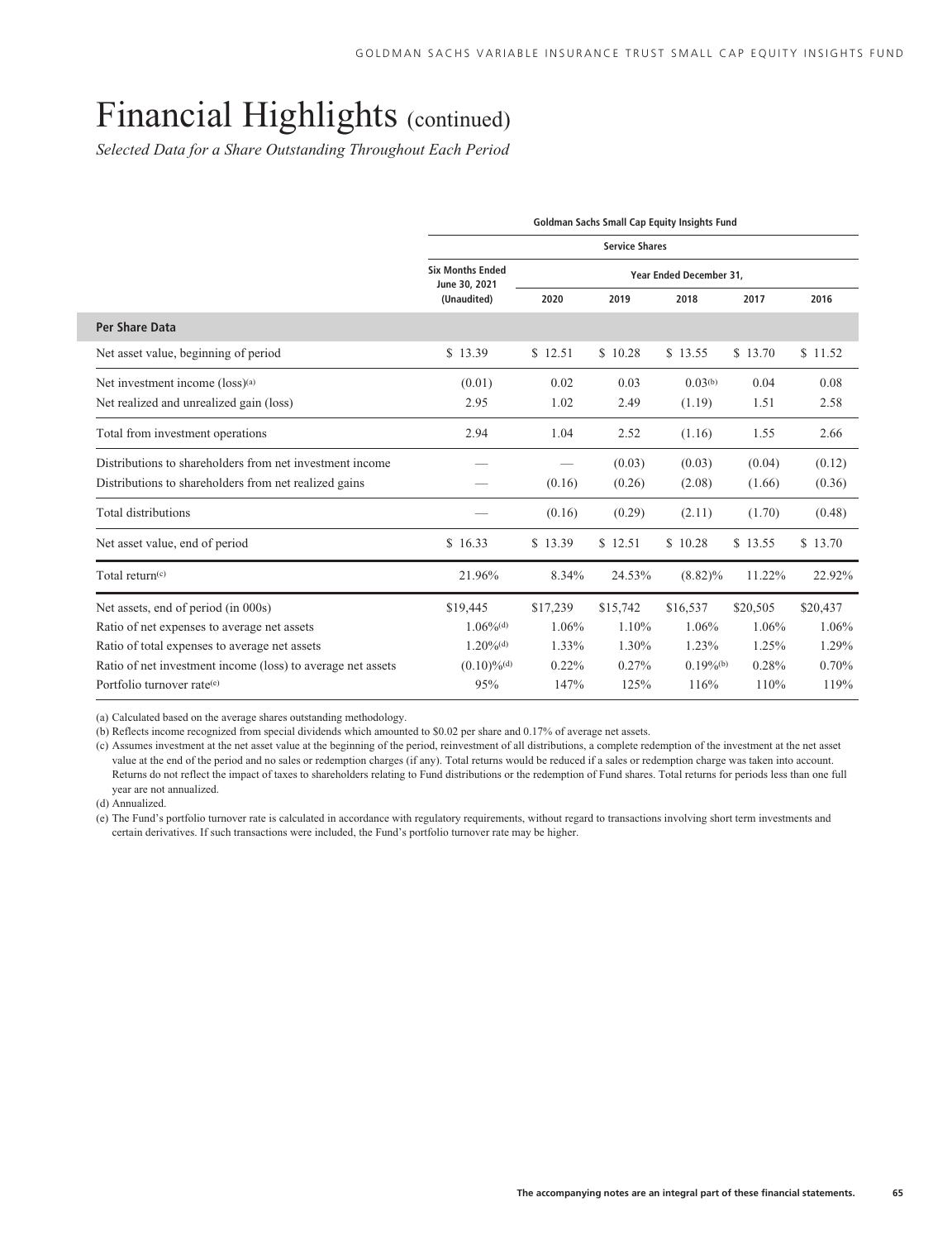*Selected Data for a Share Outstanding Throughout Each Period*

|                                                             | Goldman Sachs Strategic Growth Fund |                                          |    |                                |    |                             |    |                         |    |           |                                |  |  |
|-------------------------------------------------------------|-------------------------------------|------------------------------------------|----|--------------------------------|----|-----------------------------|----|-------------------------|----|-----------|--------------------------------|--|--|
|                                                             |                                     |                                          |    |                                |    | <b>Institutional Shares</b> |    |                         |    |           |                                |  |  |
|                                                             |                                     | <b>Six Months Ended</b><br>June 30, 2021 |    |                                |    |                             |    | Year Ended December 31, |    |           |                                |  |  |
|                                                             |                                     | (Unaudited)                              |    | 2020                           |    | 2019                        |    | 2018                    |    | 2017      | 2016                           |  |  |
| <b>Per Share Data</b>                                       |                                     |                                          |    |                                |    |                             |    |                         |    |           |                                |  |  |
| Net asset value, beginning of period                        | \$                                  | 15.43                                    | \$ | 11.90                          | \$ | 9.78                        | S. | 19.73                   | \$ | 15.83     | \$15.62                        |  |  |
| Net investment income (loss) <sup>(a)</sup>                 |                                     | (0.02)                                   |    | $\underline{\hspace{1cm}}$ (b) |    | 0.03                        |    | 0.06                    |    | 0.09      | 0.07                           |  |  |
| Net realized and unrealized gain (loss)                     |                                     | 1.82                                     |    | 4.79                           |    | 3.43                        |    | (0.18)                  |    | 4.77      | 0.24                           |  |  |
| Total from investment operations                            |                                     | 1.80                                     |    | 4.79                           |    | 3.46                        |    | (0.12)                  |    | 4.86      | 0.31                           |  |  |
| Distributions to shareholders from net investment income    |                                     |                                          |    | (0.01)                         |    | (0.04)                      |    | (0.10)                  |    | (0.10)    | (0.10)                         |  |  |
| Distributions to shareholders from net realized gains       |                                     |                                          |    | (1.25)                         |    | (1.30)                      |    | (9.73)                  |    | (0.86)    | $\underline{\hspace{1cm}}$ (b) |  |  |
| Total distributions                                         |                                     |                                          |    | (1.26)                         |    | (1.34)                      |    | (9.83)                  |    | (0.96)    | (0.10)                         |  |  |
| Net asset value, end of period                              | \$                                  | 17.23                                    | S  | 15.43                          | \$ | 11.90                       | \$ | 9.78                    | \$ | 19.73     | \$15.83                        |  |  |
| Total return $(c)$                                          |                                     | 11.67%                                   |    | 40.37%                         |    | 35.53%                      |    | $(1.04)\%$              |    | 30.66%    | 1.98%                          |  |  |
| Net assets, end of period (in 000s)                         |                                     | \$180,720                                |    | \$167,930                      |    | \$129,686                   |    | \$102,199               |    | \$115,693 | \$98,090                       |  |  |
| Ratio of net expenses to average net assets                 |                                     | $0.73\%$ <sup>(d)</sup>                  |    | 0.74%                          |    | 0.77%                       |    | 0.74%                   |    | 0.76%     | 0.79%                          |  |  |
| Ratio of total expenses to average net assets               |                                     | $0.79\%$ <sup>(d)</sup>                  |    | 0.81%                          |    | 0.85%                       |    | 0.82%                   |    | 0.82%     | 0.84%                          |  |  |
| Ratio of net investment income (loss) to average net assets |                                     | $(0.23)\%$ <sup>(d)</sup>                |    | $(0.01)\%$                     |    | $0.29\%$                    |    | $0.30\%$                |    | 0.48%     | 0.48%                          |  |  |
| Portfolio turnover rate <sup>(e)</sup>                      |                                     | 14%                                      |    | 45%                            |    | 44%                         |    | 41%                     |    | 37%       | 72%                            |  |  |

(a) Calculated based on the average shares outstanding methodology.

(b) Amount is less than \$0.005 per share.

(c) Assumes investment at the net asset value at the beginning of the period, reinvestment of all distributions, a complete redemption of the investment at the net asset value at the end of the period and no sales or redemption charges (if any). Total returns would be reduced if a sales or redemption charge was taken into account. Returns do not reflect the impact of taxes to shareholders relating to Fund distributions or the redemption of Fund shares. Total returns for periods less than one full year are not annualized.

(d) Annualized.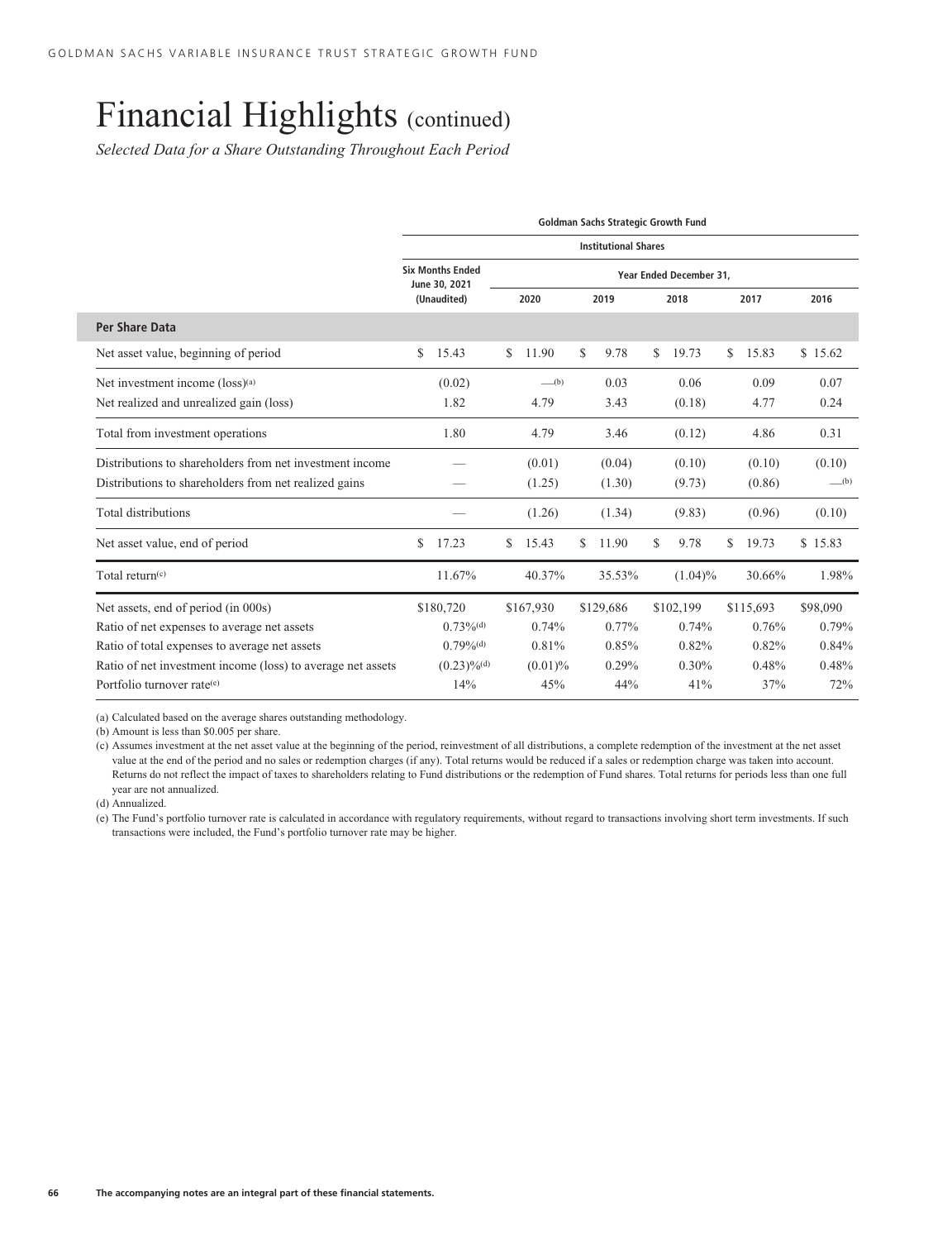*Selected Data for a Share Outstanding Throughout Each Period*

|                                                             |                                          |             |    | Goldman Sachs Strategic Growth Fund |                         |    |           |    |           |
|-------------------------------------------------------------|------------------------------------------|-------------|----|-------------------------------------|-------------------------|----|-----------|----|-----------|
|                                                             |                                          |             |    | <b>Service Shares</b>               |                         |    |           |    |           |
|                                                             | <b>Six Months Ended</b><br>June 30, 2021 |             |    |                                     | Year Ended December 31, |    |           |    |           |
|                                                             | (Unaudited)                              | 2020        |    | 2019                                | 2018                    |    | 2017      |    | 2016      |
| Per Share Data                                              |                                          |             |    |                                     |                         |    |           |    |           |
| Net asset value, beginning of period                        | \$<br>15.41                              | \$<br>11.91 | \$ | 9.78                                | \$<br>19.68             | \$ | 15.79     | \$ | 15.59     |
| Net investment income (loss) <sup>(a)</sup>                 | (0.04)                                   | (0.03)      |    | 0.01                                | 0.01                    |    | 0.04      |    | 0.03      |
| Net realized and unrealized gain (loss)                     | 1.81                                     | 4.78        |    | 3.43                                | (0.18)                  |    | 4.76      |    | 0.23      |
| Total from investment operations                            | 1.77                                     | 4.75        |    | 3.44                                | (0.17)                  |    | 4.80      |    | 0.26      |
| Distributions to shareholders from net investment income    |                                          |             |    | (0.01)                              |                         |    | (0.05)    |    | (0.06)    |
| Distributions to shareholders from net realized gains       |                                          | (1.25)      |    | (1.30)                              | (9.73)                  |    | (0.86)    |    | (b)       |
| Total distributions                                         |                                          | (1.25)      |    | (1.31)                              | (9.73)                  |    | (0.91)    |    | (0.06)    |
| Net asset value, end of period                              | \$<br>17.18                              | \$<br>15.41 | S. | 11.91                               | \$<br>9.78              | S  | 19.68     | S. | 15.79     |
| Total return $(c)$                                          | 11.49%                                   | 39.98%      |    | 35.32%                              | $(1.32)\%$              |    | 30.36%    |    | 1.69%     |
| Net assets, end of period (in 000s)                         | \$265,267                                | \$257,714   |    | \$241,375                           | \$139,414               |    | \$425,679 |    | \$368,242 |
| Ratio of net expenses to average net assets                 | $0.98\%$ <sup>(d)</sup>                  | 0.99%       |    | 1.02%                               | $0.99\%$                |    | 1.01%     |    | 1.04%     |
| Ratio of total expenses to average net assets               | $1.04\%$ <sup>(d)</sup>                  | 1.06%       |    | 1.10%                               | 1.07%                   |    | 1.07%     |    | 1.08%     |
| Ratio of net investment income (loss) to average net assets | $(0.48) \%$ <sup>(d)</sup>               | $(0.24)\%$  |    | 0.04%                               | 0.04%                   |    | 0.23%     |    | $0.22\%$  |
| Portfolio turnover rate <sup>(e)</sup>                      | 14%                                      | 45%         |    | 44%                                 | 41%                     |    | 37%       |    | 72%       |

(a) Calculated based on the average shares outstanding methodology.

(b) Amount is less than \$0.005 per share.

(c) Assumes investment at the net asset value at the beginning of the period, reinvestment of all distributions, a complete redemption of the investment at the net asset value at the end of the period and no sales or redemption charges (if any). Total returns would be reduced if a sales or redemption charge was taken into account. Returns do not reflect the impact of taxes to shareholders relating to Fund distributions or the redemption of Fund shares. Total returns for periods less than one full year are not annualized.

(d) Annualized.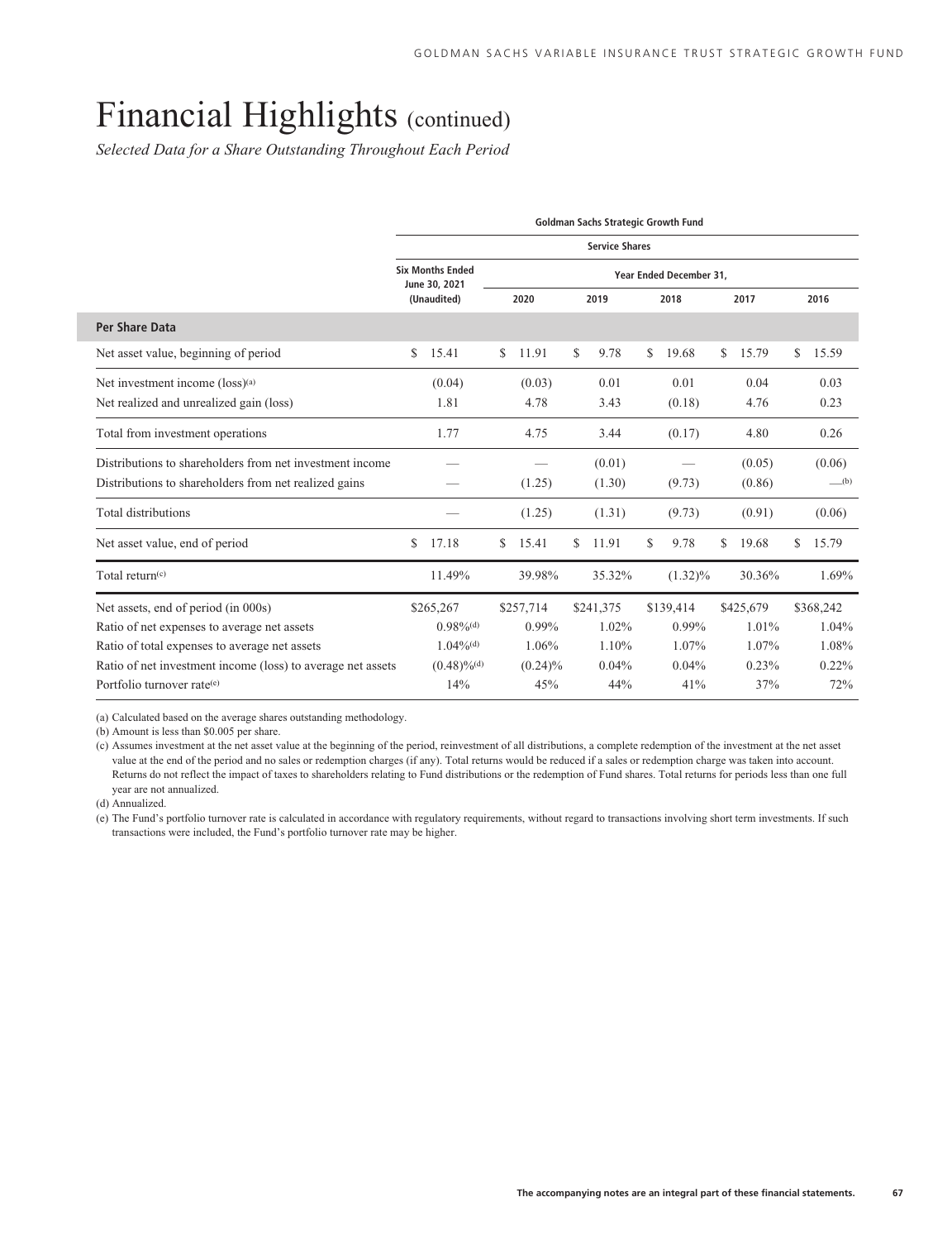*Selected Data for a Share Outstanding Throughout Each Period*

|                                                          | Goldman Sachs U.S. Equity Insights Fund |                                          |    |           |    |                             |    |                         |    |           |    |           |  |
|----------------------------------------------------------|-----------------------------------------|------------------------------------------|----|-----------|----|-----------------------------|----|-------------------------|----|-----------|----|-----------|--|
|                                                          |                                         |                                          |    |           |    | <b>Institutional Shares</b> |    |                         |    |           |    |           |  |
|                                                          |                                         | <b>Six Months Ended</b><br>June 30, 2021 |    |           |    |                             |    | Year Ended December 31, |    |           |    |           |  |
|                                                          |                                         | (Unaudited)                              |    | 2020      |    | 2019                        |    | 2018                    |    | 2017      |    | 2016      |  |
| Per Share Data                                           |                                         |                                          |    |           |    |                             |    |                         |    |           |    |           |  |
| Net asset value, beginning of period                     | \$                                      | 20.08                                    | \$ | 17.93     | S. | 15.03                       | \$ | 19.41                   | \$ | 17.65     | \$ | 16.71     |  |
| Net investment income <sup>(a)</sup>                     |                                         | 0.06                                     |    | 0.15      |    | 0.21                        |    | 0.22                    |    | 0.28      |    | 0.22      |  |
| Net realized and unrealized gain (loss)                  |                                         | 3.27                                     |    | 2.98      |    | 3.57                        |    | (1.38)                  |    | 3.98      |    | 1.58      |  |
| Total from investment operations                         |                                         | 3.33                                     |    | 3.13      |    | 3.78                        |    | (1.16)                  |    | 4.26      |    | 1.80      |  |
| Distributions to shareholders from net investment income |                                         |                                          |    | (0.16)    |    | (0.23)                      |    | (0.25)                  |    | (0.28)    |    | (0.23)    |  |
| Distributions to shareholders from net realized gains    |                                         |                                          |    | (0.82)    |    | (0.65)                      |    | (2.97)                  |    | (2.22)    |    | (0.63)    |  |
| Total distributions                                      |                                         |                                          |    | (0.98)    |    | (0.88)                      |    | (3.22)                  |    | (2.50)    |    | (0.86)    |  |
| Net asset value, end of period                           | \$                                      | 23.41                                    | \$ | 20.08     | S. | 17.93                       | S  | 15.03                   | \$ | 19.41     | S  | 17.65     |  |
| Total return <sup>(b)</sup>                              |                                         | 16.58%                                   |    | 17.49%    |    | 25.21%                      |    | $(6.19)\%$              |    | 24.07%    |    | 10.70%    |  |
| Net assets, end of period (in 000s)                      |                                         | \$300,160                                |    | \$267,592 |    | \$256,930                   |    | \$235,553               |    | \$277,952 |    | \$255,565 |  |
| Ratio of net expenses to average net assets              |                                         | $0.55\%$ <sup>(c)</sup>                  |    | 0.56%     |    | 0.58%                       |    | 0.58%                   |    | 0.62%     |    | 0.64%     |  |
| Ratio of total expenses to average net assets            |                                         | $0.71\%$ <sup>(c)</sup>                  |    | 0.75%     |    | 0.76%                       |    | 0.73%                   |    | 0.70%     |    | 0.70%     |  |
| Ratio of net investment income to average net assets     |                                         | $0.57\%$ <sup>(c)</sup>                  |    | 0.85%     |    | 1.24%                       |    | 1.12%                   |    | 1.42%     |    | 1.25%     |  |
| Portfolio turnover rate <sup>(d)</sup>                   |                                         | 107%                                     |    | 203%      |    | 187%                        |    | 160%                    |    | 184%      |    | 204%      |  |

(a) Calculated based on the average shares outstanding methodology.

(b) Assumes investment at the net asset value at the beginning of the period, reinvestment of all distributions, a complete redemption of the investment at the net asset value at the end of the period and no sales or redemption charges (if any). Total returns would be reduced if a sales or redemption charge was taken into account. Returns do not reflect the impact of taxes to shareholders relating to Fund distributions or the redemption of Fund shares. Total returns for periods less than one full year are not annualized.

(c) Annualized.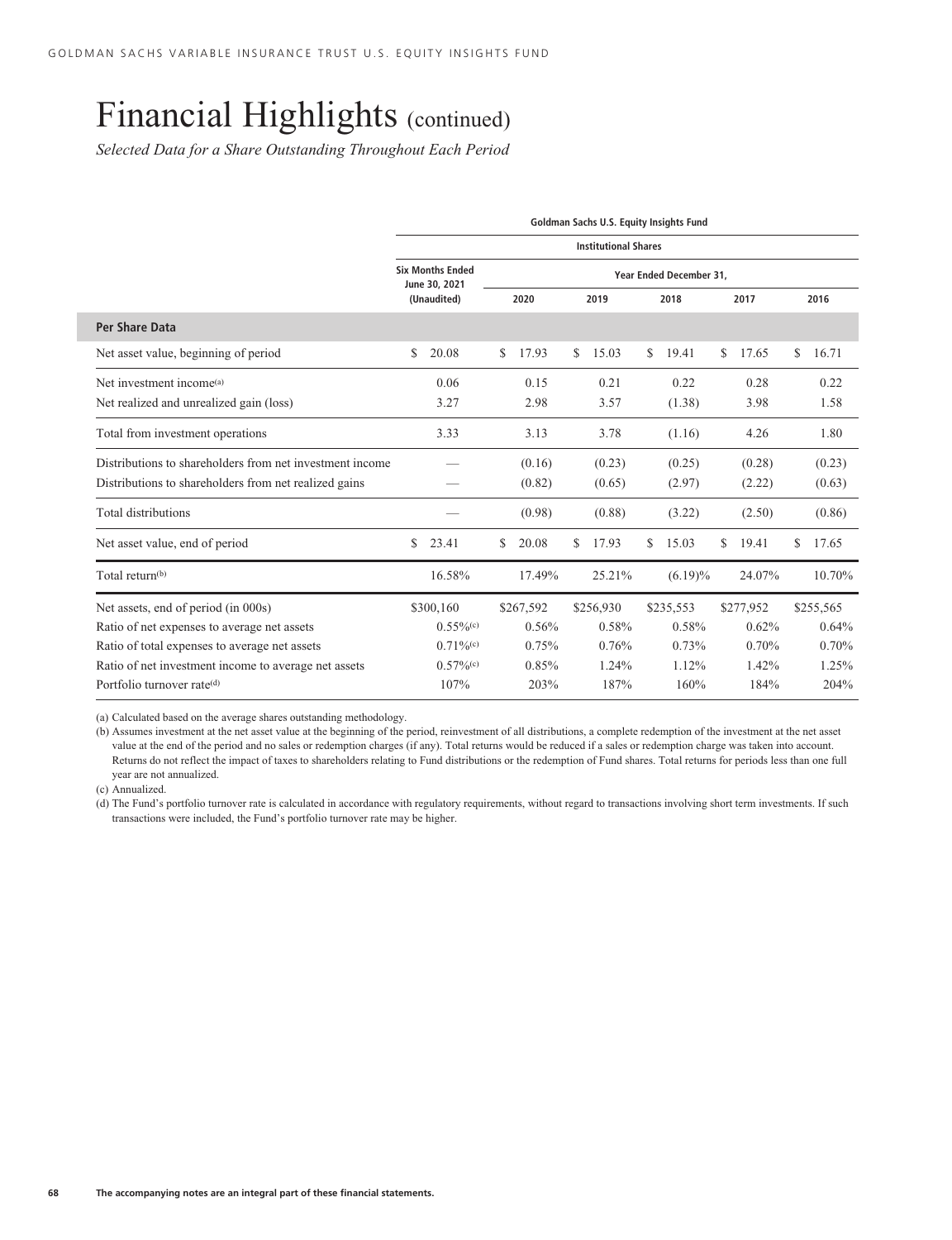*Selected Data for a Share Outstanding Throughout Each Period*

|                                                          | Goldman Sachs U.S. Equity Insights Fund  |          |                       |                         |             |    |           |  |  |  |  |  |
|----------------------------------------------------------|------------------------------------------|----------|-----------------------|-------------------------|-------------|----|-----------|--|--|--|--|--|
|                                                          |                                          |          | <b>Service Shares</b> |                         |             |    |           |  |  |  |  |  |
|                                                          | <b>Six Months Ended</b><br>June 30, 2021 |          |                       | Year Ended December 31, |             |    |           |  |  |  |  |  |
|                                                          | (Unaudited)                              | 2020     | 2019                  | 2018                    | 2017        |    | 2016      |  |  |  |  |  |
| <b>Per Share Data</b>                                    |                                          |          |                       |                         |             |    |           |  |  |  |  |  |
| Net asset value, beginning of period                     | \$20.21                                  | \$18.04  | \$15.12               | \$19.48                 | 17.71<br>\$ | \$ | 16.77     |  |  |  |  |  |
| Net investment income <sup>(a)</sup>                     | 0.04                                     | 0.12     | 0.18                  | 0.18                    | 0.24        |    | 0.18      |  |  |  |  |  |
| Net realized and unrealized gain (loss)                  | 3.28                                     | 2.99     | 3.58                  | (1.37)                  | 3.99        |    | 1.59      |  |  |  |  |  |
| Total from investment operations                         | 3.32                                     | 3.11     | 3.76                  | (1.19)                  | 4.23        |    | 1.77      |  |  |  |  |  |
| Distributions to shareholders from net investment income |                                          | (0.12)   | (0.19)                | (0.20)                  | (0.24)      |    | (0.20)    |  |  |  |  |  |
| Distributions to shareholders from net realized gains    |                                          | (0.82)   | (0.65)                | (2.97)                  | (2.22)      |    | (0.63)    |  |  |  |  |  |
| Total distributions                                      |                                          | (0.94)   | (0.84)                | (3.17)                  | (2.46)      |    | (0.83)    |  |  |  |  |  |
| Net asset value, end of period                           | \$23.53                                  | \$ 20.21 | \$18.04               | \$15.12                 | 19.48<br>\$ | \$ | 17.71     |  |  |  |  |  |
| Total return <sup>(b)</sup>                              | 16.43%                                   | 17.27%   | 24.93%                | $(6.36)\%$              | 23.80%      |    | 10.44%    |  |  |  |  |  |
| Net assets, end of period (in 000s)                      | \$59,269                                 | \$54,149 | \$55,201              | \$53,208                | \$142,210   |    | \$120,387 |  |  |  |  |  |
| Ratio of net expenses to average net assets              | $0.76\%$ <sup>(c)</sup>                  | $0.77\%$ | 0.79%                 | 0.79%                   | 0.82%       |    | 0.85%     |  |  |  |  |  |
| Ratio of total expenses to average net assets            | $0.96\%$ <sup>(c)</sup>                  | 1.00%    | 1.01%                 | 0.97%                   | 0.95%       |    | 0.95%     |  |  |  |  |  |
| Ratio of net investment income to average net assets     | $0.36\%$ <sup>(c)</sup>                  | 0.63%    | 1.03%                 | 0.88%                   | 1.21%       |    | 1.04%     |  |  |  |  |  |
| Portfolio turnover rate <sup>(d)</sup>                   | 107%                                     | 203%     | 187%                  | 160%                    | 184%        |    | 204%      |  |  |  |  |  |

(a) Calculated based on the average shares outstanding methodology.

(b) Assumes investment at the net asset value at the beginning of the period, reinvestment of all distributions, a complete redemption of the investment at the net asset value at the end of the period and no sales or redemption charges (if any). Total returns would be reduced if a sales or redemption charge was taken into account. Returns do not reflect the impact of taxes to shareholders relating to Fund distributions or the redemption of Fund shares. Total returns for periods less than one full year are not annualized.

(c) Annualized.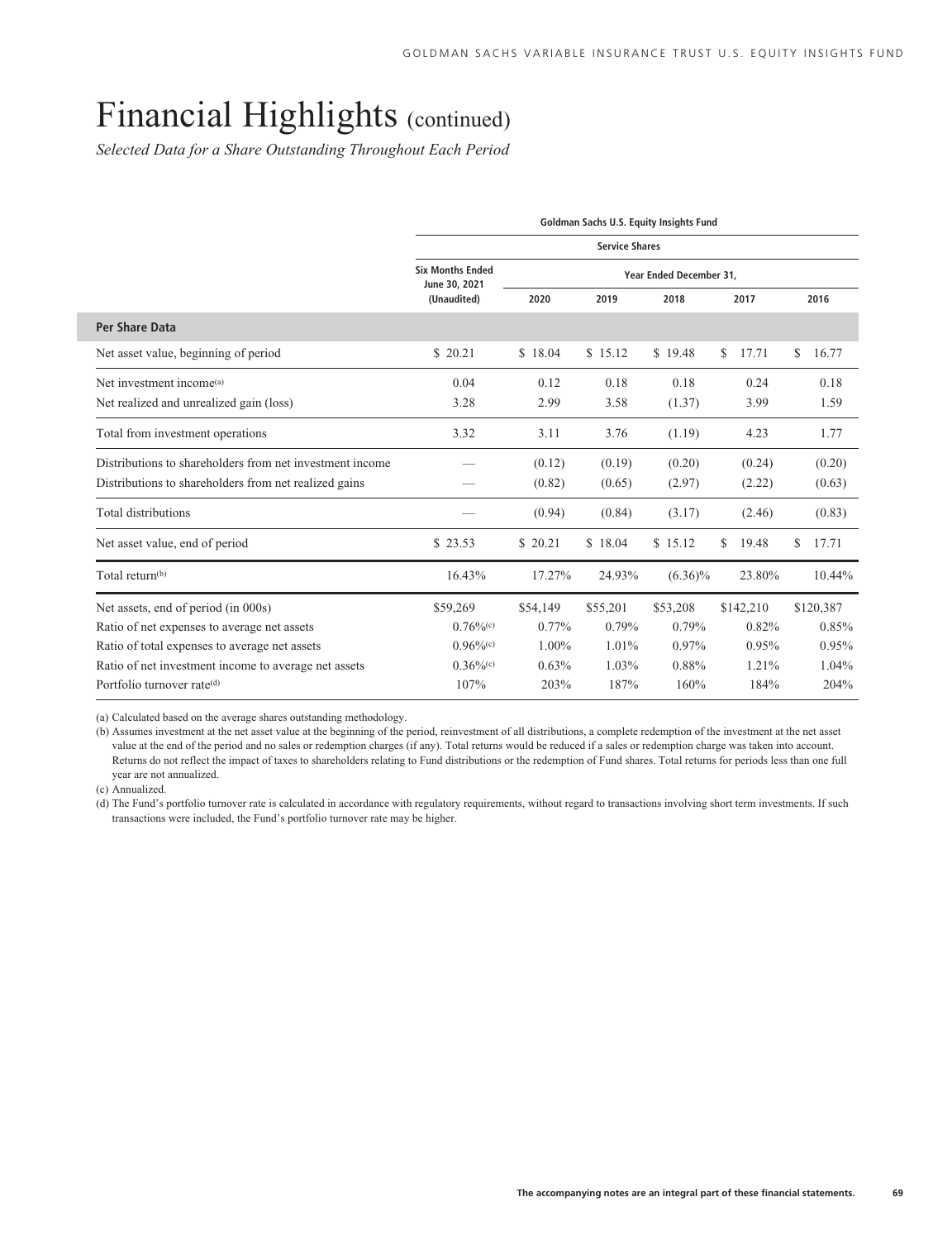### Notes to Financial Statements

*June 30, 2021 (Unaudited)*

#### **1. ORGANIZATION**

Goldman Sachs Variable Insurance Trust (the "Trust" or "VIT") is a Delaware statutory trust registered under the Investment Company Act of 1940, as amended (the "Act"), as an open-end management investment company. The following table lists those series of the Trust that are included in this report (collectively, the "Funds" or individually a "Fund"), along with their corresponding share classes and respective diversification status under the Act:

**Diversified/**

| Service<br>Diversified<br>Equity Index<br>Growth Opportunities<br>Institutional and Service<br>Diversified<br>Institutional and Service<br><b>International Equity Insights</b><br>Diversified<br>Large Cap Value<br>Institutional and Service<br>Diversified<br>Mid Cap Value<br>Institutional and Service<br>Diversified<br>Small Cap Equity Insights<br>Institutional and Service<br>Diversified<br>Institutional and Service<br>Non-Diversified<br>Strategic Growth<br>Institutional and Service<br>U.S. Equity Insights<br>Diversified | Fund | <b>Share Classes Offered</b> | Diversified/<br>Non-diversified |
|---------------------------------------------------------------------------------------------------------------------------------------------------------------------------------------------------------------------------------------------------------------------------------------------------------------------------------------------------------------------------------------------------------------------------------------------------------------------------------------------------------------------------------------------|------|------------------------------|---------------------------------|
|                                                                                                                                                                                                                                                                                                                                                                                                                                                                                                                                             |      |                              |                                 |
|                                                                                                                                                                                                                                                                                                                                                                                                                                                                                                                                             |      |                              |                                 |
|                                                                                                                                                                                                                                                                                                                                                                                                                                                                                                                                             |      |                              |                                 |
|                                                                                                                                                                                                                                                                                                                                                                                                                                                                                                                                             |      |                              |                                 |
|                                                                                                                                                                                                                                                                                                                                                                                                                                                                                                                                             |      |                              |                                 |
|                                                                                                                                                                                                                                                                                                                                                                                                                                                                                                                                             |      |                              |                                 |
|                                                                                                                                                                                                                                                                                                                                                                                                                                                                                                                                             |      |                              |                                 |
|                                                                                                                                                                                                                                                                                                                                                                                                                                                                                                                                             |      |                              |                                 |

Shares of the Trust are offered to separate accounts of participating life insurance companies for the purpose of funding variable annuity contracts and variable life insurance policies.

Goldman Sachs Asset Management, L.P. ("GSAM"), an affiliate of Goldman Sachs & Co. LLC ("Goldman Sachs"), serves as investment adviser to the Funds pursuant to management agreements (the "Agreements") with the Trust.

#### **2. SIGNIFICANT ACCOUNTING POLICIES**

The financial statements have been prepared in accordance with accounting principles generally accepted in the United States of America ("GAAP") and require management to make estimates and assumptions that may affect the reported amounts and disclosures. Actual results may differ from those estimates and assumptions. Each Fund is an investment company under GAAP and follows the accounting and reporting guidance applicable to investment companies.

A. Investment Valuation — The Funds' valuation policy is to value investments at fair value.

B. Investment Income and Investments — Investment income includes interest income, dividend income, and securities lending income, if any. Interest income is accrued daily and adjusted for amortization of premiums and accretion of discounts. Dividend income is recognized on ex-dividend date or, for certain foreign securities, as soon as such information is obtained subsequent to the ex-dividend date. Non-cash dividends, if any, are recorded at the fair market value of the securities received. Investment transactions are reflected on trade date. Realized gains and losses are calculated using identified cost. Investment transactions are recorded on the following business day for daily net asset value ("NAV") calculations. Investment income is recorded net of any foreign withholding taxes, less any amounts reclaimable. The Funds may file withholding tax reclaims in certain jurisdictions to recover a portion of amounts previously withheld. Any foreign capital gains tax is accrued daily based upon net unrealized gains, and is payable upon sale of such investments. Distributions received from the Funds' investments in United States ("U.S.") real estate investment trusts ("REITs") may be characterized as ordinary income, net capital gain and/or a return of capital. A return of capital is recorded by the Funds as a reduction to the cost basis of the REIT.

For derivative contracts, realized gains and losses are recorded upon settlement of the contract*.*

C. Class Allocations and Expenses — Investment income, realized and unrealized gain (loss), if any, and non-class specific expenses of each Fund are allocated daily based upon the proportion of net assets of each class. Non-class specific expenses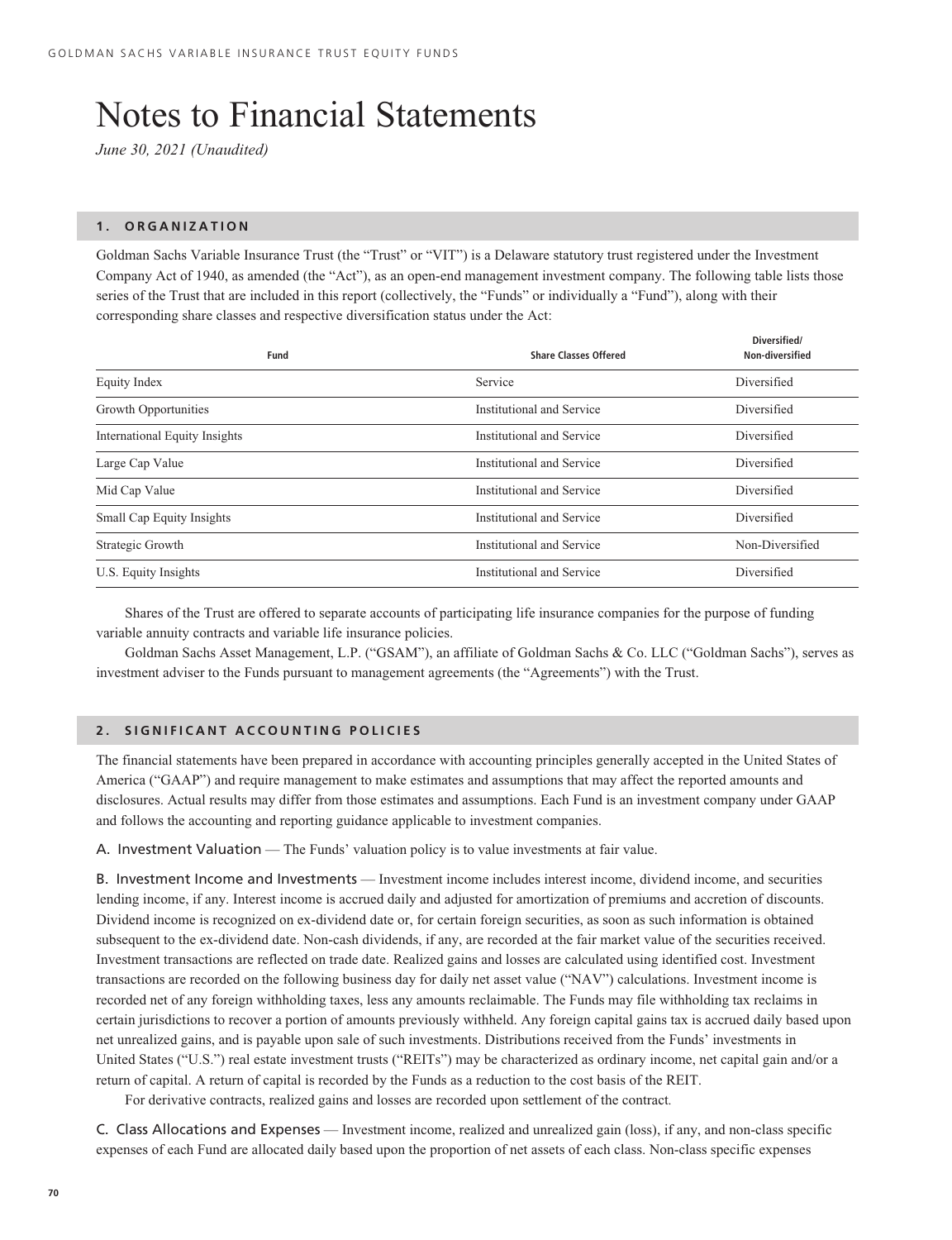# **2. SIGNIFICANT ACCOUNTING POLICIES (continued)**

directly incurred by a Fund are charged to that Fund, while such expenses incurred by the Trust are allocated across the applicable Funds on a straight-line and/or pro-rata basis depending upon the nature of the expenses. Class specific expenses, where applicable, are borne by the respective share classes and include Distribution and Service and Transfer Agency fees.

D. Federal Taxes and Distributions to Shareholders — It is each Fund's policy to comply with the requirements of the Internal Revenue Code of 1986, as amended (the "Code"), applicable to regulated investment companies and to distribute each year substantially all of its investment company taxable income and capital gains to its shareholders. Accordingly, each Fund is not required to make any provisions for the payment of federal income tax. Distributions to shareholders are recorded on the exdividend date. Income and capital gains distributions, if any, are declared and paid at least annually.

Net capital losses, if any, are carried forward to future fiscal years and may be used to the extent allowed by the Code to offset any future capital gains. Losses that are carried forward will retain their character as either short-term or long-term capital losses. Utilization of capital loss carryforwards will reduce the requirement of future capital gains distributions.

The characterization of distributions to shareholders for financial reporting purposes is determined in accordance with federal income tax rules, which may differ from GAAP. The source of each Fund's distributions may be shown in the accompanying financial statements as either from distributable earnings or capital. Certain components of the Funds' net assets on the Statements of Assets and Liabilities reflect permanent GAAP/tax differences based on the appropriate tax character.

E. Foreign Currency Translation — The accounting records and reporting currency of a Fund are maintained in U.S. dollars. Assets and liabilities denominated in foreign currencies are translated into U.S. dollars using the current exchange rates at the close of each business day. The effect of changes in foreign currency exchange rates on investments is included within net realized and unrealized gain (loss) on investments. Changes in the value of other assets and liabilities as a result of fluctuations in foreign exchange rates are included in the Statements of Operations within net change in unrealized gain (loss) on foreign currency translation. Transactions denominated in foreign currencies are translated into U.S. dollars on the date the transaction occurred, the effects of which are included within net realized gain (loss) on foreign currency transactions.

# **3. INVESTMENTS AND FAIR VALUE MEASUREMENTS**

U.S. GAAP defines the fair value of a financial instrument as the amount that would be received to sell an asset or paid to transfer a liability in an orderly transaction between market participants at the measurement date (i.e., the exit price); the Funds' policy is to use the market approach. GAAP establishes a fair value hierarchy that prioritizes the inputs to valuation techniques used to measure fair value. The hierarchy gives the highest priority to unadjusted quoted prices in active markets for identical assets or liabilities (Level 1 measurements) and the lowest priority to unobservable inputs (Level 3 measurements). The level in the fair value hierarchy within which the fair value measurement in its entirety falls shall be determined based on the lowest level input that is significant to the fair value measurement in its entirety. The levels used for classifying investments are not necessarily an indication of the risk associated with investing in these investments. The three levels of the fair value hierarchy are described below:

Level 1 — Unadjusted quoted prices in active markets that are accessible at the measurement date for identical, unrestricted assets or liabilities;

Level 2 — Quoted prices in markets that are not active or financial instruments for which significant inputs are observable (including, but not limited to, quoted prices for similar investments, interest rates, foreign exchange rates, volatility and credit spreads), either directly or indirectly;

Level 3 — Prices or valuations that require significant unobservable inputs (including GSAM's assumptions in determining fair value measurement).

The Board of Trustees ("Trustees") has approved Valuation Procedures that govern the valuation of the portfolio investments held by the Funds, including investments for which market quotations are not readily available. The Trustees have delegated to GSAM day-to-day responsibility for implementing and maintaining internal controls and procedures related to the valuation of the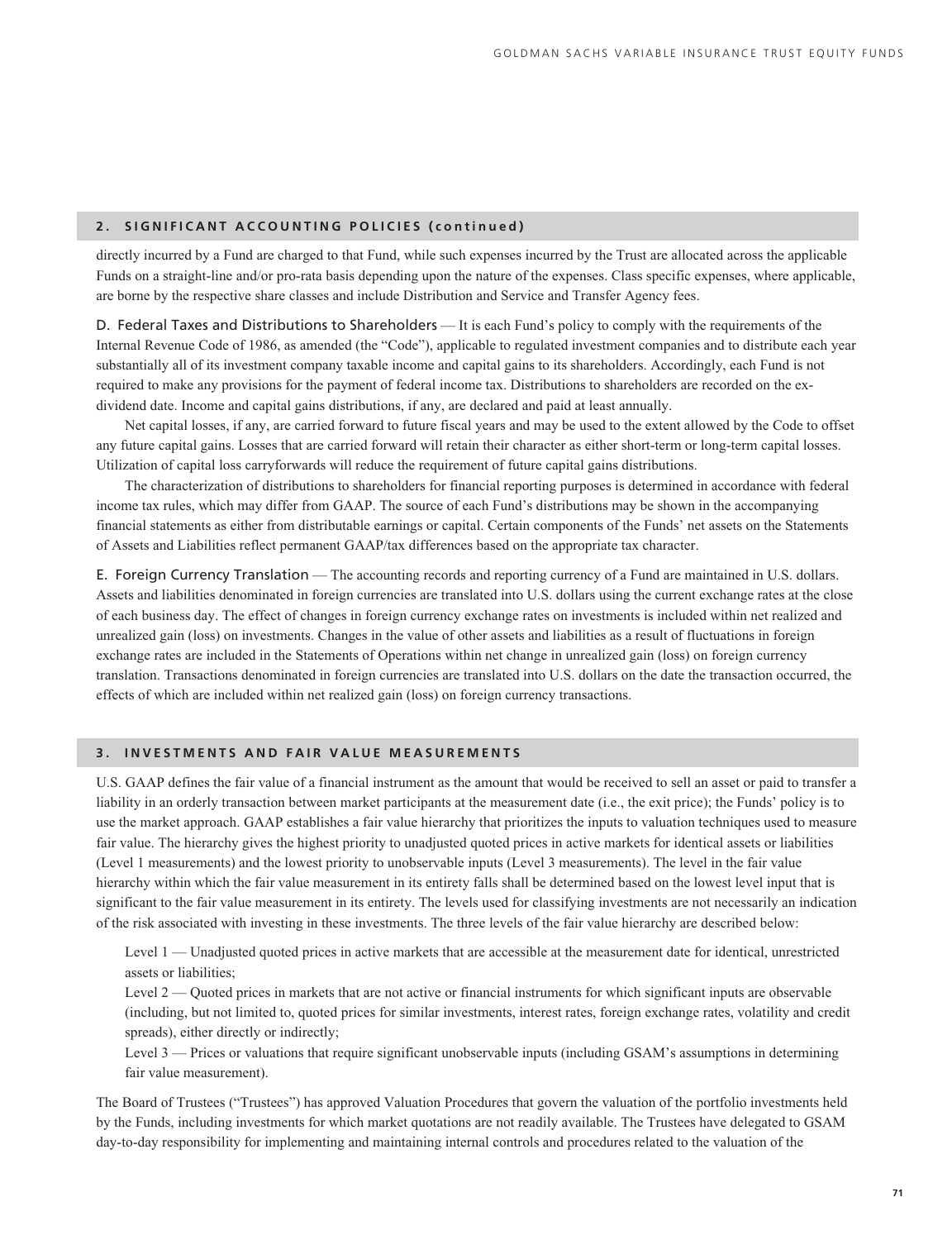*June 30, 2021 (Unaudited)*

# **3. INVESTMENTS AND FAIR VALUE MEASUREMENTS (continued)**

Funds' investments. To assess the continuing appropriateness of pricing sources and methodologies, GSAM regularly performs price verification procedures and issues challenges as necessary to third party pricing vendors or brokers, and any differences are reviewed in accordance with the Valuation Procedures.

A. Level 1 and Level 2 Fair Value Investments — The valuation techniques and significant inputs used in determining the fair values for investments classified as Level 1 and Level 2 are as follows:

Equity Securities — Equity securities traded on a U.S. securities exchange or the NASDAQ system, or those located on certain foreign exchanges, including but not limited to the Americas, are valued daily at their last sale price or official closing price on the principal exchange or system on which they are traded. If there is no sale or official closing price or such price is believed by GSAM to not represent fair value, equity securities will be valued at the valid closing bid price for long positions and at the valid closing ask price for short positions (i.e. where there is sufficient volume, during normal exchange trading hours). If no valid bid/ ask price is available, the equity security will be valued pursuant to the Valuation Procedures approved by the Trustees and consistent with applicable regulatory guidance. To the extent these investments are actively traded, they are classified as Level 1 of the fair value hierarchy, otherwise they are generally classified as Level 2. Certain equity securities containing unique attributes may be classified as Level 2.

Unlisted equity securities for which market quotations are available are valued at the last sale price on the valuation date, or if no sale occurs, at the last bid price for long positions or the last ask price for short positions, and are generally classified as Level 2. Securities traded on certain foreign securities exchanges are valued daily at fair value determined by an independent fair value service (if available) under Fair Valuation Procedures approved by the Trustees and consistent with applicable regulatory guidance. The independent fair value service takes into account multiple factors including, but not limited to, movements in the securities markets, certain depositary receipts, futures contracts and foreign currency exchange rates that have occurred subsequent to the close of the foreign securities exchange. These investments are generally classified as Level 2 of the fair value hierarchy.

Money Market Funds — Investments in the Goldman Sachs Financial Square Government Fund ("Underlying Fund") are valued at the NAV per share of the Institutional Share class on the day of valuation. These investments are generally classified as Level 1 of the fair value hierarchy. For information regarding the Underlying Fund's accounting policies and investment holdings, please see the Underlying Fund's shareholder report.

Derivative Contracts — A derivative is an instrument whose value is derived from underlying assets, indices, reference rates or a combination of these factors. A Fund enters into derivative transactions to hedge against changes in interest rates, securities prices, and/or currency exchange rates, to increase total return, or to gain access to certain markets or attain exposure to other underliers. For financial reporting purposes, cash collateral that has been pledged to cover obligations of a Fund and cash collateral received, if any, is reported separately on the Statements of Assets and Liabilities as receivables/payables for collateral on certain derivatives contracts. Non-cash collateral pledged by a Fund, if any, is noted in the Schedules of Investments.

Exchange-traded derivatives, including futures and options contracts, are generally valued at the last sale or settlement price on the exchange where they are principally traded. Exchange-traded options without settlement prices are generally valued at the midpoint of the bid and ask prices on the exchange where they are principally traded (or, in the absence of two-way trading, at the last bid price for long positions and the last ask price for short positions). Exchange-traded derivatives typically fall within Level 1 of the fair value hierarchy. Over the-counter ("OTC") and centrally cleared derivatives are valued using market transactions and other market evidence, including market-based inputs to models, calibration to market-clearing transactions, broker or dealer quotations, or other alternative pricing sources. Where models are used, the selection of a particular model to value OTC and centrally cleared derivatives depends upon the contractual terms of, and specific risks inherent in, the instrument, as well as the availability of pricing information in the market. Valuation models require a variety of inputs, including contractual terms, market prices, yield curves, credit curves, measures of volatility, voluntary and involuntary prepayment rates, loss severity rates and correlations of such inputs. For OTC and centrally cleared derivatives that trade in liquid markets, model inputs can generally be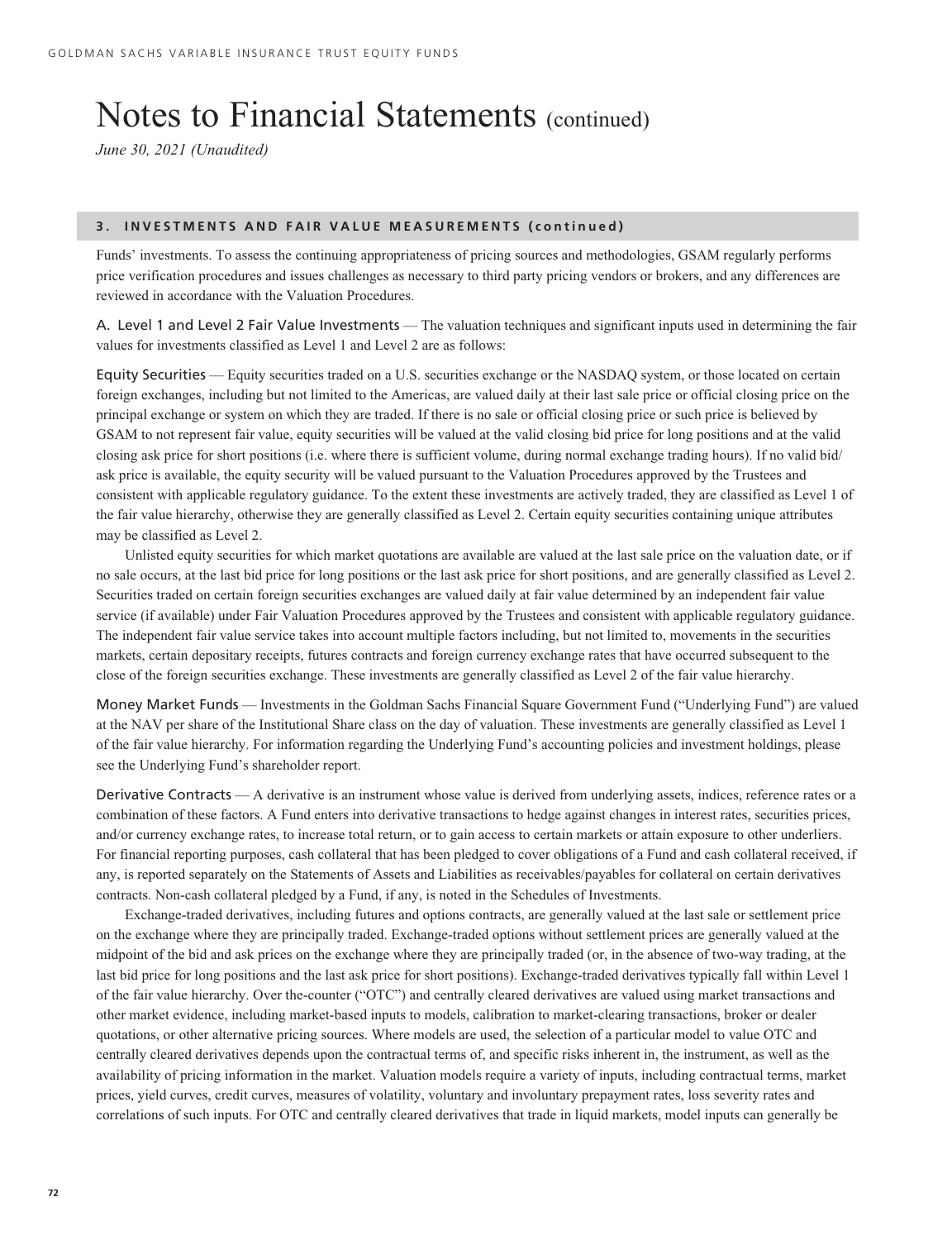# **3. INVESTMENTS AND FAIR VALUE MEASUREMENTS (continued)**

verified and model selection does not involve significant management judgment. OTC and centrally cleared derivatives are classified within Level 2 of the fair value hierarchy when significant inputs are corroborated by market evidence.

i. Futures Contracts — Futures contracts are contracts to buy or sell a standardized quantity of a specified commodity or security. Upon entering into a futures contract, a Fund deposits cash or securities in an account on behalf of the broker in an amount sufficient to meet the initial margin requirement. Subsequent payments are made or received by a Fund equal to the daily change in the contract value and are recorded as variation margin receivable or payable with a corresponding offset to unrealized gains or losses.

B. Level 3 Fair Value Investments — To the extent that significant inputs to valuation models and other alternative pricing sources are unobservable, or if quotations are not readily available, or if GSAM believes that such quotations do not accurately reflect fair value, the fair value of a Fund's investments may be determined under Valuation Procedures approved by the Trustees. GSAM, consistent with its procedures and applicable regulatory guidance, may make an adjustment to the most recent valuation prices of either domestic or foreign securities in light of significant events to reflect what it believes to be the fair value of the securities at the time of determining a Fund's NAV. To the extent investments are valued using single source broker quotations obtained directly from the broker or passed through from third party pricing vendors, such investments are classified as Level 3 investments.

C. Fair Value Hierarchy — The following is a summary of the Funds' investments and derivatives classified in the fair value hierarchy as of June 30, 2021:

| <b>EQUITY INDEX</b> |  |
|---------------------|--|
|---------------------|--|

| <b>Investment Type</b>                                      | Level 1         | Level 2 |         | Level 3 |
|-------------------------------------------------------------|-----------------|---------|---------|---------|
| <b>Assets</b>                                               |                 |         |         |         |
| Common Stock and/or Other Equity Investments <sup>(a)</sup> |                 |         |         |         |
| Asia                                                        | \$<br>317,220   | \$      |         | $S-$    |
| Europe                                                      | 934,748         |         |         |         |
| North America                                               | 201,723,596     |         |         |         |
| Securities Lending Reinvestment Vehicle                     | 24,800          |         |         |         |
| <b>Total</b>                                                | \$203,000,364   | \$      |         | $S-$    |
| <b>Derivative Type</b>                                      |                 |         |         |         |
| Assets <sup>(b)</sup>                                       |                 |         |         |         |
| <b>Futures Contracts</b>                                    | \$<br>21,889    | \$      |         | $S-$    |
| <b>GROWTH OPPORTUNITIES</b>                                 |                 |         |         |         |
| <b>Investment Type</b>                                      | Level 1         |         | Level 2 | Level 3 |
| Assets                                                      |                 |         |         |         |
| Common Stock and/or Other Equity Investments <sup>(a)</sup> |                 |         |         |         |
| Europe                                                      | 1,244,569<br>\$ | \$      |         | $S-$    |
| North America                                               | 78,453,966      |         |         |         |
| <b>Investment Company</b>                                   | 987,086         |         |         |         |
| Securities Lending Reinvestment Vehicle                     | 1,277,305       |         |         |         |
| <b>Total</b>                                                | \$81,962,926    | \$      |         | $S-$    |

(a) Amounts are disclosed by continent to highlight the impact of time zone differences between local market close and the calculation of NAV. Security valuations are based on the principal exchange or system on which they are traded, which may differ from country of domicile.

(b) Amount shown represents unrealized gain (loss) at period end.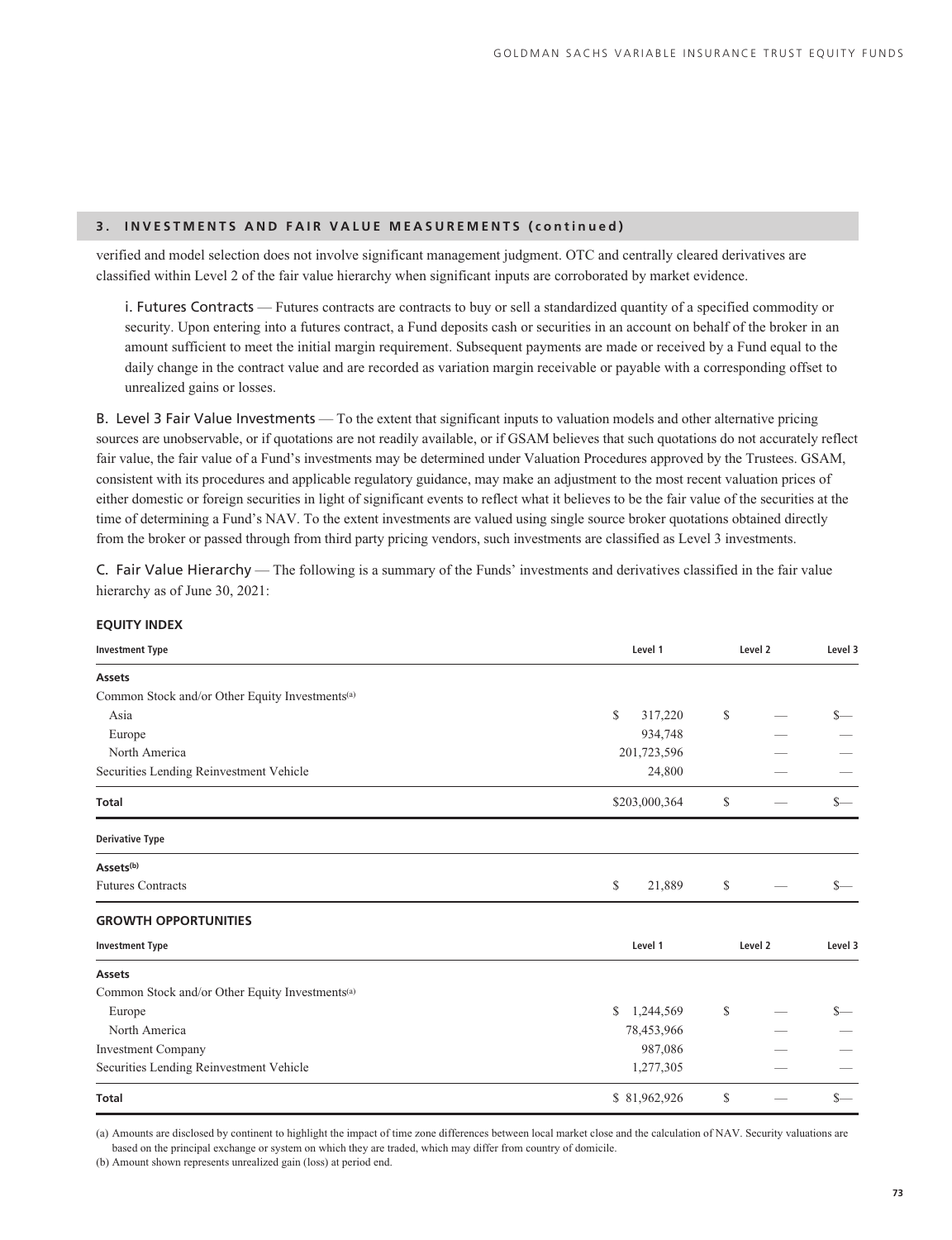*June 30, 2021 (Unaudited)*

# **3. INVESTMENTS AND FAIR VALUE MEASUREMENTS (continued)**

| <b>INTERNATIONAL EQUITY INSIGHTS</b>                        |                 |         |              |         |
|-------------------------------------------------------------|-----------------|---------|--------------|---------|
| <b>Investment Type</b>                                      | Level 1         | Level 2 |              | Level 3 |
| <b>Assets</b>                                               |                 |         |              |         |
| Common Stock and/or Other Equity Investments <sup>(a)</sup> |                 |         |              |         |
| Africa                                                      | \$              | \$      | 978,181      | $s-$    |
| Asia                                                        |                 |         | 30,788,493   |         |
| Australia and Oceania                                       | 1,190,674       |         | 10,004,600   |         |
| Europe                                                      | 2,858,532       |         | 54,533,039   |         |
| North America                                               |                 |         | 1,761,067    |         |
| South America                                               |                 |         | 144,066      |         |
| <b>Investment Company</b>                                   | 112,379         |         |              |         |
| Securities Lending Reinvestment Vehicle                     | 922,500         |         |              |         |
| Total                                                       | \$5,084,085     |         | \$98,209,446 | $s-$    |
| <b>Derivative Type</b>                                      |                 |         |              |         |
| Liabilities <sup>(b)</sup>                                  |                 |         |              |         |
| <b>Futures Contracts</b>                                    | \$<br>(23,910)  | \$      |              | $s-$    |
| <b>LARGE CAP VALUE</b>                                      |                 |         |              |         |
| <b>Investment Type</b>                                      | Level 1         | Level 2 |              | Level 3 |
| <b>Assets</b>                                               |                 |         |              |         |
| Common Stock and/or Other Equity Investments <sup>(a)</sup> |                 |         |              |         |
| Asia                                                        | 2,861,154<br>\$ | \$      |              | \$—     |
| Europe                                                      | 4,614,325       |         |              |         |
| North America                                               | 466,690,776     |         |              |         |
| <b>Investment Company</b>                                   | 4,660,318       |         |              |         |
| Total                                                       | \$478,826,573   | \$      |              | $s-$    |
| <b>MID CAP VALUE</b>                                        |                 |         |              |         |
| <b>Investment Type</b>                                      | Level 1         |         | Level 2      | Level 3 |
| Assets                                                      |                 |         |              |         |
| Common Stock and/or Other Equity Investments <sup>(a)</sup> |                 |         |              |         |
| Europe                                                      | \$10,284,870    | \$      |              | $s-$    |
| North America                                               | 516,093,376     |         |              |         |
| <b>Investment Company</b>                                   | 1,069,710       |         |              |         |
| Total                                                       | \$527,447,956   | \$      |              | $s-$    |

(a) Amounts are disclosed by continent to highlight the impact of time zone differences between local market close and the calculation of NAV. Security valuations are based on the principal exchange or system on which they are traded, which may differ from country of domicile. The International Equity Insights Fund utilizes fair value model prices provided by an independent fair value service for certain international equity securities, resulting in a Level 2 classification.

(b) Amount shown represents unrealized gain (loss) at period end.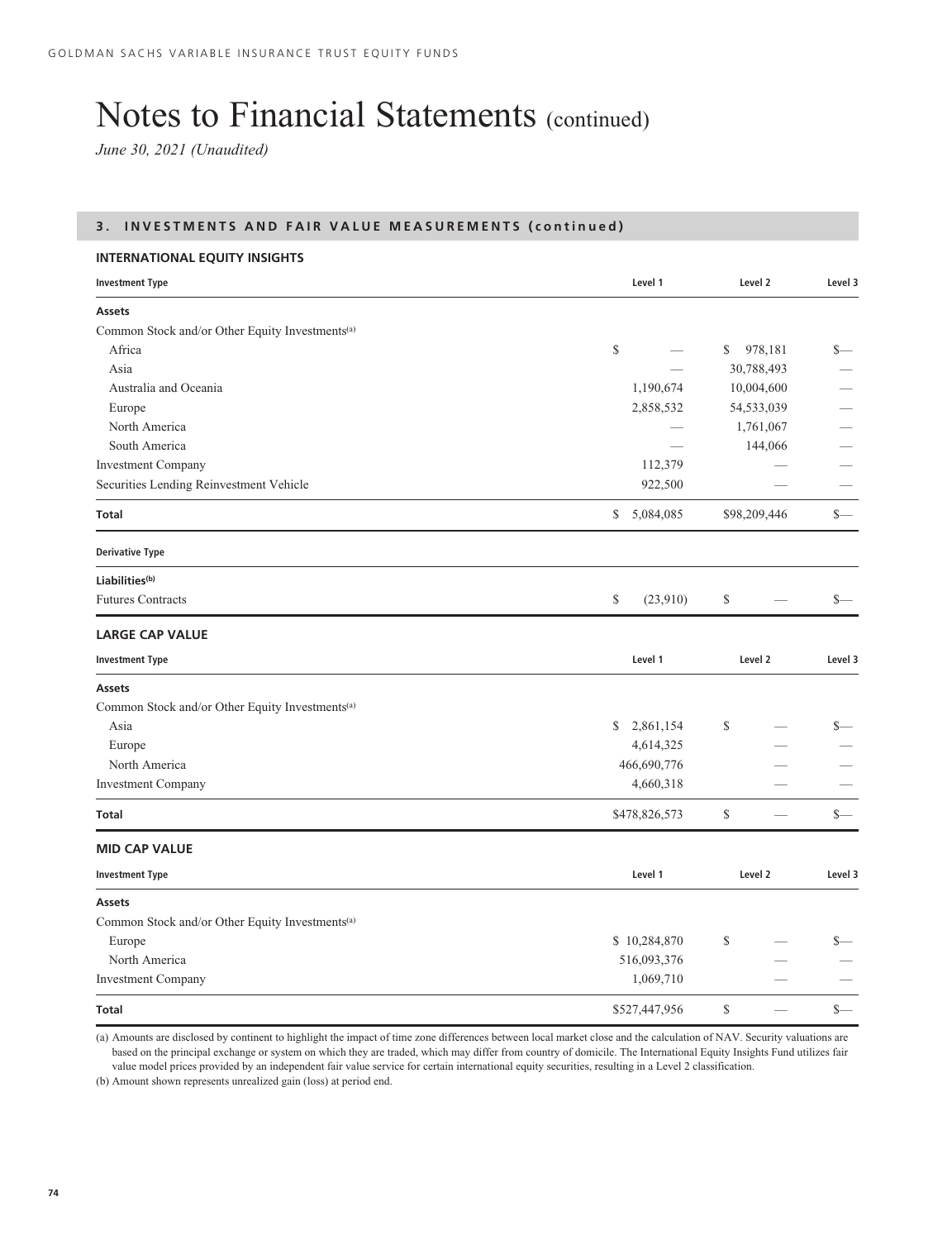# **3. INVESTMENTS AND FAIR VALUE MEASUREMENTS (continued)**

# **SMALL CAP EQUITY INSIGHTS**

| <b>Investment Type</b>                                      | Level 1                   | Level 2 |         | Level 3 |
|-------------------------------------------------------------|---------------------------|---------|---------|---------|
| <b>Assets</b>                                               |                           |         |         |         |
| Common Stock and/or Other Equity Investments <sup>(a)</sup> |                           |         |         |         |
| Africa                                                      | \$<br>51,013              | \$      |         | $S-$    |
| Asia                                                        | 358,165                   |         |         |         |
| Europe                                                      | 789,042                   |         |         |         |
| North America                                               | 127,648,969               |         |         |         |
| <b>Investment Company</b>                                   | 1,284,462                 |         |         |         |
| Securities Lending Reinvestment Vehicle                     | 2,766,210                 |         |         |         |
| Total                                                       | \$132,897,861             | \$      |         | \$—     |
| <b>Derivative Type</b>                                      |                           |         |         |         |
| Liabilities <sup>(b)</sup>                                  |                           |         |         |         |
| <b>Futures Contracts</b>                                    | \$<br>(20, 688)           | \$      |         | $_{-}$  |
| <b>STRATEGIC GROWTH</b>                                     |                           |         |         |         |
| <b>Investment Type</b>                                      | Level 1                   | Level 2 |         | Level 3 |
| Assets                                                      |                           |         |         |         |
| Common Stock and/or Other Equity Investments <sup>(a)</sup> |                           |         |         |         |
| Europe                                                      | 8,206,252<br>$\mathbb{S}$ | \$      |         | $s-$    |
| North America                                               | 432,115,976               |         |         |         |
| <b>Investment Company</b>                                   | 4,601,715                 |         |         |         |
| Securities Lending Reinvestment Vehicle                     | 1,528,496                 |         |         |         |
| Total                                                       | \$446,452,439             | \$      |         | $s-$    |
| <b>U.S. EQUITY INSIGHTS</b>                                 |                           |         |         |         |
| <b>Investment Type</b>                                      | Level 1                   |         | Level 2 | Level 3 |
| <b>Assets</b>                                               |                           |         |         |         |
| Common Stock and/or Other Equity Investments <sup>(a)</sup> |                           |         |         |         |
| Europe                                                      | 3,270,353<br>S.           | \$      |         | S—      |
| North America                                               | 353,455,638               |         |         |         |
| Securities Lending Reinvestment Vehicle                     | 330,500                   |         |         |         |
| Total                                                       | \$357,056,491             | \$      |         | $s-$    |

(a) Amounts are disclosed by continent to highlight the impact of time zone differences between local market close and the calculation of NAV. Security valuations are based on the principal exchange or system on which they are traded, which may differ from country of domicile.

(b) Amount shown represents unrealized gain (loss) at period end.

For further information regarding security characteristics, see the Schedules of Investments.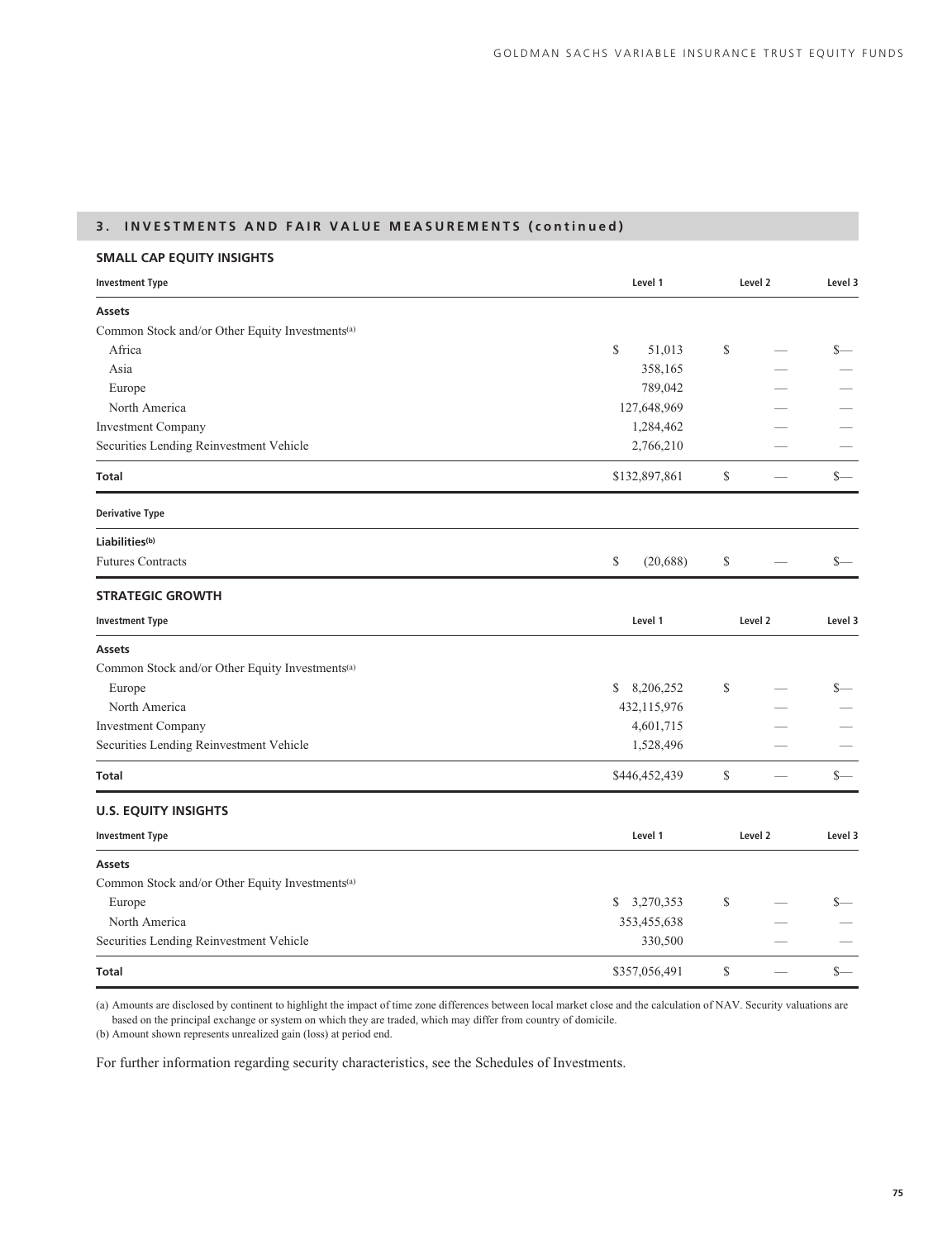*June 30, 2021 (Unaudited)*

# **4. INVESTMENTS IN DERIVATIVES**

The following table sets forth, by certain risk types, the gross value of derivative contracts (not considered to be hedging instruments for accounting disclosure purposes) as of June 30, 2021. These instruments were used as part of the Funds' investment strategies and to obtain and/or manage exposure related to the risks below. The values in the tables below exclude the effects of cash collateral received or posted pursuant to these derivative contracts, and therefore are not representative of the Funds' net exposure.

| Fund                          | <b>Risk</b> | <b>Statements of Assets and Liabilities</b> | Assets <sup>(a)</sup> | <b>Statements of Assets and Liabilities</b> | Liabilities <sup>(a)</sup> |
|-------------------------------|-------------|---------------------------------------------|-----------------------|---------------------------------------------|----------------------------|
| Equity Index                  | Equity      | Variation margin on futures contracts       | \$21,889              |                                             |                            |
| International Equity Insights | Equity      | _                                           |                       | Variation margin on futures contracts       | (23,910)                   |
| Small Cap Equity Insights     | Equity      | __                                          |                       | Variation margin on futures contracts       | (20, 688)                  |

(a) Includes unrealized gain (loss) on futures contracts described in the Additional Investment Information sections of the Schedules of Investments. Only the variation margin as of June 30, 2021 is reported within the Statements of Assets and Liabilities.

The following tables set forth, by certain risk types, the Funds' gains (losses) related to these derivatives and their indicative volumes for the six months ended June 30, 2021. These gains (losses) should be considered in the context that these derivative contracts may have been executed to create investment opportunities and/or economically hedge certain investments, and accordingly, certain gains (losses) on such derivative contracts may offset certain (losses) gains attributable to investments. These gains (losses) are included in "Net realized gain (loss)" or "Net change in unrealized gain (loss)" on the Statements of Operations:

# **Equity Index**

| <b>Risk</b> | <b>Statements of Operations</b>                                                                           | Net<br><b>Realized</b><br>Gain (Loss)        | Net Change in<br><b>Unrealized</b><br>Gain (Loss) |
|-------------|-----------------------------------------------------------------------------------------------------------|----------------------------------------------|---------------------------------------------------|
| Equity      | Net realized gain (loss) from futures contracts/Net change in unrealized gain (loss) on futures contracts | \$270,730                                    | \$(20,060)                                        |
|             | <b>International Equity Insights</b>                                                                      |                                              |                                                   |
| <b>Risk</b> | <b>Statements of Operations</b>                                                                           | <b>Net</b><br><b>Realized</b><br>Gain (Loss) | Net Change in<br><b>Unrealized</b><br>Gain (Loss) |
| Equity      | Net realized gain (loss) from futures contracts/Net change in unrealized gain (loss) on futures contracts | \$160,803                                    | \$(49,265)                                        |
|             | <b>Small Cap Equity Insights</b>                                                                          |                                              |                                                   |
| <b>Risk</b> | <b>Statements of Operations</b>                                                                           | <b>Net</b><br><b>Realized</b><br>Gain (Loss) | Net Change in<br><b>Unrealized</b><br>Gain (Loss) |
| Equity      | Net realized gain (loss) from futures contracts/Net change in unrealized gain (loss) on futures contracts | \$310,093                                    | \$(74,493)                                        |
|             |                                                                                                           |                                              |                                                   |

For the six months ended June 30, 2021, the relevant values for each derivative type were as follows:

|                               | Average Number of Contracts <sup>(1)</sup> |  |  |
|-------------------------------|--------------------------------------------|--|--|
| Fund                          | <b>Futures Contracts</b>                   |  |  |
| Equity Index                  | <b>y</b>                                   |  |  |
| International Equity Insights | 22                                         |  |  |
| Small Cap Equity Insights     | 18                                         |  |  |

(1) Amounts disclosed represent average number of contracts for futures contracts, based on absolute values, which is indicative of volume of this derivative type, for the months that the Fund held such derivatives during the six months ended June 30, 2021.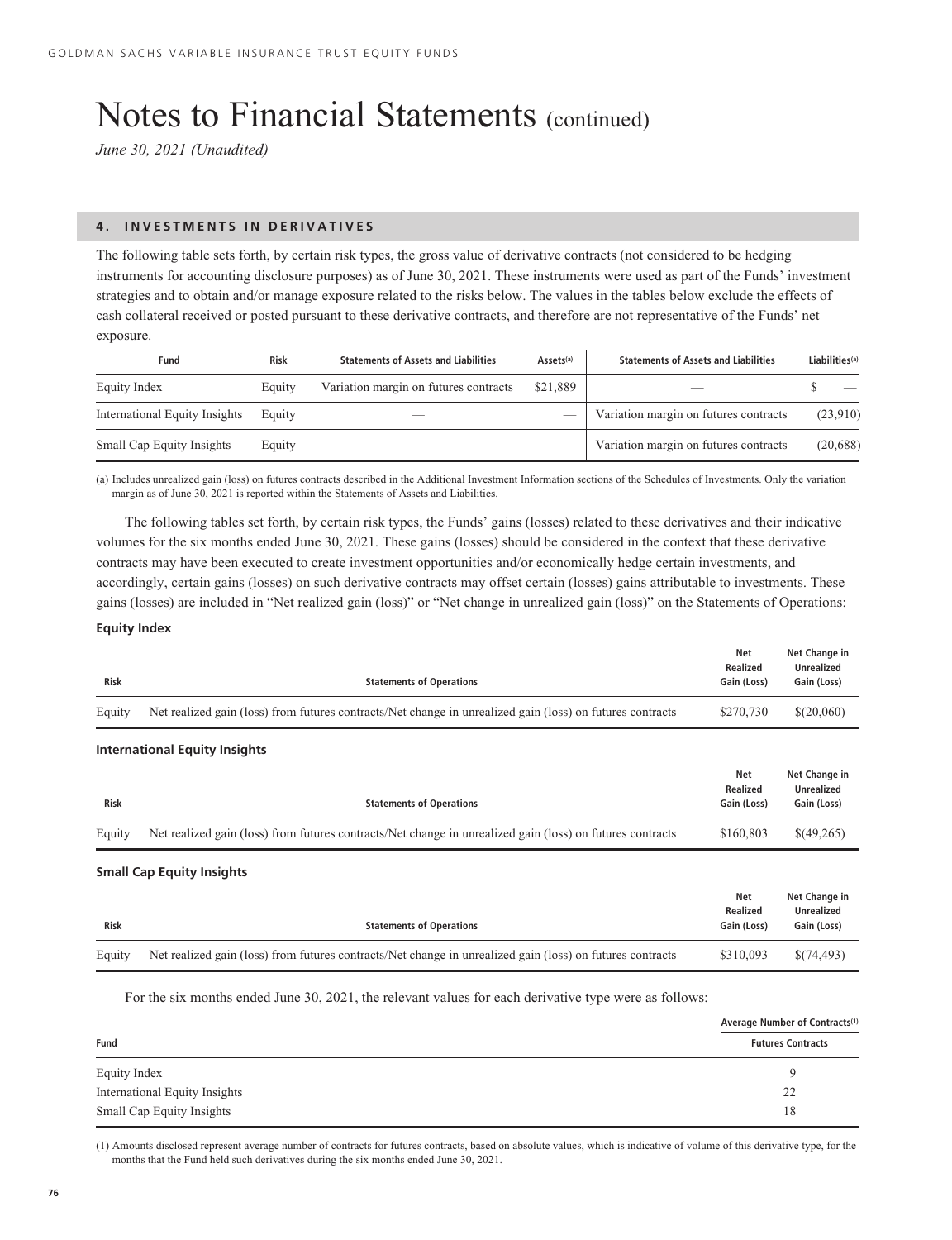# **5. AGREEMENTS AND AFFILIATED TRANSACTIONS**

A. Management Agreements — Under the Agreements, GSAM manages the Funds, subject to the general supervision of the Trustees.

As compensation for the services rendered pursuant to the Agreements, the assumption of the expenses related thereto and administration of the Funds' business affairs, including providing facilities, GSAM is entitled to a management fee, accrued daily and paid monthly, equal to an annual percentage rate of each Fund's average daily net assets.

For the six months ended June 30, 2021, contractual and effective net management fees with GSAM were at the following rates:

| <b>Contractual Management Rate</b> |                      |                     |                     |                            |                     | <b>Effective Net</b>     |                                                          |
|------------------------------------|----------------------|---------------------|---------------------|----------------------------|---------------------|--------------------------|----------------------------------------------------------|
| Fund                               | First<br>\$1 billion | Next<br>\$1 billion | Next<br>\$3 billion | <b>Next</b><br>\$3 billion | Over<br>\$8 billion | <b>Effective</b><br>Rate | <b>Management</b><br>Rate <sup><math>\wedge</math></sup> |
| Growth Opportunities               | 0.87%                | 0.87%               | 0.78%               | 0.74%                      | 0.73%               | 0.87%                    | $0.82\%$ *                                               |
| International Equity Insights      | 0.81                 | 0.73                | 0.69                | 0.68                       | 0.67                | 0.81                     | 0.81                                                     |
| Large Cap Value                    | 0.72                 | 0.65                | 0.62                | 0.60                       | 0.59                | 0.72                     | $0.68*$                                                  |
| Mid Cap Value                      | 0.77                 | 0.77                | 0.69                | 0.66                       | 0.65                | 0.77                     | 0.77                                                     |
| Small Cap Equity Insights          | 0.70                 | 0.70                | 0.63                | 0.60                       | 0.59                | 0.70                     | 0.70                                                     |
| Strategic Growth                   | 0.71                 | 0.64                | 0.61                | 0.59                       | 0.58                | 0.71                     | 0.71                                                     |
| U.S. Equity Insights               | 0.62                 | 0.59                | 0.56                | 0.55                       | 0.54                | 0.62                     | $0.54*$                                                  |

^ Effective Net Management Rate includes the impact of management fee waivers of affiliated Underlying Funds, if any. The Effective Net Management Rate may not correlate to the Contractual Management Rate as a result of management fee waivers that may be in effect from time to time.

GSAM agreed to waive a portion of its management fee in order to achieve an effective net management rate as defined in the Funds' most recent prospectus. This waiver will remain in effect through at least April 30, 2022, and prior to such date GSAM may not terminate the arrangement without approval of the Trustees.

The Growth Opportunities, International Equity Insights, Large Cap Value, Mid Cap Value, Small Cap Equity Insights, Strategic Growth and U.S. Equity Insights Funds invest in Institutional Shares of the Goldman Sachs Financial Square Government Fund, which is an affiliated Underlying Fund. GSAM has agreed to waive a portion of its management fee payable by the Funds in an amount equal to the management fee it earns as an investment adviser to the affiliated Underlying Fund in which the Funds invest, except those management fees it earns from the Funds' investments of cash collateral received in connection with securities lending transactions in the Goldman Sachs Financial Square Government Fund. For the six months ended June 30, 2021, GSAM waived \$198, \$1, \$374, \$493, \$285, \$502 and \$17 of the Growth Opportunities, International Equity Insights, Large Cap Value, Mid Cap Value, Small Cap Equity Insights, Strategic Growth and U.S. Equity Insights Funds' management fees, respectively.

The Agreement for the Equity Index Fund provides for a contractual management fee at an annual rate equal to 0.30% of the Fund's average daily net assets. The Investment Adviser has agreed to waive a portion of the management fee equal to 0.09% of the annual contractual rate applicable to the Equity Index Fund's average daily net assets between \$0 and \$400 million and 0.10% of the annual contractual rate applicable to the Fund's average daily net assets in excess of \$400 million. This management fee waiver will remain in effect through at least April 30, 2022, and prior to such date the Investment Adviser may not terminate the arrangement without the approval of the Board of Trustees. For the six months ended June 30, 2021, the Fund paid GSAM an Effective Net Management Rate of 0.21%.

As authorized by the Agreement for the Equity Index Fund, GSAM has entered into a Sub-advisory Agreement with SSgA Funds Management, Inc. ("SSgA") which serves as the sub-adviser to the Fund and provides the day-to-day advice regarding the Fund's portfolio transactions. As compensation for its services, SSgA is entitled to a fee, accrued daily and paid monthly by GSAM, at the following annual rates of the Fund's average daily net assets: 0.03% on the first \$50 million, 0.02% on the next \$200 million, 0.01% on the next \$750 million and 0.008% over \$1 billion. The effective Sub-advisory fee was 0.02% for the six months ended June 30, 2021.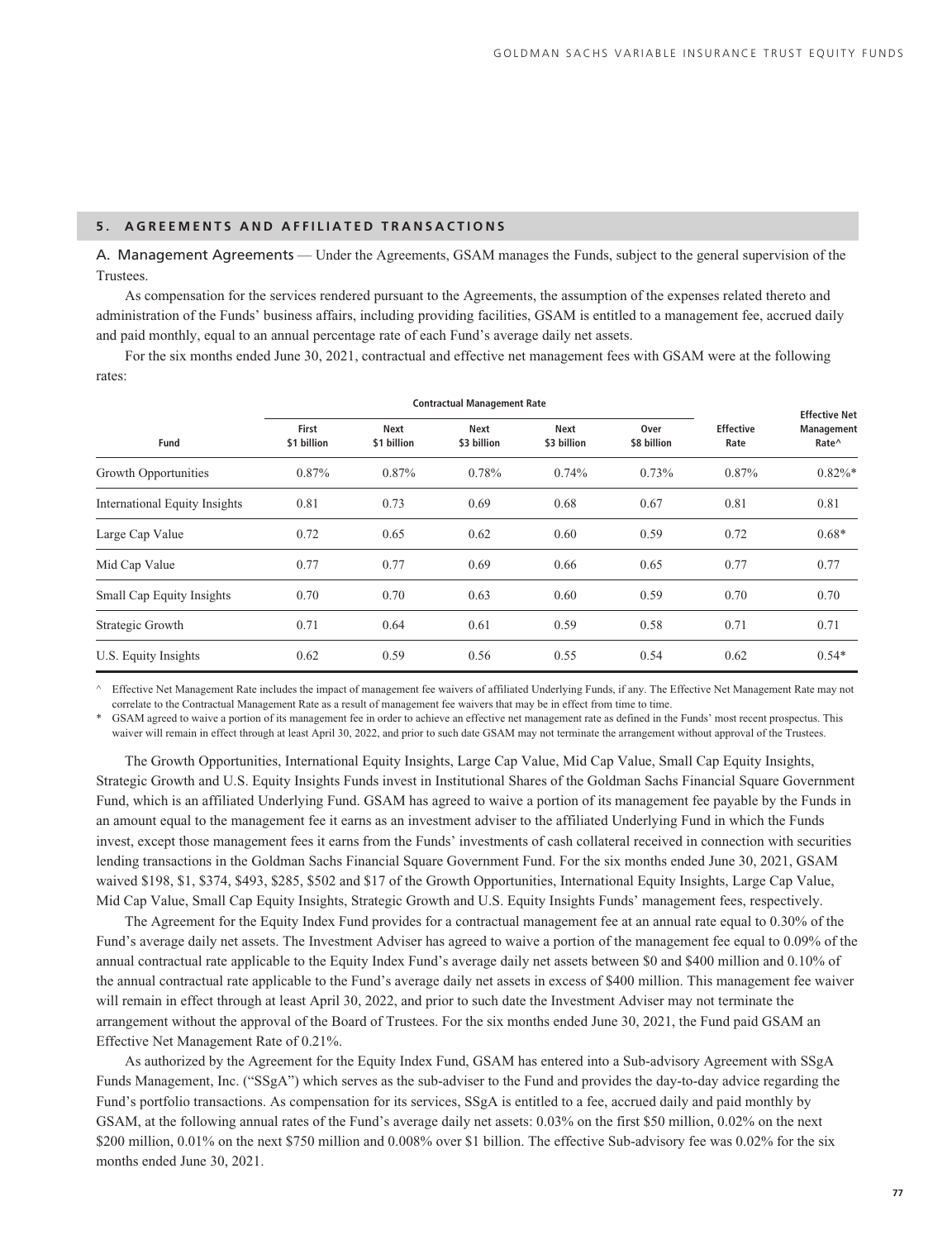*June 30, 2021 (Unaudited)*

# **5. AGREEMENTS AND AFFILIATED TRANSACTIONS (continued)**

B. Distribution and Service (12b-1) Plan — The Trust, on behalf of Service Shares of each Fund, has adopted a Distribution and Service Plan subject to Rule 12b-1 under the Act. Under the Distribution and Service Plan, Goldman Sachs, which serves as distributor (the "Distributor"), is entitled to a fee accrued daily and paid monthly, for distribution services and personal and account maintenance services, which may then be paid by Goldman Sachs to authorized dealers, equal to, on an annual basis, 0.25% of the Funds' average daily net assets attributable to Service Shares. For the six months ended June 30, 2021 for the U.S. Equity Insights Fund, Goldman Sachs agreed to waive distribution and services fees so as not to exceed an annual rate of 0.21% of average daily net assets of the Fund. For the period from April 30, 2021 to June 30, 2021 for the Growth Opportunities Fund, Goldman Sachs agreed to waive distribution and services fees so as not to exceed an annual rate of 0.15% of average daily net assets of the Fund. These distribution and service fee waivers will remain in place through at least April 30, 2022, and prior to such date Goldman Sachs may not terminate the arrangement without the approval of the Trustees. Prior to April 30, 2021, Goldman Sachs had agreed to waive distribution and service fees so as not to exceed an annual rate of 0.16% of average daily net assets of the Growth Opportunities Fund.

C. Transfer Agency Agreement — Goldman Sachs also serves as the transfer agent of the Funds for a fee pursuant to the Transfer Agency Agreement. The fees charged for such transfer agency services are accrued daily and paid monthly at an annual rate of 0.02% of the average daily net assets of Institutional and Service Shares. Goldman Sachs has agreed to waive its transfer agency fee attributable to the Service Shares of the Large Cap Value Fund. This arrangement will remain in place through at least April 30, 2022, and prior to such date Goldman Sachs may not terminate the arrangement without approval of the Board of Trustees.

D. Other Expense Agreements and Affiliated Transactions — GSAM has agreed to reduce or limit certain "Other Expenses" of the Funds (excluding acquired fund fees and expenses, transfer agency fees and expenses, service fees and shareholder administration fees (as applicable), taxes, interest, brokerage fees, expenses of shareholder meetings, litigation and indemnification, and extraordinary expenses) to the extent such expenses exceed, on an annual basis, a percentage rate of the average daily net assets of each Fund. Such Other Expense reimbursements, if any, are accrued daily and paid monthly. In addition, the Funds are not obligated to reimburse GSAM for prior fiscal year expense reimbursements, if any. The Other Expense limitations as an annual percentage rate of average daily net assets for the Equity Index, Growth Opportunities, International Equity Insights, Large Cap Value, Mid Cap Value, Small Cap Equity Insights, Strategic Growth and U.S. Equity Insights Funds are 0.004%, 0.004%, 0.044%, 0.004%, 0.054%, 0.094%, 0.014% and 0.004%, respectively. These Other Expense limitations will remain in place through at least April 30, 2022, and prior to such date GSAM may not terminate the arrangements without the approval of the Trustees. In addition, the Funds have entered into certain offset arrangements with the custodian and the transfer agent, which may result in a reduction of the Funds' expenses and are received irrespective of the application of the "Other Expense" limitations described above.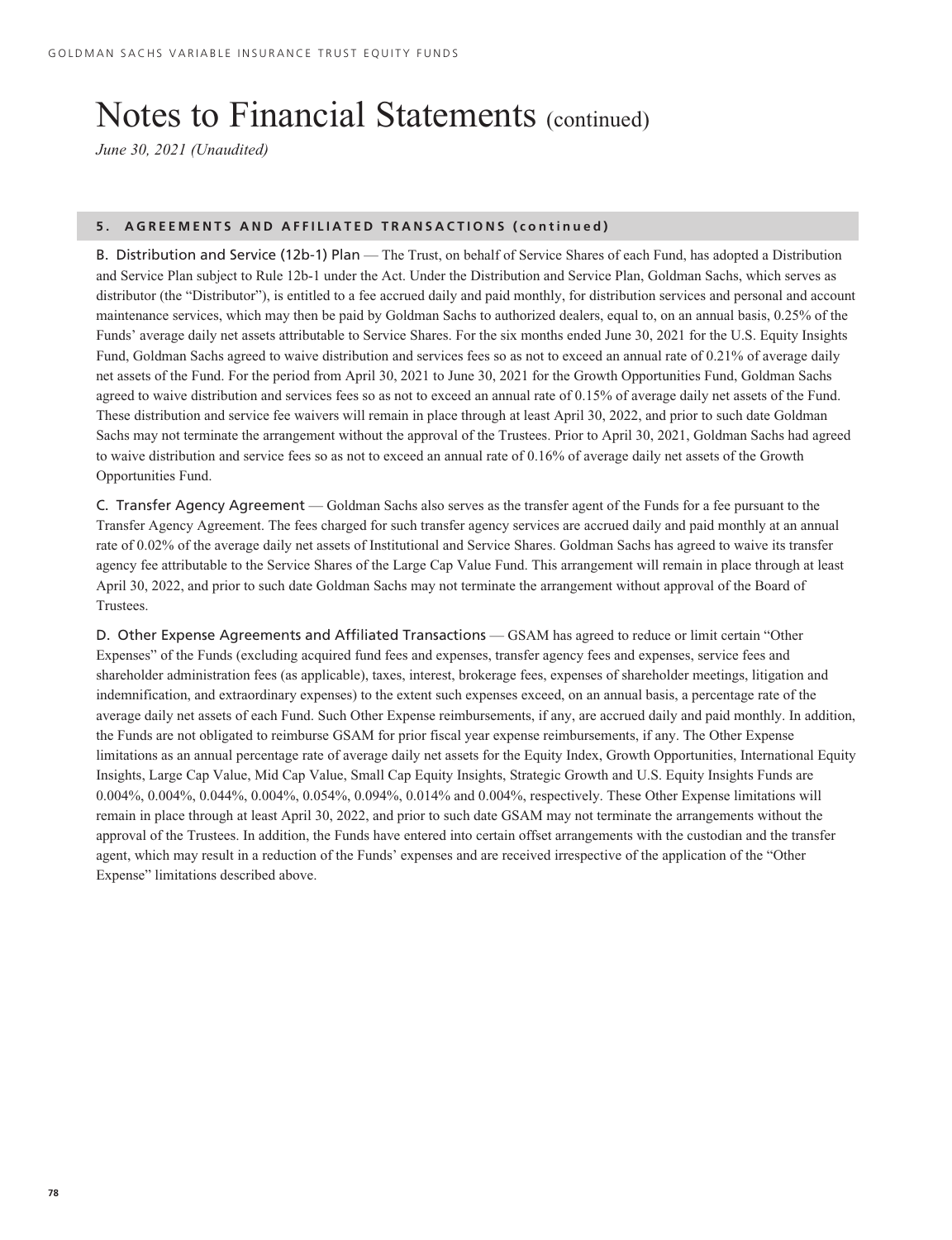# **5. AGREEMENTS AND AFFILIATED TRANSACTIONS (continued)**

For the six months ended June 30, 2021, these expense reductions, including any fee waivers and Other Expense reimbursements, were as follows:

| Fund                                 | Management<br><b>Fee Waiver</b> | <b>Distribution and</b><br><b>Service Fee Waiver</b> | <b>Transfer Agency</b><br><b>Waiver/Credits</b> | <b>Other Expense</b><br>Reimbursement | <b>Total Expense</b><br><b>Reductions</b> |
|--------------------------------------|---------------------------------|------------------------------------------------------|-------------------------------------------------|---------------------------------------|-------------------------------------------|
| Equity Index                         | \$86,940                        | \$                                                   | S                                               | \$141,957                             | \$228,897                                 |
| Growth Opportunities                 | 18,750                          | 37,025                                               |                                                 | 117,693                               | 173,468                                   |
| <b>International Equity Insights</b> |                                 |                                                      |                                                 | 187,715                               | 187,716                                   |
| Large Cap Value                      | 94,891                          |                                                      | 30,477                                          | 148,261                               | 273,629                                   |
| Mid Cap Value                        | 493                             |                                                      |                                                 | 57,692                                | 58,185                                    |
| Small Cap Equity Insights            | 285                             |                                                      |                                                 | 82,182                                | 82,467                                    |
| Strategic Growth                     | 502                             |                                                      |                                                 | 133,486                               | 133,988                                   |
| U.S. Equity Insights                 | 135,310                         | 11,248                                               |                                                 | 148,999                               | 295,557                                   |

E. Line of Credit Facility — As of June 30, 2021, the Funds participated in a \$1,000,000,000 committed, unsecured revolving line of credit facility (the "facility") together with other funds of the Trust and certain registered investment companies having management agreements with GSAM or its affiliates. This facility is to be used for temporary emergency purposes, or to allow for an orderly liquidation of securities to meet redemption requests. The interest rate on borrowings is based on the federal funds rate. The facility also requires a fee to be paid by the Funds based on the amount of the commitment that has not been utilized. For the six months ended June 30, 2021, the Funds did not have any borrowings under the facility. Prior to April 26, 2021, the facility was \$700,000,000.

F. Other Transactions with Affiliates — For the six months ended June 30, 2021, Goldman Sachs earned \$53, \$39, \$436 and \$919 in brokerage commissions from portfolio transactions, including futures transactions executed with Goldman Sachs as the Futures Commission Merchant, on behalf of the Growth Opportunities, Large Cap Value, Mid Cap Value and Strategic Growth Funds, respectively.

The following table provides information about the investment in shares of issuers of which a Fund is an affiliate as of and for the six months ended June 30, 2021:

| Fund         | Name of Affiliated Issuer       | <b>Beginning</b><br>Value as of<br>December 31,<br>2020 | <b>Purchases</b><br>at Cost | <b>Proceeds</b><br>from<br>Sales | Net<br><b>Realized</b><br>Gain<br>(Loss) | Change in<br>Unrealized<br>Appreciation<br>(Depreciation) | Endina<br>Value as of<br><b>June 30.</b><br>2021 | <b>Shares</b><br>as of<br><b>June 30.</b><br>2021 | <b>Dividend</b><br>Income |
|--------------|---------------------------------|---------------------------------------------------------|-----------------------------|----------------------------------|------------------------------------------|-----------------------------------------------------------|--------------------------------------------------|---------------------------------------------------|---------------------------|
| Equity Index | Goldman Sachs Group, Inc. (The) | \$527,684                                               | $S-$                        | $$$ $(36.610)$                   | \$15,565                                 | \$211.811                                                 | \$718,450                                        | .893                                              | \$4,875                   |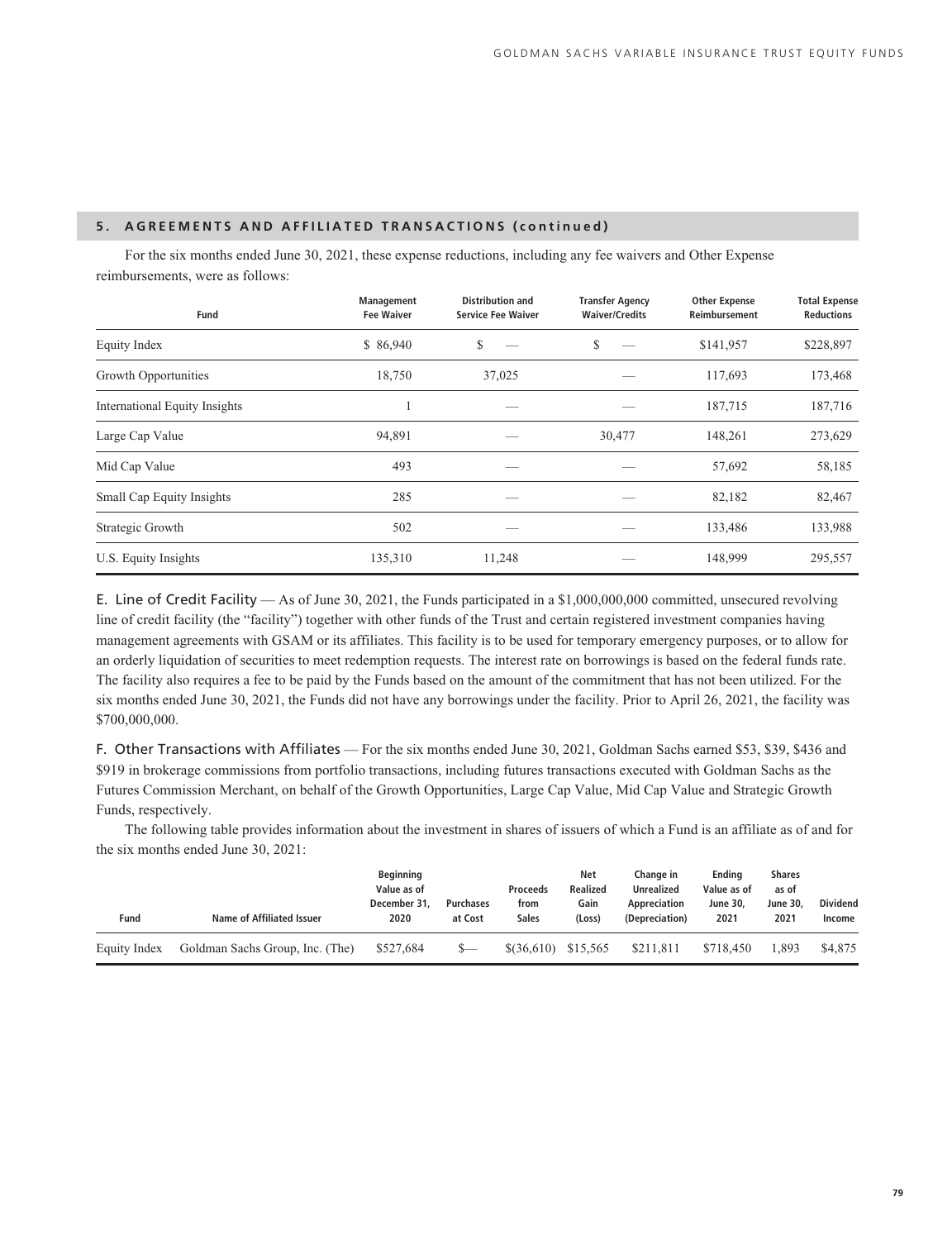*June 30, 2021 (Unaudited)*

### **5. AGREEMENTS AND AFFILIATED TRANSACTIONS (continued)**

The following table provides information about the Funds' investment in the Goldman Sachs Financial Square Government Fund as of and for the six months ended June 30, 2021:

| Fund                          | <b>Beginning</b><br>Value as of<br>December 31,<br>2020 | <b>Purchases</b><br>at Cost | <b>Proceeds</b><br>from<br><b>Sales</b> | Ending<br>Value as of<br><b>June 30,</b><br>2021 | <b>Shares</b><br>as of<br><b>June 30,</b><br>2021 | <b>Dividend</b><br>Income |
|-------------------------------|---------------------------------------------------------|-----------------------------|-----------------------------------------|--------------------------------------------------|---------------------------------------------------|---------------------------|
| Growth Opportunities          | 739,866<br>\$                                           | \$11,551,526                | \$(11,304,306)                          | 987.086<br>S.                                    | 987,086                                           | \$151                     |
| International Equity Insights |                                                         | 236,408                     | (124, 029)                              | 112,379                                          | 112,379                                           |                           |
| Large Cap Value               | 396,415                                                 | 45,920,962                  | (41,657,059)                            | 4,660,318                                        | 4.660.318                                         | 266                       |
| Mid Cap Value                 | 1,803,152                                               | 58,182,556                  | (58, 915, 998)                          | 1.069.710                                        | 1.069.710                                         | 382                       |
| Small Cap Equity Insights     | 1,017,248                                               | 13,522,928                  | (13, 255, 714)                          | 1,284,462                                        | 1,284,462                                         | 227                       |
| Strategic Growth              | 3,315,576                                               | 33,920,543                  | (32, 634, 404)                          | 4,601,715                                        | 4,601,715                                         | 374                       |

As of June 30, 2021, The Goldman Sachs Group, Inc. was the beneficial owner of approximately 50% of the Institutional Shares of the Growth Opportunities Fund.

# **6. PORTFOLIO SECURITIES TRANSACTIONS**

The cost of purchases and proceeds from sales and maturities of long-term securities for the six months ended June 30, 2021, were as follows:

| Fund                                 | <b>Purchases</b> | <b>Sales and Maturities</b> |
|--------------------------------------|------------------|-----------------------------|
| Equity Index                         | 1,488,121<br>\$  | 8,798,050<br>\$             |
| Growth Opportunities                 | 25,251,411       | 32,276,136                  |
| <b>International Equity Insights</b> | 84,117,865       | 86,473,022                  |
| Large Cap Value                      | 164,749,288      | 210,387,989                 |
| Mid Cap Value                        | 214,942,033      | 252,457,446                 |
| Small Cap Equity Insights            | 117,428,107      | 110,841,810                 |
| Strategic Growth                     | 58,951,997       | 88,527,015                  |
| U.S. Equity Insights                 | 360,719,764      | 375,554,959                 |

# **7. SECURITIES LENDING**

The Growth Opportunities, Large Cap Value, Mid Cap Value and Strategic Growth Funds may lend their securities through a securities lending agent, the Bank of New York Mellon ("BNYM"), to certain qualified borrowers. Pursuant to exemptive relief granted by the Securities and Exchange Commission ("SEC") and the terms and conditions contained therein, the Equity Index, International Equity Insights, Small Cap Equity Insights and U. S. Equity Insights Funds may lend their securities through a securities lending agent, Goldman Sachs Agency Lending ("GSAL"), a wholly-owned subsidiary of Goldman Sachs, to certain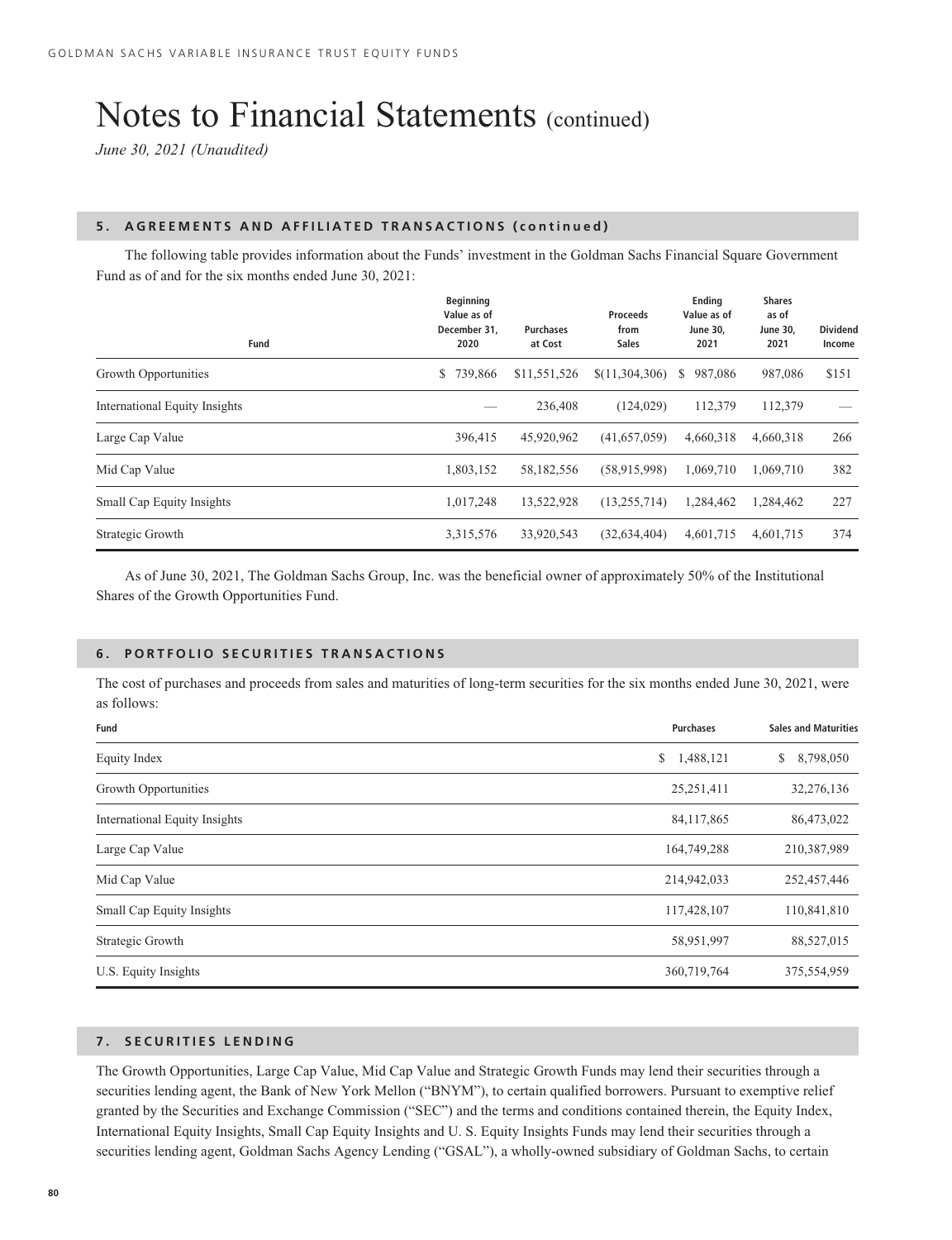# **7. SECURITIES LENDING (continued)**

qualified borrowers including Goldman Sachs and affiliates. In accordance with the Funds' securities lending procedures, the Funds receive cash collateral at least equal to the market value of the securities on loan. The market value of the loaned securities is determined at the close of business of the Funds, at their last sale price or official closing price on the principal exchange or system on which they are traded, and any additional required collateral is delivered to the Funds on the next business day. As with other extensions of credit, the Funds may experience delay in the recovery of their securities or incur a loss should the borrower of the securities breach its agreement with the Funds or become insolvent at a time when the collateral is insufficient to cover the cost of repurchasing securities on loan. Dividend income received from securities on loan may not be subject to withholding taxes and therefore withholding taxes paid may differ from the amounts listed in the Statements of Operations. Loans of securities are terminable at any time and as such 1) the remaining contractual maturities of the outstanding securities lending transactions are considered to be overnight and continuous and 2) the borrower, after notice, is required to return borrowed securities within the standard time period for settlement of securities transactions.

The Equity Index, Growth Opportunities, International Equity Insights, Large Cap Value, Mid Cap Value, Small Cap Equity Insights, Strategic Growth and U.S. Equity Insights Funds invest the cash collateral received in connection with securities lending transactions in the Goldman Sachs Financial Square Government Fund ("Government Money Market Fund"), an affiliated series of the Goldman Sachs Trust. The Government Money Market Fund is registered under the Act as an open end investment company, is subject to Rule 2a-7 under the Act, and is managed by GSAM, for which GSAM may receive a management fee of up to 0.16% on an annualized basis of the average daily net assets of the Government Money Market Fund.

In the event of a default by a borrower with respect to any loan, GSAL will and BNYM may exercise any and all remedies provided under the applicable borrower agreement to make the Funds whole. These remedies include purchasing replacement securities by applying the collateral held from the defaulting broker against the purchase cost of the replacement securities. If GSAL or BNYM are unable to purchase replacement securities, GSAL and/or BNYM will indemnify the Funds by paying the Funds an amount equal to the market value of the securities loaned minus the value of cash collateral received from the borrower for the loan, subject to an exclusion for any shortfalls resulting from a loss of value in such cash collateral due to reinvestment risk. The Funds' master netting agreements with certain borrowers provide the right, in the event of a default (including bankruptcy or insolvency), for the non-defaulting party to liquidate the collateral and calculate net exposure to the defaulting party or request additional collateral. However, in the event of a default by a borrower, a resolution authority could determine that such rights are not enforceable due to the restrictions or prohibitions against the right of set-off that may be imposed in accordance with a particular jurisdiction's bankruptcy or insolvency laws. The Funds' loaned securities were all subject to enforceable Securities Lending Agreements and the value of the collateral was at least equal to the value of the cash received. The amounts of the Funds' overnight and continuous agreements, which represent the gross amounts of recognized liabilities for securities lending transactions outstanding as of June 30, 2021, are disclosed as "Payable upon return of securities loaned" on the Statements of Assets and Liabilities, where applicable. The Large Cap Value and Mid Cap Value Funds did not have securities on loan as of June 30, 2021.

Each of the Funds, GSAL and BNYM received compensation relating to the lending of the Funds' securities. The amounts earned, if any, by the Funds' for the six months ended June 30, 2021, are reported under Investment Income on the Statements of Operations.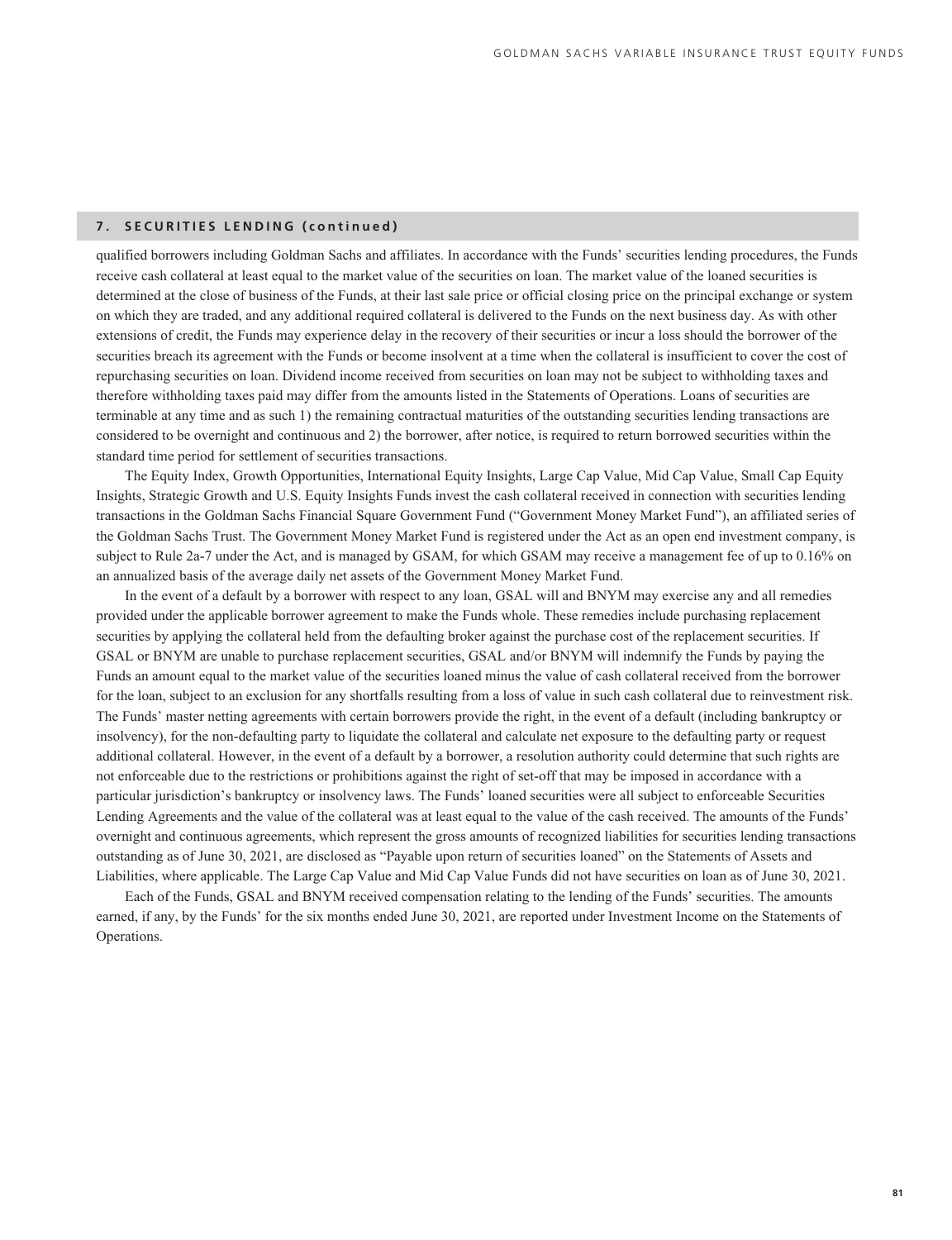*June 30, 2021 (Unaudited)*

# **7. SECURITIES LENDING (continued)**

The table below details securities lending activity with affiliates of Goldman Sachs:

**For the six months ended June 30, 2021**

| Fund                          | <b>Earnings of GSAL Relating</b><br>to Securities Loaned | <b>Amounts Received by</b><br>the Funds from Lending<br>to Goldman Sachs | Amounts payable to<br><b>Goldman Sachs Upon</b><br><b>Return of Securities Loaned</b><br>as of June 30, 2021 |
|-------------------------------|----------------------------------------------------------|--------------------------------------------------------------------------|--------------------------------------------------------------------------------------------------------------|
| Equity Index                  | \$34                                                     | \$276                                                                    | \$                                                                                                           |
| International Equity Insights | 202                                                      | 13                                                                       |                                                                                                              |
| Small Cap Equity Insights     | 607                                                      | 1,080                                                                    | 1,686,625                                                                                                    |
| U.S. Equity Insights          |                                                          |                                                                          |                                                                                                              |

The following table provides information about the Funds' investment in the Government Money Market Fund for the six months ended June 30, 2021:

| Fund                          | <b>Beginning Value as of</b><br>December 31, 2020 | <b>Purchases</b><br>at Cost | <b>Proceeds</b><br>from Sales | <b>Ending Value as of</b><br>June 30, 2021 |
|-------------------------------|---------------------------------------------------|-----------------------------|-------------------------------|--------------------------------------------|
| Equity Index                  | 107,700<br>S.                                     | 163,050<br>\$               | \$<br>(245,950)               | 24,800<br>\$                               |
| Growth Opportunities          | 1,380,662                                         | 11,331,063                  | (11, 434, 420)                | 1,277,305                                  |
| International Equity Insights |                                                   | 9,278,215                   | (8,355,715)                   | 922,500                                    |
| Mid Cap Value                 | 1,354,889                                         | 7,498,781                   | (8,853,670)                   |                                            |
| Small Cap Equity Insights     | 639,178                                           | 9,271,230                   | (7, 144, 198)                 | 2,766,210                                  |
| Strategic Growth              | 4,259,666                                         | 36,654,063                  | (39, 385, 233)                | 1,528,496                                  |
| U.S. Equity Insights          |                                                   | 589,700                     | (259,200)                     | 330,500                                    |

# **8. TAX INFORMATION**

As of the Funds' most recent fiscal year end, December 31, 2020, the Funds' capital loss carryforwards and certain timing differences, on a tax-basis were as follows:

|                                                                |    | <b>Equity Index</b>      | <b>Growth Opportunities</b>   | <b>International Equity Insights</b> | Large Cap Value |
|----------------------------------------------------------------|----|--------------------------|-------------------------------|--------------------------------------|-----------------|
| Capital loss carryforwards:<br>Perpetual short-term            | S  | ___                      | $\overline{\phantom{a}}$      | $$$ $(9,204,202)$                    | \$(5,732,311)   |
| Perpetual long-term                                            |    |                          | _                             | (2,522,288)                          |                 |
| Total capital loss carryforwards                               | \$ | $\overline{\phantom{a}}$ | Ж<br>$\overline{\phantom{a}}$ | \$(11,726,490)                       | \$(5,732,311)   |
| Timing differences (Real Estate)<br><b>Investment Trusts</b> ) |    | 4,735                    | 706<br>S                      | S<br>$\overline{\phantom{a}}$        | 26,726          |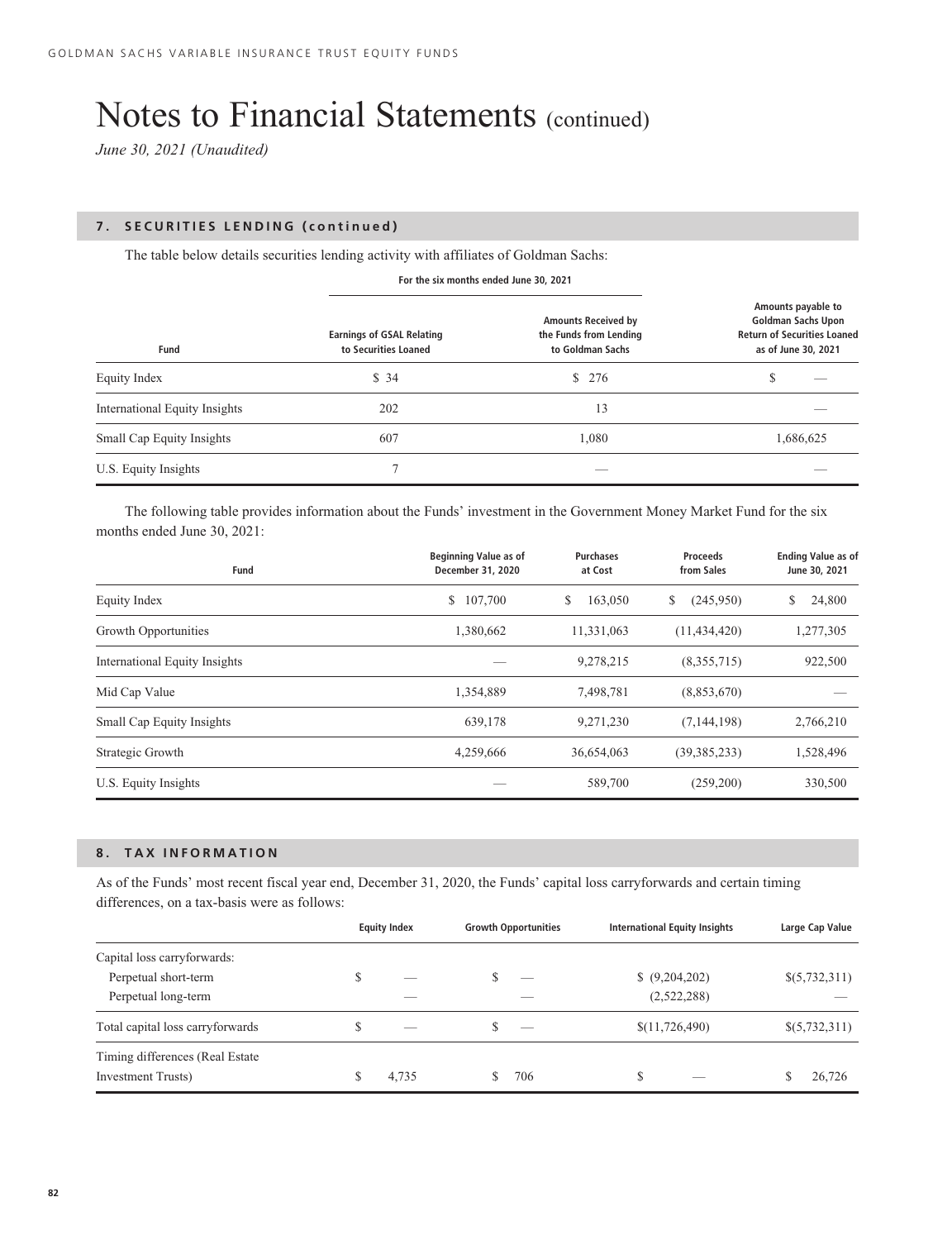# **8. TAX INFORMATION (continued)**

|                                  | <b>Mid Cap Value</b> | <b>Small Cap Equity Insights</b> | <b>Strategic Growth</b> |     |   | <b>U.S. Equity Insights</b> |
|----------------------------------|----------------------|----------------------------------|-------------------------|-----|---|-----------------------------|
| Capital loss carryforwards:      |                      |                                  |                         |     |   |                             |
| Perpetual short-term             | \$(2,823,748)        | $\overline{\phantom{a}}$         | S                       | $-$ | S | ___                         |
| Perpetual long-term              |                      | __                               |                         |     |   |                             |
| Total capital loss carryforwards | \$(2,823,748)        | $\overline{\phantom{a}}$         | S                       | _   | S | _                           |
| Timing differences (Real Estate) |                      |                                  |                         |     |   |                             |
| <b>Investment Trusts</b> )       | 83,947               | \$52,295                         | S                       | __  |   | 37,855                      |

As of June 30, 2021, the Funds' aggregate security unrealized gains and losses based on cost for U.S. federal income tax purposes were as follows:

|                       | <b>Equity Index</b>  | <b>Growth Opportunities</b>      | <b>International Equity Insights</b> | Large Cap Value             |
|-----------------------|----------------------|----------------------------------|--------------------------------------|-----------------------------|
| Tax cost              | \$55,048,088         | \$57,109,487                     | \$91,277,511                         | \$368,924,025               |
| Gross unrealized gain | 154, 324, 733        | 25,524,530                       | 14,058,039                           | 116,086,981                 |
| Gross unrealized loss | (6,372,457)          | (671,091)                        | (2,042,019)                          | (6, 184, 433)               |
| Net unrealized gain   | \$147,952,276        | \$24,853,439                     | \$12,016,020                         | \$109,902,548               |
|                       | <b>Mid Cap Value</b> | <b>Small Cap Equity Insights</b> | <b>Strategic Growth</b>              | <b>U.S. Equity Insights</b> |
| Tax cost              | \$399,798,182        | \$114,611,494                    | \$201,104,549                        | \$266,227,714               |
| Gross unrealized gain | 140,304,284          | 21,378,617                       | 250,602,357                          | 95,425,750                  |
| Gross unrealized loss | (12,654,510)         | (3,092,250)                      | (5,254,467)                          | (4,596,973)                 |
| Net unrealized gain   | \$127,649,774        | \$18,286,367                     | \$245,347,890                        | \$90,828,777                |

The difference between GAAP-basis and tax-basis unrealized gains (losses) is attributable primarily to wash sales, net mark to market gains/(losses) on regulated futures contracts and differences in the tax treatment of passive foreign investment company investments.

GSAM has reviewed the Funds' tax positions for all open tax years (the current and prior three years, as applicable) and has concluded that no provision for income tax is required in the Funds' financial statements. Such open tax years remain subject to examination and adjustment by tax authorities.

# **9. OTHER RISKS**

The Funds' risks include, but are not limited to, the following:

Derivatives Risk — A Fund's use of derivatives may result in loss. Derivative instruments, which may pose risks in addition to and greater than those associated with investing directly in securities, currencies or other instruments, may be illiquid or less liquid, volatile, difficult to price and leveraged so that small changes in the value of the underlying instruments may produce disproportionate losses to the Funds. Derivatives are also subject to counterparty risk, which is the risk that the other party in the transaction will not fulfill its contractual obligation. The use of derivatives is a highly specialized activity that involves investment techniques and risks different from those associated with investments in more traditional securities and instruments. Losses from derivatives can also result from a lack of correlation between changes in the value of derivative instruments and the portfolio assets (if any) being hedged.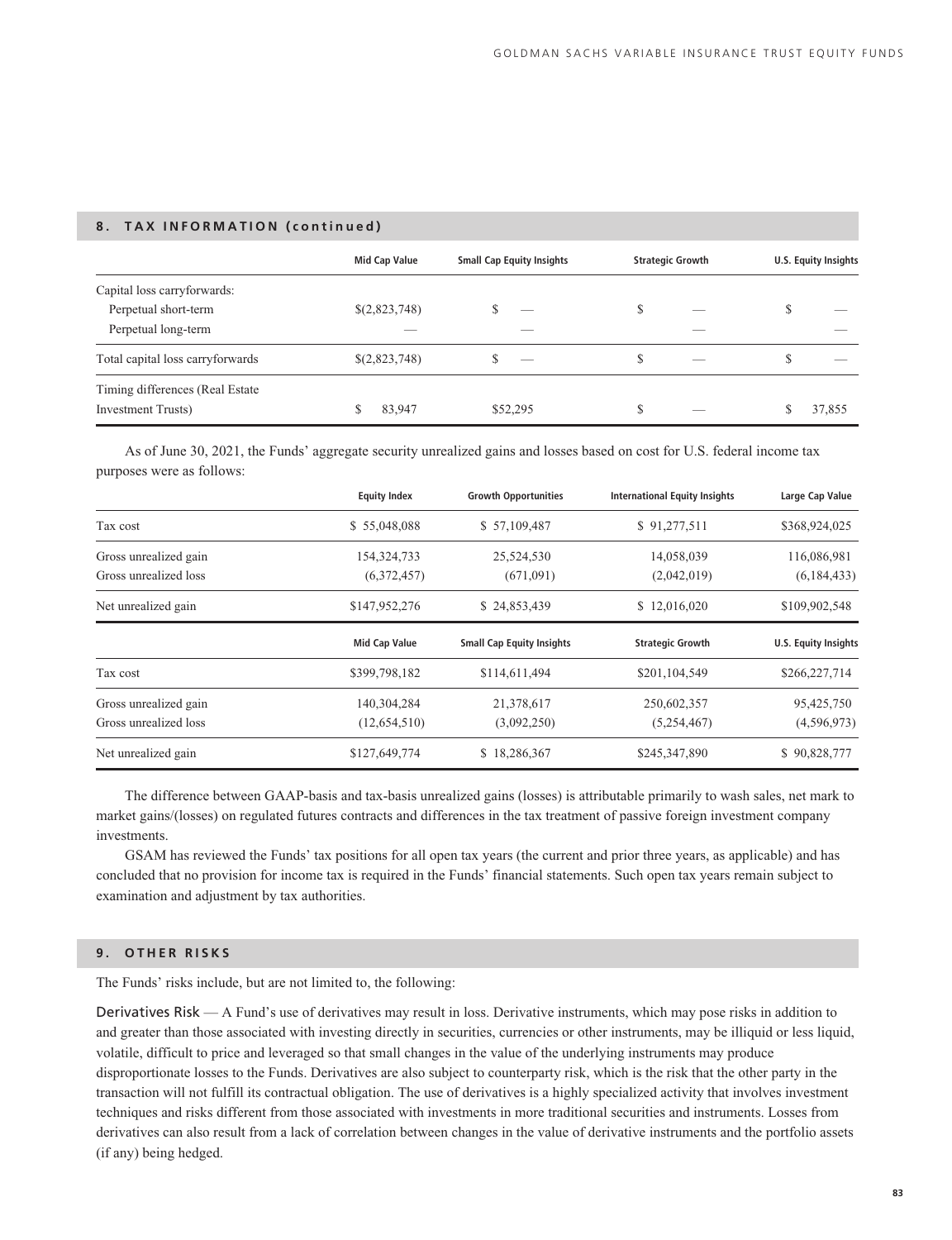*June 30, 2021 (Unaudited)*

# **9. OTHER RISKS (continued)**

Foreign and Emerging Countries Risk — Investing in foreign markets may involve special risks and considerations not typically associated with investing in the U.S. Foreign securities may be subject to risk of loss because of more or less foreign government regulation, less public information and less economic, political and social stability in the countries in which a Fund invests. The imposition of exchange controls (including repatriation restrictions), confiscation of assets and property, trade restrictions (including tariffs) and other government restrictions by the U.S. or other governments, or problems with registration, settlement or custody, may also result in losses. Foreign risk also involves the risk of negative foreign currency rate fluctuations, which may cause the value of securities denominated in such foreign currency (or other instruments through which a Fund has exposure to foreign currencies) to decline in value. Currency exchange rates may fluctuate significantly over short periods of time. To the extent that a Fund also invests in securities of issuers located in emerging markets, these risks may be more pronounced.

Foreign Custody Risk — A Fund invests in foreign securities, and as such the Fund may hold such securities and cash with foreign banks, agents, and securities depositories appointed by the Fund's custodian (each a "Foreign Custodian"). Some foreign custodians may be recently organized or new to the foreign custody business. In some countries, Foreign Custodians may be subject to little or no regulatory oversight over, or independent evaluation of, their operations. Further, the laws of certain countries may place limitations on a Fund's ability to recover its assets if a Foreign Custodian enters bankruptcy. Investments in emerging markets may be subject to even greater custody risks than investments in more developed markets. Custody services in emerging market countries are very often undeveloped and may be considerably less well regulated than in more developed countries, and thus may not afford the same level of investor protection as would apply in developed countries.

Investments in Other Investment Companies Risk — As a shareholder of another investment company, a Fund will indirectly bear its proportionate share of any net management fees and other expenses paid by such other investment companies, in addition to the fees and expenses regularly borne by the Fund.

Large Shareholder Transactions Risk — A Fund may experience adverse effects when certain large shareholders, such as other funds, participating insurance companies, accounts and Goldman Sachs affiliates, purchase or redeem large amounts of shares of the Fund. Such large shareholder redemptions, which may occur rapidly or unexpectedly, may cause a Fund to sell portfolio securities at times when it would not otherwise do so, which may negatively impact a Fund's NAV and liquidity. These transactions may also accelerate the realization of taxable income to shareholders if such sales of investments resulted in gains, and may also increase transaction costs. In addition, a large redemption could result in a Fund's current expenses being allocated over a smaller asset base, leading to an increase in the Fund's expense ratio. Similarly, large Fund share purchases may adversely affect a Fund's performance to the extent that the Fund is delayed in investing new cash or otherwise maintains a larger cash position than it ordinarily would.

Liquidity Risk — A Fund may make investments that are illiquid or that may become less liquid in response to market developments or adverse investor perceptions. Illiquid investments may be more difficult to value. Liquidity risk may also refer to the risk that a Fund will not be able to pay redemption proceeds within the allowable time period or without significant dilution to remaining investors' interests because of unusual market conditions, an unusually high volume of redemption requests, or other reasons. To meet redemption requests, a Fund may be forced to sell investments at an unfavorable time and/or under unfavorable conditions. If a Fund is forced to sell securities at an unfavorable time and/or under unfavorable conditions, such sales may adversely affect the Fund's NAV and dilute remaining investors' interests. These risks may be more pronounced in connection with a Fund`s investments in securities of issuers located in emerging market countries. Redemptions by large shareholders may have a negative impact on a Fund's liquidity.

Market and Credit Risks — In the normal course of business, a Fund trades financial instruments and enters into financial transactions where risk of potential loss exists due to changes in the market (market risk). The value of the securities in which a Fund invests may go up or down in response to the prospects of individual companies, particular sectors or governments and/or general economic conditions throughout the world due to increasingly interconnected global economies and financial markets. Events such as war, acts of terrorism, social unrest, natural disasters, the spread of infectious illness or other public health threats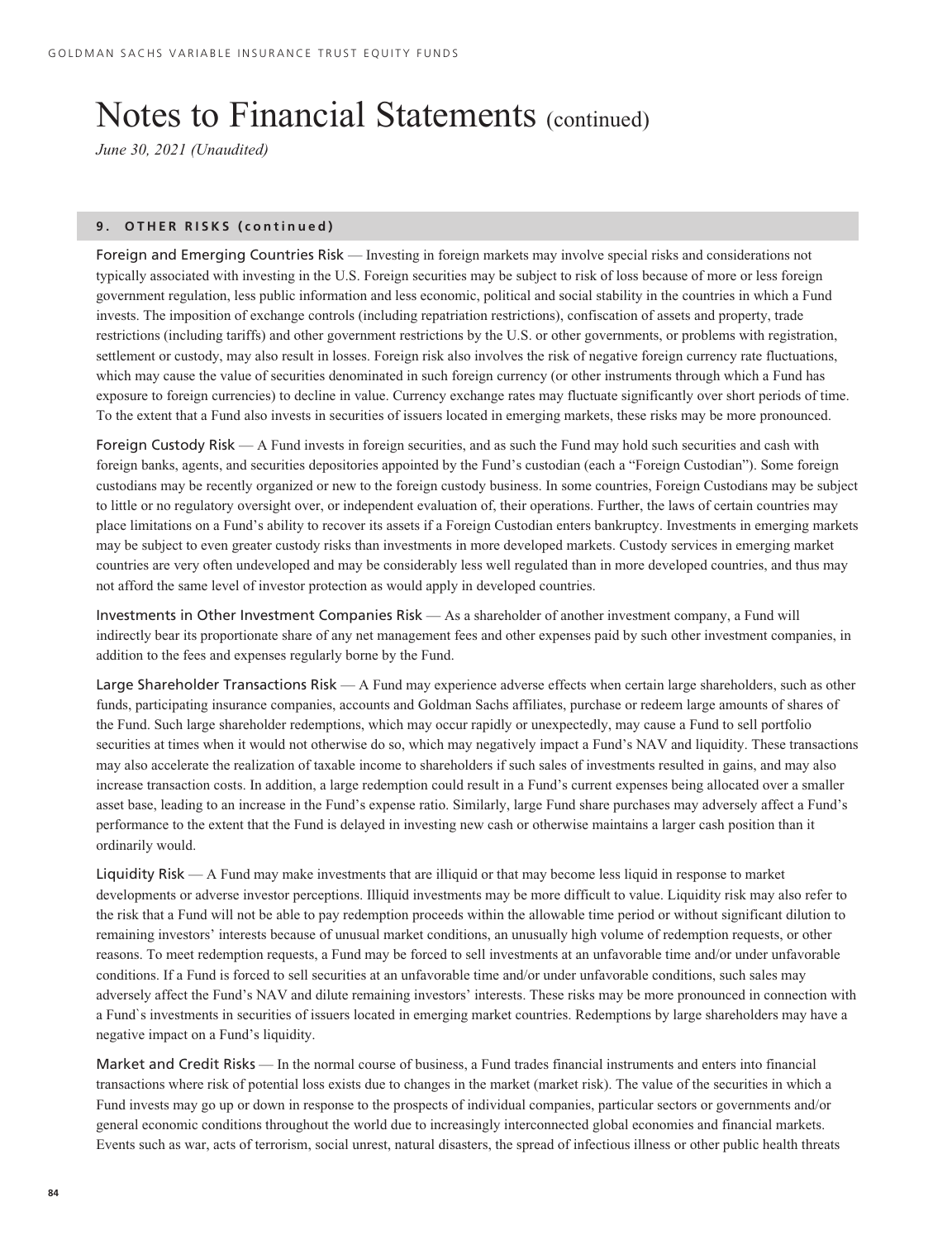# **9. OTHER RISKS (continued)**

could also significantly impact a Fund and its investments. Additionally, a Fund may also be exposed to credit risk in the event that an issuer or guarantor fails to perform or that an institution or entity with which the Fund has unsettled or open transactions defaults.

Non-Diversification Risk — The Strategic Growth Fund is non-diversified, meaning that it is permitted to invest a larger percentage of its assets in one or more issuers or in fewer issuers than diversified mutual funds. Thus, the Fund may be more susceptible to adverse developments affecting any single issuer held in its portfolio, and may be more susceptible to greater losses because of these developments.

# **10. INDEMNIFICATIONS**

Under the Trust's organizational documents, its Trustees, officers, employees and agents are indemnified, to the extent permitted by the Act and state law, against certain liabilities that may arise out of performance of their duties to the Funds. Additionally, in the course of business, the Funds enter into contracts that contain a variety of indemnification clauses. The Funds' maximum exposure under these arrangements is unknown, as this would involve future claims that may be made against the Funds that have not yet occurred. However, GSAM believes the risk of loss under these arrangements to be remote.

# **11. SUBSEQUENT EVENTS**

Subsequent events after the Statements of Assets and Liabilities date have been evaluated, and GSAM has concluded that there is no impact requiring adjustment or disclosure in the financial statements.

# **12. SUMMARY OF SHARE TRANSACTIONS**

Share activity is as follows:

|                               |               | <b>Equity Index Fund</b>                                 |               |                                                |  |  |
|-------------------------------|---------------|----------------------------------------------------------|---------------|------------------------------------------------|--|--|
|                               |               | For the Six Months Ended<br>June 30, 2021<br>(Unaudited) |               | For the Fiscal Year Ended<br>December 31, 2020 |  |  |
|                               | <b>Shares</b> | <b>Dollars</b>                                           | <b>Shares</b> | <b>Dollars</b>                                 |  |  |
| <b>Service Shares</b>         |               |                                                          |               |                                                |  |  |
| Shares sold                   | 97,353        | \$2,016,859                                              | 172,523       | 2,826,875<br>S.                                |  |  |
| Reinvestment of distributions |               | __                                                       | 772,925       | 14,476,879                                     |  |  |
| Shares redeemed               | (506, 128)    | (10,331,810)                                             | (1,436,368)   | (24, 448, 149)                                 |  |  |
| <b>NET DECREASE</b>           | (408, 775)    | \$ (8,314,951)                                           | (490, 920)    | \$(7,144,395)                                  |  |  |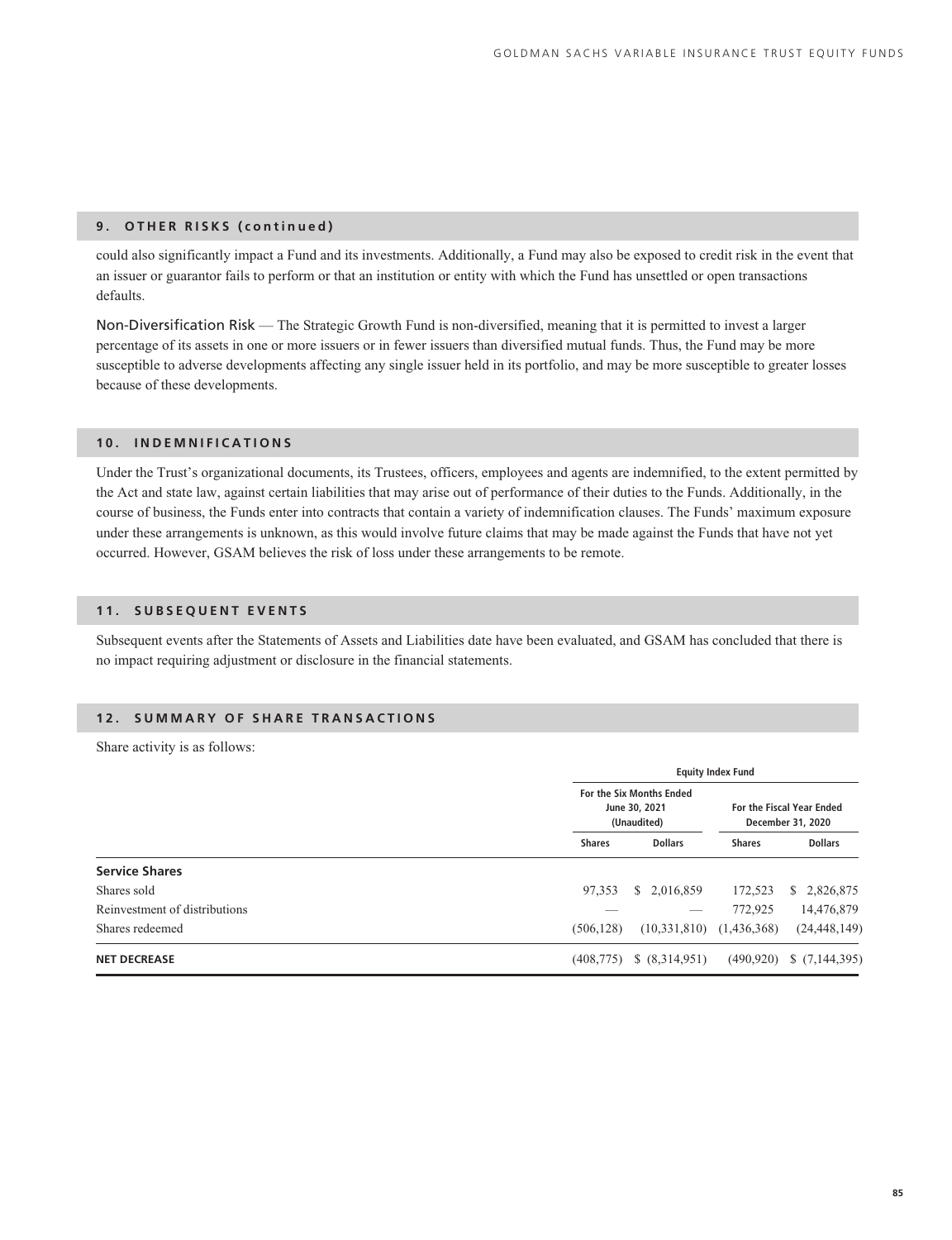*June 30, 2021 (Unaudited)*

|                               |               | <b>Growth Opportunities Fund</b>                         |               |                                                |  |
|-------------------------------|---------------|----------------------------------------------------------|---------------|------------------------------------------------|--|
|                               |               | For the Six Months Ended<br>June 30, 2021<br>(Unaudited) |               | For the Fiscal Year Ended<br>December 31, 2020 |  |
|                               | <b>Shares</b> | <b>Dollars</b>                                           | <b>Shares</b> | <b>Dollars</b>                                 |  |
| <b>Institutional Shares</b>   |               |                                                          |               |                                                |  |
| Shares sold                   | 10            | <sup>\$</sup><br>134                                     | 935           | <sup>\$</sup><br>11,972                        |  |
| Reinvestment of distributions |               |                                                          | 1,747         | 23,510                                         |  |
|                               | 10            | 134                                                      | 2,682         | 35,482                                         |  |
| <b>Service Shares</b>         |               |                                                          |               |                                                |  |
| Shares sold                   | 160,971       | 2,156,833                                                | 704,687       | 8,063,451                                      |  |
| Reinvestment of distributions |               | $\hspace{0.1mm}-\hspace{0.1mm}$                          | 1,075,647     | 13,714,506                                     |  |
| Shares redeemed               | (651,775)     | (8,784,856)                                              | (2,222,571)   | (25,079,859)                                   |  |
|                               | (490, 804)    | (6,628,023)                                              | (442, 237)    | (3,301,902)                                    |  |
| <b>NET DECREASE</b>           | (490, 794)    | \$(6,627,889)                                            | (439, 555)    | $$$ $(3,266,420)$                              |  |

|                                |               | <b>International Equity Insights Fund</b>                |               |                                                |  |
|--------------------------------|---------------|----------------------------------------------------------|---------------|------------------------------------------------|--|
|                                |               | For the Six Months Ended<br>June 30, 2021<br>(Unaudited) |               | For the Fiscal Year Ended<br>December 31, 2020 |  |
|                                | <b>Shares</b> | <b>Dollars</b>                                           | <b>Shares</b> | <b>Dollars</b>                                 |  |
| <b>Institutional Shares</b>    |               |                                                          |               |                                                |  |
| Shares sold                    | 430,931       | \$3,973,005                                              | 1,077,909     | 8,130,619<br>\$                                |  |
| Reinvestment of distributions  |               |                                                          | 85,749        | 717,721                                        |  |
| Shares redeemed                | (338, 686)    | (3, 116, 279)                                            | (674, 822)    | (4,959,840)                                    |  |
|                                | 92,245        | 856,726                                                  | 488,836       | 3,888,500                                      |  |
| <b>Service Shares</b>          |               |                                                          |               |                                                |  |
| Shares sold                    | 83,496        | 766,435                                                  | 1,003,024     | 7,629,568                                      |  |
| Reinvestment of distributions  |               |                                                          | 68,869        | 579,185                                        |  |
| Shares redeemed                | (468, 933)    | (4,311,934)                                              | (1,502,901)   | (10,691,106)                                   |  |
|                                | (385, 437)    | (3,545,499)                                              | (431,008)     | (2,482,353)                                    |  |
| <b>NET INCREASE (DECREASE)</b> | (293, 192)    | \$(2,688,773)                                            | 57,828        | \$<br>1,406,147                                |  |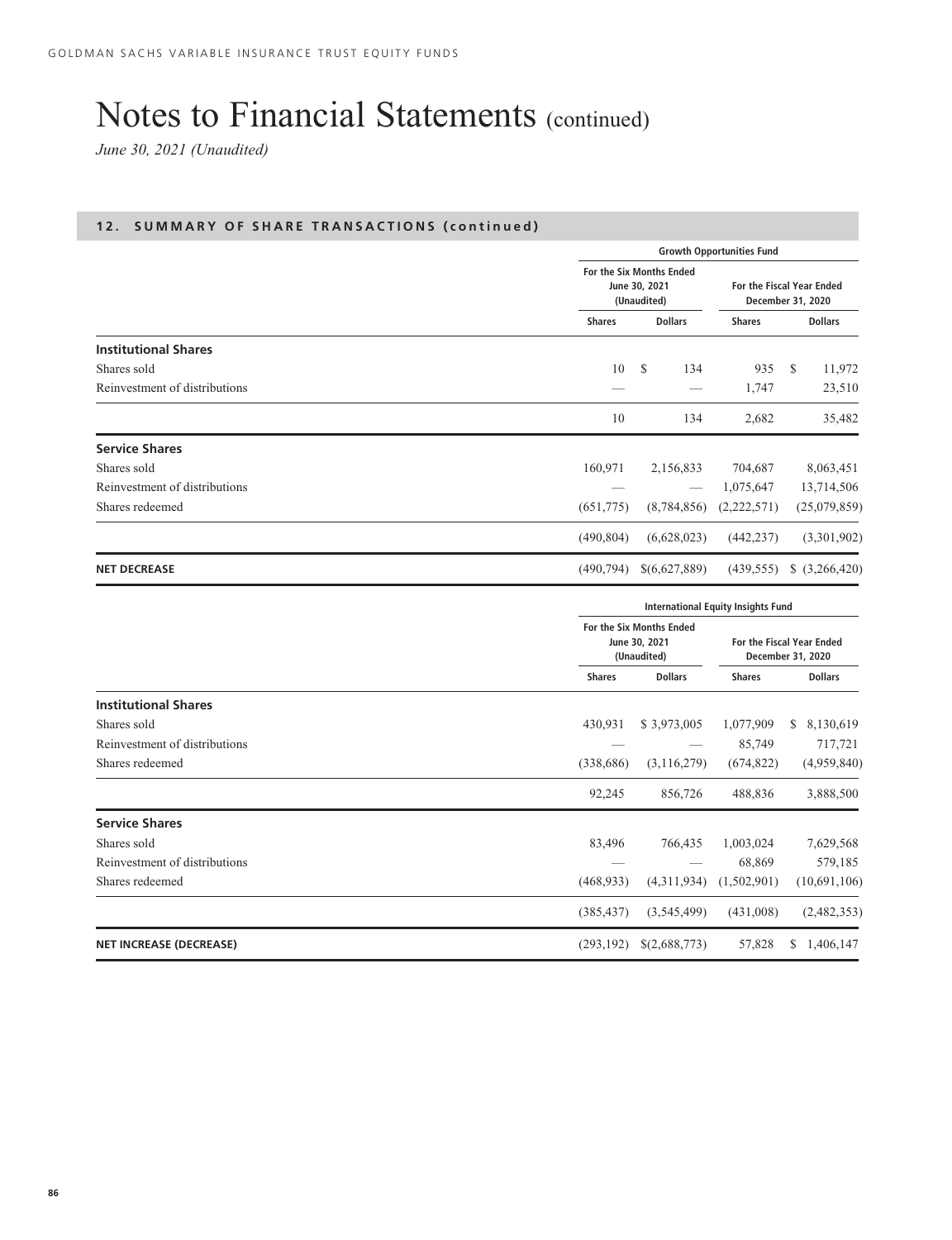|                               |               | Large Cap Value Fund                                     |               |                                                |  |
|-------------------------------|---------------|----------------------------------------------------------|---------------|------------------------------------------------|--|
|                               |               | For the Six Months Ended<br>June 30, 2021<br>(Unaudited) |               | For the Fiscal Year Ended<br>December 31, 2020 |  |
|                               | <b>Shares</b> | <b>Dollars</b>                                           | <b>Shares</b> | <b>Dollars</b>                                 |  |
| <b>Institutional Shares</b>   |               |                                                          |               |                                                |  |
| Shares sold                   | 677,042       | 6,925,558<br>S.                                          | 1,674,921     | \$12,636,325                                   |  |
| Reinvestment of distributions |               |                                                          | 522,367       | 4,769,205                                      |  |
| Shares redeemed               | (1,419,013)   | (14,305,827)                                             | (2,756,893)   | (22,865,975)                                   |  |
|                               | (741, 971)    | (7,380,269)                                              | (559,605)     | (5,460,445)                                    |  |
| <b>Service Shares</b>         |               |                                                          |               |                                                |  |
| Shares sold                   | 350,673       | 3,576,295                                                | 2,896,787     | 21,895,368                                     |  |
| Reinvestment of distributions |               |                                                          | 908,552       | 8,295,083                                      |  |
| Shares redeemed               | (3,847,877)   | (38, 883, 281)                                           | (4,795,612)   | (40, 404, 480)                                 |  |
|                               | (3,497,204)   | (35,306,986)                                             | (990, 273)    | (10, 214, 029)                                 |  |
| <b>NET DECREASE</b>           | (4,239,174)   | \$(42,687,255)                                           | (1,549,878)   | \$(15,674,474)                                 |  |

|                               |               | <b>Mid Cap Value Fund</b>                                |               |                                                |  |
|-------------------------------|---------------|----------------------------------------------------------|---------------|------------------------------------------------|--|
|                               |               | For the Six Months Ended<br>June 30, 2021<br>(Unaudited) |               | For the Fiscal Year Ended<br>December 31, 2020 |  |
|                               | <b>Shares</b> | <b>Dollars</b>                                           | <b>Shares</b> | <b>Dollars</b>                                 |  |
| <b>Institutional Shares</b>   |               |                                                          |               |                                                |  |
| Shares sold                   | 332,411       | \$6,369,576                                              | 1,072,386     | 14, 111, 808<br>\$                             |  |
| Reinvestment of distributions |               |                                                          | 384,030       | 6,463,230                                      |  |
| Shares redeemed               | (1,386,014)   | (26,328,441)                                             | (3,123,869)   | (45, 649, 614)                                 |  |
|                               | (1,053,603)   | (19,958,865)                                             | (1,667,453)   | (25,074,576)                                   |  |
| <b>Service Shares</b>         |               |                                                          |               |                                                |  |
| Shares sold                   | 93,979        | 1,822,538                                                | 6,051,187     | 90,070,673                                     |  |
| Reinvestment of distributions |               |                                                          | 168,701       | 2,864,537                                      |  |
| Shares redeemed               | (1,110,938)   | (21, 352, 882)                                           | (7,760,547)   | (103, 064, 639)                                |  |
|                               | (1,016,959)   | (19, 530, 344)                                           | (1,540,659)   | (10, 129, 429)                                 |  |
| <b>NET DECREASE</b>           | (2,070,562)   | \$(39,489,209)                                           | (3,208,112)   | \$(35,204,005)                                 |  |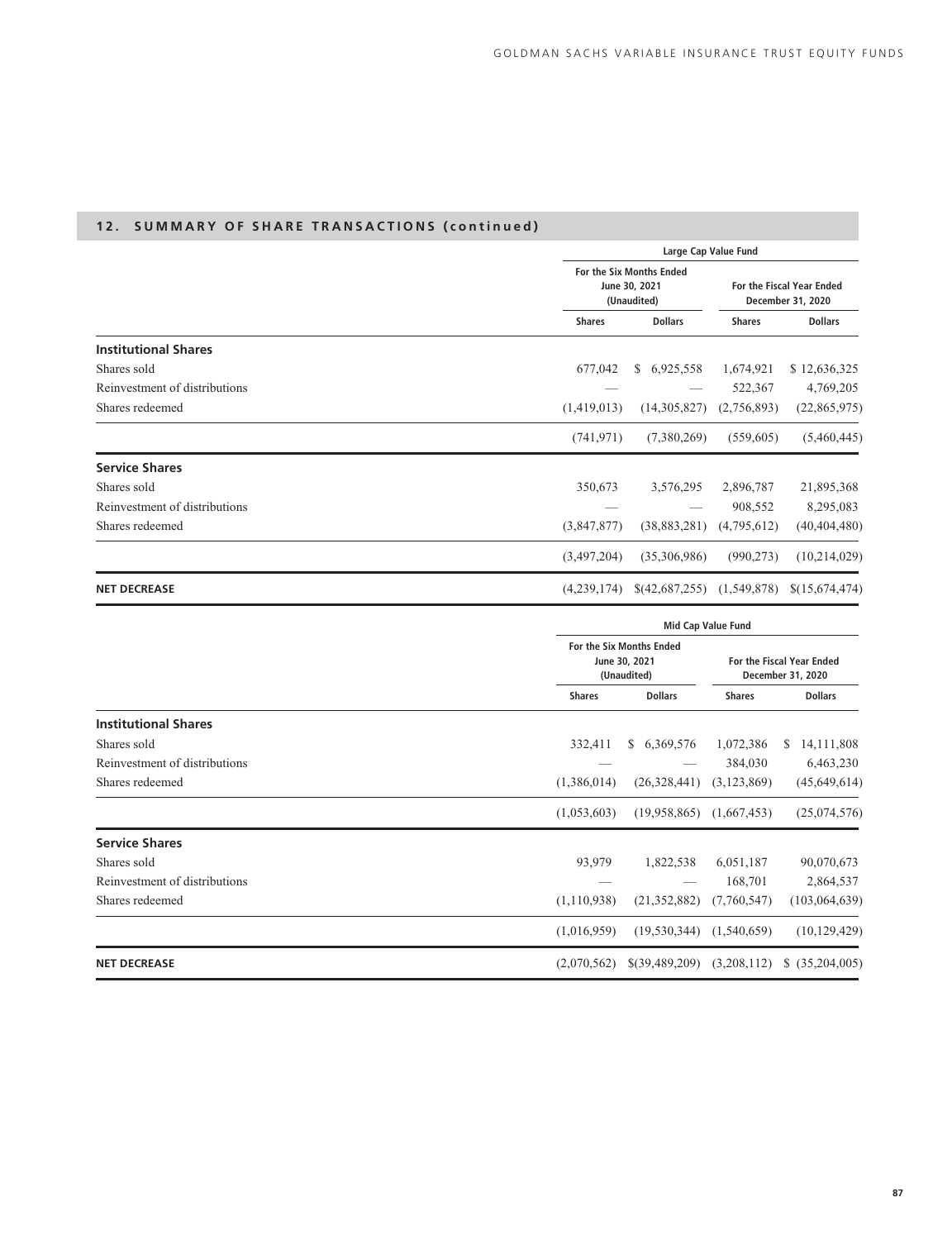*June 30, 2021 (Unaudited)*

|                                |               | <b>Small Cap Equity Insights Fund</b>                    |               |                                                |  |
|--------------------------------|---------------|----------------------------------------------------------|---------------|------------------------------------------------|--|
|                                |               | For the Six Months Ended<br>June 30, 2021<br>(Unaudited) |               | For the Fiscal Year Ended<br>December 31, 2020 |  |
|                                | <b>Shares</b> | <b>Dollars</b>                                           | <b>Shares</b> | <b>Dollars</b>                                 |  |
| <b>Institutional Shares</b>    |               |                                                          |               |                                                |  |
| Shares sold                    | 1,199,811     | \$18,660,270                                             | 936,953       | \$10,144,169                                   |  |
| Reinvestment of distributions  |               |                                                          | 88,719        | 1,169,326                                      |  |
| Shares redeemed                | (662, 501)    | (10,388,932)                                             | (1,067,788)   | (11,796,332)                                   |  |
|                                | 537,310       | 8,271,338                                                | (42, 116)     | (482, 837)                                     |  |
| <b>Service Shares</b>          |               |                                                          |               |                                                |  |
| Shares sold                    | 129,135       | 2,000,934                                                | 204,097       | 2,017,902                                      |  |
| Reinvestment of distributions  |               |                                                          | 16,114        | 210,446                                        |  |
| Shares redeemed                | (225,350)     | (3,464,514)                                              | (191, 110)    | (2,189,717)                                    |  |
|                                | (96,215)      | (1,463,580)                                              | 29,101        | 38,631                                         |  |
| <b>NET INCREASE (DECREASE)</b> | 441,095       | 6,807,758<br>S.                                          | (13,015)      | <sup>\$</sup><br>(444, 206)                    |  |

|                               |               | <b>Strategic Growth Fund</b>                             |                |                                                |  |
|-------------------------------|---------------|----------------------------------------------------------|----------------|------------------------------------------------|--|
|                               |               | For the Six Months Ended<br>June 30, 2021<br>(Unaudited) |                | For the Fiscal Year Ended<br>December 31, 2020 |  |
|                               | <b>Shares</b> | <b>Dollars</b>                                           | <b>Shares</b>  | <b>Dollars</b>                                 |  |
| <b>Institutional Shares</b>   |               |                                                          |                |                                                |  |
| Shares sold                   | 372,041       | 6,008,303<br>S.                                          | 604,593        | 7,949,713<br>S                                 |  |
| Reinvestment of distributions |               |                                                          | 843,114        | 12,680,432                                     |  |
| Shares redeemed               | (764, 396)    | (12,314,392)                                             | (1,460,048)    | (19, 161, 362)                                 |  |
|                               | (392, 355)    | (6,306,089)                                              | (12, 341)      | 1,468,783                                      |  |
| <b>Service Shares</b>         |               |                                                          |                |                                                |  |
| Shares sold                   | 222,177       | 3,520,504                                                | 6,377,786      | 74,689,888                                     |  |
| Reinvestment of distributions |               |                                                          | 1,295,784      | 19,462,681                                     |  |
| Shares redeemed               | (1,507,802)   | (23,997,211)                                             | (11, 218, 495) | (126, 288, 249)                                |  |
|                               | (1,285,625)   | (20, 476, 707)                                           | (3,544,925)    | (32, 135, 680)                                 |  |
| <b>NET DECREASE</b>           | (1,677,980)   | \$(26,782,796)                                           | (3,557,266)    | \$ (30,666,897)                                |  |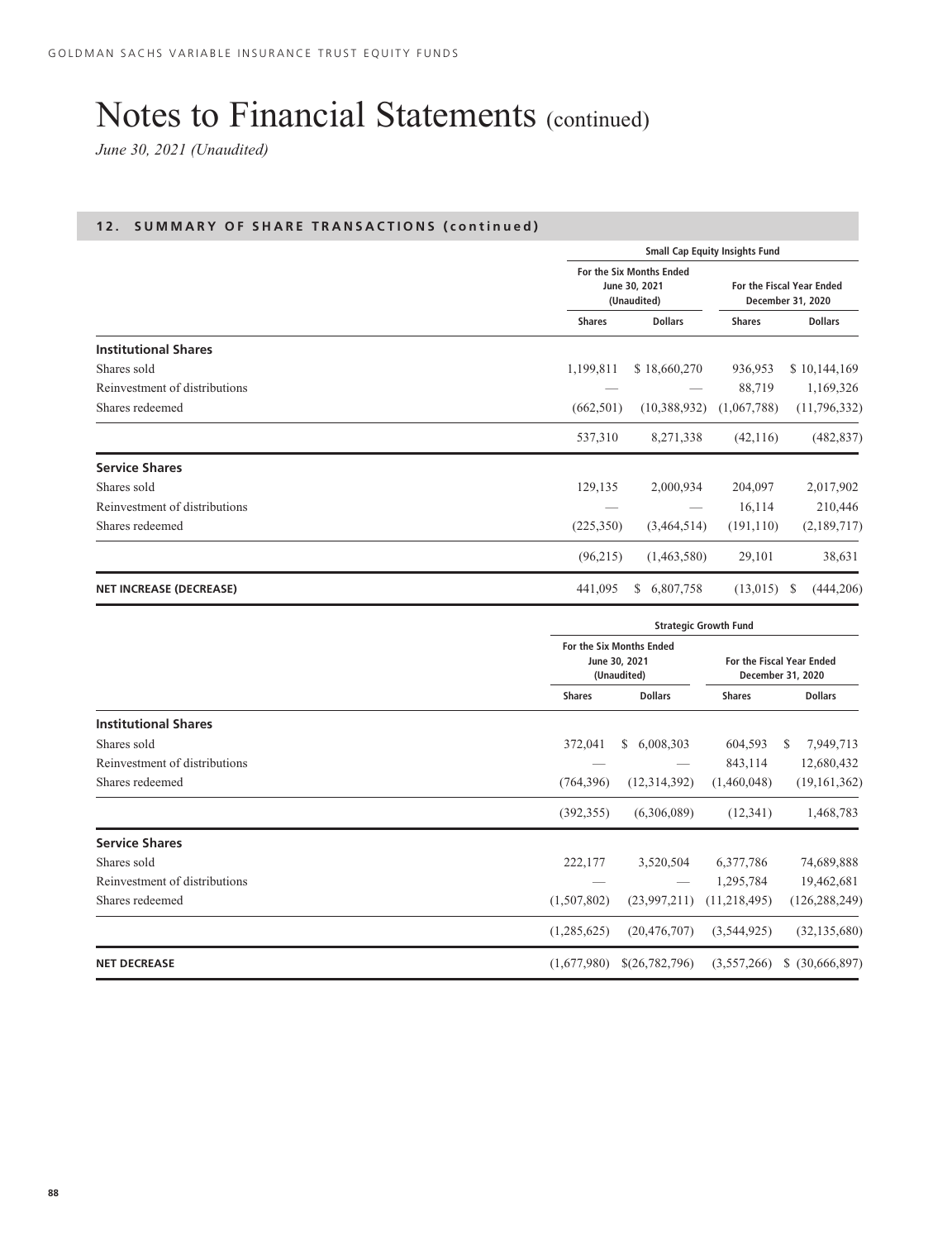|                               |               |                                                          | <b>U.S. Equity Insights Fund</b> |                                                |
|-------------------------------|---------------|----------------------------------------------------------|----------------------------------|------------------------------------------------|
|                               |               | For the Six Months Ended<br>June 30, 2021<br>(Unaudited) |                                  | For the Fiscal Year Ended<br>December 31, 2020 |
|                               | <b>Shares</b> | <b>Dollars</b>                                           | <b>Shares</b>                    | <b>Dollars</b>                                 |
| <b>Institutional Shares</b>   |               |                                                          |                                  |                                                |
| Shares sold                   | 426,646       | \$9,374,502                                              | 635,655                          | \$11,594,488                                   |
| Reinvestment of distributions |               |                                                          | 632,341                          | 12,570,928                                     |
| Shares redeemed               | (931, 389)    | (20, 353, 880)                                           | (2,268,793)                      | (41, 014, 558)                                 |
|                               | (504, 743)    | (10, 979, 378)                                           | (1,000,797)                      | (16,849,142)                                   |
| <b>Service Shares</b>         |               |                                                          |                                  |                                                |
| Shares sold                   | 104,960       | 2,336,731                                                | 116,235                          | 2,117,630                                      |
| Reinvestment of distributions |               |                                                          | 123,954                          | 2,480,325                                      |
| Shares redeemed               | (266, 244)    | (5,824,156)                                              | (619,902)                        | (11, 353, 169)                                 |
|                               | (161, 284)    | (3,487,425)                                              | (379, 713)                       | (6,755,214)                                    |
| <b>NET DECREASE</b>           | (666, 027)    | \$(14, 466, 803)                                         | (1,380,510)                      | \$(23,604,356)                                 |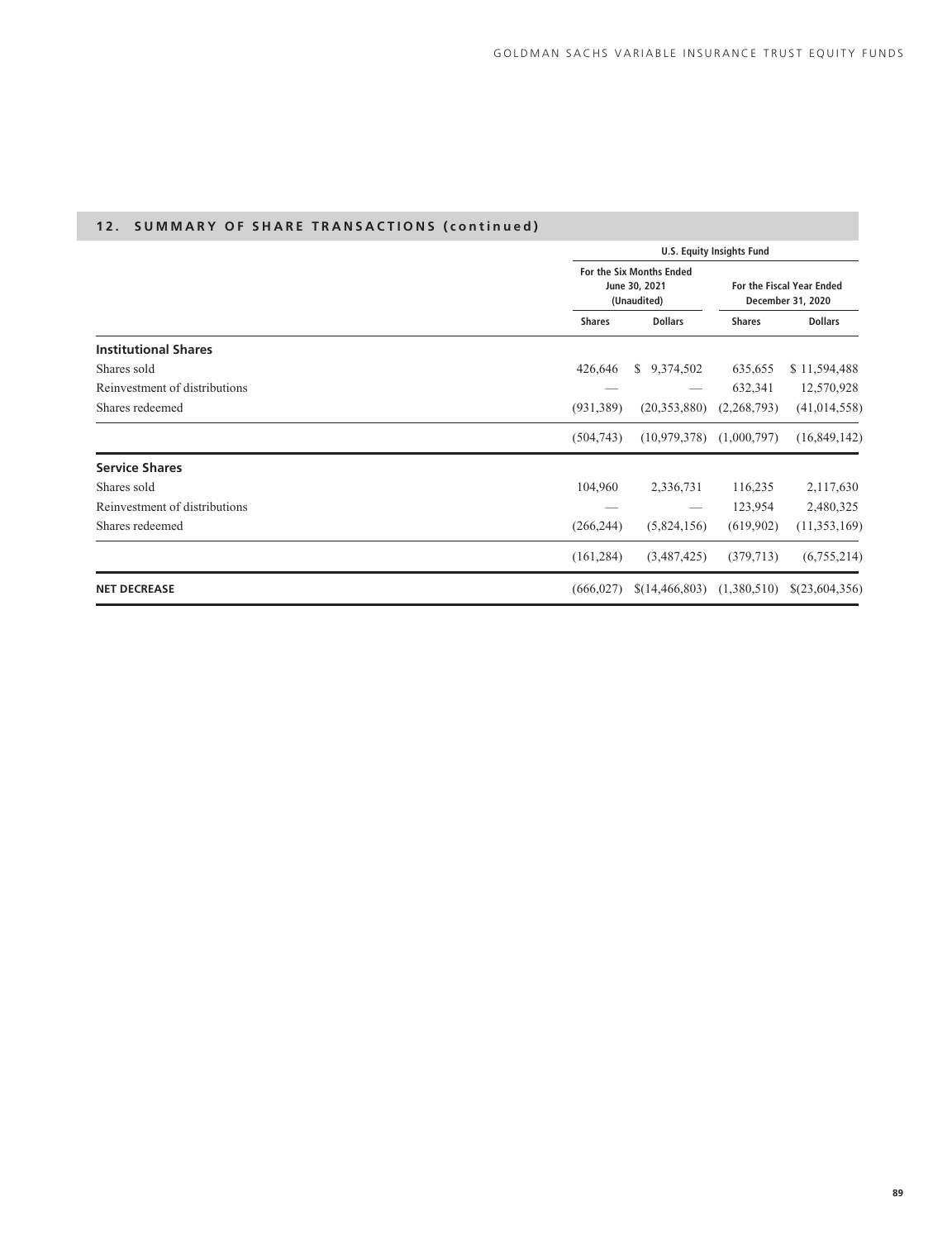# Liquidity Risk Management Program (Unaudited)

Each Fund has adopted and implemented a liquidity risk management program (the "Program") in accordance with Rule 22e-4 under the 1940 Act. The Program seeks to assess and manage each Fund's liquidity risk, *i.e.*, the risk that a Fund is unable to satisfy redemption requests without significantly diluting remaining investors' interests in the Fund. The Board of Trustees of the Trust has designated GSAM, each Fund's investment adviser, to administer the Program. Certain aspects of the Program rely on third parties to perform certain functions, including the provision of market data and application of models.

The Program is comprised of various components designed to support the assessment and/or management of liquidity risk, including: (1) the periodic assessment (no less frequently than annually) of certain factors that influence a Fund's liquidity risk; (2) the periodic classification (no less frequently than monthly) of a Fund's investments into one of four liquidity categories that reflect an estimate of their liquidity under current market conditions; (3) a 15% limit on the acquisition of "illiquid investments" (as defined under Rule 22e-4); (4) for a Fund that does not invest primarily in "highly liquid investments" (as defined under Rule 22e-4), the determination of a minimum percentage of the Fund's assets that will generally be invested in highly liquid investments (a "Highly Liquid Investment Minimum"); and (5) periodic reporting to the Board of Trustees.

At a meeting of the Board of Trustees on February 9-10, 2021, GSAM provided a written report to the Board addressing the operation, and the adequacy and effectiveness of the implementation, of the Program, including, as applicable, the operation of any Highly Liquid Investment Minimum and any material changes to the Program, for the period from January 1, 2020 through December 31, 2020 (the "Reporting Period"). Among other things, the annual report and related materials discussed: (1) the results of stress tests designed to assess liquidity under a hypothetical stressed scenario involving elevated redemptions; (2) an assessment of the methodologies used to classify investments into one of four liquidity categories; and (3) the impact of the COVID-19 pandemic on liquidity and management of liquidity risk during the Reporting Period, including during stressed market conditions caused by the COVID-19 pandemic. The report concluded that the Program continues to be reasonably designed to assess and manage liquidity risk and was adequately and effectively implemented during the Reporting Period.

There can be no assurance that the Program will achieve its objectives under all circumstances in the future. Please refer to your Fund's prospectus for more information regarding the Fund's exposure to liquidity risk and other risks to which it may be subject.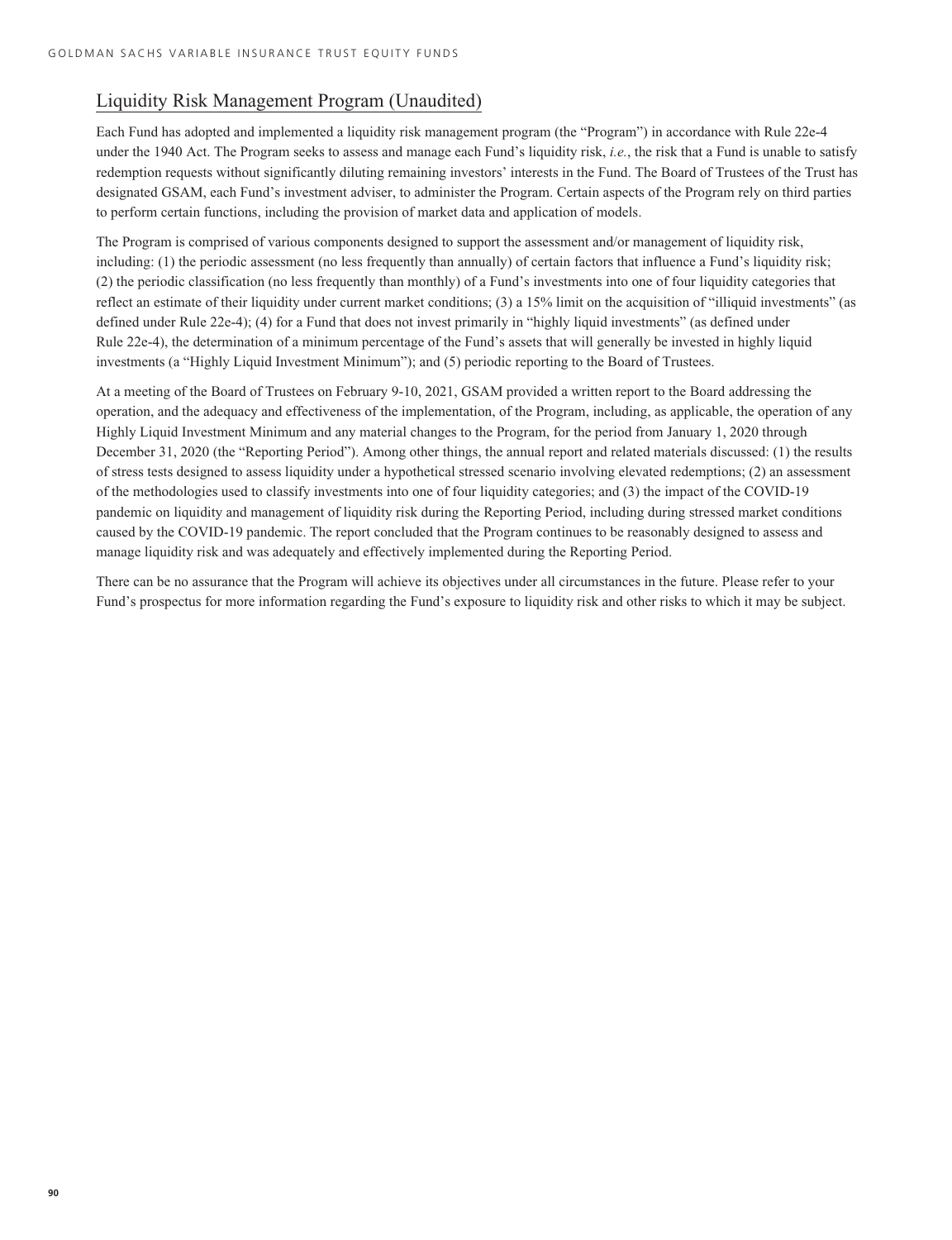# Voting Results of Special Meeting of Shareholders (Unaudited)

A Special Meeting of the Goldman Sachs Variable Insurance Trust was held on January 8, 2021 to consider and act upon a proposal to approve a change to the Goldman Sachs Strategic Growth Fund's sub-classification under the Investment Company Act of 1940 from "diversified" to "non-diversified" and eliminate the Fund's related fundamental investment restriction.

The shareholders voted as follows:

| Proposal 1                                                                                                                                                                                                                               | For            | Against/Withhold | <b>Abstain</b> |
|------------------------------------------------------------------------------------------------------------------------------------------------------------------------------------------------------------------------------------------|----------------|------------------|----------------|
| To approve a change to each respective Fund's sub-classification<br>under the Investment Company Act of 1940 from "diversified" to<br>"non-diversified" and to eliminate any related fundamental<br>investment restriction for the Fund. | 21.360.462.737 | 1.890.396.988    | 2.070.989.714  |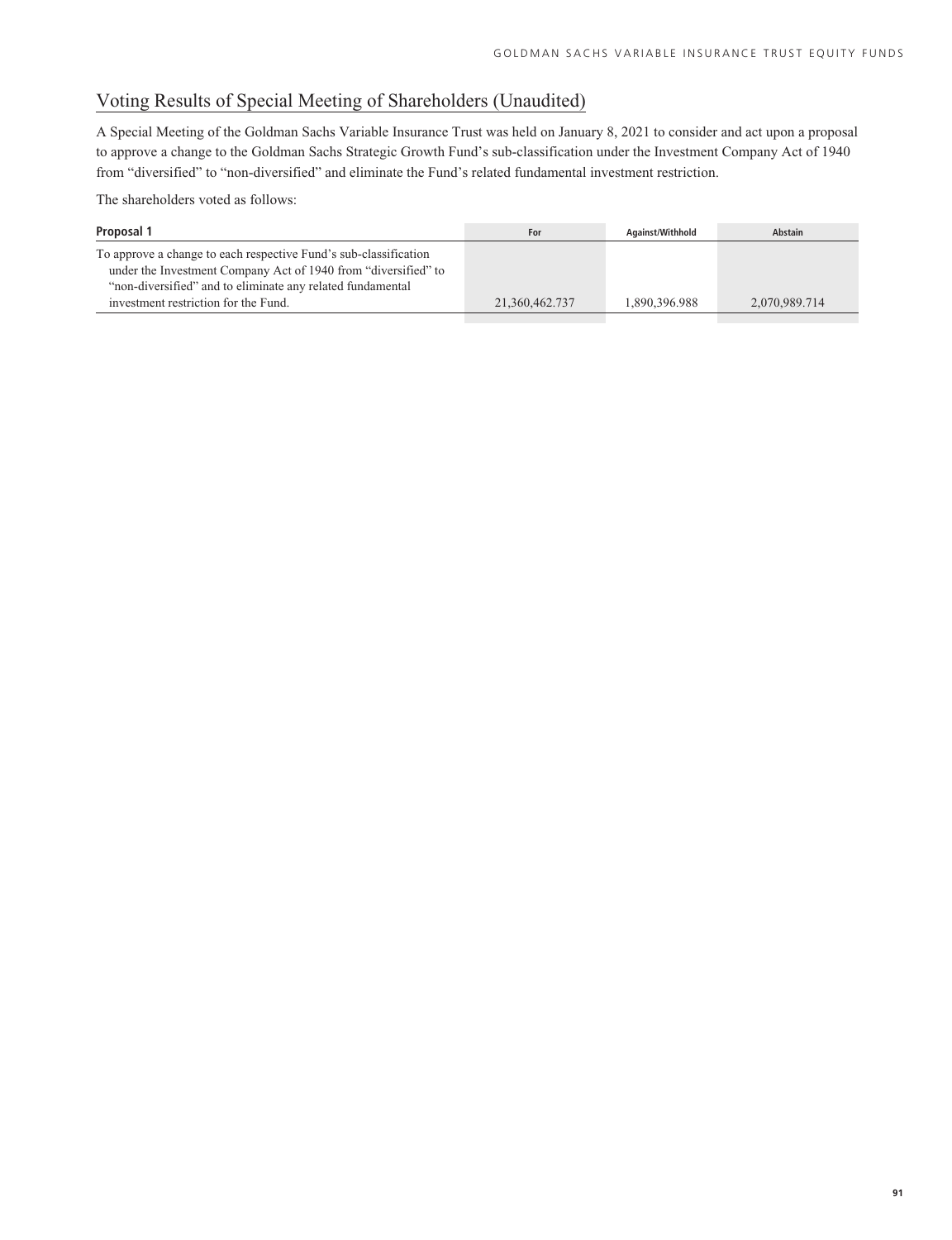| $\overline{\mathbf{a}}$<br>1  |
|-------------------------------|
|                               |
| I<br>١                        |
| Z                             |
|                               |
| j<br>١                        |
|                               |
| $\Box$                        |
|                               |
|                               |
|                               |
| ł                             |
|                               |
| í<br>).                       |
|                               |
| C<br>ን                        |
| ш                             |
|                               |
|                               |
| I                             |
| ţ<br>ĭ                        |
|                               |
| ۰                             |
|                               |
| $\circ$                       |
| ł                             |
|                               |
| í.<br>t<br>ı                  |
|                               |
| $\overline{\phantom{a}}$<br>J |
|                               |
|                               |
|                               |
| 1                             |
| $\Omega$                      |
|                               |
| f<br>)<br>ì                   |
| $\epsilon$                    |
|                               |
| ١                             |
|                               |
|                               |
| j                             |
|                               |
| ц<br>ı                        |
| J<br>ï                        |
|                               |
| c<br>J                        |
| 1                             |
|                               |
|                               |
| $\epsilon$                    |
|                               |
|                               |
|                               |
|                               |
|                               |
| $\mathbf{C}$<br>1             |
|                               |
|                               |
| $\overline{\phantom{a}}$<br>J |
|                               |
| ł                             |
| $\overline{\mathbf{a}}$<br>Ĭ. |
|                               |
|                               |
|                               |
|                               |
|                               |
|                               |
| ś                             |
| ١                             |
|                               |
| j                             |
| $\frac{c}{1}$                 |
| $\rm ^{\circ}$                |

# Fund Expenses - Six Month Period Ended June 30, 2021 (Unaudited) **Fund Expenses — Six Month Period Ended June 30, 2021 (Unaudited)**

As a shareholder of Institutional or Service Shares of the Funds, you incur ongoing costs, including management fees, distribution and/or service (12b-1) fees (with respect to Service and Advisor Shares) and other Fund expenses. This example is intended to help you understand your ongoing costs (in dollars) of investing in the Institutional Shares and Service As a shareholder of Institutional or Service Shares of the Funds, you incur ongoing costs, including management fees, distribution and/or service (12b-1) fees (with respect to Service and Advisor Shares) and other Fund expenses. This example is intended to help you understand your ongoing costs (in dollars) of investing in the Institutional Shares and Service Shares of the Funds and to compare these costs with the ongoing costs of investing in other mutual funds. Shares of the Funds and to compare these costs with the ongoing costs of investing in other mutual funds.

The example is based on an investment of \$1,000 invested at the beginning of the period and held for the entire period from January 1, 2021 through June 30, 2021, which The example is based on an investment of \$1,000 invested at the beginning of the period and held for the entire period from January 1, 2021 through June 30, 2021, which represents a period of 181 days of a 365 day year. represents a period of 181 days of a 365 day year.

Actual Expenses — The first line under each share class in the table below provides information about actual account values and actual expenses. You may use the information in this *Actual Expenses* — The first line under each share class in the table below provides information about actual account values and actual expenses. You may use the information in this line, together with the amount you invested, to estimate the expenses that you paid over the period. Simply divide your account value by \$1,000 (for example, an \$8,600 account value divided line, together with the amount you invested, to estimate the expenses that you paid over the period. Simply divide your account value by \$1,000 (for example, an \$8,600 account value divided by \$1,000=8.6), then multiply the result by the number in the first line under the heading entitled "Expenses Paid" to estimate the expenses you paid on your account during this period. by \$1,000=8.6), then multiply the result by the number in the first line under the heading entitled "Expenses Paid" to estimate the expenses you paid on your account during this period.

Hypothetical Example for Comparison Purposes — The second line under each share class in the table below provides information about hypothetical account values and hypothetical expenses based on the Funds' actual net expense ratio and an assumed rate of return of 5% per year before expenses, which is not the Funds' actual return. The hypothetical account values and expenses may not be used to estimate the actual ending account balance or expenses you paid for the period. You may use this information to compare the ongoing costs *Hypothetical Example for Comparison Purposes* — The second line under each share class in the table below provides information about hypothetical account values and hypothetical expenses based on the Funds' actual net expense ratio and an assumed rate of return of 5% per year before expenses, which is not the Funds' actual return. The hypothetical account values and expenses may not be used to estimate the actual ending account balance or expenses you paid for the period. You may use this information to compare the ongoing costs of investing in the Funds and other funds. To do so, compare this 5% hypothetical example with the 5% hypothetical examples that appear in the shareholder reports of the other funds. of investing in the Funds and other funds. To do so, compare this 5% hypothetical example with the 5% hypothetical examples that appear in the shareholder reports of the other funds.

Please note that the expenses shown in the table are meant to highlight your ongoing costs only. As a shareholder of the Funds you do not incur any transaction costs, such as sales Please note that the expenses shown in the table are meant to highlight your ongoing costs only. As a shareholder of the Funds you do not incur any transaction costs, such as sales charges, redemption fees, or exchange fees, but shareholders of other funds may incur such costs. The second line of the table is useful in comparing ongoing costs only and will not help you charges, redemption fees, or exchange fees, but shareholders of other funds may incur such costs. The second line of the table is useful in comparing ongoing costs only and will not help you determine the relative total costs of owning different funds whose shareholders may incur transaction costs. determine the relative total costs of owning different funds whose shareholders may incur transaction costs.

|                        |                                           | Equity Index Fund                   |                                                          |                                           | <b>Growth Opportunities Fund</b>       |                                                               |                                           | nternational Equity Insights Fund      |                                                              |                                           | arge Cap Value Fund                    |                                                             |
|------------------------|-------------------------------------------|-------------------------------------|----------------------------------------------------------|-------------------------------------------|----------------------------------------|---------------------------------------------------------------|-------------------------------------------|----------------------------------------|--------------------------------------------------------------|-------------------------------------------|----------------------------------------|-------------------------------------------------------------|
| Share Class            | Beginning<br>Account<br>Value<br>01/01/21 | Ending<br>Account<br>Value<br>Value | Expenses<br>Paid for th<br>6 Months<br>Ended<br>06/30/21 | seginning<br>01/01/21<br>Account<br>Value | 06/30/21<br>Ending<br>Account<br>Value | Expenses<br>Paid for the<br>6 Months<br>Ended<br>$-10030021*$ | Beginning<br>Account<br>Value<br>11/01/21 | 06/30/21<br>Ending<br>Account<br>Value | Expenses<br>Paid for the<br>$06/30/21*$<br>6 Months<br>Ended | Beginning<br>Account<br>Value<br>06/30/21 | Ending<br>Account<br>Value<br>06/30/21 | Expenses<br>Paid for the<br>$6/30/21*$<br>6 Months<br>Ended |
| Institutional          |                                           |                                     |                                                          |                                           |                                        |                                                               |                                           |                                        |                                                              |                                           |                                        |                                                             |
| Actual                 | $\frac{\triangleleft}{\triangle}$         | $\sum_{i=1}^{n}$                    | $\stackrel{\triangle}{\geq}$                             |                                           | 1,062.50                               | \$4.40                                                        | \$1,000                                   | 1,109.00                               | \$4.50                                                       | \$1,000                                   | 1,142.40                               | \$3.67                                                      |
| Hypothetical 5% return | $\frac{\triangleleft}{\triangle}$         | $\frac{\lambda}{\lambda}$           | $\mathbb{N}\mathbb{A}$                                   |                                           | $1,020.53+$                            | 4.31                                                          | 1,000                                     | $1,020.53+$                            | 4.31                                                         | 1,000                                     | $1,021.37+$                            | 3.46                                                        |
| Service                |                                           |                                     |                                                          |                                           |                                        |                                                               |                                           |                                        |                                                              |                                           |                                        |                                                             |
| Actual                 | \$1,000                                   | \$1,150.40                          | \$2.56                                                   |                                           | ,060.70                                | 5.16                                                          | 1,000                                     | ,106.20                                | 5.80                                                         | 1,000                                     | ,141.30                                | 4.88                                                        |
| Hypothetical 5% return | 1,000                                     | $1,022.41+$                         | 2.41                                                     | 000                                       | $,019.79+$                             | 5.06                                                          | 000.1                                     | $,019.29+$                             | 5.56                                                         | 000                                       | $,020.23+$                             | 4.61                                                        |

+ Hypothetical expenses are based on each Fund's actual annualized net expense ratios and an assumed rate of return of 5% per year before expenses.

Hypothetical expenses are based on each Fund's actual annualized net expense ratios and an assumed rate of return of 5% per year before expenses.<br>Expenses are calculated using each Fund's annualized net expense ratio for e \* Expenses are calculated using each Fund's annualized net expense ratio for each class, which represents the ongoing expenses as a percentage of net assets for the six months ended June 30, 2021. Expenses are calculated by multiplying the annualized net expense ratio by the average account value for the period; then multiplying the result by the number of days in the most recent fiscal half year; and then dividing that result by the number of days in the fiscal year. The annualized net expense ratios for the period were as follows: result by the number of days in the fiscal year. The annualized net expense ratios for the period were as follows:

| Fund                          | Institutional Service |       |
|-------------------------------|-----------------------|-------|
| Equity Index                  | $\overline{N}$ A      | 0.48% |
| Growth Opportunities          | 0.86%                 | 1.01  |
| international Equity Insights | 0.86                  | $\Xi$ |
| Large Cap Value               | 0.69                  | 0.92  |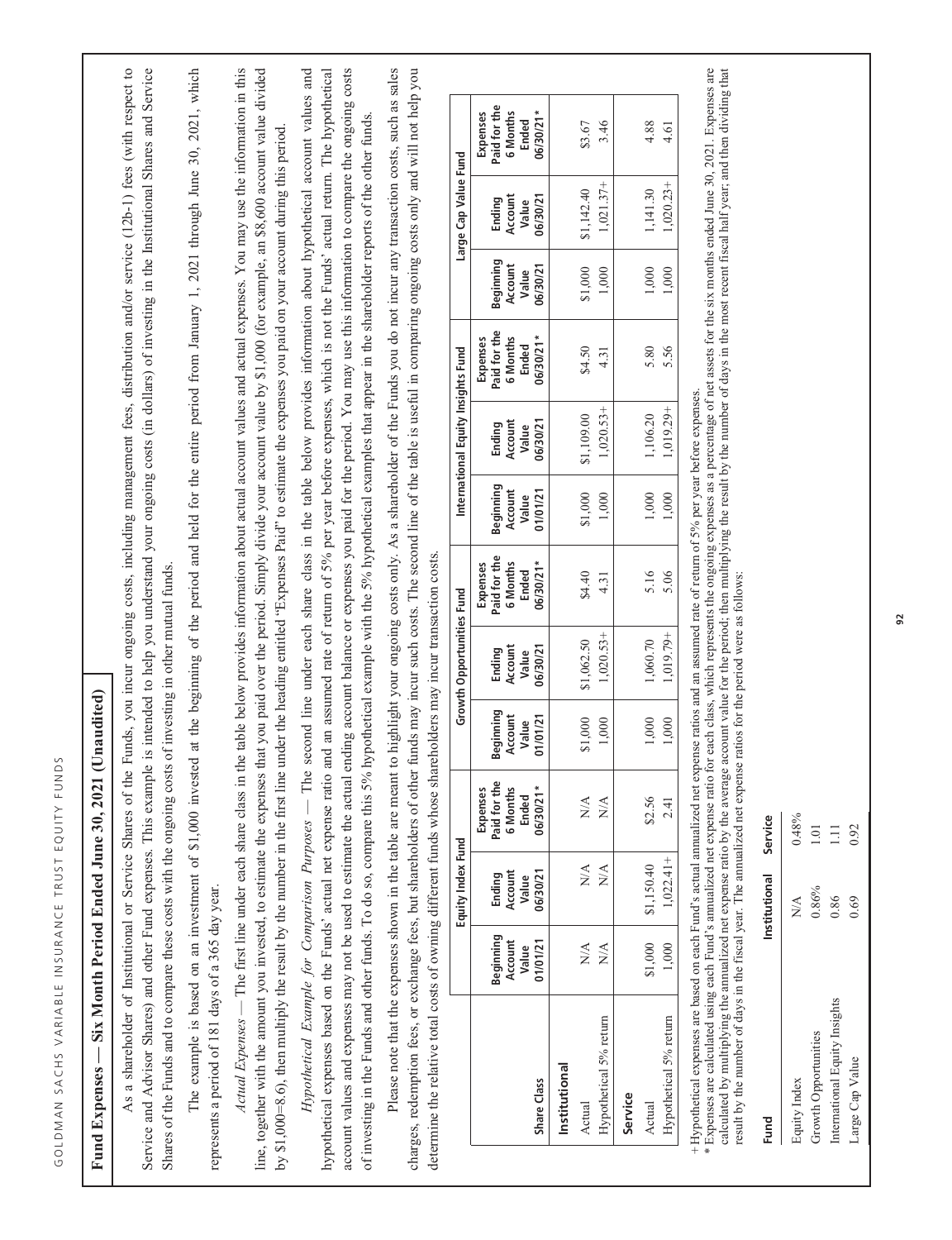| $\bigl($                                                       | ١<br>l<br>١<br>J<br>t<br>J                    |
|----------------------------------------------------------------|-----------------------------------------------|
|                                                                | ŀ<br>$\overline{\phantom{a}}$<br>I.<br>t<br>ı |
| Ï                                                              | I<br>í<br>J<br>Ĺ<br>ł                         |
| I<br>I                                                         | Ĺ<br>ı<br>J<br>Ĺ<br>١<br>).<br>ï              |
| t                                                              | Ù<br>í<br>ë<br>ł<br>ı<br>J                    |
|                                                                | Ć<br>J<br>í<br>b                              |
| $\mathbf{C}$<br>Ï                                              | ١<br>ţ<br>١<br>í                              |
| $\iota$<br>$\overline{\phantom{a}}$<br>$\overline{\mathbf{a}}$ | ç<br>I<br>j<br>).<br>r<br>J                   |

# Fund Expenses — Six Month Period Ended June 30, 2021 (Unaudited) (continued) Fund Expenses — Six Month Period Ended June 30, 2021 (Unaudited) (continued)

As a shareholder of Institutional or Service Shares of the Funds, you incur ongoing costs, including management fees, distribution and/or service (12b-1) fees (with respect to Service and Advisor Shares) and other Fund expenses. This example is intended to help you understand your ongoing costs (in dollars) of investing in the Institutional Shares and Service As a shareholder of Institutional or Service Shares of the Funds, you incur ongoing costs, including management fees, distribution and/or service (12b-1) fees (with respect to Service and Advisor Shares) and other Fund expenses. This example is intended to help you understand your ongoing costs (in dollars) of investing in the Institutional Shares and Service Shares of the Funds and to compare these costs with the ongoing costs of investing in other mutual funds. Shares of the Funds and to compare these costs with the ongoing costs of investing in other mutual funds.

The example is based on an investment of \$1,000 invested at the beginning of the period and held for the entire period from January 1, 2021 through June 30, 2021, which The example is based on an investment of \$1,000 invested at the beginning of the period and held for the entire period from January 1, 2021 through June 30, 2021, which represents a period of 181 days of a 365 day year. represents a period of 181 days of a 365 day year. Actual Expenses -- The first line under each share class in the table below provides information about actual account values and actual expenses. You may use the information in this *Actual Expenses* — The first line under each share class in the table below provides information about actual account values and actual expenses. You may use the information in this line, together with the amount you invested, to estimate the expenses that you paid over the period. Simply divide your account value by \$1,000 (for example, an \$8,600 account value divided line, together with the amount you invested, to estimate the expenses that you paid over the period. Simply divide your account value by \$1,000 (for example, an \$8,600 account value divided by \$1,000=8.6), then multiply the result by the number in the first line under the heading entitled "Expenses Paid" to estimate the expenses you paid on your account during this period. by \$1,000=8.6), then multiply the result by the number in the first line under the heading entitled "Expenses Paid" to estimate the expenses you paid on your account during this period.

Hypothetical Example for Comparison Purposes — The second line under each share class in the table below provides information about hypothetical account values and hypothetical expenses based on the Funds' actual net expense ratio and an assumed rate of return of 5% per year before expenses, which is not the Funds' actual return. The hypothetical account values and expenses may not be used to estimate the actual ending account balance or expenses you paid for the period. You may use this information to compare the ongoing costs *Hypothetical Example for Comparison Purposes* — The second line under each share class in the table below provides information about hypothetical account values and hypothetical expenses based on the Funds' actual net expense ratio and an assumed rate of return of 5% per year before expenses, which is not the Funds' actual return. The hypothetical account values and expenses may not be used to estimate the actual ending account balance or expenses you paid for the period. You may use this information to compare the ongoing costs of investing in the Funds and other funds. To do so, compare this 5% hypothetical example with the 5% hypothetical examples that appear in the shareholder reports of the other funds. of investing in the Funds and other funds. To do so, compare this 5% hypothetical example with the 5% hypothetical examples that appear in the shareholder reports of the other funds.

Please note that the expenses shown in the table are meant to highlight your ongoing costs only. As a shareholder of the Funds you do not incur any transaction costs, such as sales Please note that the expenses shown in the table are meant to highlight your ongoing costs only. As a shareholder of the Funds you do not incur any transaction costs, such as sales charges, redemption fees, or exchange fees, but shareholders of other funds may incur such costs. The second line of the table is useful in comparing ongoing costs only and will not help you charges, redemption fees, or exchange fees, but shareholders of other funds may incur such costs. The second line of the table is useful in comparing ongoing costs only and will not help you determine the relative total costs of owning different funds whose shareholders may incur transaction costs. determine the relative total costs of owning different funds whose shareholders may incur transaction costs.

|                        |                                           | Mid Cap Value Fund                     |                                                                        |                                           | Small Cap Equity Insights Fund         |                                                             |                                          | Strategic Growth Fund                  |                                                           |                                           | U.S. Equity Insights Fund              |                                                             |
|------------------------|-------------------------------------------|----------------------------------------|------------------------------------------------------------------------|-------------------------------------------|----------------------------------------|-------------------------------------------------------------|------------------------------------------|----------------------------------------|-----------------------------------------------------------|-------------------------------------------|----------------------------------------|-------------------------------------------------------------|
| Share Class            | Beginning<br>01/01/21<br>Account<br>Value | Ending<br>Account<br>Value<br>06/30/21 | Expenses<br>Paid for th<br><b>6 Months</b><br><b>Ended</b><br>06/30/21 | seginning<br>Account<br>Value<br>01/01/21 | 06/30/21<br>Ending<br>Account<br>Value | Expenses<br>Paid for the<br>6 Months<br>Ended<br>$-1003007$ | 3eginning<br>Account<br>Value<br>1/01/21 | 06/30/21<br>Ending<br>Account<br>Value | Expenses<br>Paid for the<br>6 Months<br>Ended<br>12/08/90 | Beginning<br>Account<br>Value<br>06/30/21 | Ending<br>Account<br>Value<br>06/30/21 | Expenses<br>Paid for the<br>6 Months<br>Ended<br>$6/30/21*$ |
| Institutional          |                                           |                                        |                                                                        |                                           |                                        |                                                             |                                          |                                        |                                                           |                                           |                                        |                                                             |
| Actual                 | \$1,000                                   | \$1,170.60                             | \$4.47                                                                 |                                           | \$1,221.30                             | \$4.46                                                      | \$1,000                                  | 1,116.70                               | \$3.83                                                    | \$1,000                                   | 1,165.80                               | \$2.95                                                      |
| Hypothetical 5% return | 1,000                                     | 1,020.68+                              | 4.16                                                                   |                                           | $1,020.78+$                            | 4.06                                                        | 1,000                                    | $1,021.17+$                            | 3.66                                                      | 1,000                                     | $1,022.07+$                            | 2.76                                                        |
| Service                |                                           |                                        |                                                                        |                                           |                                        |                                                             |                                          |                                        |                                                           |                                           |                                        |                                                             |
| <b>Actual</b>          | 1,000                                     | 1,169.10                               | 5.81                                                                   |                                           | ,219.60                                | 5.83                                                        | 1,000                                    | ,114.90                                | 5.14                                                      | 1,000                                     | ,164.30                                | 4.08                                                        |
| Hypothetical 5% return | 1,000                                     | 1,019.44+                              | 5.41                                                                   | $000$ .                                   | $,019.54+$                             | 5.31                                                        | 1,000                                    | $,019.93+$                             | 4.91                                                      | 1,000                                     | $,021.03+$                             | 3.81                                                        |

+ Hypothetical expenses are based on each Fund's actual annualized net expense ratios and an assumed rate of return of 5% per year before expenses.

Hypothetical expenses are based on each Fund's actual annualized net expense ratios and an assumed rate of return of 5% per year before expenses.<br>Expenses are calculated using each Fund's annualized net expense ratio for e \* Expenses are calculated using each Fund's annualized net expense ratio for each class, which represents the ongoing expenses as a percentage of net assets for the six months ended June 30, 2021. Expenses are calculated by multiplying the annualized net expense ratio by the average account value for the period; then multiplying the result by the number of days in the most recent fiscal half year; and then dividing that result by the number of days in the fiscal year. The annualized net expense ratios for the period were as follows: result by the number of days in the fiscal year. The annualized net expense ratios for the period were as follows:

| Fund                      | nstitutional Service |       |  |
|---------------------------|----------------------|-------|--|
| Mid Cap Value             | 0.83%                | 1.08% |  |
| Small Cap Equity Insights | 0.81                 | 1.06  |  |
| Strategic Growth          | 0.73                 | 0.98  |  |
| U.S. Equity Insights      | 0.55                 | 0.76  |  |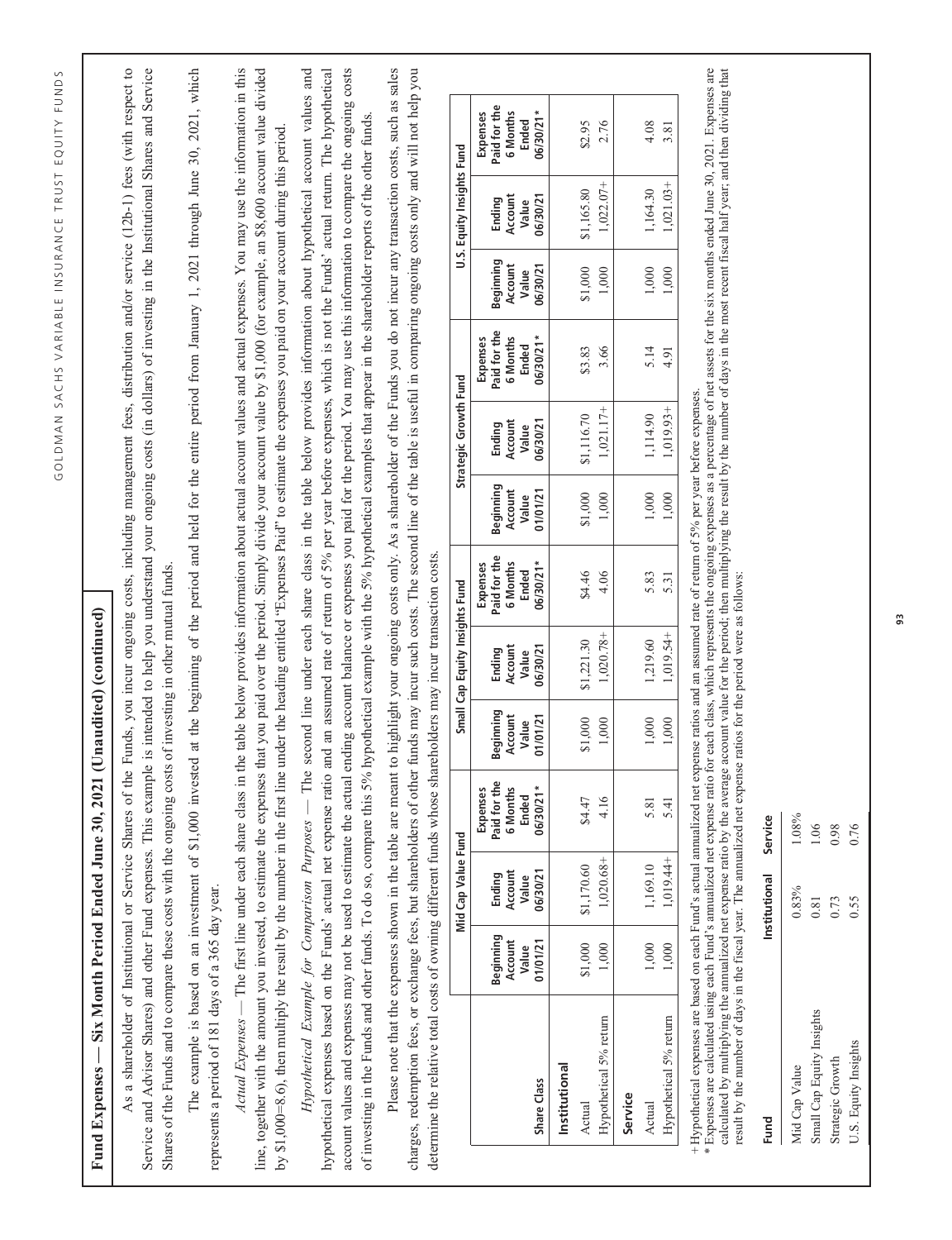# **Background**

The Goldman Sachs Equity Index, Goldman Sachs Growth Opportunities, Goldman Sachs International Equity Insights, Goldman Sachs Mid Cap Value, Goldman Sachs Large Cap Value, Goldman Sachs Small Cap Equity Insights, Goldman Sachs Strategic Growth, and Goldman Sachs U.S. Equity Insights Funds (the "Funds") are investment portfolios of Goldman Sachs Variable Insurance Trust (the "Trust"). The Board of Trustees oversees the management of the Trust and reviews the investment performance and expenses of the Funds at regularly scheduled meetings held throughout the year. In addition, the Board of Trustees determines annually whether to approve the continuance of the Trust's investment management agreements (the "Management Agreements") with Goldman Sachs Asset Management, L.P. (the "Investment Adviser") on behalf of the Funds and the sub-advisory agreement (the "Sub-Advisory Agreement," and together with the Management Agreements, the "Agreements") between the Investment Adviser and SSgA Funds Management, Inc. (the "Sub-Adviser") on behalf of the Equity Index Fund.

The Agreements were most recently approved for continuation until June 30, 2022 by the Board of Trustees, including those Trustees who are not parties to the Agreements or "interested persons" (as defined in the Investment Company Act of 1940, as amended) of any party thereto (the "Independent Trustees"), at a meeting held on June 15-16, 2021 (the "Annual Meeting").

The review process undertaken by the Trustees spans the course of the year and culminates with the Annual Meeting. To assist the Trustees in their deliberations, the Trustees have established a Contract Review Committee (the "Committee"), comprised of the Independent Trustees. The Committee held two meetings over the course of the year since the Agreements were last approved. At those Committee meetings, regularly scheduled Board or other committee meetings, and/or the Annual Meeting, matters relevant to the renewal of the Agreements were considered by the Board, or the Independent Trustees, as applicable. With respect to each Fund, such matters included:

- (a) the nature and quality of the advisory, administrative, and other services provided to each Fund by the Investment Adviser and its affiliates, including information about:
	- (i) the structure, staff, and capabilities of the Investment Adviser and its portfolio management teams;
	- (ii) the groups within the Investment Adviser and its affiliates that support the portfolio management teams or provide other types of necessary services, including fund services groups (*e.g*., accounting and financial reporting, tax, shareholder services, and operations); controls and risk management groups (*e.g*., legal, compliance, valuation oversight, credit risk management, internal audit, compliance testing, market risk analysis, finance, and central funding); sales and distribution support groups, and others (*e.g*., information technology and training);
	- (iii) trends in employee headcount;
	- (iv) the Investment Adviser's financial resources and ability to hire and retain talented personnel and strengthen its operations; and
	- (v) the parent company's support of the Investment Adviser and its mutual fund business, as expressed by the firm's senior management;
- (b) information on the investment performance of the Fund, including comparisons to the performance of similar mutual funds, as provided by a third-party mutual fund data provider engaged as part of the contract review process (the "Outside Data Provider"), and a benchmark performance index, and in the case of the Mid Cap Value Fund, Strategic Growth Fund, and U.S. Equity Insights Fund, a composite of accounts with comparable investment strategies managed by the Investment Adviser; and information on general investment outlooks in the markets in which the Fund invests;
- (c) information provided by the Investment Adviser indicating the Investment Adviser's views on whether the Fund's peer group and/or benchmark index had high, medium, or low relevance given the Fund's particular investment strategy;
- (d) the terms of the Agreements and other agreements with affiliated service providers entered into by the Trust on behalf of the Fund;
- (e) fee and expense information for the Fund, including:
	- (i) the relative management fee and expense levels of the Fund as compared to those of comparable funds managed by other advisers, as provided by the Outside Data Provider;
	- (ii) the Fund's expense trends over time; and
	- (iii) to the extent the Investment Adviser manages other types of accounts (such as bank collective trusts, private wealth management accounts, institutional separate accounts, sub-advised mutual funds, and non-U.S. funds) having investment objectives and policies similar to those of the Fund, comparative information on the advisory fees charged and services provided to those accounts by the Investment Adviser;
- (f) with respect to the extensive investment performance and expense comparison data provided by the Outside Data Provider, its processes in producing that data for the Fund;
- (g) the undertakings of the Investment Adviser and its affiliates to implement fee waivers and/or expense limitations;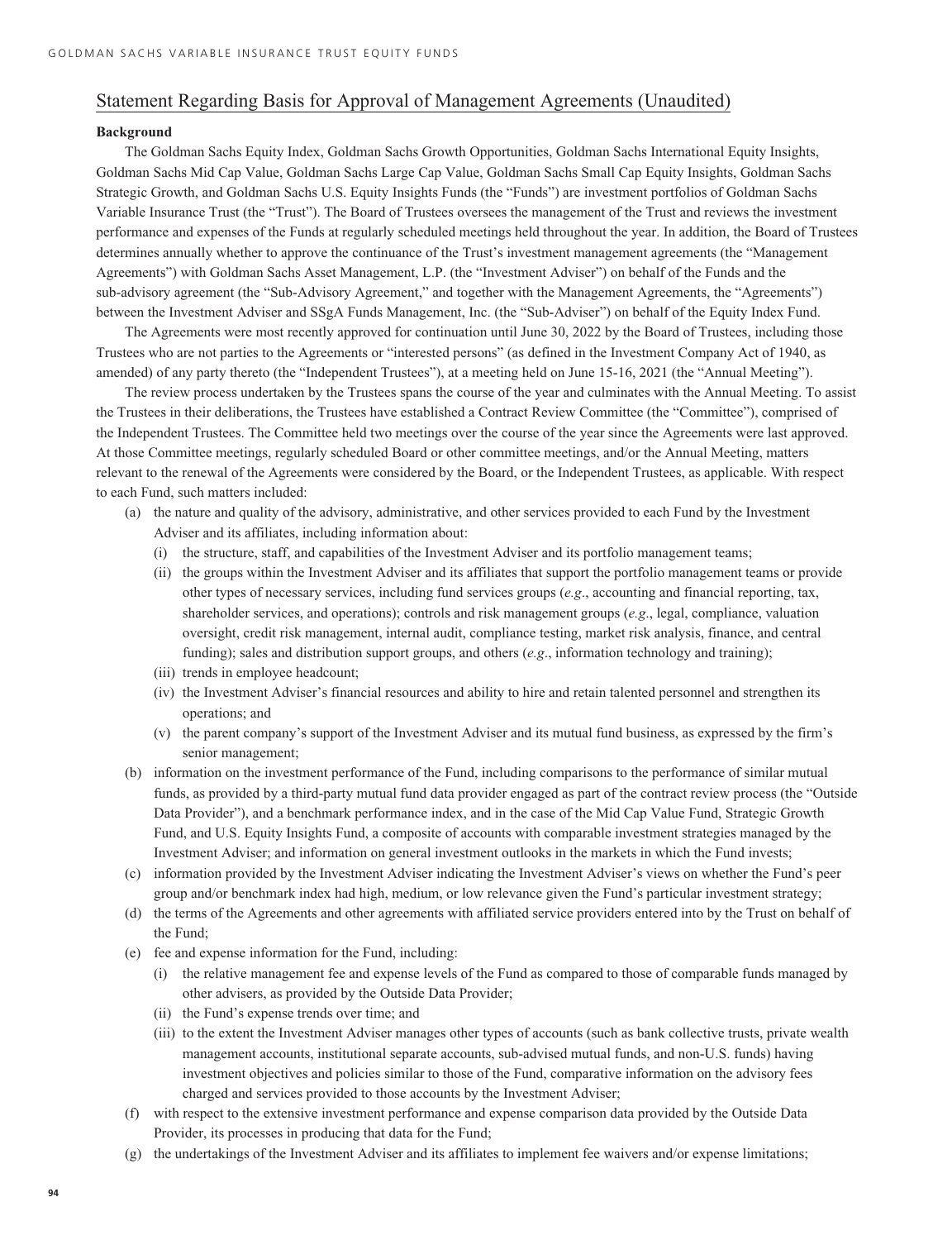- (h) information relating to the profitability of the Agreements and the transfer agency and distribution and service arrangements of the Fund to the Investment Adviser and its affiliates;
- (i) whether the Fund's existing management fee schedule adequately addressed any economies of scale;
- (j) a summary of the "fall-out" benefits derived by the Investment Adviser and its affiliates from their relationships with the Fund, including the fees received by the Investment Adviser's affiliates from the Fund for transfer agency, securities lending (in the case of the Equity Index Fund, International Equity Insights Fund, Small Cap Equity Insights Fund, and U.S. Equity Insights Fund), portfolio trading, distribution and other services;
- (k) a summary of potential benefits derived by the Fund as a result of its relationship with the Investment Adviser;
- (l) information regarding commissions paid by the Fund and broker oversight, an update on the Investment Adviser's soft dollars practices (in the case of the Growth Opportunities Fund, Mid Cap Value Fund, Large Cap Value Fund, and Strategic Growth Fund), other information regarding portfolio trading, and how the Investment Adviser carries out its duty to seek best execution;
- (m) the manner in which portfolio manager compensation is determined; and the number and types of accounts managed by the portfolio managers;
- (n) the nature and quality of the services provided to the Fund by its unaffiliated service providers (including the Sub-Adviser for the Equity Index Fund), and the Investment Adviser's general oversight and evaluation (including reports on due diligence) of those service providers as part of the administrative services provided under the Agreements; and
- (o) the Investment Adviser's processes and policies addressing various types of potential conflicts of interest; its approach to risk management; the annual review of the effectiveness of the Fund's compliance program; and periodic compliance reports.

The Trustees also received an overview of the Funds' distribution arrangements. They received information regarding the Funds' assets, share purchase and redemption activity, and payment of distribution and service fees. Information was also provided to the Trustees relating to revenue sharing payments made by and services provided by the Investment Adviser and its affiliates to intermediaries that promote the sale, distribution, and/or servicing of Fund shares. The Independent Trustees also discussed the broad range of other investment choices that are available to Fund investors, including the availability of comparable funds managed by other advisers.

The presentations made at the Board and Committee meetings and at the Annual Meeting encompassed the Funds and other mutual funds for which the Board of Trustees has responsibility. In evaluating the Agreements at the Annual Meeting, the Trustees relied upon their knowledge, resulting from their meetings and other interactions throughout the year, of the Investment Adviser and its affiliates, their services, and the Funds. In conjunction with these meetings, the Trustees received written materials and oral presentations on the topics covered, and the Investment Adviser addressed the questions and concerns of the Trustees, including concerns regarding the investment performance of certain of the funds they oversee. The Independent Trustees were advised by their independent legal counsel regarding their responsibilities and other regulatory requirements related to the approval and continuation of mutual fund investment management agreements under applicable law. In addition, the Investment Adviser and its affiliates provided the Independent Trustees with a written response to a formal request for information sent on behalf of the Independent Trustees by their independent legal counsel. During the course of their deliberations, the Independent Trustees met in executive sessions with their independent legal counsel, without representatives of the Investment Adviser or its affiliates present.

### **Nature, Extent, and Quality of the Services Provided Under the Management Agreements**

As part of their review, the Trustees considered the nature, extent, and quality of the services provided to the Funds by the Investment Adviser. In this regard, the Trustees considered both the investment advisory services and non-advisory services that are provided by the Investment Adviser and its affiliates (including, with respect to the Equity Index Fund, the Investment Adviser's oversight of the Sub-Adviser). The Trustees noted the transition in the leadership and changes in personnel of various of the Investment Adviser's portfolio management teams that had occurred in recent periods, and the ongoing recruitment efforts aimed at bringing high quality investment talent to the Investment Adviser. They also noted the Investment Adviser's commitment to maintaining high quality systems and expending substantial resources to respond to ongoing changes to the market, regulatory and control environment in which the Funds and their service providers operate, including changes associated with the COVID-19 pandemic, as well as the efforts of the Investment Adviser and its affiliates to combat cyber security risks. The Trustees also considered information regarding the Investment Adviser's business continuity planning and remote operations capabilities. The Trustees concluded that the Investment Adviser continued to commit substantial financial and operational resources to the Funds and expressed confidence that the Investment Adviser would continue to do so in the future. The Trustees also recognized that the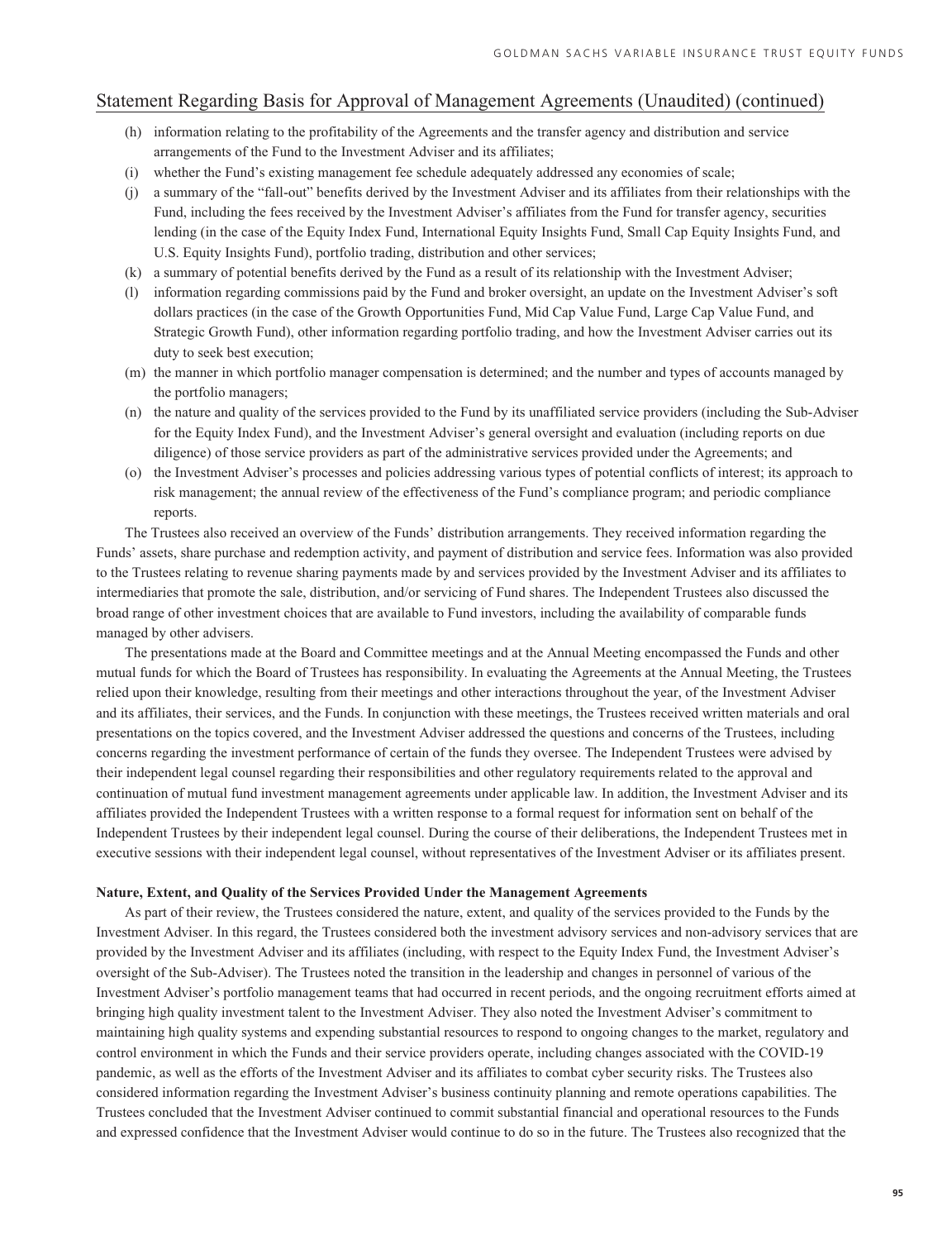Investment Adviser had made significant commitments to address regulatory compliance requirements applicable to the Funds and the Investment Adviser and its affiliates.

## **Investment Performance**

The Trustees also considered the investment performance of the Funds. In this regard, they compared the investment performance of each Fund to its peers using rankings and ratings compiled by the Outside Data Provider as of December 31, 2020 and updated performance information prepared by the Investment Adviser using the peer group identified by the Outside Data Provider as of March 31, 2021. The information on each Fund's investment performance was provided for the one-, three-, five-, and ten-year periods ending on the applicable dates, to the extent that each Fund had been in existence for those periods. The Trustees also reviewed each Fund's investment performance relative to its performance benchmark. As part of this review, they considered the investment performance trends of the Funds over time, and reviewed the investment performance of each Fund in light of its investment objective and policies and market conditions. The Trustees also received information comparing the performance of the Mid Cap Value Fund, Strategic Growth Fund, and U.S. Equity Insights Fund to that of composites of accounts with comparable investment strategies managed by the Investment Adviser.

In addition, the Trustees considered materials prepared and presentations made by the Investment Adviser's senior management and portfolio management personnel in which Fund performance was assessed. The Trustees also considered the Investment Adviser's periodic reports with respect to the Funds' risk profiles, and how the Investment Adviser's approach to risk monitoring and management influences portfolio management. In the case of International Equity Insights Fund, Small Cap Equity Insights Fund, and U.S. Equity Insights Fund, they noted the efforts of the Funds' portfolio management team to continue to enhance the investment models used in managing the Funds.

The Trustees noted that the Equity Index Fund's Service Shares had placed in the top half of its peer group for the three-, five-, and ten-year periods and the third quartile for the one-year period, and had underperformed the Fund's benchmark index for the one-, three-, five-, and ten-year periods ended March 31, 2021. The Trustees also observed that the amount that the Fund underperformed the benchmark index was approximately equal to Fund fees and expenses for the one-, three-, five-, and ten-year periods ended March 31, 2021. They observed that the Growth Opportunities Fund's Institutional Shares had placed in the top half of its peer group for the three-, five-year periods and in the third quartile for the one-year period, and had outperformed the Fund's benchmark index for the one-, three-, and five-year periods ended March 31, 2021. The Trustees noted that the International Equity Insights Fund's Institutional Shares had placed in the third quartile of its peer group for the one-year period and in the fourth quartile for the three-, five-, and ten-year periods, and had outperformed the Fund's benchmark index for the one-year period and underperformed for the three-, five, and ten-year periods ended March 31, 2021. They considered that the Mid Cap Value Fund's Institutional Shares had placed in the top half of its peer group for the three-year period and in the third quartile for the one-, five-, and ten-year periods, and had outperformed the Fund's benchmark index for the three- and five-year periods and underperformed for the one- and ten-year periods ended March 31, 2021. They noted that the Mid Cap Value Fund had experienced certain portfolio management changes in early 2021. The Trustees observed that the Large Cap Value Fund's Institutional Shares had placed in the top half of the Fund's peer group for the three-year period, in the third quartile for the one- and five-year periods, and in the fourth quartile for the ten-year period, and had underperformed the Fund's benchmark index for the one-, three-, five-, and ten-year periods ended March 31, 2021. They considered that the Small Cap Equity Insights Fund's Institutional Shares had placed in the top half of its peer group for the five- and ten-year periods and in the third quartile for the one- and three-year periods, and had underperformed the Fund's benchmark index for the one-, three-, five- and ten-year periods ended March 31, 2021. They observed that the Strategic Growth Fund's Institutional Shares had placed in the top half of its peer group for the one-, three-, five-, and ten-year periods, and had outperformed the Fund's benchmark index for the one-year period and underperformed for the three-, five-, and ten-year periods ended March 31, 2021. The Trustees noted that the U.S. Equity Insights Fund's Institutional Shares had placed in the top half of its peer group for the ten-year period, in the third quartile for the one- and five-year periods, and in the fourth quartile for the three-year period, and had underperformed the Fund's benchmark index for the one-, three-, five-, and ten-year periods ended March 31, 2021.

### **Costs of Services Provided and Competitive Information**

The Trustees considered the contractual terms of the Agreements and the fee rates payable by each Fund under the Management Agreement and, with respect to the Equity Index Fund, payable by the Investment Adviser under the Sub-Advisory Agreement. In this regard, the Trustees considered information on the services rendered by the Investment Adviser to the Funds, which included both advisory and administrative services that were directed to the needs and operations of the Funds as registered mutual funds.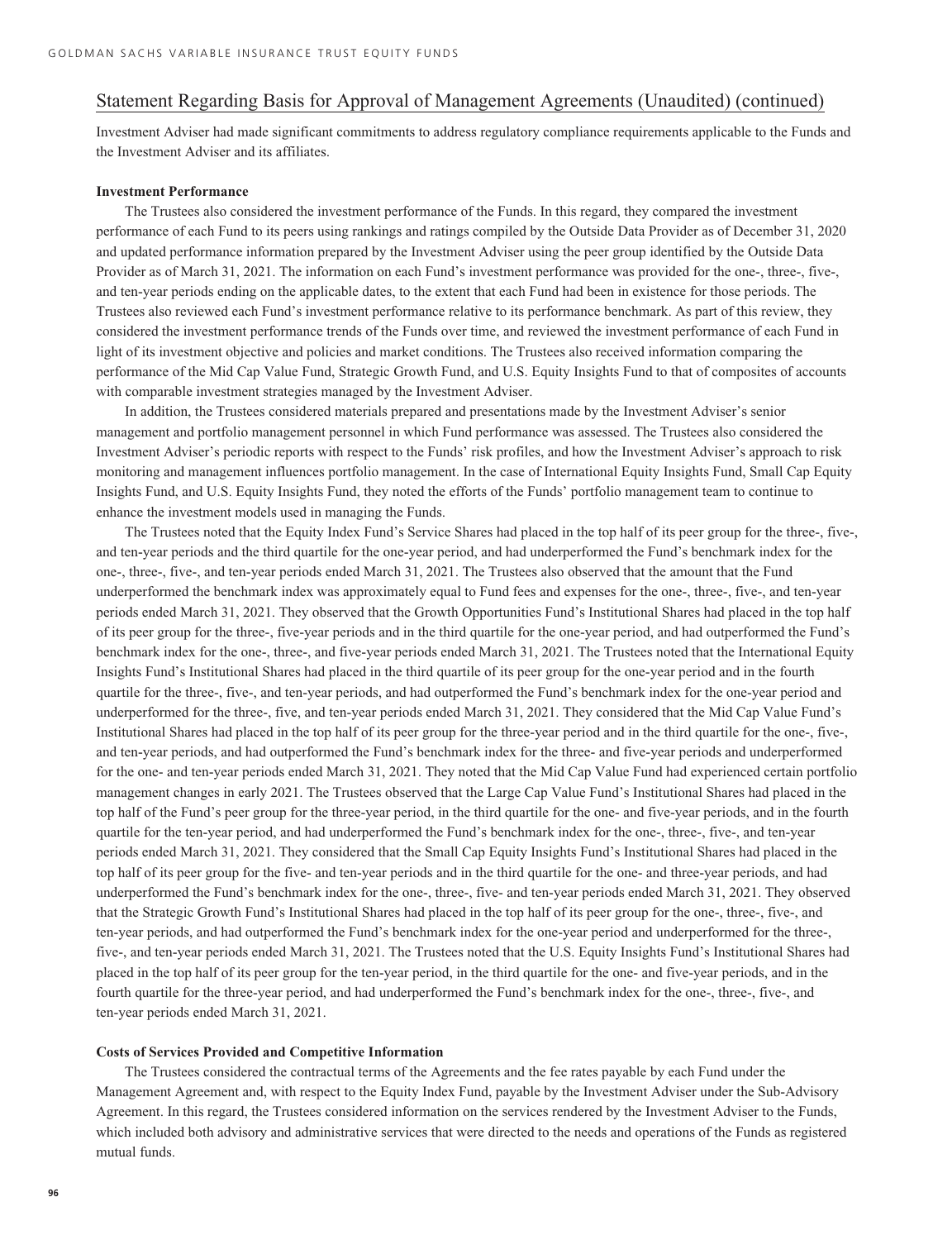In particular, the Trustees reviewed analyses prepared by the Outside Data Provider regarding the expense rankings of the Funds. The analyses provided a comparison of each Fund's management fee and (with the exception of the Equity Index Fund) breakpoints to those of a relevant peer group and category universe; an expense analysis which compared each Fund's overall net and gross expenses to a peer group and a category universe; and data comparing each Fund's net expenses to the peer and category medians. The analyses also compared each Fund's other expenses and fee waivers/reimbursements to those of the peer group and category medians. The Trustees concluded that the comparisons provided by the Outside Data Provider were useful in evaluating the reasonableness of the management fees and total expenses paid by the Funds.

In addition, the Trustees considered the Investment Adviser's undertakings to implement fee waivers and/or expense limitations. The Trustees also noted that certain changes were being made to existing fee waiver or expense limitation arrangements of the International Equity Insights Fund that would have the effect of decreasing total Fund expenses, with such changes taking effect in connection with the Fund's next annual registration statement update. They also considered, to the extent that the Investment Adviser manages other types of accounts having investment objectives and policies similar to those of the Funds, comparative fee information for services provided by the Investment Adviser to those accounts, and information that indicated that services provided to the Funds differed in various significant respects from the services provided to other types of accounts which, in many cases, operated under less stringent legal and regulatory structures, required fewer services from the Investment Adviser to a smaller number of client contact points, and were less time-intensive.

In addition, the Trustees noted that shareholders are able to redeem their Fund shares at any time if shareholders believe that the Fund fees and expenses are too high or if they are dissatisfied with the performance of the Fund.

### **Profitability**

The Trustees reviewed each Fund's contribution to the Investment Adviser's revenues and pre-tax profit margins. In this regard the Trustees noted that they had received, among other things, profitability analyses and summaries, revenue and expense schedules by Fund and by function (*i.e*., investment management, transfer agency and distribution and service), and information on the Investment Adviser's expense allocation methodology. They observed that the profitability and expense figures are substantially similar to those used by the Investment Adviser for many internal purposes, including compensation decisions among various business groups, and are thus subject to a vigorous internal debate about how certain revenue and expenses should be allocated. The Trustees also noted that the internal audit group within the Goldman Sachs organization periodically audits the expense allocation methodology and that the internal audit group was satisfied with the reasonableness, consistency, and accuracy of the Investment Adviser's expense allocation methodology. Profitability data for each Fund was provided for 2020 and 2019, and the Trustees considered this information in relation to the Investment Adviser's overall profitability.

### **Economies of Scale**

The Trustees considered the information that had been provided regarding whether there have been economies of scale with respect to the management of the Funds. The Trustees also considered the breakpoints in the fee rate payable under the Management Agreement for each Fund (with the exception of the Equity Index Fund) at the following annual percentage rates of the average daily net assets of the Funds:

|                   | International<br>Equity<br><b>Insights</b><br>Fund | Large<br>Cap<br>Value<br>Fund | <b>Strategic</b><br>Growth<br>Fund | U.S.<br><b>Equity</b><br>Insights<br>Fund |
|-------------------|----------------------------------------------------|-------------------------------|------------------------------------|-------------------------------------------|
| First \$1 billion | $0.81\%$                                           | $0.72\%$                      | $0.71\%$                           | 0.62%                                     |
| Next \$1 billion  | 0.73                                               | 0.65                          | 0.64                               | 0.59                                      |
| Next \$3 billion  | 0.69                                               | 0.62                          | 0.61                               | 0.56                                      |
| Next \$3 billion  | 0.68                                               | 0.60                          | 0.59                               | 0.55                                      |
| Over \$8 billion  | 0.67                                               | 0.59                          | 0.58                               | 0.54                                      |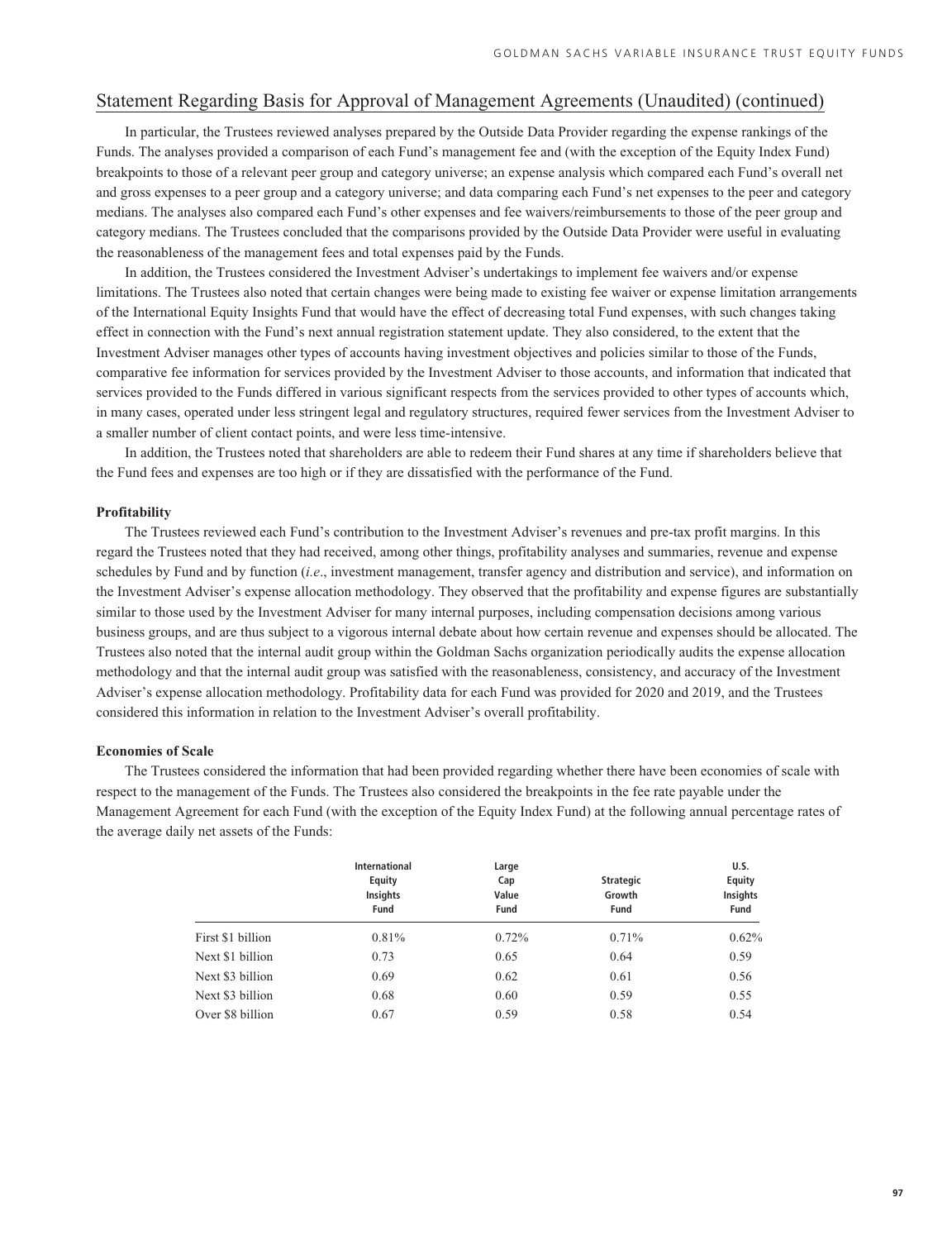|                   |                      |          | Small    |
|-------------------|----------------------|----------|----------|
|                   |                      | Mid      | Cap      |
|                   | Growth               | Cap      | Equity   |
|                   | <b>Opportunities</b> | Value    | Insights |
|                   | Fund                 | Fund     | Fund     |
| First \$2 billion | 0.87%                | $0.77\%$ | 0.70%    |
| Next \$3 billion  | 0.78                 | 0.69     | 0.63     |
| Next \$3 billion  | 0.74                 | 0.66     | 0.60     |
| Over \$8 billion  | 0.73                 | 0.65     | 0.59     |

The Trustees noted that the breakpoints were designed to share potential economies of scale, if any, with the Funds and their shareholders as assets under management reach those asset levels. The Trustees considered the amounts of assets in the Funds; the Funds' recent share purchase and redemption activity; the information provided by the Investment Adviser relating to the costs of the services provided by the Investment Adviser and its affiliates and their realized profits; information comparing fee rates charged by the Investment Adviser with fee rates charged to other funds in the peer groups; and the Investment Adviser's undertakings to waive a portion of its management fee (with respect to the Equity Index Fund, Growth Opportunities Fund, Large Cap Value Fund, and U.S. Equity Insights Fund) and to limit certain expenses of the Funds that exceed specified levels as well as Goldman Sachs & Co. LLC's ("Goldman Sachs") undertaking to waive a portion of the transfer agency fees paid by the Large Cap Value Fund and the distribution and service fees paid by the Growth Opportunity Fund's Service Shares. Upon reviewing these matters at the Annual Meeting, the Trustees concluded that the fee breakpoints represented a means of assuring that benefits of scalability, if any, would be passed along to shareholders at the specified asset levels.

With respect to the Equity Index Fund, the Trustees noted that, while its Management Agreement did not have breakpoints, the Investment Adviser had agreed to waive a portion of its management fee in order to achieve the following effective rates: 0.21% on the first \$400 million of average daily net assets and 0.20% of average daily net assets in excess of \$400 million. The Trustees noted that, in addition to the Investment Adviser's management fee waiver mentioned above, the Fund's total expenses were further reduced by the Investment Adviser's undertaking to limit certain expenses of the Fund that exceed a specified level.

### **Other Benefits to the Investment Adviser and Its Affiliates**

The Trustees also considered the other benefits derived by the Investment Adviser and its affiliates from their relationships with the Funds as stated above, including: (a) transfer agency fees received by Goldman Sachs; (b) brokerage and futures commissions earned by Goldman Sachs for executing securities and futures transactions on behalf of the Funds; (c) research received by the Investment Adviser from broker-dealers in exchange for executing certain transactions on behalf of the Equity Index Fund, Growth Opportunities Fund, Mid Cap Value Fund, Large Cap Value Fund, and Strategic Growth Fund; (d) trading efficiencies resulting from aggregation of orders of the Funds with those for other funds or accounts managed by the Investment Adviser; (e) fees earned by Goldman Sachs Agency Lending ("GSAL"), an affiliate of the Investment Adviser, as securities lending agent for the Equity Index Fund, International Equity Insights Fund, Small Cap Equity Insights Fund, and U.S. Equity Insights Fund and fees earned by the Investment Adviser for managing the fund in which the securities lending cash collateral of the Growth Opportunities Fund, Mid Cap Value Fund, Large Cap Value Fund, and Strategic Growth Fund is invested; (f) the Investment Adviser's ability to leverage the infrastructure designed to service the Funds on behalf of its other clients; (g) the Investment Adviser's ability to cross-market other products and services to Fund shareholders; (h) Goldman Sachs' retention of certain fees as Fund Distributor; (i) the Investment Adviser's ability to negotiate better pricing with custodians on behalf of its other clients, as a result of the relationship with the Funds; (j) the investment of cash and cash collateral in money market funds managed by the Investment Adviser that will result in increased assets under management for those money market funds; (k) the investment in exchange-traded funds ("ETFs") managed by the Investment Adviser that will result in increased assets under management for those ETFs and may facilitate the development of the Investment Adviser's ETF advisory business; and (l) the possibility that the working relationship between the Investment Adviser and the Funds' third-party service providers may cause those service providers to be more likely to do business with other areas of Goldman Sachs. In the course of considering the foregoing, the Independent Trustees requested and received further information quantifying certain of these fall-out benefits.

### **Other Benefits to the Funds and Their Shareholders**

The Trustees also noted that the Funds receive certain other potential benefits as a result of their relationship with the Investment Adviser, including: (a) trading efficiencies resulting from aggregation of orders of the Funds with those of other funds or accounts managed by the Investment Adviser; (b) enhanced servicing from vendors due to the volume of business generated by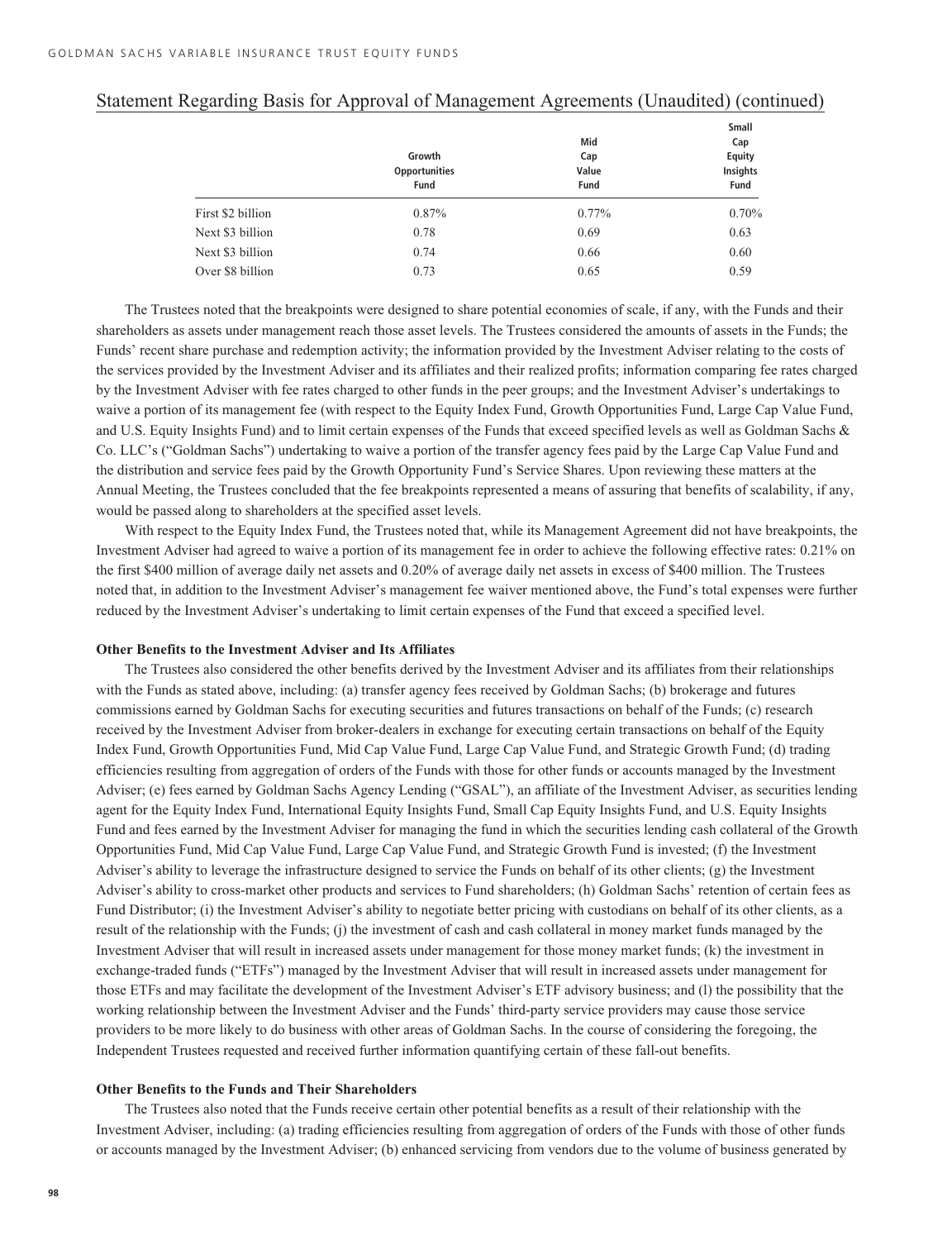the Investment Adviser and its affiliates; (c) enhanced servicing from broker-dealers due to the volume of business generated by the Investment Adviser and its affiliates; (d) the Investment Adviser's ability to negotiate favorable terms with derivatives counterparties on behalf of the Funds as a result of the size and reputation of the Goldman Sachs organization; (e) the advantages received from the Investment Adviser's knowledge and experience gained from managing other accounts and products; (f) the Investment Adviser's ability to hire and retain qualified personnel to provide services to the Funds because of the reputation of the Goldman Sachs organization; (g) the Funds' access, through the Investment Adviser, to certain firm-wide resources (*e.g*., proprietary risk management systems and databases), subject to certain restrictions; (h) the ability of the Equity Index Fund, Small Cap Equity Insights Fund, International Equity Insights Fund, and U.S. Equity Insights Fund to participate in the securities lending program administered by GSAL, as measured by the revenue received by the Funds in connection with the program; and (i) the Funds' access to certain affiliated distribution channels. In addition, the Trustees noted the competitive nature of the mutual fund marketplace, and considered that many of the Funds' shareholders invested in the Funds in part because of the Funds' relationship with the Investment Adviser and that those shareholders have a general expectation that the relationship will continue.

### **Conclusion**

In connection with their consideration of the Agreements, the Trustees gave weight to each of the factors described above, but did not identify any particular factor as controlling their decision. After deliberation and consideration of all of the information provided, including the factors described above, the Trustees concluded, in the exercise of their business judgment, that the management fees paid by each of the Funds were reasonable in light of the services provided to it by the Investment Adviser, the Investment Adviser's costs and each Fund's current and reasonably foreseeable asset levels. The Trustees unanimously concluded that the Investment Adviser's continued management likely would benefit each Fund and its shareholders and that the Agreements should be approved and continued with respect to each Fund until June 30, 2022.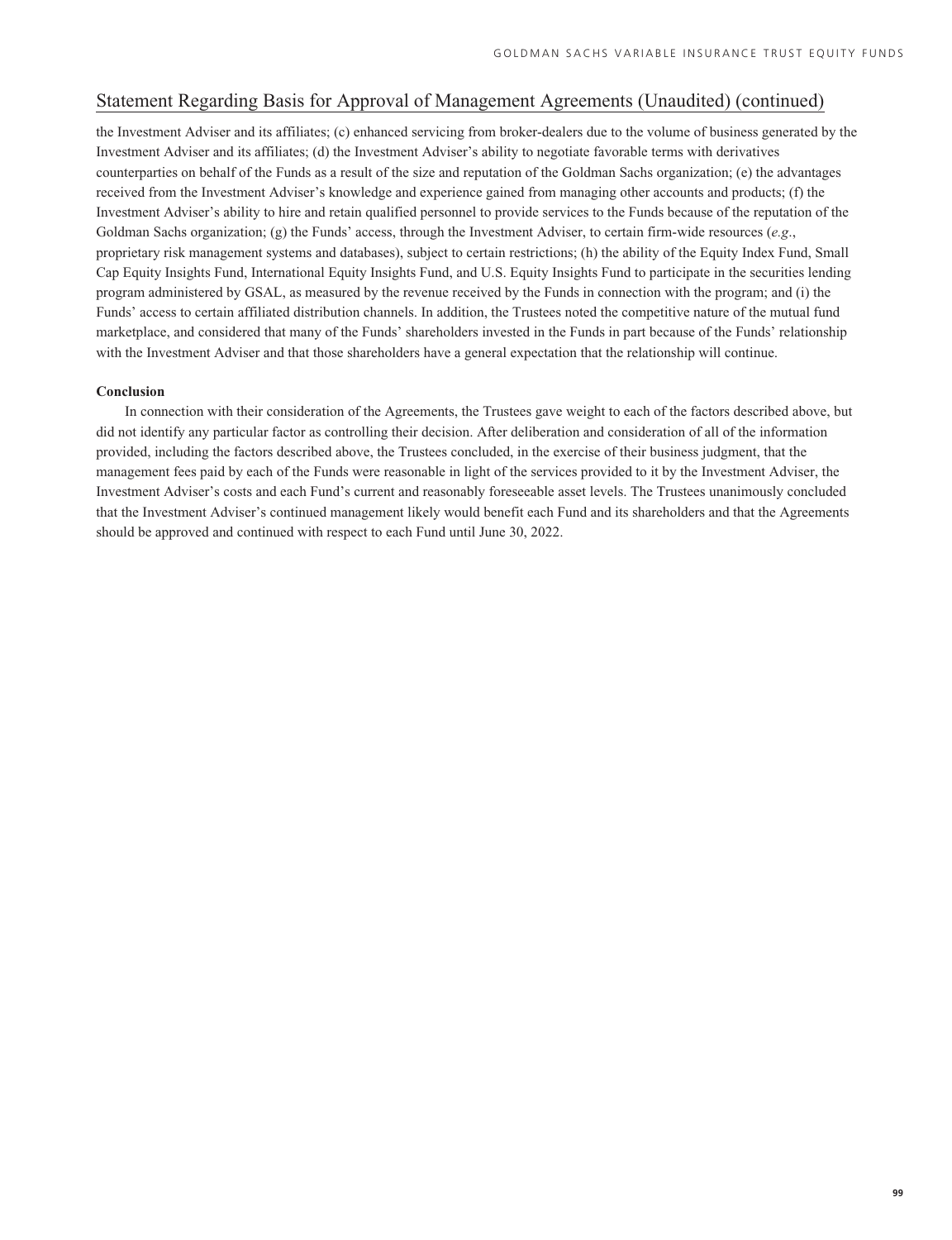# Sub-Advisory Agreement for the Equity Index Fund

# **Nature, Extent, and Quality of the Services Provided Under the Sub-Advisory Agreement and Investment**

**Performance.** In evaluating the Sub-Advisory Agreement, the Trustees relied upon materials furnished and presentations made by the Investment Adviser and the Sub-Adviser. In evaluating the nature, extent, and quality of services provided by the Sub-Adviser, the Trustees considered information on the services provided to the Equity Index Fund by the Sub-Adviser, including information about the Sub-Adviser's (a) personnel and organizational structure; (b) experience in index investing and track record in tracking the performance of the Fund's benchmark in line with the investment objective of the Fund; (c) policies and procedures in place to address potential conflicts of interest; and (d) compliance program and code of ethics. The Trustees reviewed the services provided to the Fund under the Sub-Advisory Agreement. They noted that the Fund's Service Shares had placed in the top half of the Fund's peer group and had underperformed the Fund's benchmark index by an amount approximately equal to Fund fees and expenses for the one-, three-, five-, and ten-year periods ended March 31, 2021.

**Costs of Services Provided.** The Trustees reviewed the terms of the Sub-Advisory Agreement, including the schedule of fees payable to the Sub-Adviser. They considered the breakpoints in the sub-advisory fee rate payable under the Sub-Advisory Agreement at the following annual percentage rates of the average daily net assets of the Fund:

| Sub-Advisory<br><b>Fee Annual</b><br>Rate |
|-------------------------------------------|
| $0.030\%$                                 |
| 0.020%                                    |
| 0.010%                                    |
| $0.008\%$                                 |
|                                           |

The Trustees noted that the Sub-Adviser's compensation is paid by the Investment Adviser, not by the Fund, and that the retention of the Sub-Adviser does not increase the fees incurred by the Fund for advisory services. They considered the Investment Adviser's belief that the relationship between the management fees paid by the Fund and the sub-advisory fees paid by the Investment Adviser is appropriate given the level of services the Investment Adviser provides to the Fund and the significant differences in cost drivers and risks associated with the respective services offered by the Investment Adviser and the Sub-Adviser, as well as the management fee waivers and expense limitations that substantially reduce the fees retained by the Investment Adviser.

**Conclusion.** After deliberation and consideration of the information provided, the Trustees concluded that the sub-advisory fee to be paid by the Investment Adviser to the Sub-Adviser with respect to the Equity Index Fund is reasonable in light of the services to be provided by the Sub-Adviser and the Fund's reasonably foreseeable asset levels, and that the Sub-Advisory Agreement should be approved and continued until June 30, 2022.